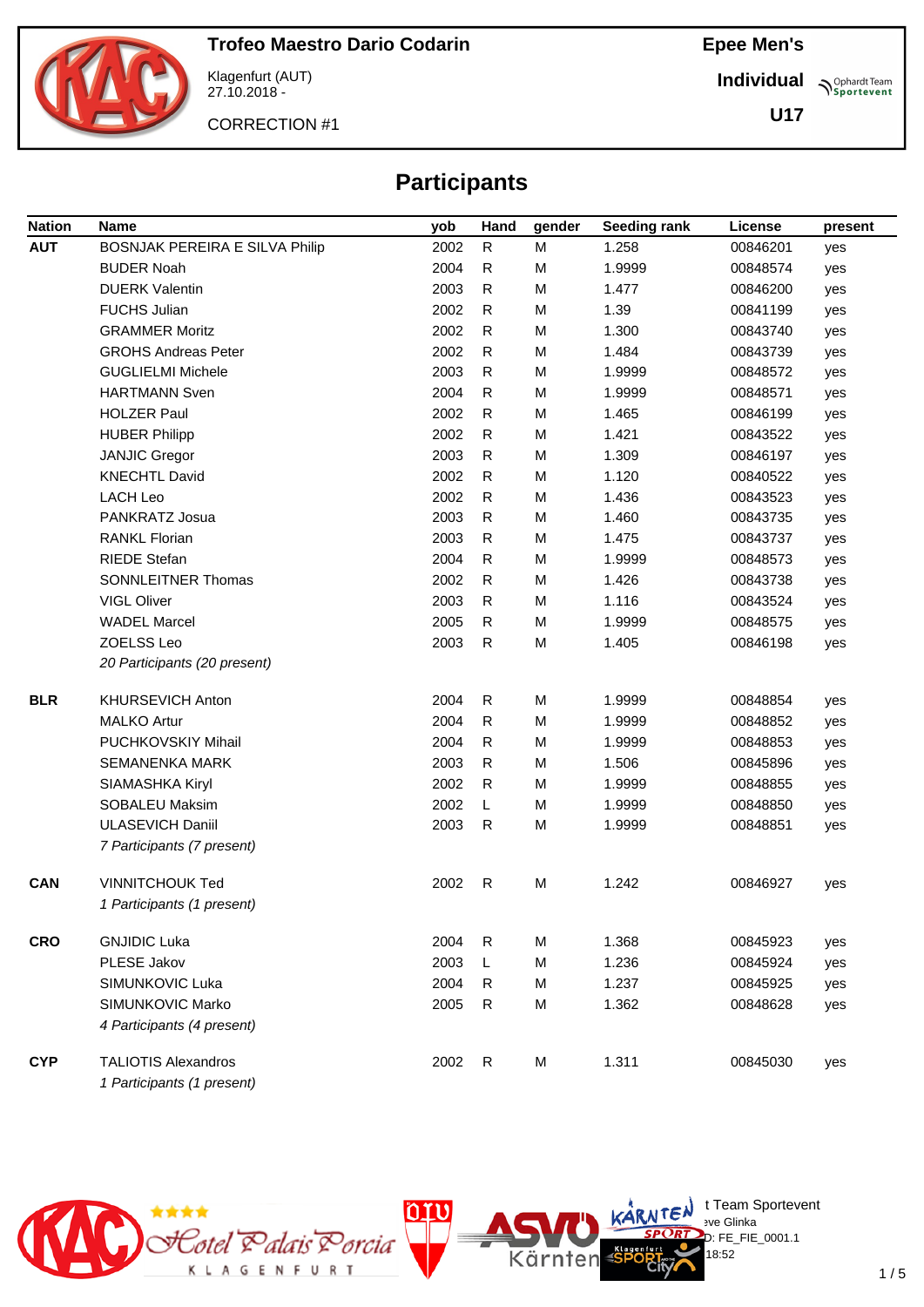

Klagenfurt (AUT) 27.10.2018 -

CORRECTION #1

**Epee Men's**

**Individual Supplemant** Team

**U17**

| <b>Nation</b> | <b>Name</b>                   | yob  | Hand         | gender | Seeding rank | License  | present |
|---------------|-------------------------------|------|--------------|--------|--------------|----------|---------|
| <b>CZE</b>    | <b>COUFAL Frantisek</b>       | 2003 | ${\sf R}$    | M      | 1.333        | 00843587 | yes     |
|               | <b>JINDRA Jakub</b>           | 2002 | $\mathsf{R}$ | M      | 1.395        | 00844585 | yes     |
|               | <b>JURAN Jiri</b>             | 2003 | R            | M      | 1.9999       | 00848794 | yes     |
|               | <b>KLAUS Robert</b>           | 2003 | $\mathsf{R}$ | M      | 1.268        | 00842718 | yes     |
|               | <b>LANDOVSKY Matyas</b>       | 2003 | $\mathsf{R}$ | M      | 1.9999       | 00848795 | yes     |
|               | <b>LENZ Jiri</b>              | 2002 | $\mathsf{R}$ | M      | 1.9999       | 00848793 | yes     |
|               | <b>MACHEK Krystof</b>         | 2003 | R            | M      | 1.386        | 00846025 | yes     |
|               | MASATA Vojtech                | 2002 | R            | M      | 1.412        | 00846997 | yes     |
|               | <b>NOVAK Martin</b>           | 2004 | $\mathsf{R}$ | M      | 1.9999       | 00848796 | yes     |
|               | <b>PHAM Daniel</b>            | 2002 | $\mathsf{R}$ | M      | 1.450        | 00845832 | yes     |
|               | POHNAN Krystof                | 2004 | R            | M      | 1.454        | 00846996 | yes     |
|               | PROCHAZKA Ondrej              | 2005 | R            | M      | 1.9999       | 00848797 | yes     |
|               | STEMPEL Jan                   | 2003 | $\mathsf{R}$ | M      | 1.424        | 00845876 | yes     |
|               | <b>ZHANAL Petr</b>            | 2002 | $\mathsf{R}$ | M      | 1.195        | 00845886 | yes     |
|               | 14 Participants (14 present)  |      |              |        |              |          |         |
| <b>DEN</b>    | LOMHOLT Sebastian             | 2002 | R            | M      | 1.246        | 00844320 | yes     |
|               | <b>QVISTGAARD Simon</b>       | 2004 | $\mathsf{R}$ | M      | 1.321        | 00847285 | yes     |
|               | 2 Participants (2 present)    |      |              |        |              |          |         |
| <b>EST</b>    | <b>ALTUNIN Valentin</b>       | 2004 | $\mathsf{R}$ | M      | 1.287        | 00846410 | yes     |
|               | <b>PRIIMAEGI Henrik</b>       | 2003 | $\mathsf{R}$ | M      | 1.41         | 00842182 | yes     |
|               | <b>SALM Markus</b>            | 2004 | $\mathsf{R}$ | M      | 1.47         | 00844189 | yes     |
|               | SHAPOVALOV Kiril              | 2003 | R            | M      | 1.361        | 00845818 | yes     |
|               | <b>TAFENAU kasper</b>         | 2003 | R            | М      | 1.52         | 00846407 | yes     |
|               | <b>TOBIAS Erik</b>            | 2004 | R            | M      | 1.9999       | 00844195 | yes     |
|               | ZURBA Ilija                   | 2002 | $\mathsf{R}$ | M      | 1.176        | 00846408 | yes     |
|               | 7 Participants (7 present)    |      |              |        |              |          |         |
| <b>FIN</b>    | <b>KYKKANEN Robert</b>        | 2003 | $\mathsf{R}$ | M      | 1.233        | 00843786 | yes     |
|               | <b>PIRHONEN Petri</b>         | 2002 | $\mathsf{R}$ | M      | 1.190        | 00842770 | yes     |
|               | 2 Participants (2 present)    |      |              |        |              |          |         |
| <b>GER</b>    | <b>BITTERLING Julius Paul</b> | 2002 | $\mathsf{R}$ | M      | 1.463        | 00842890 | yes     |
|               | <b>BOEHMER Philipp</b>        | 2004 | R            | M      | 1.9999       | 00848891 | yes     |
|               | <b>BRYCHCY Jacob</b>          | 2004 | R            | M      | 1.9999       | 00848952 | yes     |
|               | <b>BUELAU Matthew</b>         | 2005 | R            | M      | 1.9999       | 00848889 | yes     |
|               | <b>EBERHARDT Max</b>          | 2003 | $\mathsf{R}$ | M      | 1.472        | 00846507 | yes     |
|               | <b>GEHL Sebastian</b>         | 2002 | R            | M      | 1.9999       | 00842967 | yes     |
|               | <b>GERHARTZ Benedict</b>      | 2003 | R            | M      | 1.9999       | 00848890 | yes     |
|               | <b>KIRCHNER Tim</b>           | 2003 | R            | M      | 1.440        | 00846112 | yes     |
|               | KOLDITZ Hendrik-Kilian        | 2002 | R            | M      | 1.396        | 00841287 | yes     |
|               | <b>KUMMER Gernot</b>          | 2003 | R            | M      | 1.9999       | 00848888 | yes     |
|               | <b>MARX Valentino</b>         | 2003 | L            | M      | 1.441        | 00846509 | yes     |
|               | <b>PRZIKOPP Martin</b>        | 2003 | R            | M      | 1.9999       | 00848893 | yes     |
|               | <b>RUST Sven</b>              | 2003 | R            | M      | 1.9999       | 00848892 | yes     |
|               | <b>SCHULZ Tobias</b>          | 2004 | L            | M      | 1.445        | 00846510 | yes     |
|               | <b>VOGEL Vince</b>            | 2004 | R            | M      | 1.465        | 00846516 | yes     |
|               | 15 Participants (15 present)  |      |              |        |              |          |         |



 $\bigcup_{v \in \mathcal{F}} \mathbb{I}$  Team Sportevent

18:52

D: FE\_FIE\_0001.1

**N'Y'Letter** sve Glinka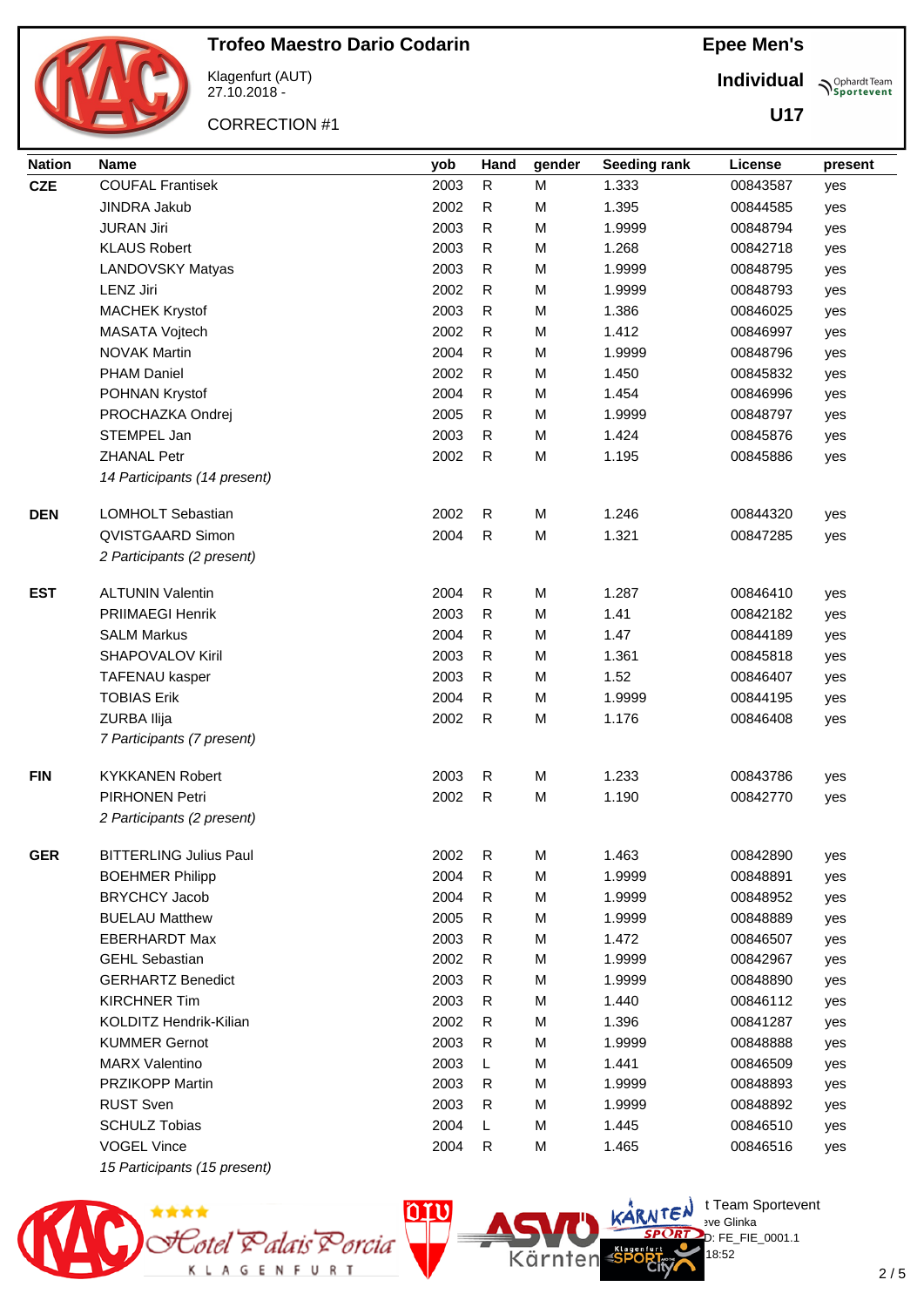

Klagenfurt (AUT) 27.10.2018 -

CORRECTION #1

**Epee Men's**

**Individual Supplemant** Team

**U17**

| <b>Nation</b> | <b>Name</b>                    | yob  | Hand         | gender | Seeding rank | License  | present |
|---------------|--------------------------------|------|--------------|--------|--------------|----------|---------|
| <b>GRE</b>    | <b>AVRAMIDIS Theodoros</b>     | 2002 | L            | M      | 1.4          | 00842708 | yes     |
|               | <b>KAMBESELES Jack Michael</b> | 2002 | R            | M      | 1.9999       | 00848848 | yes     |
|               | <b>KAMBESELES Peter George</b> | 2002 | $\mathsf{R}$ | M      | 1.9999       | 00848849 | yes     |
|               | 3 Participants (3 present)     |      |              |        |              |          |         |
| <b>HUN</b>    | <b>BARTKO Levente</b>          | 2002 | R            | M      | 1.16         | 00843045 | yes     |
|               | <b>FRANK Csaba</b>             | 2003 | $\mathsf{R}$ | M      | 1.9999       | 00848549 | yes     |
|               | <b>HARDI Adam</b>              | 2002 | $\mathsf R$  | M      | 1.129        | 00843186 | yes     |
|               | <b>HORVATH Zsombor</b>         | 2002 | $\mathsf{R}$ | M      | 1.113        | 00843064 | yes     |
|               | <b>KOVACS Gergely</b>          | 2003 | $\mathsf R$  | M      | 1.132        | 00844716 | yes     |
|               | SOMODY Soma                    | 2004 | $\mathsf{R}$ | M      | 1.234        | 00848656 | yes     |
|               | <b>TUSJAK Adrian</b>           | 2003 | $\mathsf{R}$ | M      | 1.154        | 00847237 | yes     |
|               | <b>VOROS Gyozo</b>             | 2002 | $\mathsf{R}$ | M      | 1.9999       | 00848859 | yes     |
|               | 8 Participants (8 present)     |      |              |        |              |          |         |
| <b>ITA</b>    | <b>ARMALEO Filippo</b>         | 2002 | L            | M      | 1.1          | 00839601 | yes     |
|               | <b>BASSI Filippo</b>           | 2003 | L            | M      | 1.203        | 00847890 | yes     |
|               | <b>BONAGA Nicolo</b>           | 2002 | R            | M      | 1.30         | 00841130 | yes     |
|               | <b>CAUDO Francesco</b>         | 2002 | $\mathsf R$  | M      | 1.152        | 00847113 | yes     |
|               | <b>CUOMO Fabrizio</b>          | 2003 | $\mathsf R$  | M      | 1.143        | 00847910 | yes     |
|               | DI FATO Stefano                | 2002 | ${\sf R}$    | M      | 1.9999       | 00848787 | yes     |
|               | DI MARCO Fabrizio              | 2002 | L            | M      | 1.71         | 00841267 | yes     |
|               | <b>FEDELI Mattia</b>           | 2002 | R            | M      | 1.82         | 00847891 | yes     |
|               | <b>FERRAUTI Francesco</b>      | 2003 | $\mathsf R$  | M      | 1.93         | 00844542 | yes     |
|               | <b>MANGIAGLI Mirko</b>         | 2002 | $\mathsf R$  | M      | 1.147        | 00847200 | yes     |
|               | MANZO Edoardo                  | 2004 | L            | M      | 1.141        | 00847905 | yes     |
|               | <b>MENCARELLI Simone</b>       | 2003 | R            | M      | 1.7          | 00842813 | yes     |
|               | PEZZOLI Federico               | 2003 | L            | M      | 1.9999       | 00842814 | yes     |
|               | <b>PIATTI Enrico</b>           | 2002 | $\mathsf R$  | M      | 1.15         | 00840208 | yes     |
|               | <b>REMONDINI Dario</b>         | 2002 | $\mathsf{R}$ | M      | 1.10         | 00841142 | yes     |
|               | <b>RINALDI Pietro</b>          | 2002 | $\mathsf{R}$ | M      | 1.2          | 00843661 | yes     |
|               | ROMBOLA' Edorardo              | 2002 | L            | M      | 1.81         | 00847892 | yes     |
|               | <b>SANTORO Paolo</b>           | 2004 | R            | M      | 1.212        | 00847889 | yes     |
|               | <b>SEVERINI Filippo</b>        | 2002 | $\mathsf{R}$ | M      | 1.48         | 00847116 | yes     |
|               | SICA William David             | 2003 | $\mathsf{R}$ | M      | 1.9999       | 00848788 | yes     |
|               | 20 Participants (20 present)   |      |              |        |              |          |         |
| <b>NED</b>    | ROUBAILO Niels                 | 2003 | $\mathsf{R}$ | M      | 1.36         | 00846067 | yes     |
|               | <b>WARREMAN Daan</b>           | 2004 | $\mathsf R$  | M      | 1.500        | 00846068 | yes     |
|               | 2 Participants (2 present)     |      |              |        |              |          |         |



 $\bigcup_{v \in \mathcal{F}} \mathbb{I}$  Team Sportevent

18:52

D: FE\_FIE\_0001.1

**N'Y'Letter** sve Glinka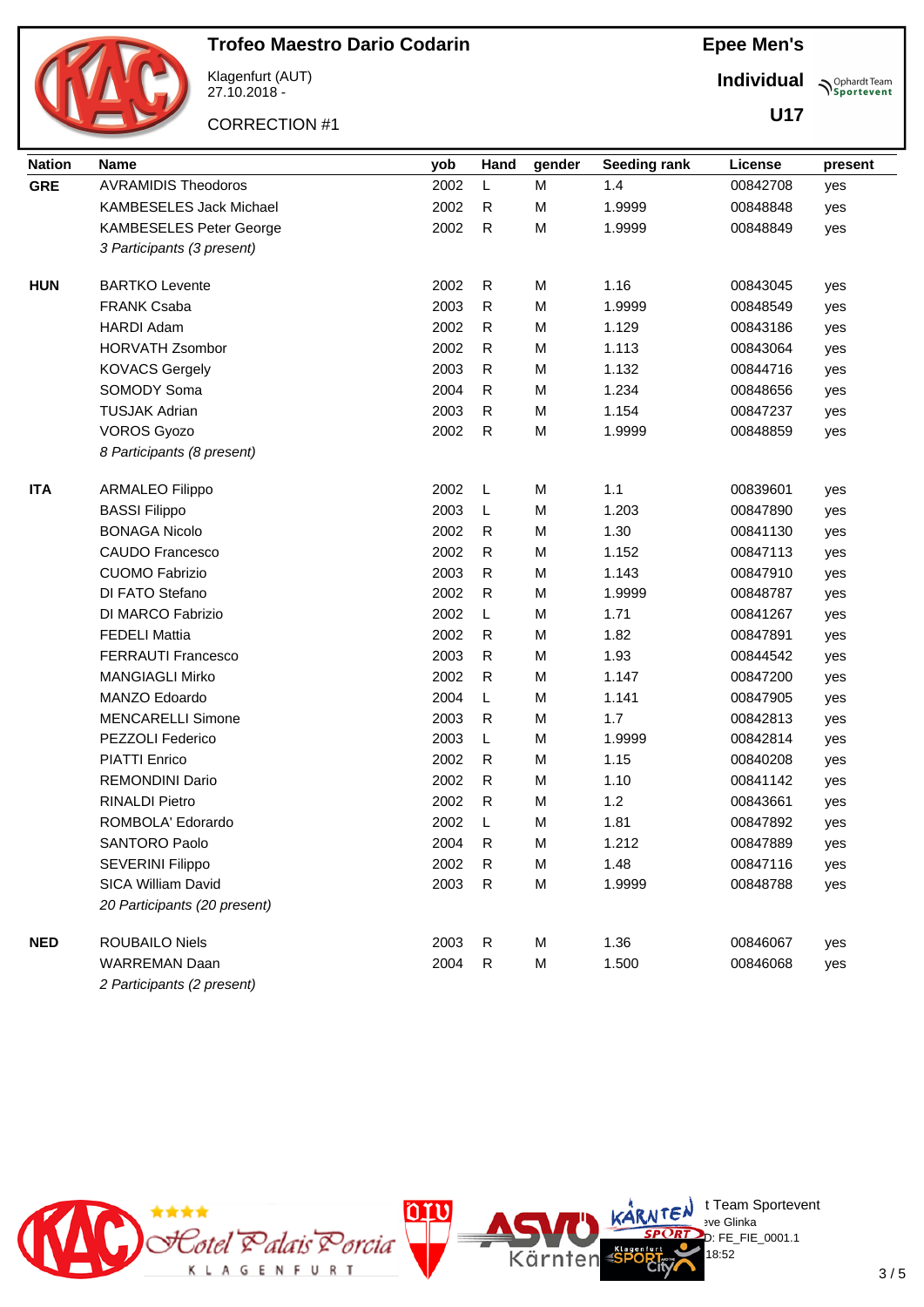

Klagenfurt (AUT) 27.10.2018 -

CORRECTION #1

**Epee Men's**

**Individual Supplemant** Team

**U17**

| <b>Nation</b> | <b>Name</b>                  | yob  | Hand         | gender | Seeding rank | License  | present |
|---------------|------------------------------|------|--------------|--------|--------------|----------|---------|
| <b>POL</b>    | <b>BULANDRA Jan</b>          | 2002 | ${\sf R}$    | M      | 1.67         | 00841890 | yes     |
|               | <b>BUSKO Robert</b>          | 2002 | L            | M      | 1.119        | 00841899 | yes     |
|               | CIESLIK Jakub                | 2002 | R            | M      | 1.103        | 00846026 | yes     |
|               | <b>CNOTALSKI Przemyslaw</b>  | 2002 | L            | M      | 1.109        | 00846099 | yes     |
|               | FRYDRYCH Kacper              | 2002 | $\mathsf R$  | M      | 1.462        | 00847297 | yes     |
|               | <b>GLOWACKI Dominik</b>      | 2002 | R            | M      | 1.9999       | 00847334 | yes     |
|               | GODLEWSKI Bartlomiej         | 2002 | L            | M      | 1.160        | 00841897 | yes     |
|               | <b>GRAMZA Maciej</b>         | 2002 | $\mathsf{R}$ | M      | 1.9999       | 00841918 | yes     |
|               | JEDRZEJCZYK Radoslaw         | 2002 | ${\sf R}$    | M      | 1.383        | 00847325 | yes     |
|               | <b>KAZMIERSKI Maciej</b>     | 2003 |              | M      | 1.400        | 00846100 | yes     |
|               | <b>KITLINSKI Bartosz</b>     | 2003 |              | M      | 1.135        | 00846984 | yes     |
|               | MANDRYSZ Sebastian           | 2002 | $\mathsf R$  | M      | 1.150        | 00841871 | yes     |
|               | OGONOWSKI Szymon             | 2002 |              | M      | 1.427        | 00846211 | yes     |
|               | RADOSZ Mikolaj               | 2002 | $\mathsf R$  | M      | 1.124        | 00841896 | yes     |
|               | RZYCZNIAK Wojciech           | 2004 | $\mathsf{R}$ | M      | 1.292        | 00847326 | yes     |
|               | SOCHA Jan                    | 2002 | $\mathsf R$  | M      | 1.6          | 00844596 | yes     |
|               | <b>SOJKA Dominik</b>         | 2002 |              | M      | 1.264        | 00847094 | yes     |
|               | <b>URBAN Pawel</b>           | 2003 | $\mathsf R$  | M      | 1.406        | 00842863 | yes     |
|               | <b>URBAN Piotr</b>           | 2003 | R            | M      | 1.158        | 00842864 | yes     |
|               | <b>WALACH Wiktor</b>         | 2003 |              | M      | 1.525        | 00847193 | yes     |
|               | 20 Participants (20 present) |      |              |        |              |          |         |
| <b>ROU</b>    | <b>BUNEA Matei</b>           | 2003 | $\mathsf R$  | M      | 1.130        | 00846260 | yes     |
|               | <b>MIRICA Florin</b>         | 2004 | ${\sf R}$    | M      | 1.177        | 00847375 | yes     |
|               | <b>NISTOR Horia</b>          | 2004 | $\mathsf{R}$ | M      | 1.223        | 00846128 | yes     |
|               | PAPP Andrei                  | 2004 | $\mathsf R$  | M      | 1.335        | 00846129 | yes     |
|               | POPA Daniel                  | 2002 | $\mathsf R$  | M      | 1.9          | 00842684 | yes     |
|               | PURCAREA Dinu                | 2004 | ${\sf R}$    | M      | 1.251        | 00846130 | yes     |
|               | <b>SCARLAT Cris</b>          | 2004 | $\mathsf R$  | M      | 1.354        | 00848767 | yes     |
|               | <b>STATIE David</b>          | 2002 | $\mathsf R$  | M      | 1.188        | 00846126 | yes     |
|               | <b>SURDUCAN Tudor</b>        | 2002 | $\mathsf R$  | M      | 1.108        | 00842985 | yes     |
|               | ZARNESCU Tudor               | 2003 | $\mathsf R$  | M      | 1.137        | 00842686 | yes     |
|               | 10 Participants (10 present) |      |              |        |              |          |         |
| <b>SGP</b>    | HAN Elliot Yi Heng           | 2002 | R            | M      | 1.86         | 00842673 | yes     |
|               | 1 Participants (1 present)   |      |              |        |              |          |         |
| <b>SLO</b>    | <b>BALER Bernard</b>         | 2003 | $\mathsf R$  | M      | 1.338        | 00846004 | yes     |
|               | <b>GOLOB Lan</b>             | 2002 | R            | M      | 1.279        | 00844640 | yes     |
|               | <b>KRAJLAH Luka</b>          | 2003 | R            | M      | 1.9999       | 00848352 | yes     |
|               | <b>MLAKAR Luka</b>           | 2002 | R            | M      | 1.194        | 00844641 | yes     |
|               | PENCA Matija                 | 2002 | R            | M      | 1.9999       | 00848353 | yes     |
|               | PERKO Filip                  | 2003 | R            | M      | 1.358        | 00846002 | yes     |
|               | RUSJAN Jan                   | 2002 | L            | M      | 1.464        | 00843806 | yes     |
|               | <b>STUMBELJ Viktor</b>       | 2003 |              | M      | 1.250        | 00846003 | yes     |
|               | 8 Participants (8 present)   |      |              |        |              |          |         |
|               |                              |      |              |        |              |          |         |



 $\bigcup_{v \in \mathcal{F}} \mathbb{I}$  Team Sportevent

18:52

.<br>D: FE\_FIE\_0001.1

**N'Y'Letter** sve Glinka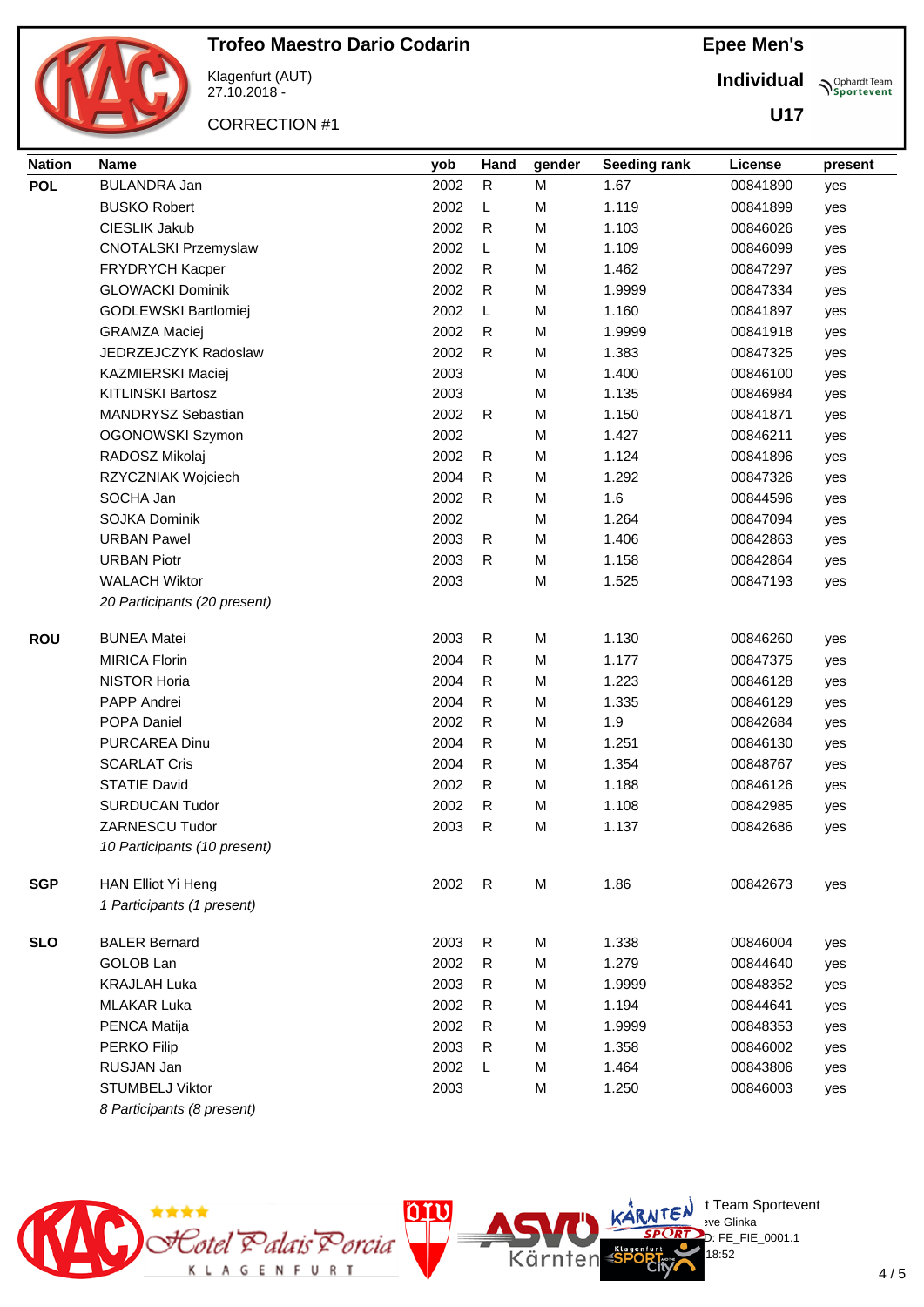

Klagenfurt (AUT) 27.10.2018 -

CORRECTION #1

**Epee Men's**

**Individual Sportevent** 

**U17**

| <b>Nation</b> | <b>Name</b>                  | yob  | Hand        | gender | <b>Seeding rank</b> | License  | present |
|---------------|------------------------------|------|-------------|--------|---------------------|----------|---------|
| <b>SRB</b>    | <b>DJUROVIC Milos</b>        | 2004 | ${\sf R}$   | M      | 1.350               | 00846104 | yes     |
|               | JOVANOVIC Jovan              | 2004 | R           | M      | 1.262               | 00848578 | yes     |
|               | PLANOJEVIC Jakov             | 2004 | R           | M      | 1.175               | 00846103 | yes     |
|               | RISTIC Ognjen                | 2002 | R           | M      | 1.123               | 00842957 | yes     |
|               | <b>SEHIC Boris</b>           | 2002 | R           | M      | 1.50                | 00842958 | yes     |
|               | 5 Participants (5 present)   |      |             |        |                     |          |         |
|               |                              |      |             |        |                     |          |         |
| <b>SVK</b>    | <b>GAZDA Tomas</b>           | 2002 | R           | M      | 1.369               | 00846680 | yes     |
|               | SOPOLIGA Michal              | 2002 | L           | M      | 1.32                | 00840408 | yes     |
|               | <b>SPISAK Martin</b>         | 2002 | R           | M      | 1.263               | 00842597 | yes     |
|               | 3 Participants (3 present)   |      |             |        |                     |          |         |
| <b>UKR</b>    | <b>BELYAYEV Dmytro</b>       | 2002 | L           | M      | 1.69                | 00842715 | yes     |
|               | <b>KHRUSHCH Dmytro</b>       | 2002 | R           | M      | 1.9999              | 00848906 | yes     |
|               | <b>KORNIIENKO Lev</b>        | 2002 | L           | M      | 1.242               | 00847243 | yes     |
|               | <b>KOSHMAN Nikita</b>        | 2002 | R           | M      | 1.185               | 00844746 | yes     |
|               | KUBLITSKYI Mykhailo          | 2003 | $\mathsf R$ | M      | 1.70                | 00843918 | yes     |
|               | <b>KUZMA Andriy</b>          | 2003 | $\mathsf R$ | M      | 1.102               | 00848565 | yes     |
|               | MASLOV Heorgii               | 2002 | ${\sf R}$   | M      | 1.380               | 00846169 | yes     |
|               | MYKYTENKO Dmytro             | 2002 |             | M      | 1.253               | 00846165 | yes     |
|               | OPANASENKO Andrii            | 2003 | $\mathsf R$ | M      | 1.28                | 00843129 | yes     |
|               | RYADNINSKYI Ivan             | 2005 | L           | M      | 1.308               | 00847223 | yes     |
|               | SYROTA Mykhailo              | 2002 |             | M      | 1.75                | 00846093 | yes     |
|               | 11 Participants (11 present) |      |             |        |                     |          |         |
| <b>USA</b>    | <b>FEINBERG Gabriel</b>      | 2003 | R           | M      | 1.9999              | 00847775 | yes     |
|               | <b>GAIDAR Daniel</b>         | 2002 | R           | M      | 1.9999              | 00847833 | yes     |
|               | <b>HADDAD Justin</b>         | 2002 | R           | M      | 1.38                | 00846317 | yes     |
|               | <b>HERBST Isaac</b>          | 2002 | $\mathsf R$ | M      | 1.3                 | 00841843 | yes     |
|               | JAYENDRA Chandrashekar       | 2004 | ${\sf R}$   | M      | 1.9999              | 00847882 | yes     |
|               | <b>KOZLOWSKI Mateusz</b>     | 2002 | R           | M      | 1.9999              | 00847828 | yes     |
|               | <b>KUMASHI Mihir</b>         | 2002 | L           | M      | 1.228               | 00845375 | yes     |
|               | <b>KUSHNERIK Ethan</b>       | 2003 | L           | M      | 1.33                | 00843797 | yes     |
|               | <b>LAWSON Nicholas</b>       | 2002 | R           | M      | 1.19                | 00847264 | yes     |
|               | LEE Aaron                    | 2002 | $\mathsf R$ | M      | 1.172               | 00846227 | yes     |
|               | <b>LEIGH David</b>           | 2002 | $\mathsf R$ | M      | 1.9999              | 00847816 | yes     |
|               | <b>LIVERANT Skyler</b>       | 2004 | $\mathsf R$ | M      | 1.9999              | 00847878 | yes     |
|               | MOOSEKIAN Stafford           | 2003 | L           | M      | 1.242               | 00845348 | yes     |
|               | <b>MUN Michael</b>           | 2003 | $\mathsf R$ | M      | 1.259               | 00847263 | yes     |
|               | <b>NGUYEN Ethan</b>          | 2002 | R           | M      | 1.74                | 00846224 | yes     |
|               | <b>SHIFRON Daniel</b>        | 2002 | $\mathsf R$ | M      | 1.9999              | 00847774 | yes     |
|               | SHIN Joshua                  | 2003 | $\mathsf R$ | M      | 1.9999              | 00847877 | yes     |
|               | <b>VERMEULE Spencer</b>      | 2004 | ${\sf R}$   | M      | 1.9999              | 00847908 | yes     |
|               | <b>WEISS Miles</b>           | 2003 | R           | M      | 1.9999              | 00847313 | yes     |
|               | ZHENG Hagen                  | 2003 | ${\sf R}$   | M      | 1.88                | 00845344 | yes     |
|               | 20 Participants (20 present) |      |             |        |                     |          |         |

22 Nations, 184 Participants (184 present)

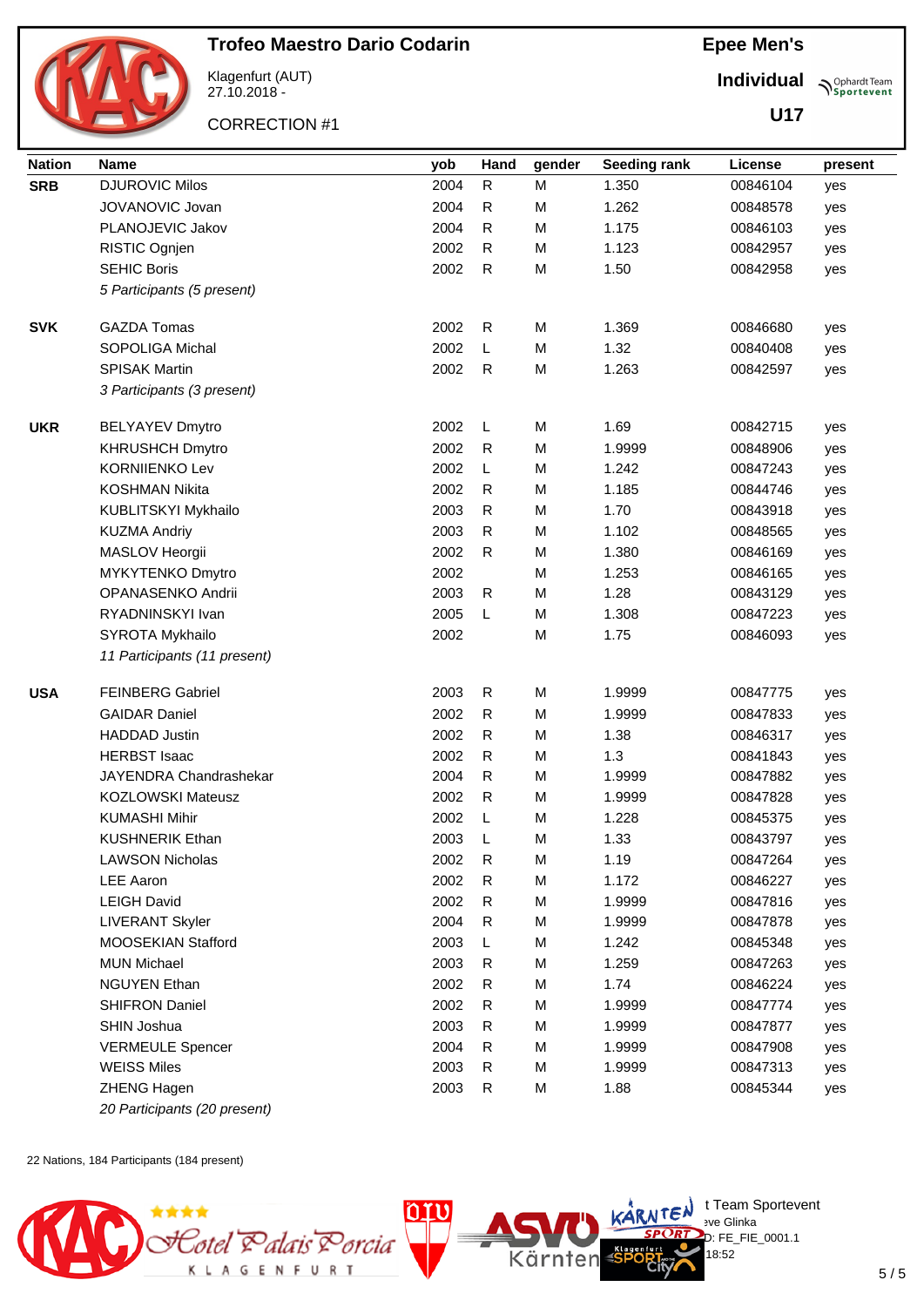**Individual Sportevent** 

**U17**



Klagenfurt (AUT) 27.10.2018 -

Cotel Palais Porcia<br>килостини

 $\circ$ 

**OFFICIAL** 

## **Initial seeding**

|     | <b>Place Seeding</b> |       | points Nation Name |                             |                   |   | gender present |
|-----|----------------------|-------|--------------------|-----------------------------|-------------------|---|----------------|
| 1.  | 1 0 0 1              | 234.0 | <b>ITA</b>         | <b>ARMALEO Filippo</b>      |                   | M | yes            |
| 2.  | 1 0 0 2              | 168.0 | ITA                | <b>RINALDI Pietro</b>       |                   | M | yes            |
| 3.  | 1 0 0 3              | 162.0 | <b>USA</b>         | <b>HERBST Isaac</b>         |                   | M | yes            |
| 4.  | 1 0 0 4              | 133.0 | GRE                | <b>AVRAMIDIS Theodoros</b>  |                   | M | yes            |
| 5.  | 1 0 0 6              | 113.0 | <b>POL</b>         | SOCHA Jan                   |                   | M | yes            |
| 6.  | 1 0 0 7              | 112.0 | ITA                | <b>MENCARELLI Simone</b>    |                   | M | yes            |
| 7.  | 1 0 0 9              | 109.0 | <b>ROU</b>         | POPA Daniel                 |                   | M | yes            |
| 8.  | 1 0 1 0              | 108.0 | <b>ITA</b>         | <b>REMONDINI Dario</b>      |                   | M | yes            |
| 9.  | 1015                 | 94.0  | <b>ITA</b>         | <b>PIATTI Enrico</b>        |                   | M | yes            |
| 10. | 1016                 | 93.0  | <b>HUN</b>         | <b>BARTKO Levente</b>       |                   | M | yes            |
| 11. | 1 0 1 9              | 78.0  | <b>USA</b>         | <b>LAWSON Nicholas</b>      |                   | M | yes            |
| 12. | 1 0 2 8              | 59.0  | <b>UKR</b>         | OPANASENKO Andrii           |                   | M | yes            |
| 13. | 1 0 3 0              | 58.0  | <b>ITA</b>         | <b>BONAGA Nicolo</b>        |                   | M | yes            |
| 14. | 1 0 3 2              | 54.0  | <b>SVK</b>         | <b>SOPOLIGA Michal</b>      |                   | M | yes            |
| 15. | 1 0 3 3              | 51.0  | <b>USA</b>         | <b>KUSHNERIK Ethan</b>      |                   | M | yes            |
| 16. | 1 0 3 6              | 47.0  | <b>NED</b>         | <b>ROUBAILO Niels</b>       |                   | M | yes            |
| 17. | 1 0 38               | 42.0  | <b>USA</b>         | <b>HADDAD Justin</b>        |                   | M | yes            |
| 18. | 1 0 3 9              | 42.0  | AUT                | <b>FUCHS Julian</b>         |                   | M | yes            |
| 19. | 1 0 4 1              | 37.0  | <b>EST</b>         | PRIIMAEGI Henrik            |                   | M | yes            |
| 20. | 1 0 4 7              | 34.0  | <b>EST</b>         | <b>SALM Markus</b>          |                   | M | yes            |
| 21. | 1 0 4 8              | 34.0  | <b>ITA</b>         | <b>SEVERINI Filippo</b>     |                   | M | yes            |
| 22. | 1 0 5 0              | 31.0  | <b>SRB</b>         | <b>SEHIC Boris</b>          |                   | M | yes            |
| 23. | 1 0 5 2              | 30.0  | <b>EST</b>         | TAFENAU kasper              |                   | M | yes            |
| 24. | 1 0 6 7              | 21.0  | POL                | <b>BULANDRA Jan</b>         |                   | M | yes            |
| 25. | 1 0 6 9              | 21.0  | <b>UKR</b>         | <b>BELYAYEV Dmytro</b>      |                   | M | yes            |
| 26. | 1 0 7 0              | 21.0  | <b>UKR</b>         | KUBLITSKYI Mykhailo         |                   | M | yes            |
| 27. | 1 0 7 1              | 20.0  | <b>ITA</b>         | DI MARCO Fabrizio           |                   | M | yes            |
| 28. | 1 0 7 4              | 18.0  | <b>USA</b>         | <b>NGUYEN Ethan</b>         |                   | M | yes            |
| 29. | 1 0 7 5              | 18.0  | <b>UKR</b>         | SYROTA Mykhailo             |                   | M | yes            |
| 30. | 1 0 8 1              | 16.0  | <b>ITA</b>         | ROMBOLA' Edorardo           |                   | M | yes            |
| 31. | 1 0 8 2              | 16.0  | <b>ITA</b>         | <b>FEDELI Mattia</b>        |                   | M | yes            |
| 32. | 1 0 8 6              | 15.0  | <b>SGP</b>         | HAN Elliot Yi Heng          |                   | M | yes            |
| 33. | 1 0 8 8              | 15.0  | <b>USA</b>         | ZHENG Hagen                 |                   | М | yes            |
| 34. | 1 0 9 3              | 13.0  | ITA                | FERRAUTI Francesco          |                   | M | yes            |
| 35. | 1 1 0 2              | 12.0  | <b>UKR</b>         | <b>KUZMA Andriy</b>         |                   | M | yes            |
| 36. | 1 1 0 3              | 12.0  | <b>POL</b>         | CIESLIK Jakub               |                   | М | yes            |
| 37. | 1 1 0 8              | 12.0  | <b>ROU</b>         | <b>SURDUCAN Tudor</b>       |                   | M | yes            |
| 38. | 1 1 0 9              | 12.0  | <b>POL</b>         | <b>CNOTALSKI Przemyslaw</b> |                   | M | yes            |
| 39. | 1 1 1 3              | 12.0  | <b>HUN</b>         | <b>HORVATH Zsombor</b>      |                   | M | yes            |
| 40. | 1 1 1 6              | 12.0  | <b>AUT</b>         | <b>VIGL Oliver</b>          |                   | M | yes            |
| 41. | 1 1 1 9              | 12.0  | <b>POL</b>         | <b>BUSKO Robert</b>         |                   | M | yes            |
| 42. | 1 1 2 0              | 12.0  | <b>AUT</b>         | <b>KNECHTL David</b>        |                   | M | yes            |
| 43. | 1 1 2 3              | 11.0  | <b>SRB</b>         | RISTIC Ognjen               |                   | M | yes            |
| 44. | 1 1 2 4              | 9.0   | <b>POL</b>         | RADOSZ Mikolaj              |                   | M | yes            |
| 45. | 1 1 2 9              | 9.0   | <b>HUN</b>         | <b>HARDI Adam</b>           |                   | M | yes            |
| 46. | 1 1 3 0              | 9.0   | <b>ROU</b>         | <b>BUNEA Matei</b>          |                   | M | yes            |
|     |                      |       |                    | nm                          | t Team Sportevent |   |                |

**N'Y'Letter** sve Glinka

Kärnten

18:52

 $D: FE_FIE_0001.1$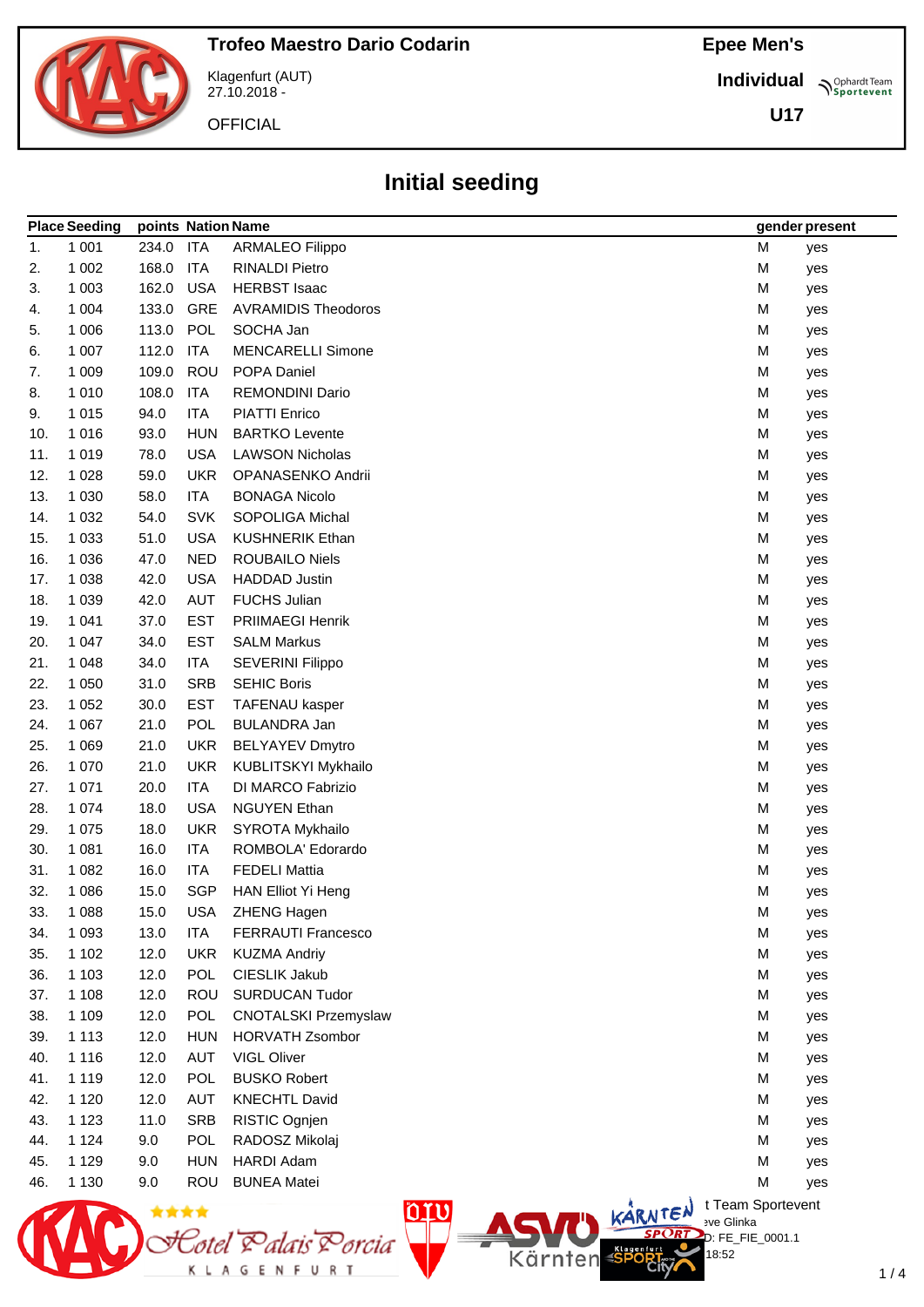## **Epee Men's**

**Individual**

**U17**

**Sportevent** 



Klagenfurt (AUT) 27.10.2018 -

<u>Sotel Balais Borcia</u>

K L A G E N F U R T

 $\circlearrowleft$ 

**OFFICIAL** 

| 47. | 1 1 3 2 | 9.0  | HUN        | <b>KOVACS Gergely</b>          |                          | M | yes |
|-----|---------|------|------------|--------------------------------|--------------------------|---|-----|
| 48. | 1 1 3 5 | 9.0  | <b>POL</b> | <b>KITLINSKI Bartosz</b>       |                          | M | yes |
| 49. | 1 1 3 7 | 9.0  | <b>ROU</b> | ZARNESCU Tudor                 |                          | M | yes |
| 50. | 1 1 4 1 | 8.0  | <b>ITA</b> | MANZO Edoardo                  |                          | M | yes |
| 51. | 1 1 4 3 | 8.0  | <b>ITA</b> | <b>CUOMO Fabrizio</b>          |                          | M | yes |
| 52. | 1 1 4 7 | 6.0  | <b>ITA</b> | <b>MANGIAGLI Mirko</b>         |                          | M | yes |
| 53. | 1 1 5 0 | 6.0  | <b>POL</b> | <b>MANDRYSZ Sebastian</b>      |                          | M | yes |
| 54. | 1 1 5 2 | 6.0  | <b>ITA</b> | <b>CAUDO Francesco</b>         |                          | M | yes |
| 55. | 1 1 5 4 | 6.0  | <b>HUN</b> | <b>TUSJAK Adrian</b>           |                          | M | yes |
| 56. | 1 1 5 8 | 6.0  | <b>POL</b> | <b>URBAN Piotr</b>             |                          | M | yes |
| 57. | 1 1 6 0 | 6.0  | <b>POL</b> | GODLEWSKI Bartlomiej           |                          | M | yes |
| 58. | 1 1 7 2 | 6.0  | <b>USA</b> | <b>LEE Aaron</b>               |                          | M | yes |
| 59. | 1 1 7 5 | 6.0  | <b>SRB</b> | PLANOJEVIC Jakov               |                          | M | yes |
| 60. | 1 1 7 6 | 6.0  | <b>EST</b> | ZURBA Ilija                    |                          | M | yes |
| 61. | 1 1 7 7 | 6.0  | <b>ROU</b> | <b>MIRICA Florin</b>           |                          | M | yes |
| 62. | 1 1 8 5 | 6.0  | <b>UKR</b> | <b>KOSHMAN Nikita</b>          |                          | M | yes |
| 63. | 1 1 8 8 | 6.0  | <b>ROU</b> | <b>STATIE David</b>            |                          | М | yes |
| 64. | 1 1 9 0 | 6.0  | <b>FIN</b> | PIRHONEN Petri                 |                          | M | yes |
| 65. | 1 1 9 4 | 6.0  | <b>SLO</b> | <b>MLAKAR Luka</b>             |                          | M | yes |
| 66. | 1 1 9 5 | 6.0  | <b>CZE</b> | <b>ZHANAL Petr</b>             |                          | M | yes |
| 67. | 1 203   | 4.0  | <b>ITA</b> | <b>BASSI Filippo</b>           |                          | M | yes |
| 68. | 1 2 1 2 | 4.0  | <b>ITA</b> | <b>SANTORO Paolo</b>           |                          | M | yes |
| 69. | 1 2 2 3 | 3.0  | ROU        | <b>NISTOR Horia</b>            |                          | M | yes |
| 70. | 1 2 2 8 | 3.0  | <b>USA</b> | <b>KUMASHI Mihir</b>           |                          | M | yes |
| 71. | 1 2 3 3 | 3.0  | <b>FIN</b> | <b>KYKKANEN Robert</b>         |                          | M | yes |
| 72. | 1 2 3 4 | 3.0  | <b>HUN</b> | SOMODY Soma                    |                          | M | yes |
| 73. | 1 2 3 6 | 3.0  | <b>CRO</b> | PLESE Jakov                    |                          | M | yes |
| 74. | 1 2 3 7 | 3.0  | <b>CRO</b> | SIMUNKOVIC Luka                |                          | M | yes |
| 75. | 1 2 4 2 | 3.0  | CAN        | <b>VINNITCHOUK Ted</b>         |                          | M | yes |
| 76. | 1 2 4 2 | 3.0  | <b>USA</b> | MOOSEKIAN Stafford             |                          | M | yes |
| 77. | 1 2 4 2 | 3.0  | <b>UKR</b> | <b>KORNIIENKO Lev</b>          |                          | M | yes |
| 78. | 1 2 4 6 | 3.0  | DEN        | LOMHOLT Sebastian              |                          | M | yes |
| 79. | 1 2 5 0 | 3.0  | <b>SLO</b> | <b>STUMBELJ Viktor</b>         |                          | M | yes |
| 80. | 1 2 5 1 | 3.0  | ROU        | PURCAREA Dinu                  |                          | М | yes |
| 81. | 1 2 5 3 | 3.0  | <b>UKR</b> | MYKYTENKO Dmytro               |                          | M | yes |
| 82. | 1 2 5 8 | 3.0  | <b>AUT</b> | BOSNJAK PEREIRA E SILVA Philip |                          | M | yes |
| 83. | 1 2 5 9 | 3.0  | <b>USA</b> | <b>MUN Michael</b>             |                          | м | yes |
| 84. | 1 2 6 2 | 3.0  | <b>SRB</b> | JOVANOVIC Jovan                |                          | M | yes |
| 85. | 1 2 6 3 | 3.0  | <b>SVK</b> | <b>SPISAK Martin</b>           |                          | M | yes |
| 86. | 1 2 6 4 | 3.0  | <b>POL</b> | <b>SOJKA Dominik</b>           |                          | м | yes |
| 87. | 1 2 6 8 | 3.0  | <b>CZE</b> | <b>KLAUS Robert</b>            |                          | м | yes |
| 88. | 1 2 7 9 | 3.0  | <b>SLO</b> | <b>GOLOB Lan</b>               |                          | M | yes |
| 89. | 1 2 8 7 | 3.0  | <b>EST</b> | <b>ALTUNIN Valentin</b>        |                          | M | yes |
| 90. | 1 2 9 2 | 3.0  | <b>POL</b> | RZYCZNIAK Wojciech             |                          | M | yes |
| 91. | 1 300   | 3.0  | <b>AUT</b> | <b>GRAMMER Moritz</b>          |                          | M | yes |
| 92. | 1 3 0 8 | 3.0  | <b>UKR</b> | RYADNINSKYI Ivan               |                          | M | yes |
| 93. | 1 309   | 3.0  | <b>AUT</b> | <b>JANJIC Gregor</b>           |                          | M | yes |
| 94. | 1 3 1 1 | 3.0  | <b>CYP</b> | <b>TALIOTIS Alexandros</b>     |                          | M | yes |
| 95. | 1 3 2 1 | 2.0  | <b>DEN</b> | QVISTGAARD Simon               |                          | M | yes |
|     |         | **** |            | <u>orv</u>                     | KARNTEN ITeam Sportevent |   |     |

### 2 / 4

eve Glinka D: FE\_FIE\_0001.1

18:52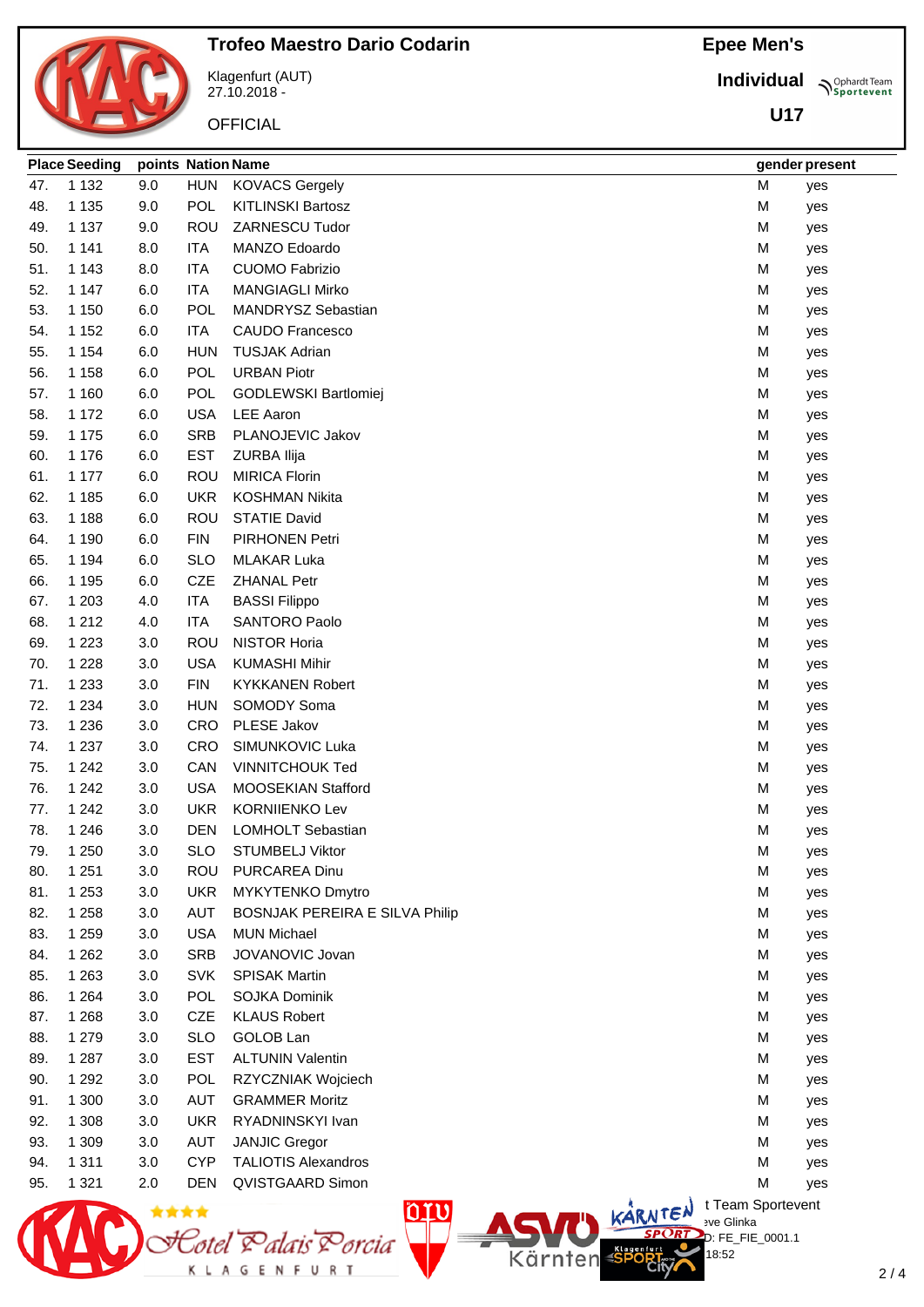## **Epee Men's**

**N**Sportevent

**Place Seeding points Nation Name gender present**

|      |                      |     |            | Klagenfurt (AUT)<br>27.10.2018 - | <b>Individual</b> |
|------|----------------------|-----|------------|----------------------------------|-------------------|
|      |                      |     |            | <b>OFFICIAL</b>                  | <b>U17</b>        |
|      | <b>Place Seeding</b> |     |            | points Nation Name               | gender pres       |
| 96.  | 1 3 3 3              | 0.0 | <b>CZE</b> | <b>COUFAL Frantisek</b>          | M<br>yes          |
| 97.  | 1 3 3 5              | 0.0 | <b>ROU</b> | PAPP Andrei                      | м<br>yes          |
| 98.  | 1 3 3 8              | 0.0 | <b>SLO</b> | <b>BALER Bernard</b>             | M<br>yes          |
| 99.  | 1 3 5 0              | 0.0 | <b>SRB</b> | <b>DJUROVIC Milos</b>            | м<br>yes          |
| 100. | 1 3 5 4              | 0.0 | <b>ROU</b> | <b>SCARLAT Cris</b>              | M<br>yes          |
|      | 101. 1 358           | 0.0 | <b>SLO</b> | <b>PERKO Filip</b>               | м<br>yes          |
|      | 102. 1 361           | 0.0 | <b>EST</b> | <b>SHAPOVALOV Kiril</b>          | M<br>yes          |
|      | 103. 1 362           | 0.0 | <b>CRO</b> | SIMUNKOVIC Marko                 | M<br>yes          |
|      | 104. 1 368           | 0.0 | <b>CRO</b> | <b>GNJIDIC Luka</b>              | M<br>yes          |
| 105. | 1 3 6 9              | 0.0 | <b>SVK</b> | <b>GAZDA Tomas</b>               | M<br>yes          |
|      | 106. 1 380           | 0.0 | <b>UKR</b> | MASLOV Heorgii                   | M<br>yes          |
|      | 107. 1383            | 0.0 | <b>POL</b> | JEDRZEJCZYK Radoslaw             | M<br>yes          |
|      | 108. 1386            | 0.0 | <b>CZE</b> | <b>MACHEK Krystof</b>            | M<br>yes          |
|      | 109. 1395            | 0.0 | <b>CZE</b> | <b>JINDRA Jakub</b>              | M<br>yes          |
|      | 110. 1396            | 0.0 | <b>GER</b> | KOLDITZ Hendrik-Kilian           | M<br>yes          |
|      | 111. 1 400           | 0.0 | POL        | KAZMIERSKI Maciej                | M<br>yes          |
|      | 112. 1 405           | 0.0 | <b>AUT</b> | ZOELSS Leo                       | м<br>yes          |
|      | 113. 1406            | 0.0 | POL        | <b>URBAN Pawel</b>               | м<br>yes          |
|      | 114. 1412            | 0.0 | <b>CZE</b> | MASATA Vojtech                   | м<br>yes          |
|      | 115. 1421            | 0.0 | <b>AUT</b> | <b>HUBER Philipp</b>             | M<br>yes          |
|      | 116. 1424            | 0.0 | <b>CZE</b> | STEMPEL Jan                      | м<br>yes          |
|      | 117. 1426            | 0.0 | <b>AUT</b> | SONNLEITNER Thomas               | M<br>yes          |
|      | 118. 1427            | 0.0 | POL        | OGONOWSKI Szymon                 | M<br>yes          |
|      | 119. 1436            | 0.0 | <b>AUT</b> | <b>LACH Leo</b>                  | M<br>yes          |
|      | 120. 1440            | 0.0 | <b>GER</b> | <b>KIRCHNER Tim</b>              | M<br>yes          |
|      | 121. 1441            | 0.0 | <b>GER</b> | <b>MARX Valentino</b>            | M<br>yes          |
| 122. | 1445                 | 0.0 | <b>GER</b> | <b>SCHULZ Tobias</b>             | M<br>yes          |
|      | 123. 1450            | 0.0 | <b>CZE</b> | <b>PHAM Daniel</b>               | М<br>yes          |
|      | 124. 1454            | 0.0 | CZE        | POHNAN Krystof                   | M<br>yes          |
|      | 125. 1460            | 0.0 | AUT        | PANKRATZ Josua                   | M<br>yes          |
|      | 126. 1462            | 0.0 | <b>POL</b> | FRYDRYCH Kacper                  | M<br>yes          |
|      | 127. 1463            | 0.0 | <b>GER</b> | <b>BITTERLING Julius Paul</b>    | M<br>yes          |
|      | 128. 1464            | 0.0 | <b>SLO</b> | RUSJAN Jan                       | м<br>yes          |
|      | 129. 1465            | 0.0 | <b>GER</b> | <b>VOGEL Vince</b>               | M<br>yes          |
|      | 130. 1465            | 0.0 | AUT        | <b>HOLZER Paul</b>               | м<br>yes          |
|      | 131. 1472            | 0.0 | <b>GER</b> | <b>EBERHARDT Max</b>             | M<br>yes          |
|      | 132. 1475            | 0.0 | AUT        | <b>RANKL Florian</b>             | M<br>yes          |
|      | 133. 1477            | 0.0 | AUT        | <b>DUERK Valentin</b>            | M<br>yes          |
|      | 134. 1484            | 0.0 | AUT        | <b>GROHS Andreas Peter</b>       | M<br>yes          |
|      | 135. 1500            | 0.0 | <b>NED</b> | <b>WARREMAN Daan</b>             | M<br>yes          |
|      | 136. 1506            | 0.0 | <b>BLR</b> | <b>SEMANENKA MARK</b>            | M<br>yes          |
|      | 137. 1525            | 0.0 | POL        | <b>WALACH Wiktor</b>             | M<br>yes          |

T 9 000 0.0 USA VERMEULE Spencer M yes T 9 000 0.0 SLO PENCA Matija merupakan ke banyak berada yang diterbitkan mereka di mereka kalendar di mereka di mer

nru

Kärnten

Totel & alais & orcia

K L A G E N F U R T

T 9 000 0.0 BLR SIAMASHKA Kiryl CHANGER CHANGER CHANGER M yes T 9 000 0.0 CZE LENZ Jiri M yes T 9 000 0.0 SLO KRAJLAH Luka M yes T 9 000 0.0 CZE NOVAK Martin **M** yes T 9 000 0.0 BLR PUCHKOVSKIY Mihail M CONTEXT CONTEXT M yes

> $\bigcup_{v \in \mathcal{F}} \mathbb{I}$  Team Sportevent **N'Y'Letter** sve Glinka D: FE\_FIE\_0001.1

> > 18:52

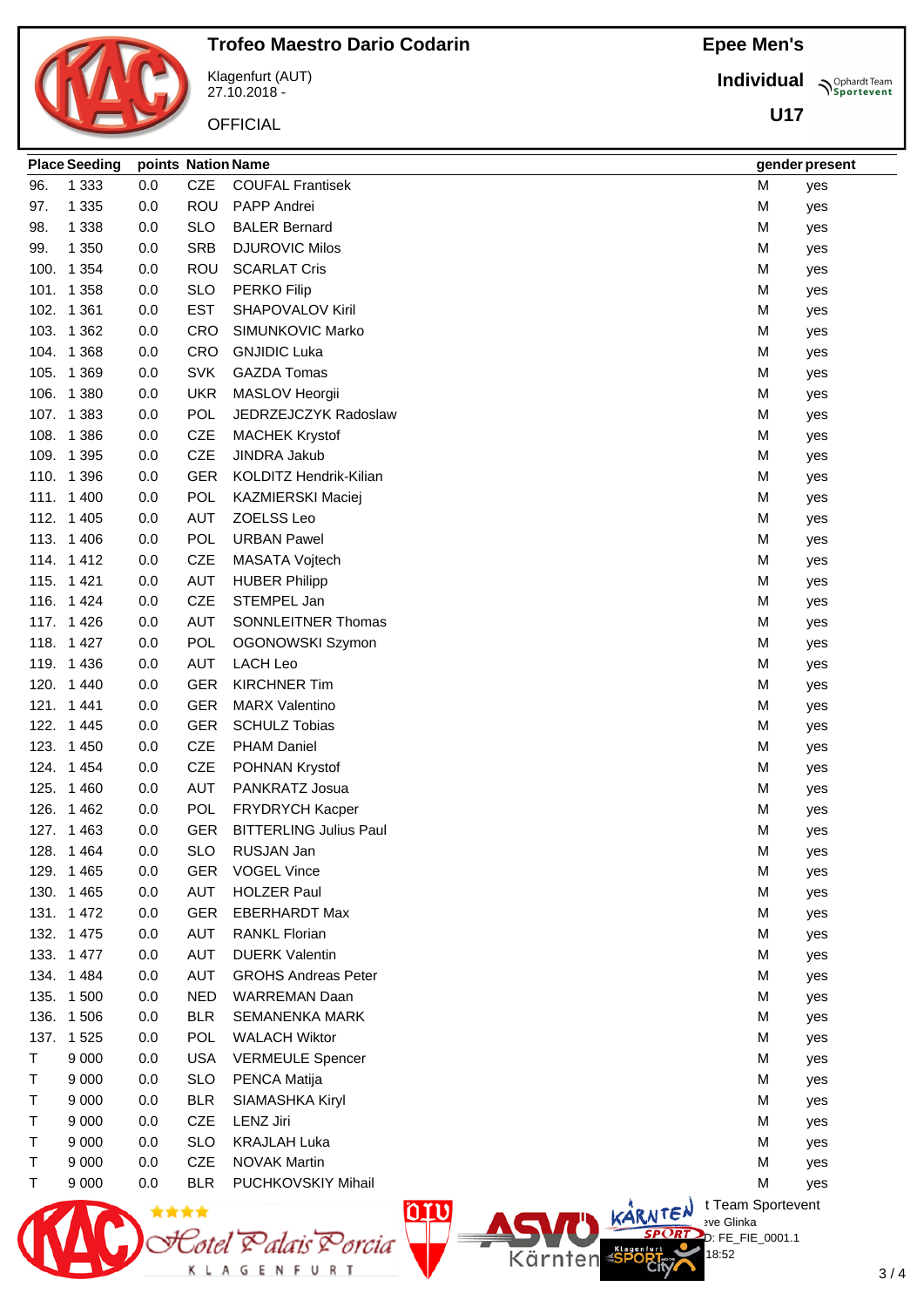

**Individual**

**U17**

**Sportevent** 

Klagenfurt (AUT) 27.10.2018 - **OFFICIAL** 

|   | <b>Place Seeding</b> | points Nation Name |            |                                |   | gender present |
|---|----------------------|--------------------|------------|--------------------------------|---|----------------|
| т | 9 0 0 0              | 0.0                | <b>USA</b> | JAYENDRA Chandrashekar         | M | yes            |
| т | 9 0 0 0              | 0.0                | <b>EST</b> | <b>TOBIAS Erik</b>             | M | yes            |
| т | 9 0 0 0              | 0.0                | AUT        | <b>BUDER Noah</b>              | M | yes            |
| Т | 9 0 0 0              | 0.0                | <b>AUT</b> | <b>RIEDE Stefan</b>            | M | yes            |
| Т | 9 0 0 0              | 0.0                | <b>USA</b> | <b>FEINBERG Gabriel</b>        | M | yes            |
| т | 9 0 0 0              | 0.0                | <b>ITA</b> | SICA William David             | M | yes            |
| т | 9 0 0 0              | 0.0                | <b>BLR</b> | <b>ULASEVICH Daniil</b>        | M | yes            |
| т | 9 0 0 0              | 0.0                | <b>USA</b> | <b>KOZLOWSKI Mateusz</b>       | M | yes            |
| т | 9 0 0 0              | 0.0                | <b>GER</b> | <b>GEHL Sebastian</b>          | M | yes            |
| т | 9 0 0 0              | 0.0                | <b>GER</b> | <b>RUST Sven</b>               | M | yes            |
| т | 9 0 0 0              | 0.0                | <b>CZE</b> | PROCHAZKA Ondrej               | M | yes            |
| Т | 9 0 0 0              | 0.0                | <b>AUT</b> | <b>GUGLIELMI Michele</b>       | M | yes            |
| т | 9 0 0 0              | 0.0                | <b>USA</b> | <b>SHIFRON Daniel</b>          | M | yes            |
| т | 9 0 0 0              | 0.0                | <b>GER</b> | <b>BRYCHCY Jacob</b>           | M | yes            |
| т | 9 0 0 0              | 0.0                | <b>USA</b> | <b>LEIGH David</b>             | M | yes            |
| т | 9 0 0 0              | 0.0                | <b>GRE</b> | <b>KAMBESELES Peter George</b> | M | yes            |
| Т | 9 0 0 0              | 0.0                | <b>GER</b> | <b>BUELAU Matthew</b>          | M | yes            |
| т | 9 0 0 0              | 0.0                | <b>AUT</b> | <b>WADEL Marcel</b>            | M | yes            |
| т | 9 0 0 0              | 0.0                | <b>GER</b> | <b>BOEHMER Philipp</b>         | M | yes            |
| т | 9 0 0 0              | 0.0                | <b>HUN</b> | <b>VOROS Gyozo</b>             | M | yes            |
| т | 9 0 0 0              | 0.0                | <b>USA</b> | <b>WEISS Miles</b>             | M | yes            |
| Т | 9 0 0 0              | 0.0                | <b>GER</b> | <b>GERHARTZ Benedict</b>       | M | yes            |
| т | 9 0 0 0              | 0.0                | <b>GER</b> | <b>KUMMER Gernot</b>           | M | yes            |
| Т | 9 0 0 0              | 0.0                | <b>BLR</b> | <b>SOBALEU Maksim</b>          | M | yes            |
| Т | 9 0 0 0              | 0.0                | <b>CZE</b> | <b>JURAN Jiri</b>              | M | yes            |
| т | 9 0 0 0              | 0.0                | <b>USA</b> | SHIN Joshua                    | M | yes            |
| т | 9 0 0 0              | 0.0                | <b>HUN</b> | <b>FRANK Csaba</b>             | M | yes            |
| т | 9 0 0 0              | 0.0                | <b>USA</b> | <b>GAIDAR Daniel</b>           | M | yes            |
| т | 9 0 0 0              | 0.0                | <b>ITA</b> | PEZZOLI Federico               | M | yes            |
| Т | 9 0 0 0              | 0.0                | <b>GER</b> | <b>PRZIKOPP Martin</b>         | M | yes            |
| Т | 9 0 0 0              | 0.0                | <b>UKR</b> | <b>KHRUSHCH Dmytro</b>         | M | yes            |
| т | 9 0 0 0              | 0.0                | <b>USA</b> | <b>LIVERANT Skyler</b>         | M | yes            |
| Τ | 9 0 0 0              | 0.0                | <b>BLR</b> | <b>KHURSEVICH Anton</b>        | М | yes            |
| т | 9 0 0 0              | 0.0                | <b>GRE</b> | <b>KAMBESELES Jack Michael</b> | M | yes            |
| т | 9 0 0 0              | 0.0                | <b>POL</b> | <b>GLOWACKI Dominik</b>        | M | yes            |
| т | 9 0 0 0              | 0.0                | <b>POL</b> | <b>GRAMZA Maciej</b>           | M | yes            |
| Т | 9 0 0 0              | 0.0                | <b>CZE</b> | <b>LANDOVSKY Matyas</b>        | M | yes            |
| т | 9 0 0 0              | 0.0                | <b>BLR</b> | <b>MALKO Artur</b>             | M | yes            |
| Т | 9 0 0 0              | 0.0                | <b>AUT</b> | <b>HARTMANN Sven</b>           | M | yes            |
| т | 9 0 0 0              | 0.0                | <b>ITA</b> | DI FATO Stefano                | M | yes            |

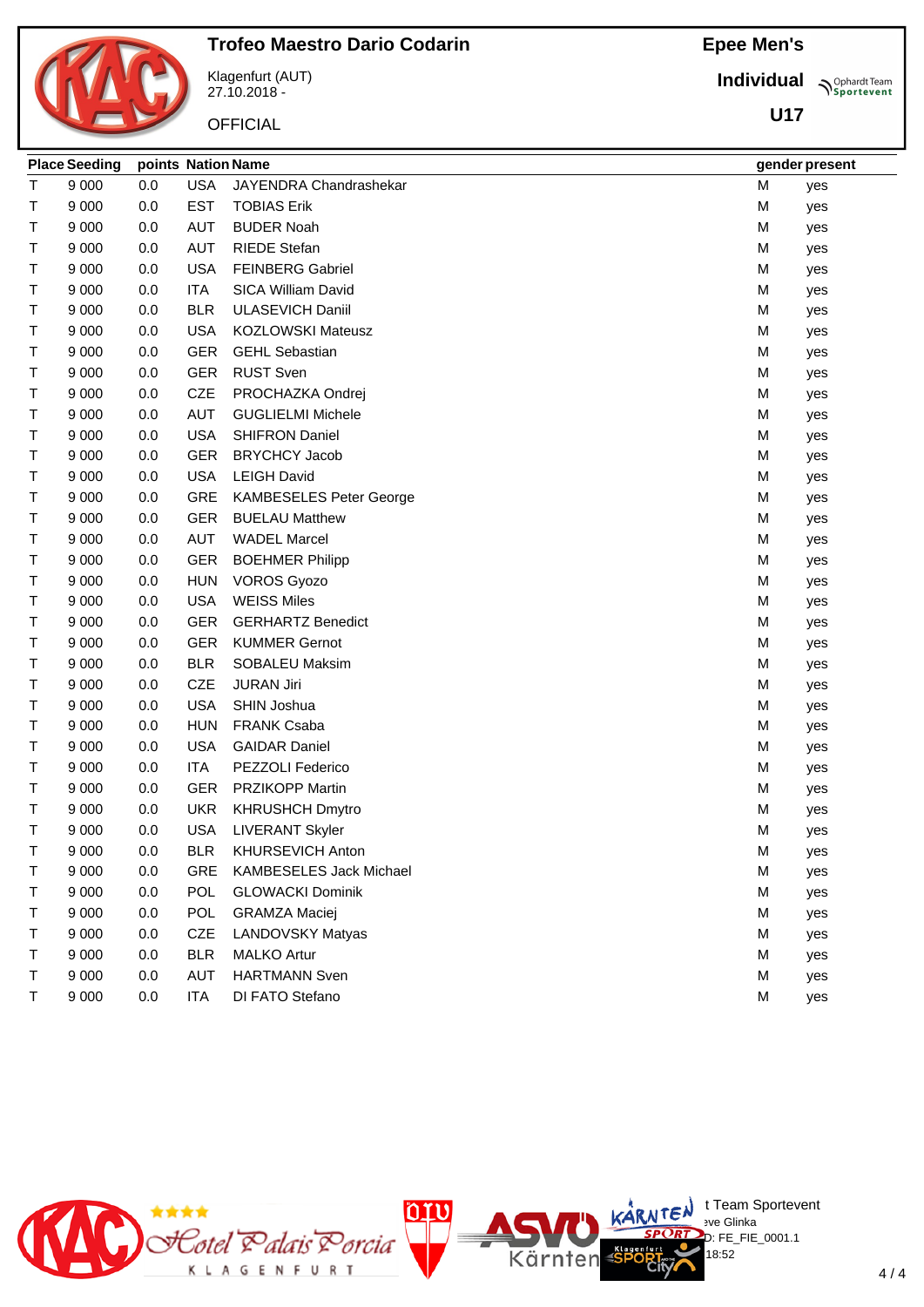

Klagenfurt (AUT) 27.10.2018 -

**OFFICIAL** 

**Epee Men's**

**Individual Supplemant** Team

**U17**

## **Technical directory and other commissions**

Matthias Henkelmann - Observer EFC

Dimitri Pauljev GER Jörg Fiedler GER Steve Glinka GER Karl Robatsch

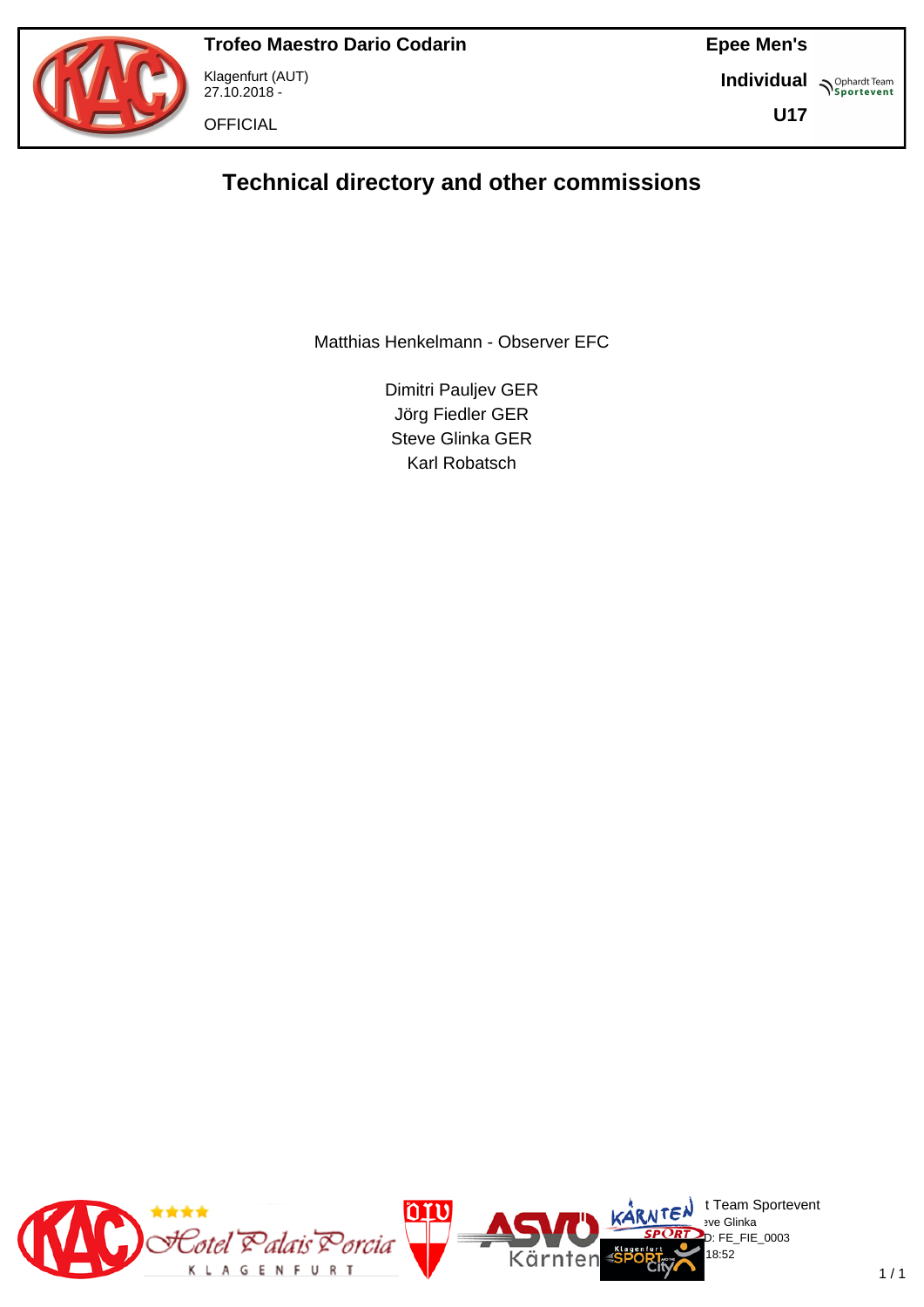**Individual Supplemant** Team

**U17**

Klagenfurt (AUT) 27.10.2018 - **OFFICIAL** 

## **Format**

#### Participants 184 Participants

**1 First round** 27.10. 08:30 184 Participants 22 Pools 7 Pool size 5 Pools 6 Pool size

143 Qualified By index (all equals are qualified) 22.28% Eliminated Parameter Fencing (FIE) rules move to Nation

This round is taken into account for seeding of direct elimination.

Hits: 5 Time: 3 min

#### **2 Direct elimination** 27.10. 11:20

**Table of 256** 143 Qualifiers

Table of 256 Final of 4

Hits: 15 Time: 3 x 3 min

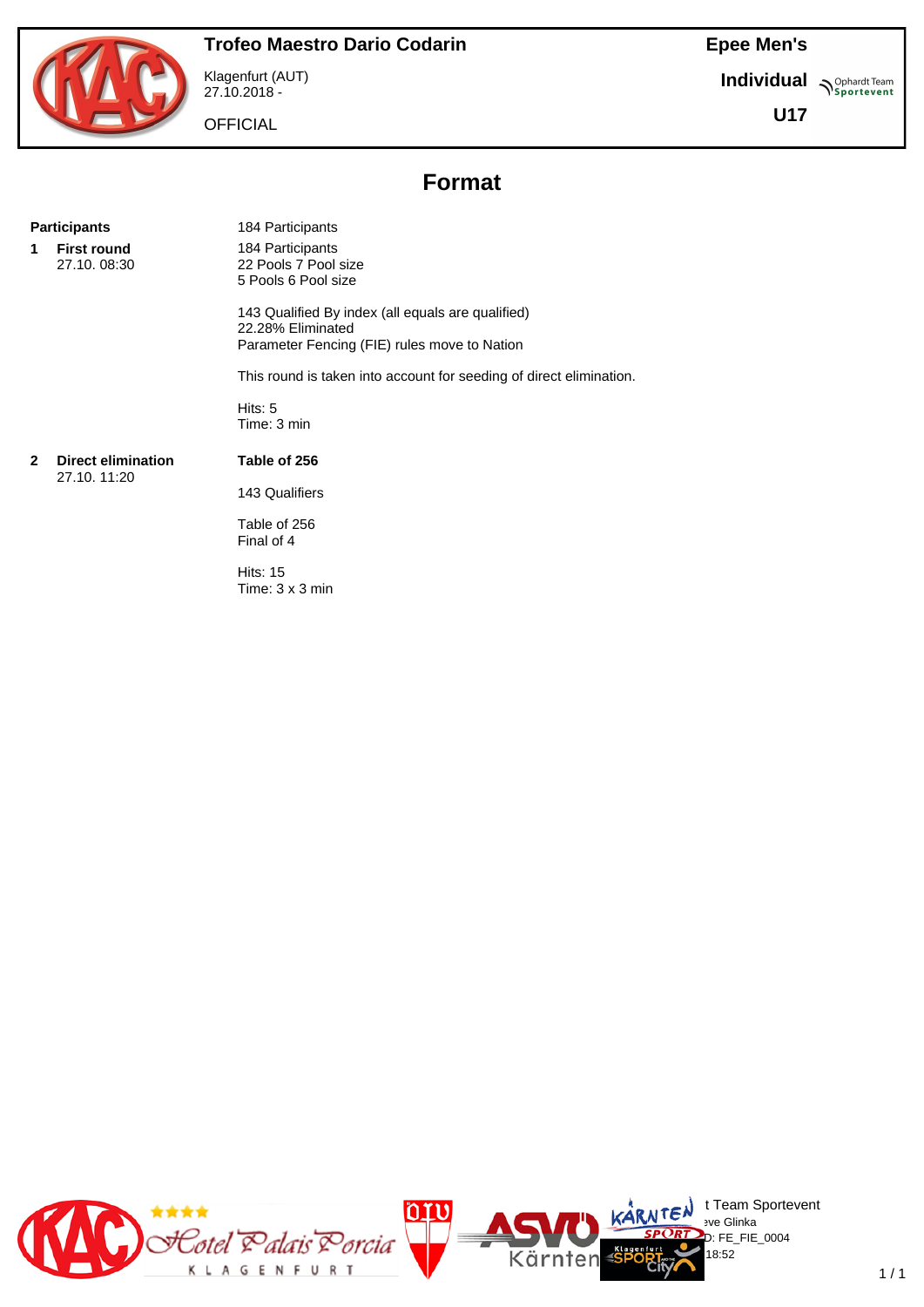

Klagenfurt (AUT) 27.10.2018 -

**Epee Men's**

**Individual Supplemant** Team

**U17**

**OFFICIAL** 

## **First round**

#### **Pool 1 08:30 | Piste 1**

BOKULIC Ivan, CRO , PUIU Stefan, ROU

| <b>Name</b>                          | <b>Nation</b><br>No. |    |          |                                   |         |                 | v |    | TD TR    | -11         | 12  | <b>Place</b> |
|--------------------------------------|----------------------|----|----------|-----------------------------------|---------|-----------------|---|----|----------|-------------|-----|--------------|
| <b>TUSJAK Adrian</b><br><b>HUN</b>   |                      |    |          | D4 D4 D4 /                        | V5 V5 2 |                 |   |    |          | 22 20 0.400 |     | - 4.         |
| <b>WEISS Miles</b><br><b>USA</b>     | 2                    | V5 |          | V <sub>5</sub> D <sub>4</sub> $/$ | V5 V4 4 |                 |   | 23 |          | 18  0.800   | 5   | - 2.         |
| <b>ARMALEO Filippo</b><br>ITA.       | 3                    |    | V5 D3    | V5                                | V5 V5 4 |                 |   | 23 |          | 17 0.800    |     | -1.          |
| KOLDITZ Hendrik-Kilian<br><b>GER</b> | 4                    |    | V5 V5 D4 |                                   | D1 V5 3 |                 |   |    |          | 20 22 0.600 | -2  | - 3.         |
| <b>WADEL Marcel</b><br><b>AUT</b>    | 5.                   |    |          |                                   |         |                 | 0 |    | $\Omega$ | 0.000       |     |              |
| <b>CZE</b><br><b>JINDRA Jakub</b>    | 6                    |    |          | D1 D3 D2 V5 /                     |         | V5 <sub>2</sub> |   | 16 | 17       | 0.400       | -1  | -5.          |
| <b>URBAN Piotr</b><br><b>POL</b>     |                      |    |          | D4 D3 D2 D4 /                     | D1      |                 |   | 14 |          | 24 0.000    | -10 | 6.           |

#### **Pool 2 08:30 | Piste 2**

MANOLACHE Christina, ROU

| <b>Name</b>               |            | <b>Nation</b> | No. 1 |      |                               | 4 | 6                 |      |   | V TD TR | -11                             | 12 <sup>2</sup> | <b>Place</b>   |
|---------------------------|------------|---------------|-------|------|-------------------------------|---|-------------------|------|---|---------|---------------------------------|-----------------|----------------|
| ZOELSS Leo                | <b>AUT</b> |               |       |      |                               |   |                   |      |   |         | D4 V5 V5 V5 D4 V5 4 28 18 0.667 | 10              | $\overline{2}$ |
| <b>RINALDI Pietro</b>     | <b>ITA</b> |               |       | V5 I |                               |   |                   |      |   |         | V5 V5 V5 V5 V5 6 30 16 1.000    | 14              | $\overline{1}$ |
| <b>MACHEK Krystof</b>     | CZE        |               | 3     |      | D <sub>2</sub> D <sub>0</sub> |   |                   |      |   |         | V5 V5 D1 D3 2 16 24 0.333       | -8              | 6.             |
| <b>VOROS Gyozo</b>        | <b>HUN</b> |               | 4     |      | D1 D4 D1                      |   | D2 D0 D2 0        |      |   |         | 10 30 0.000                     | -20             | - 7.           |
| <b>MANDRYSZ Sebastian</b> | <b>POL</b> |               | 5     |      | D3 D3 D3 V5                   |   |                   |      |   |         | V5 V5 3 24 24 0.500             |                 | 4.             |
| <b>BUELAU Matthew</b>     | <b>GER</b> |               | 6     |      | V5 D2 V5 V5 D4                |   |                   | D4 3 |   |         | 25 20 0.500                     | 5.              | - 3.           |
| LEE Aaron                 | <b>USA</b> |               |       |      |                               |   | D2 D3 V5 V5 D3 V5 |      | 3 |         | 23 24 0.500                     | -1              | -5.            |

#### **Pool 3 08:30 | Piste 3**

BATURA Ivan, BLR , MINCU Madalina, ROU

| <b>Name</b>                    |            | <b>Nation</b> | No. 1         |      |       |            | 4                 | -6      |      |   | V TD TR | - 11                            | 12 <sup>2</sup> | <b>Place</b>              |
|--------------------------------|------------|---------------|---------------|------|-------|------------|-------------------|---------|------|---|---------|---------------------------------|-----------------|---------------------------|
| <b>KAMBESELES Peter George</b> | <b>GRE</b> |               |               |      |       |            |                   |         |      |   |         | V5 V5 D3 V5 V5 D2 4 25 20 0.667 |                 | $\overline{\mathbf{3}}$ . |
| GODLEWSKI Bartlomiej           | <b>POL</b> |               |               | D4 I |       |            |                   |         |      |   |         | V5 V5 V5 V5 V5 5 29 20 0.833    | 9               | $\overline{1}$ .          |
| <b>HERBST Isaac</b>            | <b>USA</b> |               | 3             |      | D4 D4 |            |                   |         |      |   |         | V5 V5 V5 V5 4 28 15 0.667       | 13              | $\overline{2}$ .          |
| <b>MANGIAGLI Mirko</b>         | ITA.       |               | 4             |      |       | V4 D2 D2 I |                   |         |      |   |         | V5 V5 V5 4 23 22 0.667          |                 | 4.                        |
| <b>BOEHMER Philipp</b>         | <b>GER</b> |               | 5 D1 D3 D0 D3 |      |       |            |                   | V5 D4 1 |      |   |         | 16 28 0.167                     | $-12$           | 7.                        |
| MASATA Vojtech                 | <b>CZE</b> |               | 6             |      |       |            | D2 D4 D1 D2 D3    |         | V5 1 |   |         | 17 28 0.167                     | $-11$           | -6.                       |
| MASLOV Heorgii                 | <b>UKR</b> |               |               |      |       |            | V5 D2 D2 D4 V5 D3 |         |      | 2 | 21      | 26 0.333                        | -5              | 5.                        |

#### **Pool 4 08:30 | Piste 4**

JEZA Eva, SLO , SCHMEDLER Katharina, AUT

| <b>Name</b>              | <b>Nation</b> | No. 1 |                |       |            | 4                 | 5. | 6 | $\overline{7}$ |   | V TD TR | $\mathbf{I}$                    | 12 <sup>2</sup> | <b>Place</b>     |
|--------------------------|---------------|-------|----------------|-------|------------|-------------------|----|---|----------------|---|---------|---------------------------------|-----------------|------------------|
| PLANOJEVIC Jakov         | <b>SRB</b>    |       |                |       |            |                   |    |   |                |   |         | V5 V5 D2 D2 V5 D0 3 19 22 0.500 | -3              | 5.               |
| <b>GERHARTZ Benedict</b> | <b>GER</b>    | 2     | D <sub>3</sub> |       |            |                   |    |   |                |   |         | V5 D1 D3 D0 D2 1 14 25 0.167    | -11             | 6.               |
| <b>GAZDA Tomas</b>       | <b>SVK</b>    | 3     |                | D2 D0 |            |                   |    |   |                |   |         | D2 D2 D1 D0 0 7 30 0.000        | $-23$           | 7.               |
| <b>CUOMO Fabrizio</b>    | <b>ITA</b>    | 4     |                |       | V5 V5 V5 I |                   |    |   |                |   |         | V5 D3 D2 4 25 17 0.667          | 8               | - 3.             |
| <b>LEIGH David</b>       | <b>USA</b>    | 5     |                |       |            | V5 V5 V5 D3       |    |   |                |   |         | V4 D3 4 25 20 0.667             | 5.              | $-4.$            |
| AVRAMIDIS Theodoros      | <b>GRE</b>    | 6     |                |       |            | D2 V5 V5 V4 D3    |    |   | V5 4           |   |         | 24 15 0.667                     | 9               | $\overline{2}$ . |
| JEDRZEJCZYK Radoslaw     | <b>POL</b>    | 7     |                |       |            | V5 V5 V5 V5 V5 D2 |    |   |                | 5 |         | 27 12 0.833                     | 15              | $\overline{1}$ . |

Kärnten



 $\bigcup_{v \in \mathcal{F}} \mathbb{I}$  Team Sportevent

8:52

D: FE\_FIE\_0007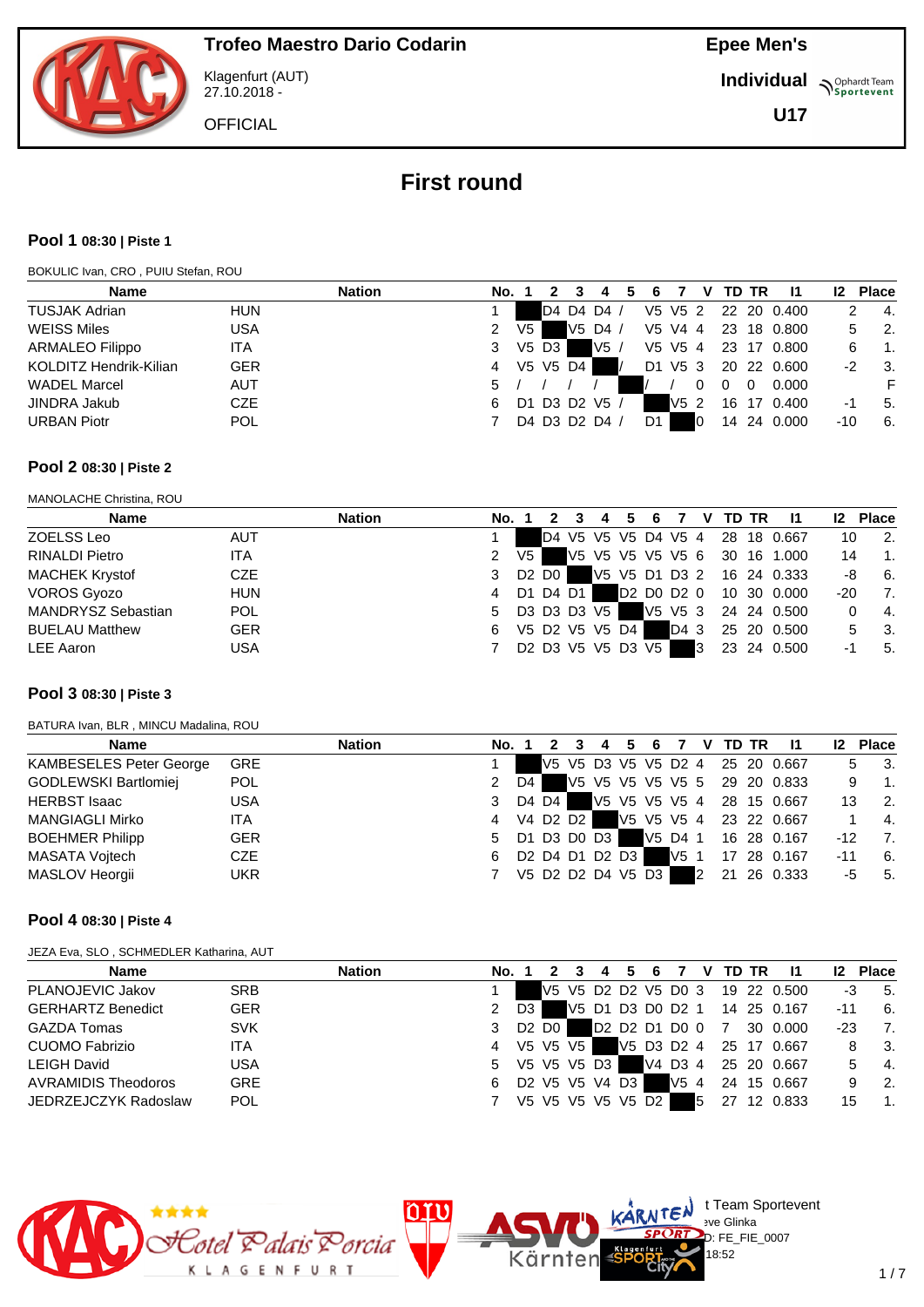

Klagenfurt (AUT) 27.10.2018 -

**OFFICIAL** 

**Epee Men's**

**Individual Supplemant** Team

**U17**

#### **Pool 5 08:30 | Piste 5**

| SRNA Jan, CZE, KOVACEVIC Marija, SRB |            |               |       |                                 |    |                                                                            |                 |   |         |   |    |              |             |       |                  |
|--------------------------------------|------------|---------------|-------|---------------------------------|----|----------------------------------------------------------------------------|-----------------|---|---------|---|----|--------------|-------------|-------|------------------|
| <b>Name</b>                          |            | <b>Nation</b> | No. 1 |                                 |    | 4                                                                          |                 | 6 |         | v |    | <b>TD TR</b> | - 11        |       | 12 Place         |
| SOBALEU Maksim                       | <b>BLR</b> |               |       |                                 | D1 | V5 D0 V5 V5 V5 4                                                           |                 |   |         |   | 21 |              | 20 0.667    |       | -3.              |
| MANZO Edoardo                        | <b>ITA</b> |               | 2     | V5.                             |    | V5 V5 V5 V5 V5 6                                                           |                 |   |         |   |    |              | 30 14 1.000 | 16    | $\mathbf{1}$ .   |
| <b>BRYCHCY Jacob</b>                 | <b>GER</b> |               | 3     | D <sub>2</sub> D <sub>2</sub> I |    |                                                                            | DO D2 D2 D1 0 9 |   |         |   |    | 30           | 0.000       | $-21$ | 7.               |
| SOCHA Jan                            | <b>POL</b> |               | 4     | V5 D3 V5                        |    |                                                                            | V5 V5 V5 5      |   |         |   |    |              | 28 13 0.833 | 15    | $\overline{2}$ . |
| <b>SCARLAT Cris</b>                  | <b>ROU</b> |               | 5     |                                 |    | D3 D1 V5 D1                                                                |                 |   | D1 V5 2 |   |    |              | 16 22 0.333 | -6    | - 5.             |
| <b>ZURBA Ilija</b>                   | <b>EST</b> |               | 6     |                                 |    | D <sub>2</sub> D <sub>3</sub> V <sub>5</sub> D <sub>3</sub> V <sub>2</sub> |                 |   | V5 3    |   |    |              | 20 22 0.500 | $-2$  | -4.              |
| <b>HUBER Philipp</b>                 | <b>AUT</b> |               |       |                                 |    | D3 D4 V5 D4 D3 D4                                                          |                 |   |         |   |    |              | 23 26 0.167 | -3    | - 6.             |

#### **Pool 6 08:30 | Piste 6**

BRUCKMUELLER Fabian, AUT

| <b>Name</b>              |            | <b>Nation</b> | No. 1         |                |         |                | 4 | -5 | 6                 |      | V TD TR | -11                             | 12 <sup>2</sup> | <b>Place</b> |
|--------------------------|------------|---------------|---------------|----------------|---------|----------------|---|----|-------------------|------|---------|---------------------------------|-----------------|--------------|
| KAZMIERSKI Maciej        | <b>POL</b> |               |               |                |         |                |   |    |                   |      |         | V5 D3 V5 V5 D2 D4 3 24 21 0.500 |                 | - 3.         |
| <b>KUMMER Gernot</b>     | <b>GER</b> |               | $\mathcal{P}$ | D <sub>2</sub> |         |                |   |    |                   |      |         | D3 V5 D1 D2 V5 2 18 28 0.333    | -10             | -6.          |
| KOSHMAN Nikita           | UKR        |               | 3             |                | V5 V5 I |                |   |    |                   |      |         | D4 V5 D3 V5 4 27 20 0.667       |                 | -2.          |
| <b>SHIFRON Daniel</b>    | <b>USA</b> |               | 4             |                |         | D4 D4 V5       |   |    |                   |      |         | D3 D2 V5 2 23 25 0.333          | -2              | 5.           |
| <b>ZARNESCU Tudor</b>    | <b>ROU</b> |               | 5             |                |         | DO V5 D3 V5    |   |    | D1 V5 3           |      |         |                                 |                 | -4.          |
| <b>MENCARELLI Simone</b> | <b>ITA</b> |               | 6             |                |         | V5 V5 V4 V5 V5 |   |    |                   | V5 6 |         | 29 10 1.000                     | 19              | 1.           |
| <b>GNJIDIC Luka</b>      | <b>CRO</b> |               |               |                |         |                |   |    | V5 D4 D2 D1 D0 D0 |      |         | 12 29 0.167                     | $-17$           |              |

#### **Pool 7 08:30 | Piste 7**

LANGEN Andreas, GER , GOOSSENS Bruno, USA

| <b>Name</b>              | <b>Nation</b> | No. |                   |  | 6 |      | v |   | TD TR | -11                          |     | <b>Place</b>   |
|--------------------------|---------------|-----|-------------------|--|---|------|---|---|-------|------------------------------|-----|----------------|
| <b>GUGLIELMI Michele</b> | <b>AUT</b>    |     |                   |  |   |      |   | 0 | 0     | 0.000                        |     |                |
| STEMPEL Jan              | <b>CZE</b>    | 2   |                   |  |   |      |   |   |       | V5 D3 V5 D2 V5 3 20 15 0.600 |     | - 3.           |
| SHIN Joshua              | <b>USA</b>    | 3   | D1.               |  |   |      |   |   |       | D2 V5 D4 V5 2 17 22 0.400    | -5  | 5.             |
| CAUDO Francesco          | ITA           | 4   | $V5$ $V5$ $\vert$ |  |   |      |   |   |       | V5 D2 V5 4 22 16 0.800       | 6   | -2.            |
| POPA Daniel              | <b>ROU</b>    | 5   | D3 D4 D4          |  |   |      |   |   |       | V5 V5 2 21 21 0.400          |     | -4.            |
| <b>KITLINSKI Bartosz</b> | <b>POL</b>    | 6   | V5 V5 V5 D4       |  |   | V5 4 |   |   |       | 24 14 0.800                  | 10  | $\mathbf{1}$ . |
| SIMUNKOVIC Marko         | <b>CRO</b>    |     | D1 D3 D2 D2 D1    |  |   |      |   | 9 |       | 25 0.000                     | -16 | 6.             |

#### **Pool 8 08:30 | Piste 8**

LACH Werner, AUT , HORETSKYI Sergii, UKR

| <b>Name</b>           |            | <b>Nation</b> | No. 1                           |      | $\overline{2}$ |                   | 3 4 |  |         |   | 5  6  7  V  TD  TR | - 11                            | 12 <sup>2</sup> | <b>Place</b>                     |
|-----------------------|------------|---------------|---------------------------------|------|----------------|-------------------|-----|--|---------|---|--------------------|---------------------------------|-----------------|----------------------------------|
| REMONDINI Dario       | ITA        |               |                                 |      |                |                   |     |  |         |   |                    | V5 V5 V4 V5 D3 V5 5 27 22 0.833 |                 | $\overline{\phantom{a}}$ 3.<br>5 |
| SHAPOVALOV Kiril      | <b>EST</b> |               | 2                               | D4 I |                |                   |     |  |         |   |                    | D2 D2 V5 D1 D1 1 15 29 0.167    | -14             | $\overline{7}$                   |
| PROCHAZKA Ondrej      | <b>CZE</b> |               | 3 D <sub>2</sub> V <sub>5</sub> |      |                |                   |     |  |         |   |                    | V4 D3 D1 D2 2 17 25 0.333       |                 | 5.<br>-8                         |
| <b>MIRICA Florin</b>  | <b>ROU</b> |               | 4                               |      |                | D3 V5 D3          |     |  |         |   |                    | V5 D1 D3 2 20 20 0.333          |                 | $\overline{4}$<br>$\Omega$       |
| <b>URBAN Pawel</b>    | <b>POL</b> |               | 5 D4 D4 V5 D2                   |      |                |                   |     |  | D4 D1 1 |   |                    | 20 28 0.167                     |                 | 6.<br>-8                         |
| <b>KOVACS Gergely</b> | <b>HUN</b> |               | 6                               |      |                | V5 V5 V5 V4 V5    |     |  |         |   |                    | D4 5 28 15 0.833                | 13              | $\blacksquare$ 1.                |
| <b>GAIDAR Daniel</b>  | <b>USA</b> |               |                                 |      |                | D4 V5 V5 V4 V5 V5 |     |  |         | 5 |                    | 28 16 0.833                     | 12              | $\overline{2}$                   |

Kärnten



 $\bigcup_{v \in \mathcal{F}} \mathbb{I}$  Team Sportevent

 $D: FE$  FIE 0007 18:52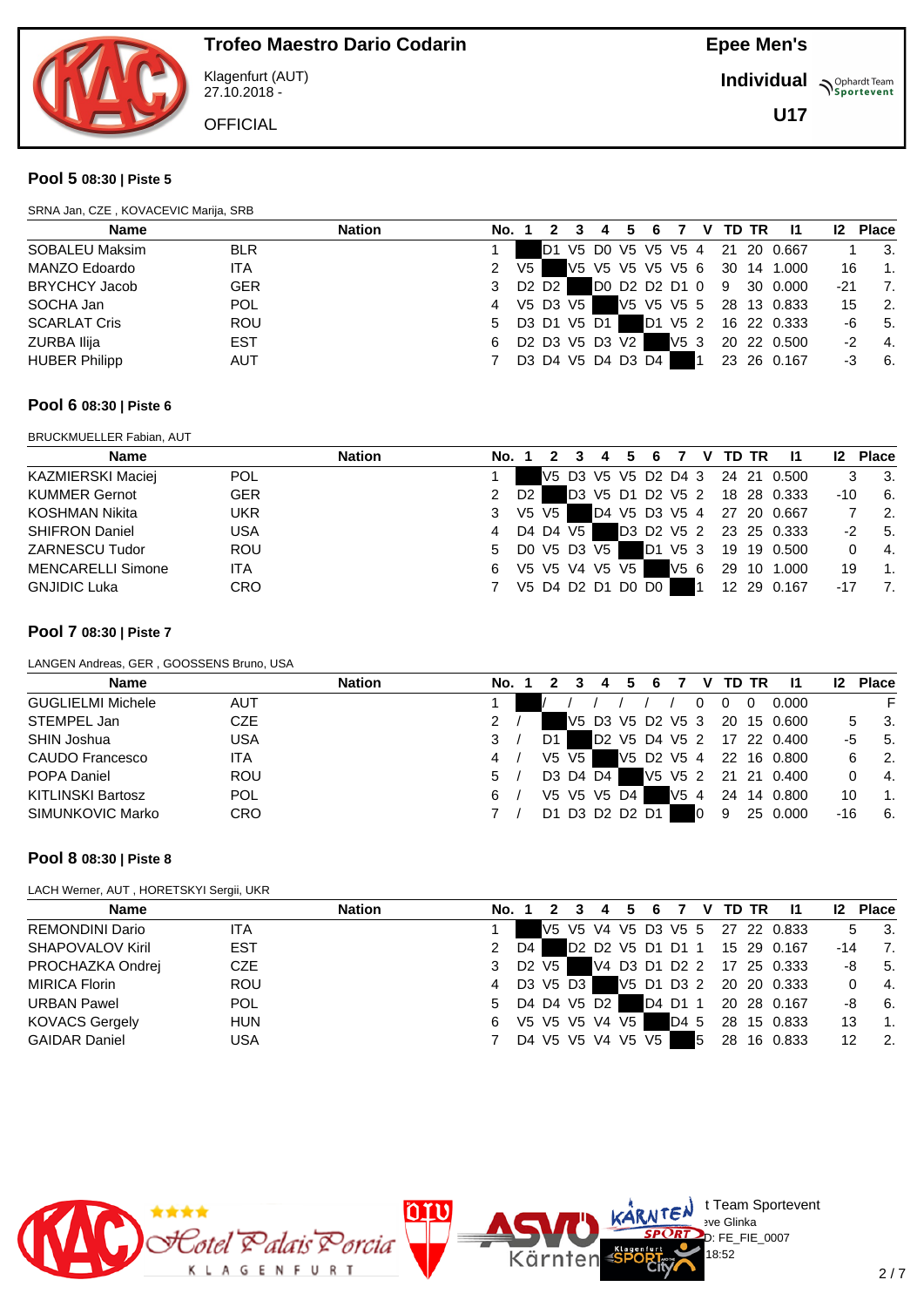

Klagenfurt (AUT) 27.10.2018 -

**OFFICIAL** 

**Epee Men's**

**Individual Supplemant** Team

**U17**

#### **Pool 9 08:30 | Piste 11**

| MIELNICZEK Ignacy, POL, MAHMOUD Taysir, USA |            |               |       |      |       |                     |                  |   |         |     |    |              |             |       |                             |
|---------------------------------------------|------------|---------------|-------|------|-------|---------------------|------------------|---|---------|-----|----|--------------|-------------|-------|-----------------------------|
| Name                                        |            | <b>Nation</b> | No. 1 |      |       |                     |                  | 6 |         | v   |    | <b>TD TR</b> | -11         | 12    | <b>Place</b>                |
| PERKO Filip                                 | <b>SLO</b> |               |       |      |       | DO D1 D4 D3 D0 D1 0 |                  |   |         |     | 9  |              | 30 0.000    | $-21$ | $\overline{7}$              |
| <b>STATIE David</b>                         | <b>ROU</b> |               | 2     | V5 I |       |                     | V5 D4 V5 D1 D0 3 |   |         |     |    |              | 20 22 0.500 | $-2$  | $\overline{\phantom{a}}$ 3. |
| <b>RUST Sven</b>                            | <b>GER</b> |               | 3     |      | V5 D4 |                     | V5 D4 D0 D1 2    |   |         |     |    |              | 19 24 0.333 | -5    | - 5.                        |
| <b>SONNLEITNER Thomas</b>                   | AUT        |               | 4     |      |       | V5 V5 D3            | D1 D3 D1 2       |   |         |     |    |              | 18 28 0.333 | $-10$ | - 6.                        |
| <b>JURAN Jiri</b>                           | <b>CZE</b> |               | 5     |      |       | V5 D3 V5 V5         |                  |   | D2 D0 3 |     |    |              | 20 23 0.500 | -3    | -4.                         |
| <b>HARDI Adam</b>                           | <b>HUN</b> |               | 6     |      |       | V5 V5 V5 V5 V5      |                  |   | D1 5    |     |    | 26 11        | 0.833       | 15    | $\overline{2}$              |
| <b>PIATTI Enrico</b>                        | ITA        |               |       |      |       | V5 V5 V5 V5 V5 V5   |                  |   |         | 16. | 30 | -4           | 1.000       | 26    | $\mathbf{1}$                |

#### **Pool 10 08:30 | Piste 12**

OREMUSH Heyza, UKR , MAIRITSCH Carina, AUT

| <b>Name</b>              | <b>Nation</b> | No. 1         |    |                                              |                   |            | 6 |         | v  | TD TR | -11                             | $12 \,$ | <b>Place</b>     |
|--------------------------|---------------|---------------|----|----------------------------------------------|-------------------|------------|---|---------|----|-------|---------------------------------|---------|------------------|
| PEZZOLI Federico         | ITA           |               |    |                                              |                   |            |   |         |    |       | V5 V5 V5 V5 V5 V5 6 30 18 1.000 | 12      | $\overline{1}$ . |
| <b>KOZLOWSKI Mateusz</b> | <b>USA</b>    | $\mathcal{P}$ | D4 |                                              |                   |            |   |         |    |       | V5 V5 D4 V5 D4 3 27 24 0.500    |         | -4.              |
| <b>BALER Bernard</b>     | <b>SLO</b>    | 3             |    | D1 D3                                        |                   |            |   |         |    |       | D1 D1 V5 D2 1 13 27 0.167       | -14     | 7.               |
| OGONOWSKI Szymon         | <b>POL</b>    | 4             |    | D <sub>2</sub> D <sub>2</sub> V <sub>5</sub> |                   | D1 D4 D4 1 |   |         |    |       | 18 26 0.167                     | -8      | - 6.             |
| <b>BARTKO Levente</b>    | <b>HUN</b>    | 5             |    |                                              | D4 V5 V5 V5       |            |   | V5 D1 4 |    |       | 25 18 0.667                     |         | $\overline{2}$ . |
| <b>BUNEA Matei</b>       | <b>ROU</b>    | 6             |    |                                              | D4 D4 D4 V5 D2    |            |   | V5 2    |    |       | 24 25 0.333                     | -1      | -5.              |
| <b>PIRHONEN Petri</b>    | <b>FIN</b>    |               |    |                                              | D3 V5 V3 V5 V5 D1 |            |   |         | 14 | 22 21 | 0.667                           |         | -3.              |

#### **Pool 11 08:30 | Piste 15**

GHEORGHE Marius, ROU , GON Anais Carla, ITA

| <b>Name</b>            |            | <b>Nation</b> | No. 1         |       |            |  |                   |  |              | 4 5 6 7 V TD TR | - 11                            | 12 <sup>2</sup> | <b>Place</b>     |
|------------------------|------------|---------------|---------------|-------|------------|--|-------------------|--|--------------|-----------------|---------------------------------|-----------------|------------------|
| <b>FRANK Csaba</b>     | <b>HUN</b> |               |               |       |            |  |                   |  |              |                 | D0 D4 D0 V5 D4 D3 1 16 29 0.167 | -13             | 7.               |
| RADOSZ Mikolaj         | <b>POL</b> |               | $\mathcal{P}$ | $V_5$ |            |  |                   |  |              |                 | V5 D0 V5 V5 V5 5 25 15 0.833    | 10              | - 2.             |
| MLAKAR Luka            | <b>SLO</b> |               | 3             |       | $V5$ D3    |  |                   |  |              |                 | D1 V5 D4 V5 3 23 25 0.500       | $-2$            | $-4.$            |
| <b>LAWSON Nicholas</b> | <b>USA</b> |               | 4             |       | V5 V5 V5 I |  |                   |  |              |                 | D4 V5 V5 5 29 11 0.833          | 18              | $\overline{1}$ . |
| LACH Leo               | <b>AUT</b> |               | 5 D4 D3 D2 V5 |       |            |  |                   |  |              |                 | D3 V5 2 22 26 0.333             | $-4$            | 5.               |
| <b>DJUROVIC Milos</b>  | <b>SRB</b> |               | 6             |       |            |  | V5 D2 V5 D3 V5    |  |              |                 | V5 4 25 23 0.667                |                 | 3.               |
| <b>GEHL Sebastian</b>  | <b>GER</b> |               |               |       |            |  | V5 D2 D4 D2 D2 D2 |  | $\mathbf{1}$ |                 | 17 28 0.167                     | $-11$           | 6.               |

#### **Pool 12 08:30 | Piste 16**

MILONE Dominika, POL , DAL POZZOLO Marco, ITA

| <b>Name</b>            |            | <b>Nation</b> | No. 1            |      |         |  |                   |  |   |  | 3 4 5 6 7 V TD TR 11            | 12   | <b>Place</b>                |
|------------------------|------------|---------------|------------------|------|---------|--|-------------------|--|---|--|---------------------------------|------|-----------------------------|
| <b>RIEDE Stefan</b>    | <b>AUT</b> |               |                  |      |         |  |                   |  |   |  | V5 V5 D3 D2 D4 D2 2 21 26 0.333 |      | $-5$ 6.                     |
| PAPP Andrei            | <b>ROU</b> |               | $\mathcal{P}$    | D2 I |         |  |                   |  |   |  | D1 D1 D4 D3 D3 0 14 30 0.000    | -16  | $\overline{7}$ .            |
| <b>LIVERANT Skyler</b> | <b>USA</b> |               | 3                |      | D4 V5 I |  |                   |  |   |  | D1 V5 D3 D2 2 20 21 0.333       | $-1$ | 5.                          |
| RISTIC Ognien          | <b>SRB</b> |               | 4 V5 V5 V5       |      |         |  |                   |  |   |  | V5 D4 V5 5 29 15 0.833          | 14   | $\blacksquare$ 1.           |
| KIRCHNER Tim           | <b>GER</b> |               | 5 V5 V5 D0 D3    |      |         |  |                   |  |   |  | V5 D3 3 21 23 0.500             | -2   | $-4.$                       |
| OPANASENKO Andrii      | <b>UKR</b> |               | 6 V5 V5 V5 V5 D2 |      |         |  |                   |  |   |  | V5 5 27 22 0.833                | 5.   | $\overline{\phantom{a}}$ 2. |
| <b>ZHANAL Petr</b>     | CZE        |               | 7                |      |         |  | V5 V5 V5 D2 V5 D3 |  | 4 |  | 25 20 0.667                     | 5    | $\overline{\phantom{a}}$ 3. |

Kärnten



 $\bigcup_{v \in \mathcal{F}} \mathbb{I}$  Team Sportevent

18:52

D: FE\_FIE\_0007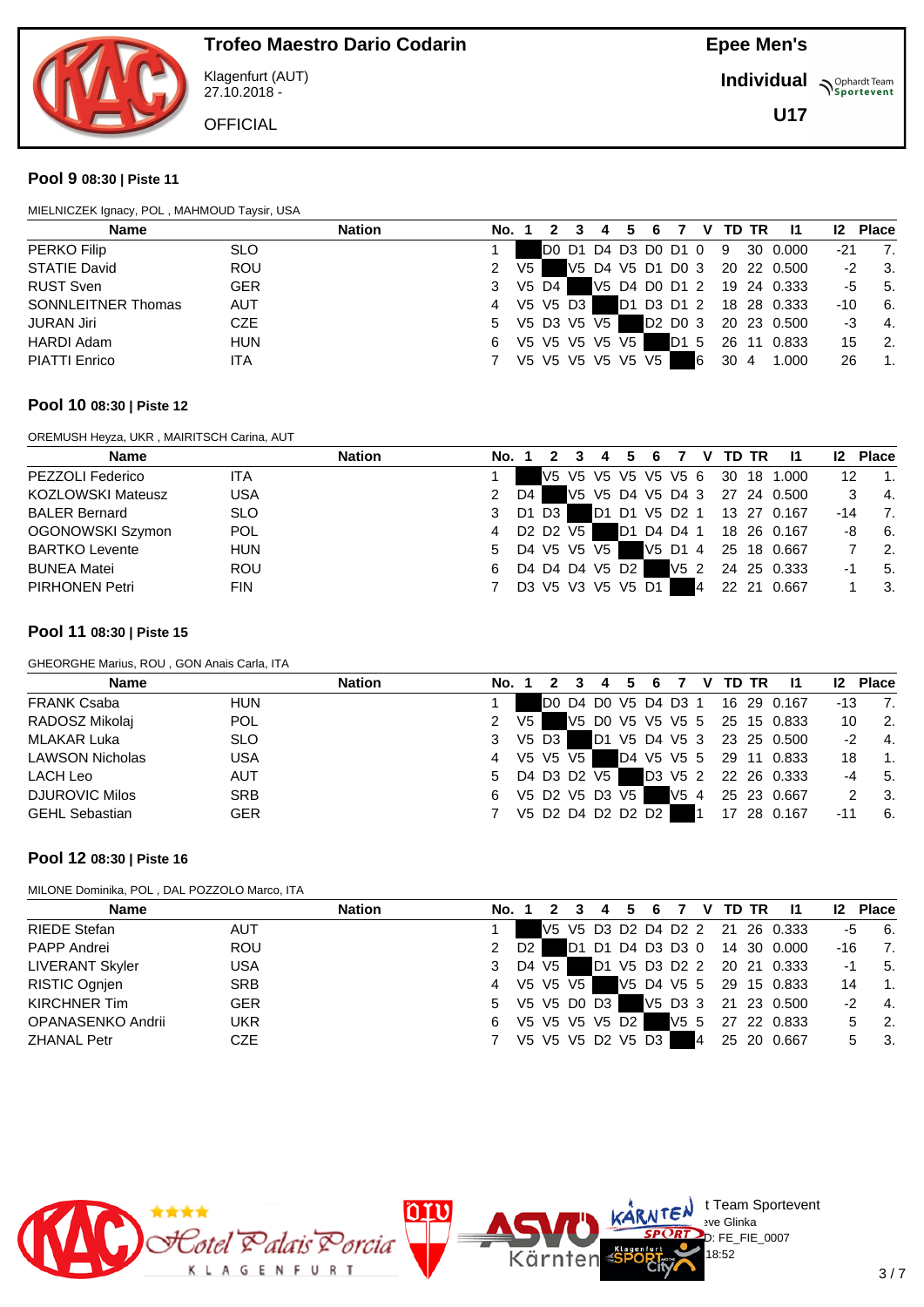

Klagenfurt (AUT) 27.10.2018 -

**OFFICIAL** 

**Epee Men's**

**Individual Supplemant** Team

**U17**

#### **Pool 13 08:30 | Piste 17**

| <b>Name</b>             |            | <b>Nation</b> | No. 1 |         | 2 | 3                                                                          | 4 | 5 | 6. |                 | V | TD TR | $\mathbf{I}$                    |     | <b>12 Place</b>  |
|-------------------------|------------|---------------|-------|---------|---|----------------------------------------------------------------------------|---|---|----|-----------------|---|-------|---------------------------------|-----|------------------|
| <b>FEINBERG Gabriel</b> | <b>USA</b> |               |       |         |   |                                                                            |   |   |    |                 |   |       | V5 V5 V5 D0 V5 V5 5 25 16 0.833 | 9   | -2.              |
| NISTOR Horia            | <b>ROU</b> |               | 2     | D1      |   |                                                                            |   |   |    |                 |   |       | D3 D2 D4 V5 D4 1 19 29 0.167    | -10 | 7.               |
| <b>KHRUSHCH Dmytro</b>  | <b>UKR</b> |               | 3     | D3 V5 1 |   |                                                                            |   |   |    |                 |   |       | V5 D2 D3 D4 2 22 27 0.333       | -5  | - 4.             |
| <b>KNECHTL David</b>    | <b>AUT</b> |               | 4     |         |   | D1 V5 D4                                                                   |   |   |    |                 |   |       | D1 V5 D4 2 20 25 0.333          | -5  | 5.               |
| <b>BONAGA Nicolo</b>    | <b>ITA</b> |               | 5     |         |   | V5 V5 V5 V5                                                                |   |   |    |                 |   |       | V5 D4 5 29 14 0.833             | 15  | $\overline{1}$ . |
| <b>MARX Valentino</b>   | <b>GER</b> |               | 6     |         |   | D <sub>2</sub> D <sub>4</sub> V <sub>5</sub> D <sub>3</sub> D <sub>2</sub> |   |   |    | V5 <sub>2</sub> |   |       | 21 27 0.333                     | -6  | - 6.             |
| <b>COUFAL Frantisek</b> | <b>CZE</b> |               |       |         |   | D4 V5 V5 V5 V5 D4                                                          |   |   |    |                 | 4 |       | 28 26 0.667                     | 2   | - 3.             |

#### **Pool 14 08:30 | Piste 18**

SPEH Klemen, SLO , FILIP Jan, CZE

| <b>Name</b>          |            | <b>Nation</b> | No. 1 |      |            |                   | 6 |                  | $\mathbf v$ | <b>TD TR</b> |                                 |     | <b>Place</b>     |
|----------------------|------------|---------------|-------|------|------------|-------------------|---|------------------|-------------|--------------|---------------------------------|-----|------------------|
| KHURSEVICH Anton     | <b>BLR</b> |               |       |      |            |                   |   |                  |             |              | D0 V5 D0 V5 V4 D4 3 18 23 0.500 | -5  | 5.               |
| SOPOLIGA Michal      | <b>SVK</b> |               |       | V5 I |            |                   |   |                  |             |              | V5 D3 D2 V3 V5 4 23 14 0.667    | 9   | - 3.             |
| <b>BUDER Noah</b>    | <b>AUT</b> |               | 3     |      | D2 D0 I    |                   |   |                  |             |              | D2 D2 D0 D0 0 6 30 0.000        | -24 | 7.               |
| <b>BUSKO Robert</b>  | <b>POL</b> |               | 4     |      | V5 V5 V5 1 |                   |   |                  |             |              | V5 V5 V5 6 30 14 1.000          | 16  | -1.              |
| <b>SCHULZ Tobias</b> | <b>GER</b> |               | 5     |      |            | D3 V5 V5 D2       |   |                  |             |              | V5 D1 3 21 23 0.500             | -2  | $\overline{4}$ . |
| QVISTGAARD Simon     | <b>DEN</b> |               | 6     |      |            | D3 D1 V5 D4 D4    |   | D <sub>1</sub> 1 |             |              | 18 22 0.167                     | -4  | - 6.             |
| <b>BASSI Filippo</b> | ITA        |               |       |      |            | V5 D3 V5 D3 V5 V5 |   |                  | 14          |              | 26 16 0.667                     | 10  | -2.              |

#### **Pool 15 08:30 | Piste 19**

PAAKKONEN Juhani, FIN , MILONE Roberto, POL

| <b>Name</b>                |            | <b>Nation</b> | No. |                |     |             |    |                  |         |    |    | TD TR | 11          |     | <b>Place</b> |
|----------------------------|------------|---------------|-----|----------------|-----|-------------|----|------------------|---------|----|----|-------|-------------|-----|--------------|
| <b>SANTORO Paolo</b>       | ITA        |               |     |                |     |             |    | V5 V5 D4 V5 D1 3 |         |    |    |       | 20 17 0.600 |     | -3.          |
| <b>VIGL Oliver</b>         | <b>AUT</b> |               | 2   |                |     |             |    |                  |         |    |    |       | 0.000       |     |              |
| <b>PHAM Daniel</b>         | CZE        |               | 3   | D4             |     |             |    | D3 D4 D2 D1 0    |         |    |    |       | 14 25 0.000 | -11 | 6.           |
| <b>PRZIKOPP Martin</b>     | <b>GER</b> |               | 4   | D <sub>0</sub> | V5  |             | D1 | D3 D4 1          |         |    |    |       | 13 23 0.200 | -10 | 5.           |
| <b>TALIOTIS Alexandros</b> | <b>CYP</b> |               | 5   | V5/            | V5. | V5 I        |    |                  | V5 D3 4 |    |    |       | 23 16 0.800 |     | -2.          |
| <b>ULASEVICH Daniil</b>    | <b>BLR</b> |               | 6   | D3             |     | V5 V5 D2    |    |                  | V53     |    | 20 | -17   | 0.600       |     | -3.          |
| <b>KUSHNERIK Ethan</b>     | <b>USA</b> |               |     | V5.            |     | V5 V5 V5 D2 |    |                  |         | 14 | 22 | 14    | 0.800       |     |              |

#### **Pool 16 08:30 | Piste 20**

SEMEREDY Alexandra, HUN , SZCZESNIAK Piotr, POL

| <b>Name</b>                    |            | <b>Nation</b> | No. 1         |      |       | -4                | -5 | - 6 |                  |   | V TD TR | -11                             | 12 <sup>2</sup> | <b>Place</b>                |
|--------------------------------|------------|---------------|---------------|------|-------|-------------------|----|-----|------------------|---|---------|---------------------------------|-----------------|-----------------------------|
| <b>HORVATH Zsombor</b>         | <b>HUN</b> |               |               |      |       |                   |    |     |                  |   |         | V5 V5 D3 D3 V5 V5 4 26 20 0.667 |                 | $\overline{\phantom{a}}$ 1. |
| <b>KAMBESELES Jack Michael</b> | <b>GRE</b> |               | 2             | D3 I |       |                   |    |     |                  |   |         | D1 V5 D4 V5 V5 3 23 24 0.500    | -1              | 5.                          |
| SICA William David             | <b>ITA</b> |               | 3             |      | D3 V5 |                   |    |     |                  |   |         | D3 V5 D4 V5 3 25 20 0.500       | 5.              | - 3.                        |
| <b>JANJIC Gregor</b>           | <b>AUT</b> |               | 4 V5 D2 V5    |      |       |                   |    |     |                  |   |         | D3 V5 D3 3 23 24 0.500          | -1              | -5.                         |
| KUMASHI Mihir                  | <b>USA</b> |               | 5 V5 V5 D2 V5 |      |       |                   |    |     |                  |   |         | V5 D1 4 23 22 0.667             |                 | 2.                          |
| POHNAN Krystof                 | <b>CZE</b> |               | 6             |      |       | D1 D3 V5 D3 D2    |    |     | D <sub>2</sub> 1 |   |         | 16 29 0.167                     | -13             | -7.                         |
| <b>ROUBAILO Niels</b>          | <b>NED</b> |               |               |      |       | D3 D4 D2 V5 V5 V5 |    |     |                  | 3 |         | 24 21 0.500                     |                 | - 4.                        |

Kärnten



 $\bigcup_{v \in \mathcal{F}} \mathsf{Id}$  t Team Sportevent

 $D: FE$  FIE 0007 18:52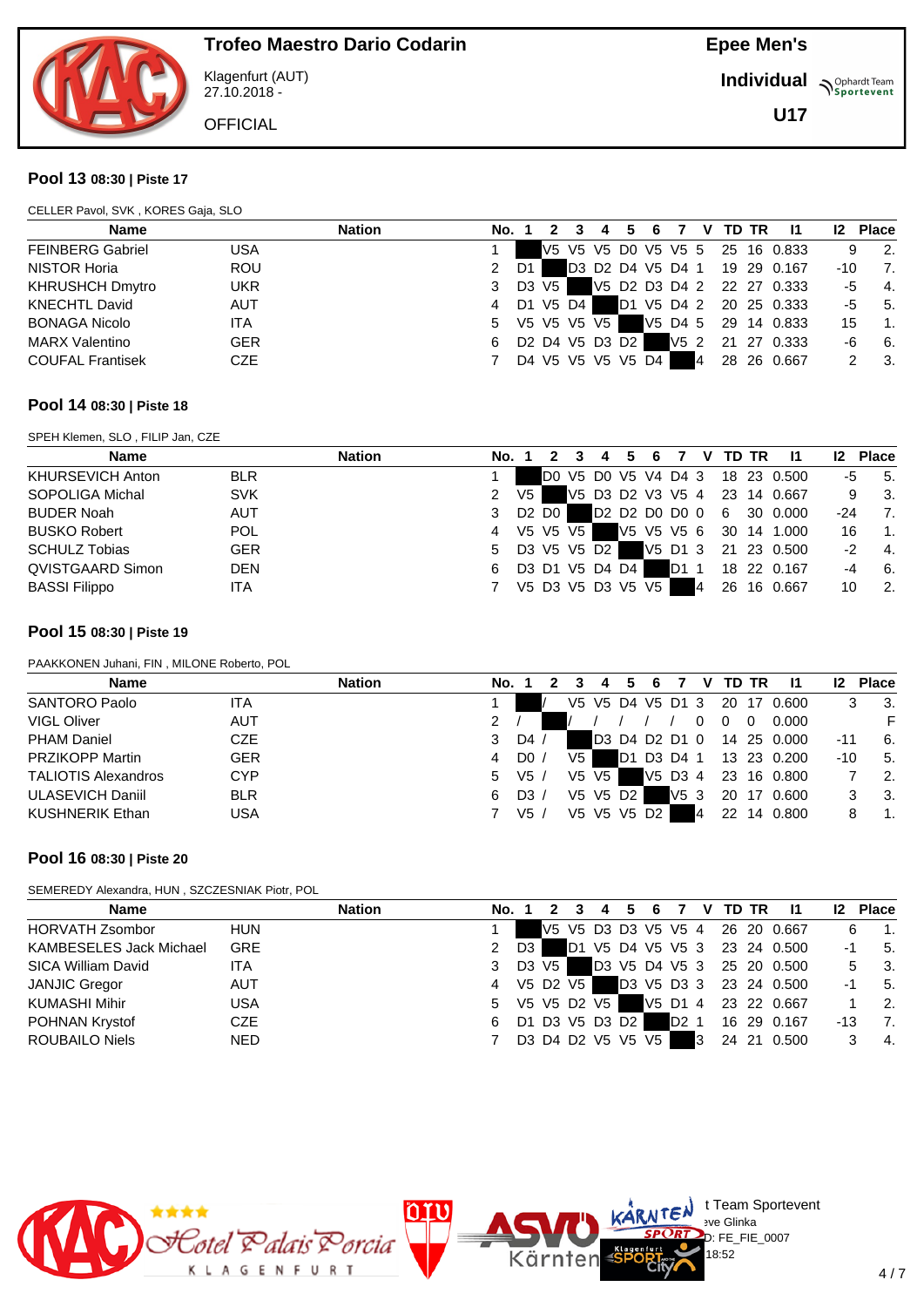

Klagenfurt (AUT) 27.10.2018 -

**OFFICIAL** 

**Epee Men's**

**Individual Supplemant** Team

**U17**

#### **Pool 17 08:30 | Piste 21**

| Name                        |            | <b>Nation</b> | No. 1         |                |                     | 4             | 6          |      | v | TD TR | -11                          |     | 12 Place         |
|-----------------------------|------------|---------------|---------------|----------------|---------------------|---------------|------------|------|---|-------|------------------------------|-----|------------------|
| RYADNINSKYI Ivan            | UKR        |               |               |                | V5 D3 V5 V5 D3 V5 4 |               |            |      |   |       | 26 18 0.667                  | 8   | - 3.             |
| LANDOVSKY Matyas            | <b>CZE</b> |               | $\mathcal{P}$ | D <sub>0</sub> |                     |               |            |      |   |       | D2 D4 D3 D1 D2 0 12 30 0.000 | -18 | 7.               |
| PANKRATZ Josua              | <b>AUT</b> |               | 3             | V5 V5          |                     | DO V5 D4 D4 3 |            |      |   |       | 23 22 0.500                  |     | 4.               |
| <b>KYKKANEN Robert</b>      | <b>FIN</b> |               | 4             |                | D3 V5 V5            |               | D2 D1 D3 2 |      |   |       | 19 24 0.333                  | -5  | 5.               |
| <b>CNOTALSKI Przemyslaw</b> | <b>POL</b> |               | 5             |                | D2 V5 D2 V5         |               | D1 D3 2    |      |   |       | 18 25 0.333                  | -7  | - 6.             |
| <b>HADDAD Justin</b>        | <b>USA</b> |               | 6.            |                | V5 V5 V5 V5 V5      |               |            | D4 5 |   |       | 29 15 0.833                  | 14  | $\overline{1}$ . |
| <b>TOBIAS Erik</b>          | <b>EST</b> |               |               |                | D3 V5 V5 V5 V5 V5   |               |            |      | 5 |       | 28 21 0.833                  |     | $\overline{2}$ . |

#### **Pool 18 08:30 | Piste 22**

PEROVIC Danilo, SRB , VALENTE Vincent, AUT

| <b>Name</b>             |            | <b>Nation</b> | No. 1 |                   |  | 6 |      | V. | TD TR | -11                             | 12 <sup>2</sup> | <b>Place</b>     |
|-------------------------|------------|---------------|-------|-------------------|--|---|------|----|-------|---------------------------------|-----------------|------------------|
| <b>MALKO Artur</b>      | <b>BLR</b> |               |       |                   |  |   |      |    |       | V5 D4 D1 D4 D0 D4 1 18 29 0.167 | $-11$           | 7.               |
| JAYENDRA Chandrashekar  | <b>USA</b> | 2             | D4    |                   |  |   |      |    |       | D4 V5 D2 D2 V5 2 22 26 0.333    | $-4$            | 6.               |
| <b>SURDUCAN Tudor</b>   | <b>ROU</b> | 3             |       | V5 V5 1           |  |   |      |    |       | V5 D3 D2 D3 3 23 27 0.500       | $-4$            | $-4.$            |
| SOMODY Soma             | <b>HUN</b> | 4             |       | V5 D4 D4          |  |   |      |    |       | V5 D4 D3 2 25 24 0.333          |                 | -5.              |
| <b>FRYDRYCH Kacper</b>  | <b>POL</b> | 5.            |       | V5 V5 V5 D4       |  |   |      |    |       | D3 V5 4 27 23 0.667             |                 | $\overline{2}$ . |
| <b>FUCHS Julian</b>     | <b>AUT</b> | 6             |       | V5 V5 V5 V5 V5    |  |   | D4 5 |    |       | 29 16 0.833                     | 13              | $\mathbf 1$      |
| <b>ALTUNIN Valentin</b> | <b>EST</b> |               |       | V5 D2 V5 V4 D4 V5 |  |   |      | 4  |       | 25 24 0.667                     |                 | -3.              |

#### **Pool 19 08:30 | Piste 23**

CELLEROVA Michala, SVK , VALC Jiri, CZE

| <b>Name</b>                   | <b>Nation</b> | No. 1         |      |            | 4              | 56                                                                                        |   | 7 V TD TR |                                 | $12 \,$           | <b>Place</b>              |
|-------------------------------|---------------|---------------|------|------------|----------------|-------------------------------------------------------------------------------------------|---|-----------|---------------------------------|-------------------|---------------------------|
| DI FATO Stefano               | <b>ITA</b>    |               |      |            |                |                                                                                           |   |           | D4 V5 D2 V5 D3 V5 3 24 23 0.500 |                   | 4.                        |
| CIESLIK Jakub                 | <b>POL</b>    | $\mathcal{P}$ | V5 I |            |                |                                                                                           |   |           | V5 D2 D3 D4 V5 3 24 23 0.500    |                   | -4.                       |
| <b>GRAMMER Moritz</b>         | AUT           |               |      | D3 D2      |                |                                                                                           |   |           | D4 D1 D1 V5 1 16 26 0.167       | $-10$             | - 6.                      |
| <b>PRIIMAEGI Henrik</b>       | EST           | 4             |      | V5 V5 V5 I |                |                                                                                           |   |           | V5 D2 V5 5 27 15 0.833          | $12 \overline{ }$ | $\overline{2}$ .          |
| <b>BITTERLING Julius Paul</b> | <b>GER</b>    | 5 D3 V5 V5 D1 |      |            |                |                                                                                           |   |           | V5 V5 4 24 21 0.667             |                   | $\overline{\mathbf{3}}$ . |
| <b>PUCHKOVSKIY Mihail</b>     | <b>BLR</b>    | 6             |      |            | V5 V5 V5 V5 D3 |                                                                                           |   |           | V5 5 28 16 0.833                | 12                | $\overline{1}$ .          |
| PLESE Jakov                   | <b>CRO</b>    |               |      |            |                | D <sub>2</sub> D <sub>2</sub> D <sub>1</sub> D <sub>1</sub> D <sub>4</sub> D <sub>1</sub> | 0 |           | 11 30 0.000                     | -19               | $\overline{7}$ .          |

### **Pool 20 08:30 | Piste 24**

PIRVULEASA Ovidiu, ROU , KOSTADINOVIC Petar, SRB

| Name                      |            | <b>Nation</b> | No. 1 |                   | $3 \quad 4$ | 5 | 6 <sup>6</sup> |   | 7 V TD TR | - 11                            | 12 <sup>2</sup> | <b>Place</b>                |
|---------------------------|------------|---------------|-------|-------------------|-------------|---|----------------|---|-----------|---------------------------------|-----------------|-----------------------------|
| <b>SALM Markus</b>        | <b>EST</b> |               |       |                   |             |   |                |   |           | V5 D2 V5 V5 D2 V5 4 24 25 0.667 | -1              | $\overline{\phantom{a}}$ 3. |
| <b>HARTMANN Sven</b>      | <b>AUT</b> | 2             | D4    |                   |             |   |                |   |           | D3 D4 V5 V5 D1 2 22 27 0.333    |                 | $-5$ 5.                     |
| RZYCZNIAK Wojciech        | <b>POL</b> |               |       | 3 V5 V5           |             |   |                |   |           | D4 D2 V5 V5 4 26 19 0.667       |                 | $\overline{2}$              |
| <b>FERRAUTI Francesco</b> | <b>ITA</b> | 4             |       | D4 V5 V5 1        |             |   |                |   |           | V5 V5 V5 5 29 19 0.833          | 10              | $\blacksquare$ 1.           |
| NOVAK Martin              | <b>CZE</b> |               |       | 5 D3 D4 V5 D2     |             |   |                |   |           | D4 D2 1 20 27 0.167             |                 | $-7$ 7.                     |
| SIMUNKOVIC Luka           | <b>CRO</b> | 6.            |       | V5 D3 D2 D2 V5    |             |   |                |   |           | D4 2 21 26 0.333                |                 | 6.<br>-5                    |
| RUSJAN Jan                | <b>SLO</b> |               |       | D4 V5 D2 D2 V5 V5 |             |   |                | 3 |           | 23 22 0.500                     |                 | $\overline{4}$              |

Kärnten



 $\bigcup_{v \in \mathcal{F}} \mathsf{Id}$  t Team Sportevent

 $D: FE$  FIE 0007 18:52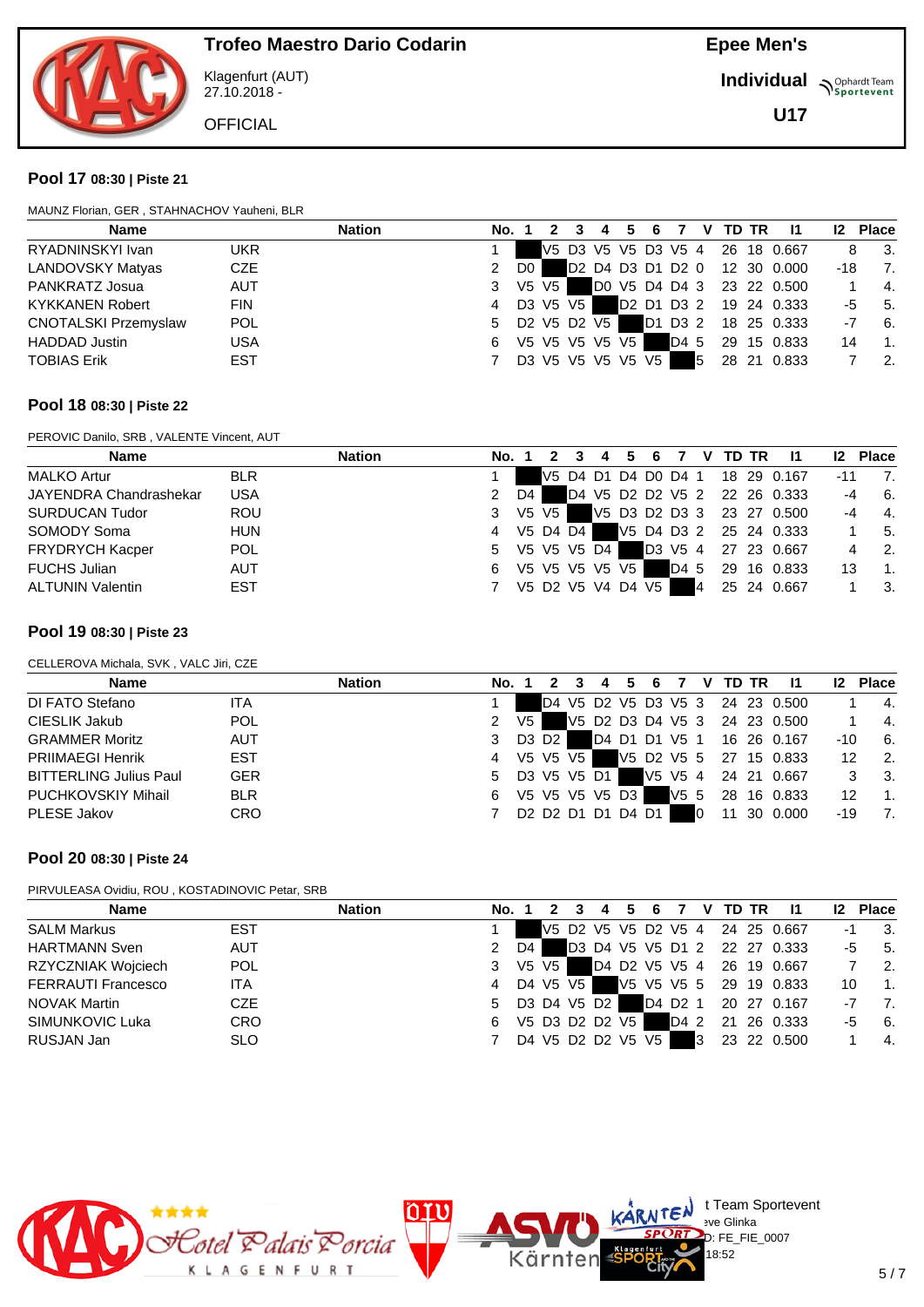

Klagenfurt (AUT) 27.10.2018 -

**OFFICIAL** 

**Epee Men's**

**Individual Supplemant** Team

**U17**

#### **Pool 21 08:30 | Piste 25**

| SCHMEDLER Michael, AUT, SEL Ana, SRB |  |  |  |
|--------------------------------------|--|--|--|
|                                      |  |  |  |

| <b>Name</b>             |            | <b>Nation</b> |                  |  |  |  |  | No. 1 2 3 4 5 6 V TD TR 11   |     | 12 Place                          |
|-------------------------|------------|---------------|------------------|--|--|--|--|------------------------------|-----|-----------------------------------|
| GOLOB Lan               | <b>SLO</b> |               |                  |  |  |  |  | D4 D1 D3 D4 D0 0 12 25 0.000 | -13 | 6.                                |
| <b>SEVERINI Filippo</b> | <b>ITA</b> |               | 2 V <sub>5</sub> |  |  |  |  | V5 V5 D3 V5 4 23 15 0.800    |     | $\overline{\phantom{a}}$ 2.<br>8  |
| <b>VINNITCHOUK Ted</b>  | <b>CAN</b> |               | 3 V5 D2          |  |  |  |  | V5 V5 V5 4 22 11 0.800       | 11  | $\overline{\phantom{a}}$ 1.       |
| <b>GLOWACKI Dominik</b> | <b>POL</b> |               | 4 V5 D0 D2       |  |  |  |  | D4 D3 1 14 23 0.200          |     | $-9$ 5.                           |
| <b>VOGEL Vince</b>      | <b>GER</b> |               | 5 V5 V5 D0 V5    |  |  |  |  | D3 3 18 21 0.600             | -3  | $-4.$                             |
| <b>KUZMA Andriy</b>     | <b>UKR</b> |               | 6 V5 D4 D3 V5 V5 |  |  |  |  | 3 22 16 0.600                |     | $\overline{\phantom{a}}$ 3.<br>6. |

#### **Pool 22 08:30 | Piste 26**

VARGA Katalin, HUN , BROSCHEID Frederik, GER

| <b>Name</b>           |            | <b>Nation</b> | No. |      |    |             |                | 6                   |                                                | v |    | TD TR | -11         | $12 \,$ | <b>Place</b>                |
|-----------------------|------------|---------------|-----|------|----|-------------|----------------|---------------------|------------------------------------------------|---|----|-------|-------------|---------|-----------------------------|
| <b>KRAJLAH Luka</b>   | <b>SLO</b> |               |     |      |    | $DO$ $D3$ / |                |                     | D2 D3 D1 0                                     |   | -9 |       | 23 0.000    | -14     | 6.                          |
| <b>KLAUS Robert</b>   | CZE        |               | 2   | V3 I |    | D3/         |                |                     | D <sub>2</sub> D <sub>4</sub> V <sub>5</sub> 2 |   | 17 |       | 16 0.400    |         | -4.                         |
| <b>SEHIC Boris</b>    | <b>SRB</b> |               | 3   | V5   | V5 |             |                |                     | D1 D2 D4 2                                     |   |    |       | 17 21 0.400 | -4      | - 5.                        |
| <b>HOLZER Paul</b>    | <b>AUT</b> |               | 4   |      |    |             |                |                     |                                                |   |    | 0     | 0.000       |         |                             |
| ZHENG Hagen           | <b>USA</b> |               | 5.  |      |    | V5 V3 V5 /  |                |                     | V5 D4 4                                        |   |    |       | 22 12 0.800 | 10      | -1.                         |
| <b>KORNIJENKO Lev</b> | <b>UKR</b> |               | 6   |      |    | V5 V5 V5 /  | D <sub>2</sub> |                     | V54                                            |   |    |       | 22 17 0.800 | 5.      | $\overline{\phantom{a}}$ 2. |
| <b>GRAMZA Maciej</b>  | <b>POL</b> |               |     |      |    | V5 D3 V5 /  |                | $V5$ D <sub>3</sub> |                                                | 3 | 21 |       | 19 0.600    |         | - 3.                        |

#### **Pool 23 08:30 | Piste 27**

SEMEREDY Alexandra, HUN , MARCUZ Elisa, ITA

| <b>Name</b>               | <b>Nation</b> | No. 1 |      |                |  | 3 4 5 6 | V TD TR | - 11                         | 12 <sup>2</sup> | <b>Place</b>                |
|---------------------------|---------------|-------|------|----------------|--|---------|---------|------------------------------|-----------------|-----------------------------|
| SIAMASHKA Kiryl           | <b>BLR</b>    |       |      |                |  |         |         | D3 D4 D3 D2 D2 0 14 25 0.000 | -11             | -6.                         |
| TAFENAU kasper            | EST           | 2     | V5 I |                |  |         |         | D4 V5 V5 D0 3 19 19 0.600    |                 | - 3.                        |
| HAN Elliot Yi Heng        | SGP           | 3     |      | V5 V5 1        |  |         |         | V5 V5 D4 4 24 15 0.800       |                 | $\overline{\phantom{a}}$ 2. |
| <b>EBERHARDT Max</b>      | <b>GER</b>    | 4     |      | V5 D3 D1       |  |         |         | V5 D2 2 16 19 0.400          | -3              | $-4.$                       |
| SOJKA Dominik             | <b>POL</b>    | 5     |      | V5 D3 D1 D1    |  |         |         | D3 1 13 22 0.200             | -9              | 5.                          |
| <b>MOOSEKIAN Stafford</b> | <b>USA</b>    | 6     |      | V5 V5 V5 V5 V5 |  |         |         | 5 25 11 1.000                | 14              | $\overline{1}$ .            |

#### **Pool 24 08:30 | Piste 28**

#### CIUCULESCU Alina, ROU , BETTINO Alessio, ITA

| <b>Name</b>              |            | <b>Nation</b> | <b>No.</b> 1 |      |       |                                 | 4 |    | 6          |                  | v  |          | TD TR | -11                    | 12 <sup>2</sup> | <b>Place</b> |
|--------------------------|------------|---------------|--------------|------|-------|---------------------------------|---|----|------------|------------------|----|----------|-------|------------------------|-----------------|--------------|
| <b>SPISAK Martin</b>     | <b>SVK</b> |               |              |      |       | D <sub>2</sub> D <sub>3</sub> / |   |    | V4 D2 D1 1 |                  |    |          |       | 12 23 0.200            | $-11$           | 6.           |
| SYROTA Mykhailo          | <b>UKR</b> |               | 2            | V5 I |       | D2/                             |   |    | V5 V5 V5 4 |                  |    |          |       | 22 12 0.800            | 10              | 1.           |
| BULANDRA Jan             | <b>POL</b> |               | 3            |      | V5 V5 |                                 |   |    |            |                  |    |          |       | D4 V5 V5 4 24 15 0.800 |                 | -2.          |
| <b>PENCA Matija</b>      | <b>SLO</b> |               | 4            |      |       |                                 |   |    |            |                  |    | $\Omega$ | 0     | 0.000                  |                 |              |
| <b>RANKL Florian</b>     | <b>AUT</b> |               | 5.           |      |       | D3 D4 V5 /                      |   |    |            | V5 D4 2          |    |          |       | 21 20 0.400            |                 | 4.           |
| <b>LOMHOLT Sebastian</b> | <b>DEN</b> |               | 6            |      |       | V5 D0 D3 /                      |   | D2 |            | D <sub>3</sub> 1 |    |          |       | 13 21 0.200            | -8              | -5.          |
| LENZ Jiri                | <b>CZE</b> |               |              |      |       | V5 D1 D2 /                      |   |    | V5 V4      |                  | IЗ | 17       |       | 18 0.600               | -1              | 3.           |



 $\bigcup_{v \in \mathcal{F}} \mathsf{Id}$  t Team Sportevent

D: FE\_FIE\_0007  $8:52$ 

**N'Y'Letter** sve Glinka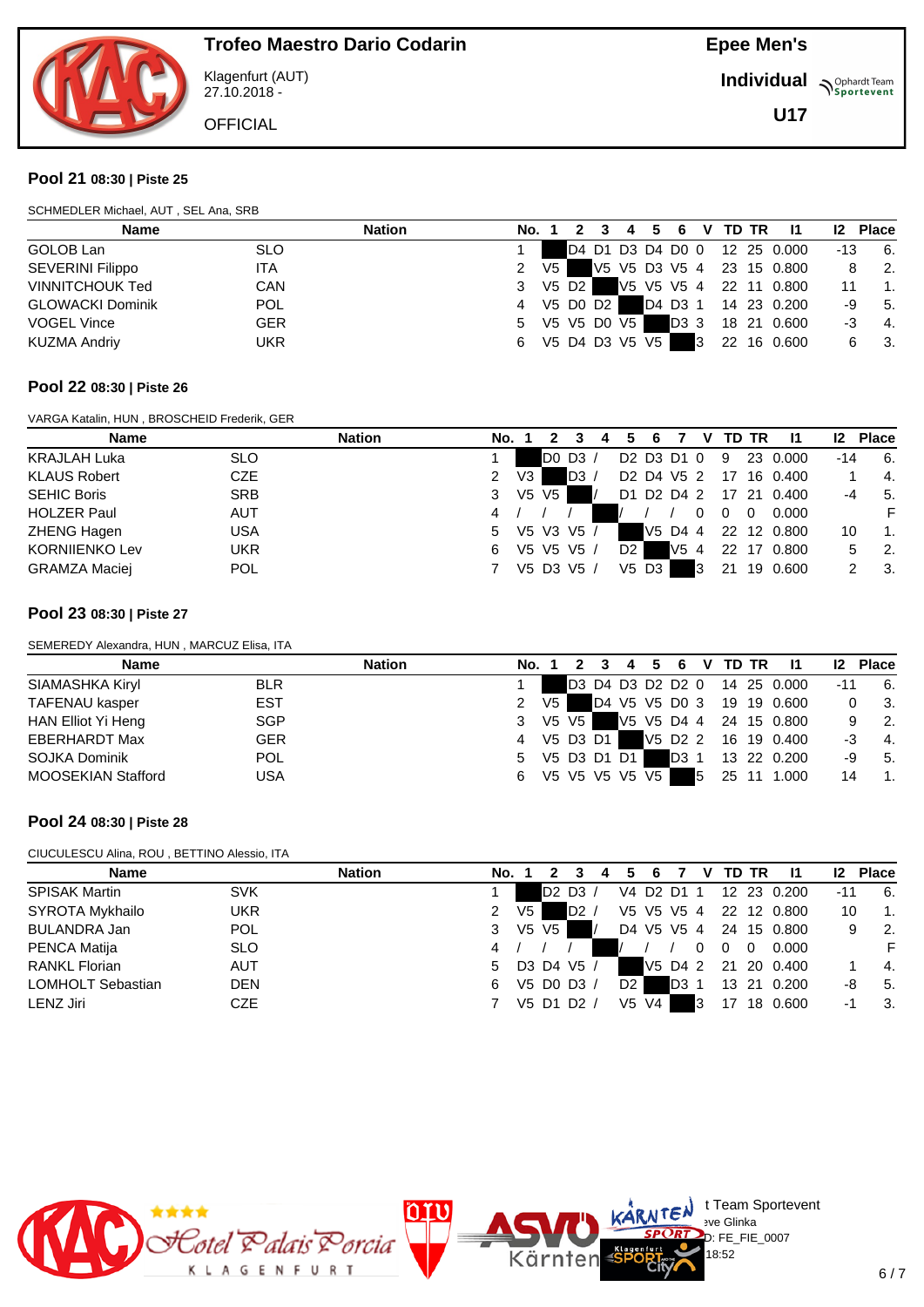

Klagenfurt (AUT) 27.10.2018 -

**OFFICIAL** 

**Epee Men's**

**Individual Supplemant** Team

**U17**

#### **Pool 25 08:30 | Piste 29**

| <b>FAJKIS Krystian, POL</b> |            |               |       |    |         |                |   |               |   |    |       |                           |    |                  |
|-----------------------------|------------|---------------|-------|----|---------|----------------|---|---------------|---|----|-------|---------------------------|----|------------------|
| <b>Name</b>                 |            | <b>Nation</b> | No. 1 |    |         |                | 4 | 6             | v |    | TD TR | - 11                      | 12 | <b>Place</b>     |
| <b>BELYAYEV Dmytro</b>      | <b>UKR</b> |               |       |    | D1      |                |   | D2 D4 V5 D4 1 |   |    |       | 16 23 0.200               | -7 | 6.               |
| <b>VERMEULE Spencer</b>     | <b>USA</b> |               | 2     | V5 |         |                |   |               |   |    |       | D4 D3 V5 D3 2 20 19 0.400 |    | - 3.             |
| JOVANOVIC Jovan             | <b>SRB</b> |               | 3     |    | V5 V5 I |                |   |               |   |    |       | D3 D4 D2 2 19 21 0.400    | -2 | 4.               |
| <b>FEDELI Mattia</b>        | ITA        |               | 4     |    |         | V5 V5 V5       |   |               |   |    |       | V5 V5 5 25 13 1.000       | 12 | $\overline{1}$ . |
| <b>STUMBELJ Viktor</b>      | <b>SLO</b> |               | 5     |    |         | D3 D3 V5 D2    |   | D4 1          |   |    |       | 17 24 0.200               | -7 | 5.               |
| <b>DUERK Valentin</b>       | <b>AUT</b> |               | 6     |    |         | V5 V5 V5 D1 V5 |   |               | 4 | 21 |       | 18 0.800                  |    | $\overline{2}$ . |

#### **Pool 26 08:30 | Piste 30**

KOSTADINOVIC Petar, SRB , SHUMATE Sean, USA

| Name                       | Nation     |   |      |       |          |                |  |   | No. 1 2 3 4 5 6 V TD TR | - 11                         |      | <b>12 Place</b>             |
|----------------------------|------------|---|------|-------|----------|----------------|--|---|-------------------------|------------------------------|------|-----------------------------|
| KUBLITSKYI Mykhailo        | <b>UKR</b> |   |      |       |          |                |  |   |                         | V5 V5 V5 V5 V5 5 25 12 1.000 | 13   | $\overline{1}$ .            |
| <b>GROHS Andreas Peter</b> | <b>AUT</b> |   | D2 I |       |          |                |  |   |                         | V5 D2 D4 V5 2 18 19 0.400    | -1   | $\overline{4}$ .            |
| ROMBOLA' Edorardo          | <b>ITA</b> | 3 |      | D4 D4 |          |                |  |   |                         | D2 D3 D2 0 15 24 0.000       |      | $-9$ 6.                     |
| PURCAREA Dinu              | <b>ROU</b> | 4 |      |       | DO V5 V5 |                |  |   |                         | V5 D1 3 16 18 0.600          | $-2$ | 3.                          |
| MUN Michael                | <b>USA</b> | 5 |      |       |          | D2 V5 V4 D4    |  |   |                         | D2 2 17 22 0.400             | -5   | 5.                          |
| <b>WALACH Wiktor</b>       | <b>POL</b> | 6 |      |       |          | D4 D0 V5 V5 V5 |  | 3 |                         |                              |      | $\overline{\phantom{a}}$ 2. |

#### **Pool 27 08:30 | Piste 31**

AYANWALE Kola, GBR , GRYT Maciej, POL

| <b>Name</b>                        | <b>Nation</b> | No. 1 |                |         |          |                |              | 2 3 4 5 6 V TD TR | - 11                         | 12 Place |                             |
|------------------------------------|---------------|-------|----------------|---------|----------|----------------|--------------|-------------------|------------------------------|----------|-----------------------------|
| DI MARCO Fabrizio<br><b>ITA</b>    |               |       |                |         |          |                |              |                   | V5 V5 V5 V5 D2 4 22 16 0.800 | 6        | $\overline{\phantom{a}}$ 3. |
| <b>SEMANENKA MARK</b>              | <b>BLR</b>    | 2     | D <sub>2</sub> |         |          |                |              |                   | V5 V5 D3 D2 2 17 20 0.400    | -3       | $\overline{4}$ .            |
| <b>WARREMAN Daan</b>               | <b>NED</b>    | 3     |                | D2 D2 I |          |                | D0 D3 D0 0 7 |                   | 25 0.000                     | -18      | 6.                          |
| MYKYTENKO Dmytro                   | <b>UKR</b>    | 4     |                |         | D3 D3 V5 |                |              |                   | D4 D4 1 19 20 0.200          | -1       | 5.                          |
| BOSNJAK PEREIRA E SILVA Philip AUT |               | 5     |                |         |          | D4 V5 V5 V5    |              |                   | V5 4 24 18 0.800             | 6        | $\overline{2}$ .            |
| NGUYEN Ethan                       | USA           | 6     |                |         |          | V5 V5 V5 V5 D3 |              |                   | 4 23 13 0.800                | 10       | $\overline{1}$ .            |

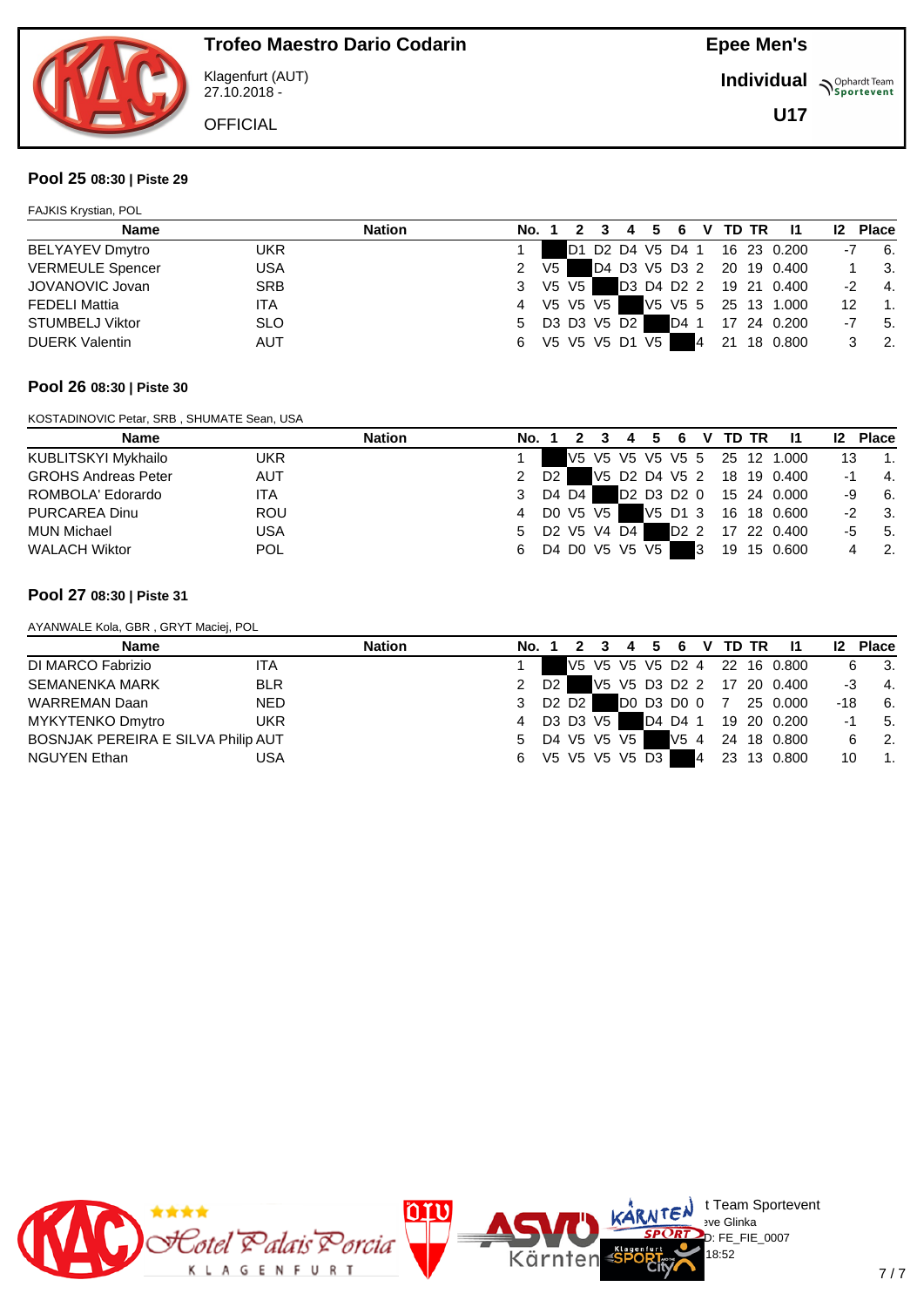

Klagenfurt (AUT) 27.10.2018 -

**OFFICIAL** 

**Individual Supplemant** Team

**U17**

## **First round**

| <b>Place</b> | <b>Nation</b> | Name                           |   | V M            | <b>TD</b> | <b>TR</b> | Index 1 | Index 2 | B | Q       |
|--------------|---------------|--------------------------------|---|----------------|-----------|-----------|---------|---------|---|---------|
| 1            | <b>ITA</b>    | <b>PIATTI Enrico</b>           | 6 | 6              | 30        | 4         | 1.000   | 26      |   | Q       |
| 2            | <b>ITA</b>    | <b>MENCARELLI Simone</b>       | 6 | 6              | 29        | 10        | 1.000   | 19      |   | Q       |
| 3            | <b>ITA</b>    | MANZO Edoardo                  | 6 | 6              | 30        | 14        | 1.000   | 16      |   | Q       |
| 3            | POL           | <b>BUSKO Robert</b>            | 6 | 6              | 30        | 14        | 1.000   | 16      |   | Q       |
| 5            | <b>ITA</b>    | <b>RINALDI Pietro</b>          | 6 | 6              | 30        | 16        | 1.000   | 14      |   | Q       |
| 6            | <b>USA</b>    | MOOSEKIAN Stafford             | 5 | 5              | 25        | 11        | 1.000   | 14      |   | Q       |
| 7            | <b>UKR</b>    | KUBLITSKYI Mykhailo            | 5 | 5              | 25        | 12        | 1.000   | 13      |   | Q       |
| 8            | <b>ITA</b>    | PEZZOLI Federico               | 6 | 6              | 30        | 18        | 1.000   | 12      |   | Q       |
| 9            | <b>ITA</b>    | <b>FEDELI Mattia</b>           | 5 | 5              | 25        | 13        | 1.000   | 12      |   | Q       |
| 10           | <b>USA</b>    | <b>LAWSON Nicholas</b>         | 5 | 6              | 29        | 11        | 0.833   | 18      |   | Q       |
| 11           | <b>ITA</b>    | <b>BONAGA Nicolo</b>           | 5 | 6              | 29        | 14        | 0.833   | 15      |   | $\sf Q$ |
| 12           | <b>POL</b>    | SOCHA Jan                      | 5 | 6              | 28        | 13        | 0.833   | 15      |   | Q       |
| 13           | <b>POL</b>    | JEDRZEJCZYK Radoslaw           | 5 | 6              | 27        | 12        | 0.833   | 15      |   | Q       |
| 14           | <b>HUN</b>    | <b>HARDI Adam</b>              | 5 | 6              | 26        | 11        | 0.833   | 15      |   | Q       |
| 15           | <b>SRB</b>    | RISTIC Ognjen                  | 5 | 6              | 29        | 15        | 0.833   | 14      |   | $\sf Q$ |
| 15           | <b>USA</b>    | <b>HADDAD Justin</b>           | 5 | 6              | 29        | 15        | 0.833   | 14      |   | Q       |
| 17           | <b>AUT</b>    | <b>FUCHS Julian</b>            | 5 | 6              | 29        | 16        | 0.833   | 13      |   | Q       |
| 18           | <b>HUN</b>    | <b>KOVACS Gergely</b>          | 5 | 6              | 28        | 15        | 0.833   | 13      |   | Q       |
| 19           | <b>USA</b>    | <b>GAIDAR Daniel</b>           | 5 | 6              | 28        | 16        | 0.833   | 12      |   | Q       |
| 19           | <b>BLR</b>    | PUCHKOVSKIY Mihail             | 5 | 6              | 28        | 16        | 0.833   | 12      |   | Q       |
| 21           | <b>EST</b>    | <b>PRIIMAEGI Henrik</b>        | 5 | 6              | 27        | 15        | 0.833   | 12      |   | Q       |
| 22           | <b>ITA</b>    | <b>FERRAUTI Francesco</b>      | 5 | 6              | 29        | 19        | 0.833   | 10      |   | Q       |
| 23           | <b>POL</b>    | RADOSZ Mikolaj                 | 5 | 6              | 25        | 15        | 0.833   | 10      |   | Q       |
| 24           | <b>POL</b>    | GODLEWSKI Bartlomiej           | 5 | 6              | 29        | 20        | 0.833   | 9       |   | Q       |
| 25           | <b>USA</b>    | <b>FEINBERG Gabriel</b>        | 5 | 6              | 25        | 16        | 0.833   | 9       |   | Q       |
| 26           | <b>EST</b>    | <b>TOBIAS Erik</b>             | 5 | 6              | 28        | 21        | 0.833   | 7       |   | Q       |
| 27           | <b>ITA</b>    | <b>REMONDINI Dario</b>         | 5 | 6              | 27        | 22        | 0.833   | 5       |   | Q       |
| 27           | <b>UKR</b>    | OPANASENKO Andrii              | 5 | 6              | 27        | 22        | 0.833   | 5       |   | $\sf Q$ |
| 29           | CAN           | <b>VINNITCHOUK Ted</b>         | 4 | 5              | 22        | 11        | 0.800   | 11      |   | Q       |
| 30           | <b>POL</b>    | <b>KITLINSKI Bartosz</b>       | 4 | 5              | 24        | 14        | 0.800   | 10      |   | Q       |
| 31           | <b>USA</b>    | <b>NGUYEN Ethan</b>            | 4 | 5              | 23        | 13        | 0.800   | 10      |   | Q       |
| 32           | <b>USA</b>    | ZHENG Hagen                    | 4 | 5              | 22        | 12        | 0.800   | 10      |   | Q       |
| 32           | <b>UKR</b>    | SYROTA Mykhailo                |   | 4 <sub>5</sub> | 22        | 12        | 0.800   | 10      |   | Q       |
| 34           | <b>SGP</b>    | HAN Elliot Yi Heng             | 4 | 5              | 24        | 15        | 0.800   | 9       |   | Q       |
| 34           | <b>POL</b>    | BULANDRA Jan                   | 4 | 5              | 24        | 15        | 0.800   | 9       |   | Q       |
| 36           | <b>ITA</b>    | SEVERINI Filippo               | 4 | 5              | 23        | 15        | 0.800   | 8       |   | Q       |
| 37           | <b>USA</b>    | <b>KUSHNERIK Ethan</b>         | 4 | 5              | 22        | 14        | 0.800   | 8       |   | Q       |
| 38           | <b>CYP</b>    | <b>TALIOTIS Alexandros</b>     | 4 | 5              | 23        | 16        | 0.800   | 7       |   | Q       |
| 39           | AUT           | BOSNJAK PEREIRA E SILVA Philip | 4 | 5              | 24        | 18        | 0.800   | 6       |   | Q       |
| 40           | <b>ITA</b>    | <b>ARMALEO Filippo</b>         | 4 | 5              | 23        | 17        | 0.800   | 6       |   | Q       |
| 41           | <b>ITA</b>    | <b>CAUDO Francesco</b>         | 4 | 5              | 22        | 16        | 0.800   | 6       |   | Q       |
| 41           | <b>ITA</b>    | DI MARCO Fabrizio              | 4 | 5              | 22        | 16        | 0.800   | 6       |   | Q       |
| 43           | <b>USA</b>    | <b>WEISS Miles</b>             | 4 | 5              | 23        | 18        | 0.800   | 5       |   | Q       |
| 44           | <b>UKR</b>    | <b>KORNIIENKO Lev</b>          | 4 | 5              | 22        | 17        | 0.800   | 5       |   | Q       |
| 45           | <b>AUT</b>    | <b>DUERK Valentin</b>          | 4 | 5              | 21        | 18        | 0.800   | 3       |   | Q       |



 $\bigcup_{v \in \mathcal{F}} \mathsf{Id}$  t Team Sportevent **N'Y'Letter** sve Glinka  $D: FE$  FIE 0008 18:52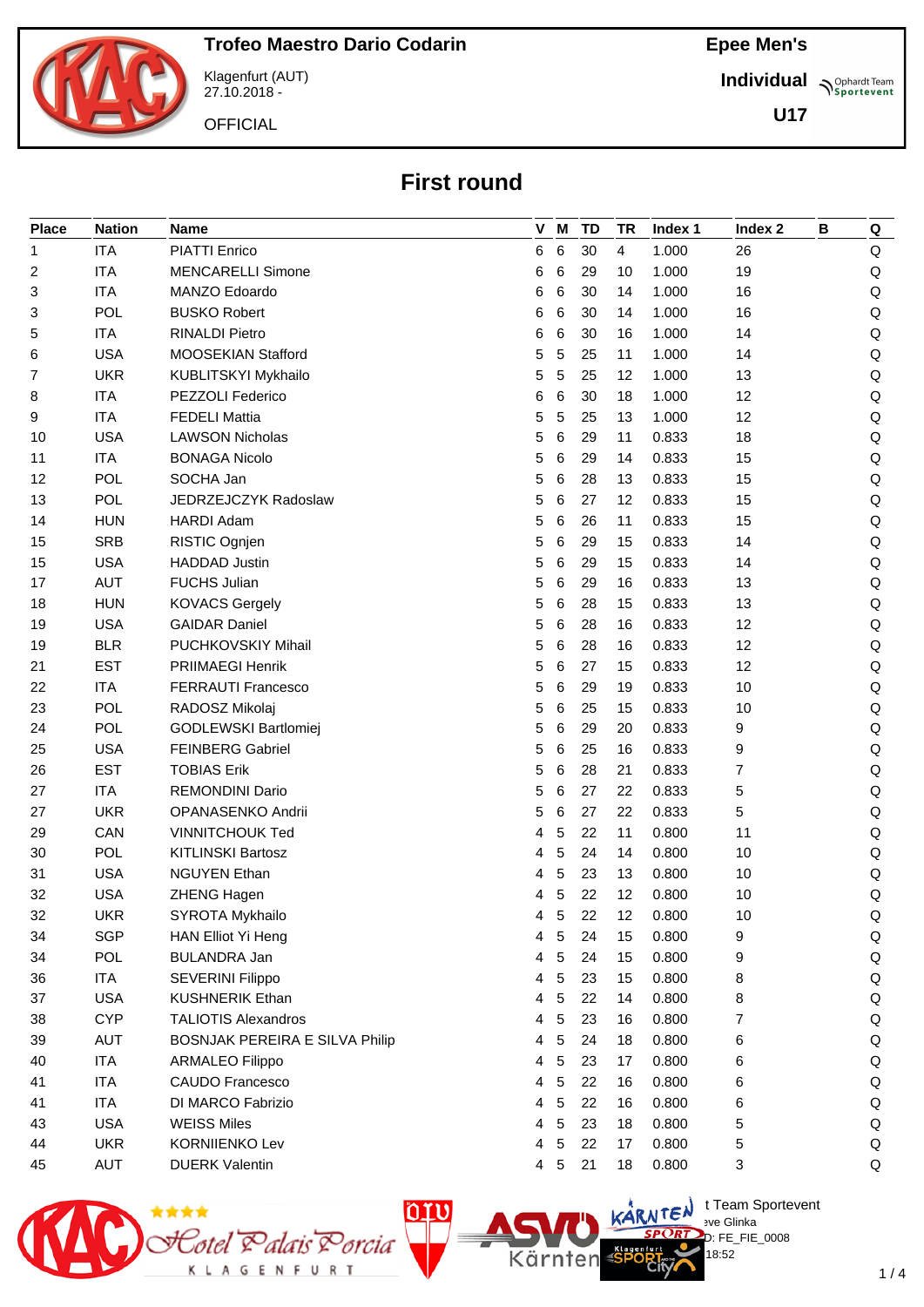

Klagenfurt (AUT) 27.10.2018 -

**OFFICIAL** 

**Individual Supplemant** Team

**U17**

| <b>Place</b> | <b>Nation</b> | <b>Name</b>                    |   | V M             | <b>TD</b> | TR | Index 1 | Index <sub>2</sub> | B | Q       |
|--------------|---------------|--------------------------------|---|-----------------|-----------|----|---------|--------------------|---|---------|
| 46           | <b>USA</b>    | <b>HERBST Isaac</b>            | 4 | $\,6\,$         | 28        | 15 | 0.667   | 13                 |   | Q       |
| 47           | <b>AUT</b>    | ZOELSS Leo                     | 4 | 6               | 28        | 18 | 0.667   | 10                 |   | Q       |
| 48           | <b>ITA</b>    | <b>BASSI Filippo</b>           | 4 | 6               | 26        | 16 | 0.667   | 10                 |   | Q       |
| 49           | <b>GRE</b>    | <b>AVRAMIDIS Theodoros</b>     | 4 | 6               | 24        | 15 | 0.667   | 9                  |   | Q       |
| 50           | <b>SVK</b>    | <b>SOPOLIGA Michal</b>         | 4 | 6               | 23        | 14 | 0.667   | 9                  |   | $\sf Q$ |
| 51           | <b>UKR</b>    | RYADNINSKYI Ivan               | 4 | 6               | 26        | 18 | 0.667   | 8                  |   | Q       |
| 52           | <b>ITA</b>    | <b>CUOMO Fabrizio</b>          | 4 | 6               | 25        | 17 | 0.667   | 8                  |   | Q       |
| 53           | <b>UKR</b>    | <b>KOSHMAN Nikita</b>          | 4 | 6               | 27        | 20 | 0.667   | 7                  |   | Q       |
| 54           | <b>POL</b>    | RZYCZNIAK Wojciech             | 4 | 6               | 26        | 19 | 0.667   | 7                  |   | Q       |
| 55           | <b>HUN</b>    | <b>BARTKO Levente</b>          | 4 | 6               | 25        | 18 | 0.667   | 7                  |   | Q       |
| 56           | <b>HUN</b>    | <b>HORVATH Zsombor</b>         | 4 | 6               | 26        | 20 | 0.667   | 6                  |   | Q       |
| 57           | GRE           | <b>KAMBESELES Peter George</b> | 4 | 6               | 25        | 20 | 0.667   | 5                  |   | Q       |
| 57           | <b>USA</b>    | <b>LEIGH David</b>             | 4 | 6               | 25        | 20 | 0.667   | 5                  |   | Q       |
| 57           | CZE           | <b>ZHANAL Petr</b>             | 4 | 6               | 25        | 20 | 0.667   | 5                  |   | Q       |
| 60           | <b>POL</b>    | FRYDRYCH Kacper                | 4 | 6               | 27        | 23 | 0.667   | 4                  |   | Q       |
| 61           | <b>GER</b>    | <b>BITTERLING Julius Paul</b>  | 4 | 6               | 24        | 21 | 0.667   | 3                  |   | Q       |
| 62           | <b>CZE</b>    | <b>COUFAL Frantisek</b>        | 4 | 6               | 28        | 26 | 0.667   | 2                  |   | $\sf Q$ |
| 63           | <b>SRB</b>    | <b>DJUROVIC Milos</b>          | 4 | 6               | 25        | 23 | 0.667   | 2                  |   | $\sf Q$ |
| 64           | <b>EST</b>    | <b>ALTUNIN Valentin</b>        | 4 | 6               | 25        | 24 | 0.667   | 1                  |   | Q       |
| 65           | <b>ITA</b>    | <b>MANGIAGLI Mirko</b>         | 4 | 6               | 23        | 22 | 0.667   | 1                  |   | Q       |
| 65           | <b>USA</b>    | <b>KUMASHI Mihir</b>           | 4 | 6               | 23        | 22 | 0.667   | 1                  |   | Q       |
| 67           | <b>FIN</b>    | PIRHONEN Petri                 | 4 | 6               | 22        | 21 | 0.667   | 1                  |   | $\sf Q$ |
| 68           | <b>BLR</b>    | SOBALEU Maksim                 | 4 | 6               | 21        | 20 | 0.667   | 1                  |   | Q       |
| 69           | <b>EST</b>    | <b>SALM Markus</b>             | 4 | 6               | 24        | 25 | 0.667   | -1                 |   | Q       |
| 70           | <b>UKR</b>    | <b>KUZMA Andriy</b>            | 3 | 5               | 22        | 16 | 0.600   | 6                  |   | Q       |
| 71           | CZE           | STEMPEL Jan                    | 3 | 5               | 20        | 15 | 0.600   | 5                  |   | Q       |
| 72           | <b>POL</b>    | <b>WALACH Wiktor</b>           | 3 | 5               | 19        | 15 | 0.600   | 4                  |   | Q       |
| 73           | <b>ITA</b>    | <b>SANTORO Paolo</b>           | 3 | 5               | 20        | 17 | 0.600   | 3                  |   | Q       |
| 73           | <b>BLR</b>    | <b>ULASEVICH Daniil</b>        | 3 | 5               | 20        | 17 | 0.600   | 3                  |   | Q       |
| 75           | <b>POL</b>    | <b>GRAMZA Maciej</b>           | 3 | 5               | 21        | 19 | 0.600   | 2                  |   | $\sf Q$ |
| 76           | <b>EST</b>    | TAFENAU kasper                 | 3 | 5               | 19        | 19 | 0.600   | 0                  |   | Q       |
| 77           | CZE           | <b>LENZ Jiri</b>               | 3 | 5               | 17        | 18 | 0.600   | -1                 |   | Q       |
| 78           | GER           | KOLDITZ Hendrik-Kilian         | 3 | 5               | 20        | 22 | 0.600   | $-2$               |   | Q       |
| 79           | ROU           | PURCAREA Dinu                  | 3 | 5               | 16        | 18 | 0.600   | $-2$               |   | Q       |
| 80           | <b>GER</b>    | <b>VOGEL Vince</b>             | 3 | 5               | 18        | 21 | 0.600   | $-3$               |   | Q       |
| 81           | <b>GER</b>    | <b>BUELAU Matthew</b>          | 3 | 6               | 25        | 20 | 0.500   | 5                  |   | Q       |
| 81           | <b>ITA</b>    | <b>SICA William David</b>      | 3 | 6               | 25        | 20 | 0.500   | 5                  |   | Q       |
| 83           | <b>USA</b>    | <b>KOZLOWSKI Mateusz</b>       | 3 | 6               | 27        | 24 | 0.500   | 3                  |   | Q       |
| 84           | <b>POL</b>    | KAZMIERSKI Maciej              | 3 | 6               | 24        | 21 | 0.500   | 3                  |   | Q       |
| 84           | <b>NED</b>    | <b>ROUBAILO Niels</b>          | 3 | 6               | 24        | 21 | 0.500   | 3                  |   | Q       |
| 86           | <b>POL</b>    | CIESLIK Jakub                  | 3 | 6               | 24        | 23 | 0.500   | 1                  |   | Q       |
| 86           | <b>ITA</b>    | DI FATO Stefano                | 3 | $6\phantom{1}6$ | 24        | 23 | 0.500   | 1                  |   | Q       |
| 88           | <b>AUT</b>    | PANKRATZ Josua                 | 3 | 6               | 23        | 22 | 0.500   | 1                  |   | Q       |
| 88           | <b>SLO</b>    | RUSJAN Jan                     | 3 | 6               | 23        | 22 | 0.500   | 1                  |   | Q       |
| 90           | <b>POL</b>    | MANDRYSZ Sebastian             | 3 | 6               | 24        | 24 | 0.500   | 0                  |   | Q       |
| 91           | ROU           | ZARNESCU Tudor                 | 3 | 6               | 19        | 19 | 0.500   | 0                  |   | Q       |
| 92           | <b>USA</b>    | <b>LEE Aaron</b>               | 3 | 6               | 23        | 24 | 0.500   | $-1$               |   | Q       |
| 92           | <b>AUT</b>    | <b>JANJIC Gregor</b>           | 3 | 6               | 23        | 24 | 0.500   | $-1$               |   | Q       |



 $\bigcup_{v \in \mathcal{F}} \mathsf{Id}$  t Team Sportevent **N'Y'Letter** sve Glinka  $D: FE$  FIE 0008

18:52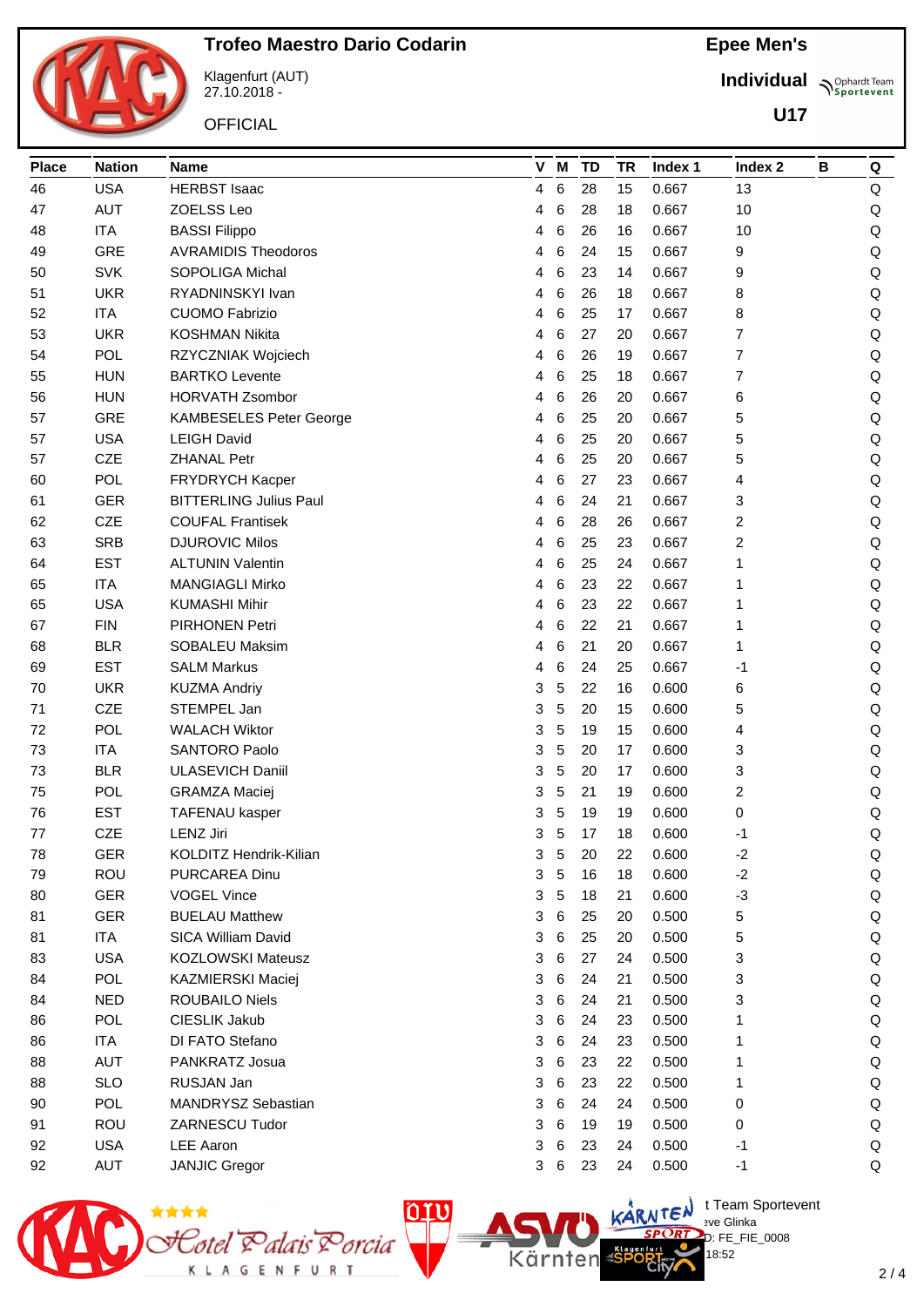

Klagenfurt (AUT) 27.10.2018 -

**OFFICIAL** 

**Individual Supplemant** Team

**U17**

| <b>Place</b> | <b>Nation</b> | <b>Name</b>                 |                | V M             |         | <b>TD</b> | <b>TR</b> | Index 1 | Index 2 | В | Q       |
|--------------|---------------|-----------------------------|----------------|-----------------|---------|-----------|-----------|---------|---------|---|---------|
| 92           | <b>GRE</b>    | KAMBESELES Jack Michael     | 3              |                 | 6       | 23        | 24        | 0.500   | $-1$    |   | Q       |
| 95           | <b>SLO</b>    | <b>MLAKAR Luka</b>          | 3              |                 | 6       | 23        | 25        | 0.500   | $-2$    |   | Q       |
| 96           | <b>GER</b>    | <b>KIRCHNER Tim</b>         | 3              |                 | 6       | 21        | 23        | 0.500   | $-2$    |   | Q       |
| 96           | <b>GER</b>    | <b>SCHULZ Tobias</b>        | 3              |                 | 6       | 21        | 23        | 0.500   | $-2$    |   | $\sf Q$ |
| 98           | <b>EST</b>    | ZURBA Ilija                 | 3              |                 | 6       | 20        | 22        | 0.500   | $-2$    |   | $\sf Q$ |
| 98           | ROU           | <b>STATIE David</b>         | 3              |                 | 6       | 20        | 22        | 0.500   | $-2$    |   | Q       |
| 100          | CZE           | <b>JURAN Jiri</b>           | 3              |                 | 6       | 20        | 23        | 0.500   | $-3$    |   | Q       |
| 101          | <b>SRB</b>    | PLANOJEVIC Jakov            | 3              |                 | 6       | 19        | 22        | 0.500   | $-3$    |   | Q       |
| 102          | ROU           | <b>SURDUCAN Tudor</b>       | 3              |                 | 6       | 23        | 27        | 0.500   | $-4$    |   | $\sf Q$ |
| 103          | <b>BLR</b>    | KHURSEVICH Anton            | 3              |                 | 6       | 18        | 23        | 0.500   | $-5$    |   | $\sf Q$ |
| 104          | <b>HUN</b>    | <b>TUSJAK Adrian</b>        | 2              |                 | 5       | 22        | 20        | 0.400   | 2       |   | $\sf Q$ |
| 105          | <b>AUT</b>    | <b>RANKL Florian</b>        | $\overline{c}$ |                 | 5       | 21        | 20        | 0.400   | 1       |   | Q       |
| 106          | <b>USA</b>    | <b>VERMEULE Spencer</b>     | 2              |                 | 5       | 20        | 19        | 0.400   | 1       |   | $\sf Q$ |
| 107          | CZE           | <b>KLAUS Robert</b>         | $\overline{2}$ |                 | 5       | 17        | 16        | 0.400   | 1       |   | $\sf Q$ |
| 108          | ROU           | POPA Daniel                 | 2              |                 | 5       | 21        | 21        | 0.400   | 0       |   | Q       |
| 109          | <b>AUT</b>    | <b>GROHS Andreas Peter</b>  | 2              |                 | 5       | 18        | 19        | 0.400   | $-1$    |   | Q       |
| 110          | CZE           | <b>JINDRA Jakub</b>         | $\overline{2}$ |                 | 5       | 16        | 17        | 0.400   | $-1$    |   | $\sf Q$ |
| 111          | <b>SRB</b>    | JOVANOVIC Jovan             | 2              |                 | 5       | 19        | 21        | 0.400   | $-2$    |   | $\sf Q$ |
| 112          | <b>BLR</b>    | <b>SEMANENKA MARK</b>       | 2              |                 | 5       | 17        | 20        | 0.400   | $-3$    |   | $\sf Q$ |
| 113          | <b>GER</b>    | <b>EBERHARDT Max</b>        | $\overline{c}$ |                 | 5       | 16        | 19        | 0.400   | $-3$    |   | $\sf Q$ |
| 114          | <b>SRB</b>    | <b>SEHIC Boris</b>          | $\overline{2}$ |                 | 5       | 17        | 21        | 0.400   | -4      |   | Q       |
| 115          | <b>USA</b>    | SHIN Joshua                 | $\overline{2}$ | 5               |         | 17        | 22        | 0.400   | $-5$    |   | $\sf Q$ |
| 115          | <b>USA</b>    | <b>MUN Michael</b>          | $\overline{a}$ | 5               |         | 17        | 22        | 0.400   | $-5$    |   | Q       |
| 117          | <b>HUN</b>    | SOMODY Soma                 | 2              |                 | 6       | 25        | 24        | 0.333   | 1       |   | Q       |
| 118          | ROU           | <b>MIRICA Florin</b>        | 2              |                 | $\,6\,$ | 20        | 20        | 0.333   | 0       |   | Q       |
| 119          | ROU           | <b>BUNEA Matei</b>          | 2              |                 | 6       | 24        | 25        | 0.333   | $-1$    |   | $\sf Q$ |
| 120          | <b>USA</b>    | <b>LIVERANT Skyler</b>      | 2              |                 | 6       | 20        | 21        | 0.333   | $-1$    |   | $\sf Q$ |
| 121          | <b>USA</b>    | <b>SHIFRON Daniel</b>       | 2              |                 | 6       | 23        | 25        | 0.333   | $-2$    |   | Q       |
| 122          | <b>AUT</b>    | <b>LACH Leo</b>             | 2              |                 | 6       | 22        | 26        | 0.333   | $-4$    |   | Q       |
| 122          | <b>USA</b>    | JAYENDRA Chandrashekar      | 2              |                 | 6       | 22        | 26        | 0.333   | -4      |   | Q       |
| 124          | <b>UKR</b>    | <b>KHRUSHCH Dmytro</b>      | 2              |                 | 6       | 22        | 27        | 0.333   | $-5$    |   | Q       |
| 124          | <b>AUT</b>    | <b>HARTMANN Sven</b>        | $\overline{2}$ |                 | 6       | 22        | 27        | 0.333   | $-5$    |   | Q       |
| 126          | UKR           | MASLOV Heorgii              | 2              |                 | 6       | 21        | 26        | 0.333   | -5      |   | Q       |
| 126          | <b>AUT</b>    | <b>RIEDE Stefan</b>         | $\overline{2}$ |                 | $\,6$   | 21        | 26        | 0.333   | $-5$    |   | Q       |
| 126          | CRO           | SIMUNKOVIC Luka             | $\overline{2}$ | $6\phantom{1}6$ |         | 21        | 26        | 0.333   | $-5$    |   | Q       |
| 129          | <b>AUT</b>    | <b>KNECHTL David</b>        | $\overline{2}$ | 6               |         | 20        | 25        | 0.333   | $-5$    |   | Q       |
| 130          | <b>GER</b>    | <b>RUST Sven</b>            | $\overline{a}$ | 6               |         | 19        | 24        | 0.333   | $-5$    |   | Q       |
| 130          | <b>FIN</b>    | <b>KYKKANEN Robert</b>      | $\overline{2}$ | 6               |         | 19        | 24        | 0.333   | $-5$    |   | Q       |
| 132          | <b>GER</b>    | <b>MARX Valentino</b>       | $\overline{2}$ |                 | 6       | 21        | 27        | 0.333   | $-6$    |   | Q       |
| 133          | ROU           | <b>SCARLAT Cris</b>         | $\overline{a}$ |                 | 6       | 16        | 22        | 0.333   | -6      |   | Q       |
| 134          | POL           | <b>CNOTALSKI Przemyslaw</b> | 2              |                 | 6       | 18        | 25        | 0.333   | $-7$    |   | Q       |
| 135          | CZE           | PROCHAZKA Ondrej            | $\overline{a}$ | $6\phantom{1}6$ |         | 17        | 25        | 0.333   | -8      |   | Q       |
| 136          | CZE           | <b>MACHEK Krystof</b>       | $\overline{2}$ |                 | 6       | 16        | 24        | 0.333   | -8      |   | Q       |
| 137          | <b>GER</b>    | <b>KUMMER Gernot</b>        | $\overline{2}$ | 6               |         | 18        | 28        | 0.333   | $-10$   |   | Q       |
| 137          | AUT           | <b>SONNLEITNER Thomas</b>   | $\overline{2}$ | 6               |         | 18        | 28        | 0.333   | $-10$   |   | Q       |
| 139          | <b>UKR</b>    | MYKYTENKO Dmytro            | 1              |                 | 5       | 19        | 20        | 0.200   | $-1$    |   | Q       |
| 140          | <b>SLO</b>    | <b>STUMBELJ Viktor</b>      | 1              |                 | 5       | 17        | 24        | 0.200   | $-7$    |   | Q       |
| 141          | <b>UKR</b>    | <b>BELYAYEV Dmytro</b>      | 1              |                 | 5       | 16        | 23        | 0.200   | $-7$    |   | Q       |
|              |               |                             |                |                 |         |           |           |         |         |   |         |





 $\bigcup_{v \in \mathcal{F}} \mathsf{Id}$  t Team Sportevent

18:52

 $D: FE$  FIE 0008

**N'Y'Letter** sve Glinka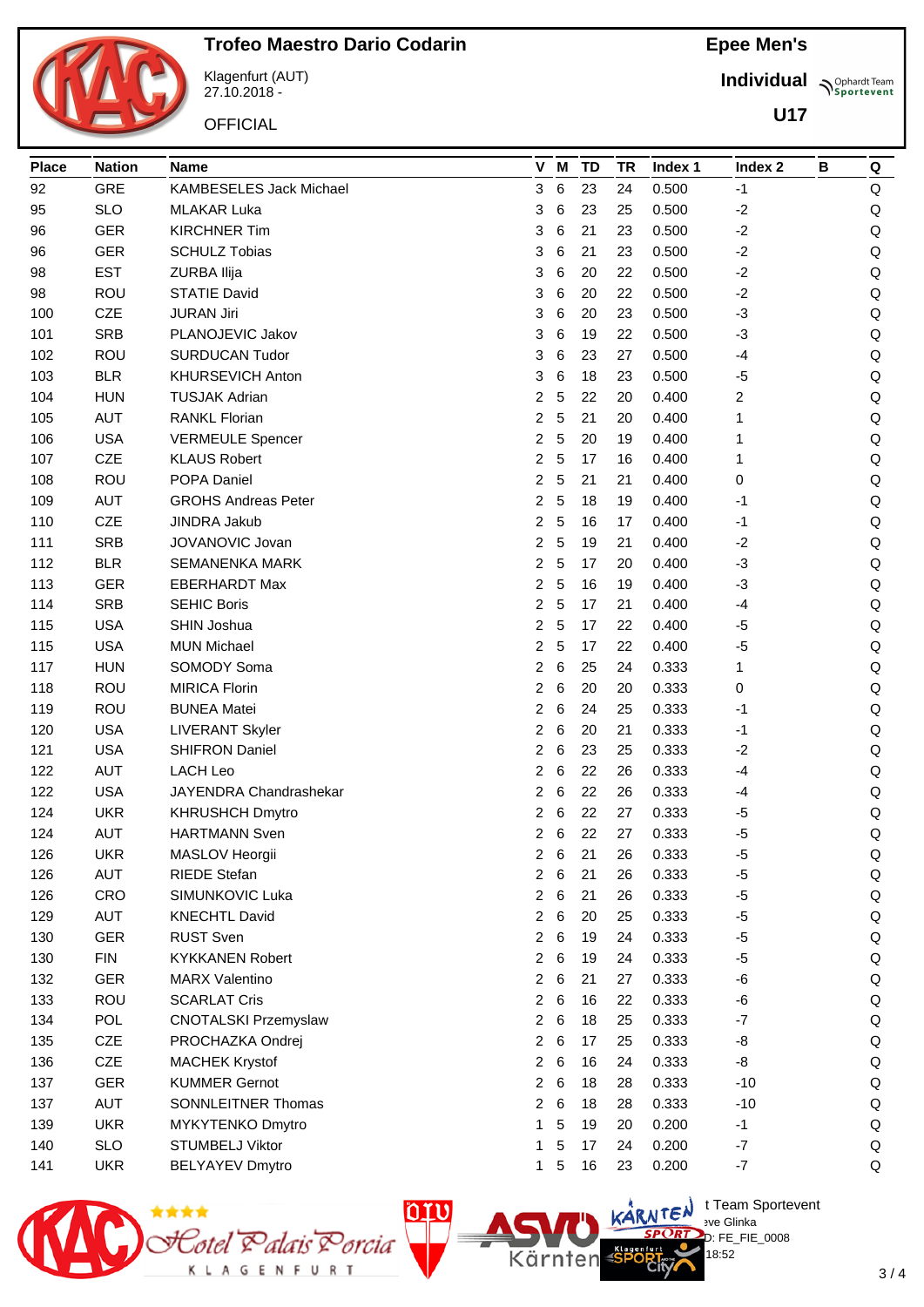

Klagenfurt (AUT) 27.10.2018 -

**OFFICIAL** 

**Individual Supplemant** Team

**U17**

| <b>Place</b> | <b>Nation</b> | <b>Name</b>              |   | V M        | <b>TD</b>      | TR | Index 1 | Index <sub>2</sub> | В | Q           |
|--------------|---------------|--------------------------|---|------------|----------------|----|---------|--------------------|---|-------------|
| 142          | <b>DEN</b>    | <b>LOMHOLT Sebastian</b> | 1 | 5          | 13             | 21 | 0.200   | -8                 |   | Q           |
| 143          | <b>POL</b>    | <b>GLOWACKI Dominik</b>  | 1 | 5          | 14             | 23 | 0.200   | -9                 |   | Q           |
| 144          | <b>POL</b>    | <b>SOJKA Dominik</b>     | 1 | 5          | 13             | 22 | 0.200   | -9                 |   | E           |
| 145          | <b>GER</b>    | <b>PRZIKOPP Martin</b>   | 1 | 5          | 13             | 23 | 0.200   | $-10$              |   | $\mathsf E$ |
| 146          | <b>SVK</b>    | <b>SPISAK Martin</b>     | 1 | 5          | 12             | 23 | 0.200   | $-11$              |   | $\mathsf E$ |
| 147          | <b>AUT</b>    | <b>HUBER Philipp</b>     | 1 | 6          | 23             | 26 | 0.167   | $-3$               |   | E           |
| 148          | <b>DEN</b>    | QVISTGAARD Simon         | 1 | 6          | 18             | 22 | 0.167   | $-4$               |   | E           |
| 149          | CZE           | <b>NOVAK Martin</b>      | 1 | 6          | 20             | 27 | 0.167   | $-7$               |   | $\mathsf E$ |
| 150          | <b>POL</b>    | <b>URBAN Pawel</b>       | 1 | 6          | 20             | 28 | 0.167   | -8                 |   | $\mathsf E$ |
| 151          | <b>POL</b>    | OGONOWSKI Szymon         | 1 | 6          | 18             | 26 | 0.167   | -8                 |   | E           |
| 152          | ROU           | <b>NISTOR Horia</b>      | 1 | 6          | 19             | 29 | 0.167   | $-10$              |   | $\mathsf E$ |
| 153          | <b>AUT</b>    | <b>GRAMMER Moritz</b>    | 1 | 6          | 16             | 26 | 0.167   | $-10$              |   | $\mathsf E$ |
| 154          | <b>BLR</b>    | <b>MALKO Artur</b>       | 1 | 6          | 18             | 29 | 0.167   | $-11$              |   | E           |
| 155          | CZE           | MASATA Vojtech           | 1 | 6          | 17             | 28 | 0.167   | $-11$              |   | $\mathsf E$ |
| 155          | <b>GER</b>    | <b>GEHL Sebastian</b>    | 1 | 6          | 17             | 28 | 0.167   | $-11$              |   | $\mathsf E$ |
| 157          | <b>GER</b>    | <b>GERHARTZ Benedict</b> | 1 | 6          | 14             | 25 | 0.167   | $-11$              |   | E           |
| 158          | <b>GER</b>    | <b>BOEHMER Philipp</b>   | 1 | 6          | 16             | 28 | 0.167   | $-12$              |   | $\mathsf E$ |
| 159          | <b>HUN</b>    | <b>FRANK Csaba</b>       | 1 | 6          | 16             | 29 | 0.167   | $-13$              |   | $\mathsf E$ |
| 159          | CZE           | POHNAN Krystof           | 1 | 6          | 16             | 29 | 0.167   | $-13$              |   | $\mathsf E$ |
| 161          | <b>EST</b>    | SHAPOVALOV Kiril         | 1 | 6          | 15             | 29 | 0.167   | $-14$              |   | $\mathsf E$ |
| 162          | <b>SLO</b>    | <b>BALER Bernard</b>     | 1 | 6          | 13             | 27 | 0.167   | $-14$              |   | $\mathsf E$ |
| 163          | CRO           | <b>GNJIDIC Luka</b>      | 1 | 6          | 12             | 29 | 0.167   | $-17$              |   | $\mathsf E$ |
| 164          | <b>ITA</b>    | ROMBOLA' Edorardo        | 0 | 5          | 15             | 24 | 0.000   | -9                 |   | E           |
| 165          | <b>POL</b>    | <b>URBAN Piotr</b>       | 0 | 5          | 14             | 24 | 0.000   | $-10$              |   | E           |
| 166          | CZE           | <b>PHAM Daniel</b>       | 0 | 5          | 14             | 25 | 0.000   | $-11$              |   | E           |
| 166          | <b>BLR</b>    | SIAMASHKA Kiryl          | 0 | 5          | 14             | 25 | 0.000   | $-11$              |   | E           |
| 168          | <b>SLO</b>    | GOLOB Lan                | 0 | 5          | 12             | 25 | 0.000   | $-13$              |   | E           |
| 169          | <b>SLO</b>    | <b>KRAJLAH Luka</b>      | 0 | 5          | 9              | 23 | 0.000   | $-14$              |   | E           |
| 170          | ROU           | PAPP Andrei              | 0 | 6          | 14             | 30 | 0.000   | $-16$              |   | E           |
| 171          | CRO           | SIMUNKOVIC Marko         | 0 | 5          | 9              | 25 | 0.000   | $-16$              |   | E           |
| 172          | CZE           | <b>LANDOVSKY Matyas</b>  | 0 | 6          | 12             | 30 | 0.000   | $-18$              |   | E           |
| 173          | <b>NED</b>    | WARREMAN Daan            | 0 | 5          | $\overline{7}$ | 25 | 0.000   | $-18$              |   | E           |
| 174          | CRO           | PLESE Jakov              | 0 | 6          | 11             | 30 | 0.000   | $-19$              |   | Е           |
| 175          | <b>HUN</b>    | <b>VOROS Gyozo</b>       | 0 | 6          | 10             | 30 | 0.000   | $-20$              |   | $\mathsf E$ |
| 176          | <b>GER</b>    | <b>BRYCHCY Jacob</b>     | 0 | 6          | 9              | 30 | 0.000   | $-21$              |   | $\mathsf E$ |
| 176          | <b>SLO</b>    | <b>PERKO Filip</b>       | 0 | 6          | 9              | 30 | 0.000   | $-21$              |   | E           |
| 178          | SVK           | <b>GAZDA Tomas</b>       | 0 | 6          | 7              | 30 | 0.000   | $-23$              |   | E           |
| 179          | <b>AUT</b>    | <b>BUDER Noah</b>        | 0 | 6          | 6              | 30 | 0.000   | $-24$              |   | $\mathsf E$ |
| 9999         | <b>AUT</b>    | <b>WADEL Marcel</b>      | 0 | 0          | 0              | 0  | 0.000   |                    |   | $\mathsf E$ |
| 9999         | <b>AUT</b>    | <b>GUGLIELMI Michele</b> | 0 | 0          | 0              | 0  | 0.000   |                    |   | $\mathsf E$ |
| 9999         | AUT           | VIGL Oliver              | 0 | 0          | 0              | 0  | 0.000   |                    |   | E           |
| 9999         | <b>AUT</b>    | <b>HOLZER Paul</b>       | 0 | 0          | 0              | 0  | 0.000   |                    |   | $\mathsf E$ |
| 9999         | <b>SLO</b>    | PENCA Matija             |   | $0\quad 0$ | $\pmb{0}$      | 0  | 0.000   |                    |   | E           |

Legend: V = Victory, M = Match, TD = Hits given, TR = Hits received, Index 1 = V / M, Index 2 = TD - TR, Q = Qualified, E = Eliminated, B = Barrage

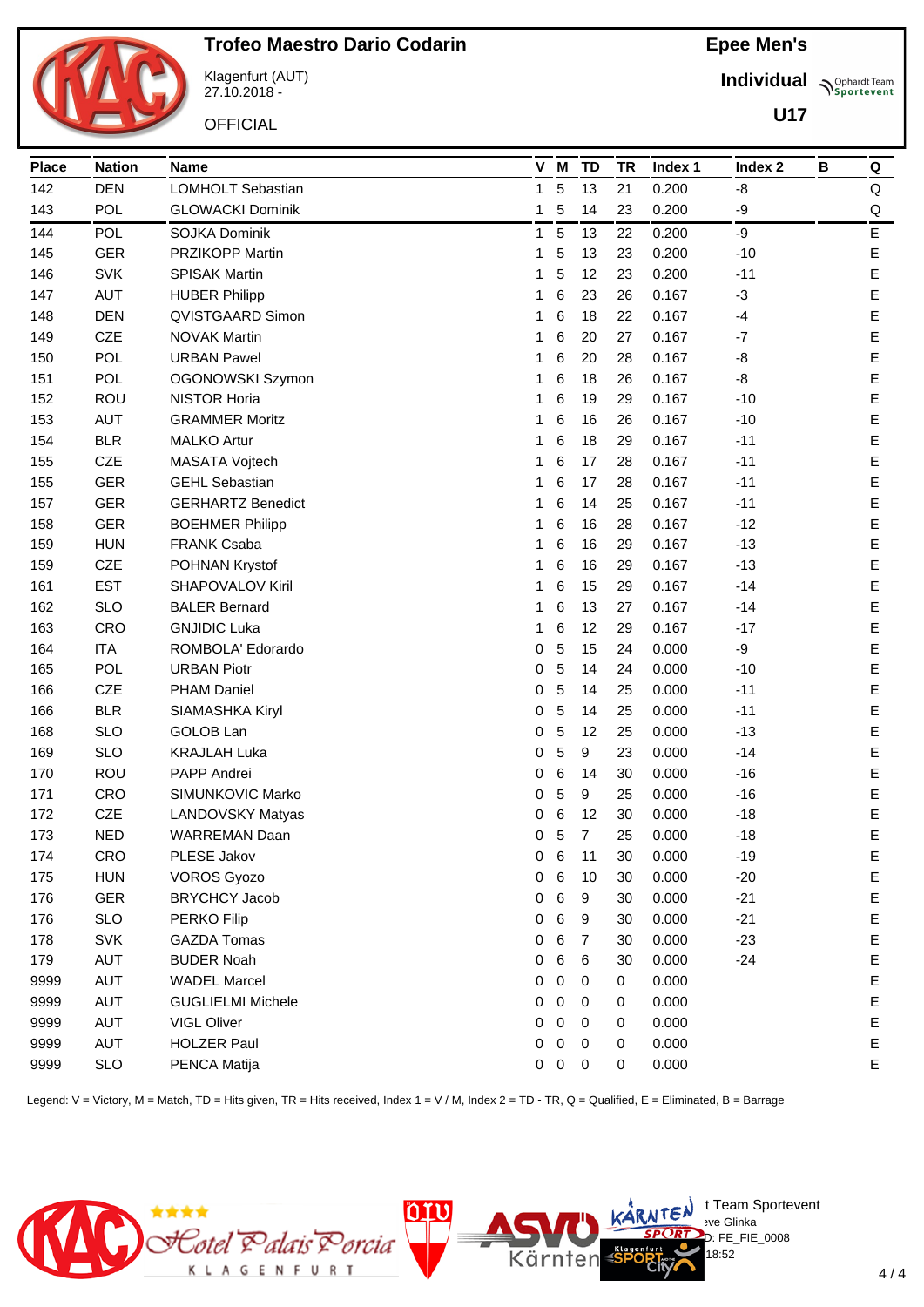

Klagenfurt (AUT) 27.10.2018 -

**OFFICIAL** 

**Individual Supplemant** Team

**U17**

## **Seeding list Direct elimination**

| <b>Place</b> |            | <b>Nation Name</b>             | V | M |      | TD TR Index 1 | Index 2 | Т               |
|--------------|------------|--------------------------------|---|---|------|---------------|---------|-----------------|
| 1            | <b>ITA</b> | <b>PIATTI Enrico</b>           | 6 | 6 | 30 4 | 1.000         | 26      |                 |
| 2            | <b>ITA</b> | <b>MENCARELLI Simone</b>       | 6 | 6 |      | 29 10 1.000   | 19      |                 |
| 3            | <b>POL</b> | <b>BUSKO Robert</b>            | 6 | 6 |      | 30 14 1.000   | 16      |                 |
| 4            | ITA        | MANZO Edoardo                  | 6 | 6 |      | 30 14 1.000   | 16      | T3              |
| 5            | ITA        | <b>RINALDI Pietro</b>          | 6 | 6 |      | 30 16 1.000   | 14      |                 |
| 6            | <b>USA</b> | MOOSEKIAN Stafford             | 5 | 5 |      | 25 11 1.000   | 14      |                 |
| 7            | <b>UKR</b> | KUBLITSKYI Mykhailo            | 5 | 5 |      | 25 12 1.000   | 13      |                 |
| 8            | ITA        | PEZZOLI Federico               | 6 | 6 |      | 30 18 1.000   | 12      |                 |
| 9            | ITA        | <b>FEDELI Mattia</b>           | 5 | 5 |      | 25 13 1.000   | 12      |                 |
| 10           | <b>USA</b> | <b>LAWSON Nicholas</b>         | 5 | 6 |      | 29 11 0.833   | 18      |                 |
| 11           | <b>ITA</b> | <b>BONAGA Nicolo</b>           | 5 | 6 | 29   | 14 0.833      | 15      |                 |
| 12           | <b>POL</b> | SOCHA Jan                      | 5 | 6 |      | 28 13 0.833   | 15      |                 |
| 13           | <b>POL</b> | JEDRZEJCZYK Radoslaw           | 5 | 6 |      | 27 12 0.833   | 15      |                 |
| 14           | <b>HUN</b> | HARDI Adam                     | 5 | 6 |      | 26 11 0.833   | 15      |                 |
| 15           | <b>USA</b> | <b>HADDAD Justin</b>           | 5 | 6 | 29   | 15 0.833      | 14      |                 |
| 16           | <b>SRB</b> | RISTIC Ognjen                  | 5 | 6 |      | 29 15 0.833   | 14      | T <sub>15</sub> |
| 17           | <b>AUT</b> | <b>FUCHS Julian</b>            | 5 | 6 |      | 29 16 0.833   | 13      |                 |
| 18           | <b>HUN</b> | <b>KOVACS Gergely</b>          | 5 | 6 |      | 28 15 0.833   | 13      |                 |
| 19           | <b>USA</b> | <b>GAIDAR Daniel</b>           | 5 | 6 | 28   | 16 0.833      | 12      |                 |
| 20           | <b>BLR</b> | <b>PUCHKOVSKIY Mihail</b>      | 5 | 6 | 28   | 16 0.833      | 12      | T19             |
| 21           | <b>EST</b> | <b>PRIIMAEGI Henrik</b>        | 5 | 6 |      | 27 15 0.833   | 12      |                 |
| 22           | <b>ITA</b> | <b>FERRAUTI Francesco</b>      | 5 | 6 |      | 29 19 0.833   | 10      |                 |
| 23           | POL        | RADOSZ Mikolaj                 | 5 | 6 |      | 25 15 0.833   | 10      |                 |
| 24           | POL        | GODLEWSKI Bartlomiej           | 5 | 6 | 29   | 20 0.833      | 9       |                 |
| 25           | <b>USA</b> | <b>FEINBERG Gabriel</b>        | 5 | 6 |      | 25 16 0.833   | 9       |                 |
| 26           | <b>EST</b> | <b>TOBIAS Erik</b>             | 5 | 6 |      | 28 21 0.833   | 7       |                 |
| 27           | <b>UKR</b> | OPANASENKO Andrii              | 5 | 6 |      | 27 22 0.833   | 5       |                 |
| 28           | <b>ITA</b> | <b>REMONDINI Dario</b>         | 5 | 6 |      | 27 22 0.833   | 5       | T <sub>27</sub> |
| 29           | CAN        | <b>VINNITCHOUK Ted</b>         | 4 | 5 |      | 22 11 0.800   | 11      |                 |
| 30           | POL        | <b>KITLINSKI Bartosz</b>       | 4 | 5 |      | 24 14 0.800   | 10      |                 |
| 31           | <b>USA</b> | <b>NGUYEN Ethan</b>            | 4 | 5 |      | 23 13 0.800   | 10      |                 |
| 32           | <b>UKR</b> | SYROTA Mykhailo                | 4 | 5 |      | 22 12 0.800   | 10      |                 |
| 33           | <b>USA</b> | ZHENG Hagen                    | 4 | 5 |      | 22 12 0.800   | 10      | T32             |
| 34           | SGP        | HAN Elliot Yi Heng             | 4 | 5 |      | 24 15 0.800   | 9       |                 |
| 35           | POL        | <b>BULANDRA Jan</b>            | 4 | 5 |      | 24 15 0.800   | 9       | T34             |
| 36           | <b>ITA</b> | SEVERINI Filippo               | 4 | 5 |      | 23 15 0.800   | 8       |                 |
| 37           | <b>USA</b> | <b>KUSHNERIK Ethan</b>         | 4 | 5 |      | 22 14 0.800   | 8       |                 |
| 38           | <b>CYP</b> | <b>TALIOTIS Alexandros</b>     | 4 | 5 |      | 23 16 0.800   | 7       |                 |
| 39           | <b>AUT</b> | BOSNJAK PEREIRA E SILVA Philip | 4 | 5 |      | 24 18 0.800   | 6       |                 |
| 40           | <b>ITA</b> | ARMALEO Filippo                | 4 | 5 |      | 23 17 0.800   | 6       |                 |
| 41           | <b>ITA</b> | DI MARCO Fabrizio              | 4 | 5 |      | 22 16 0.800   | 6       |                 |
| 42           | ITA        | <b>CAUDO Francesco</b>         | 4 | 5 |      | 22 16 0.800   | 6       | T41             |
| 43           | <b>USA</b> | <b>WEISS Miles</b>             | 4 | 5 |      | 23 18 0.800   | 5       |                 |
| 44           | <b>UKR</b> | <b>KORNIIENKO Lev</b>          | 4 | 5 |      | 22 17 0.800   | 5       |                 |
| 45           | <b>AUT</b> | <b>DUERK Valentin</b>          | 4 | 5 |      | 21 18 0.800   | 3       |                 |
|              |            |                                |   |   |      |               |         |                 |



 $\bigcup_{v \in \mathcal{F}} \mathsf{Id}$  t Team Sportevent **N'Y'Letter** sve Glinka D: FE\_FIE\_0009.1

18:52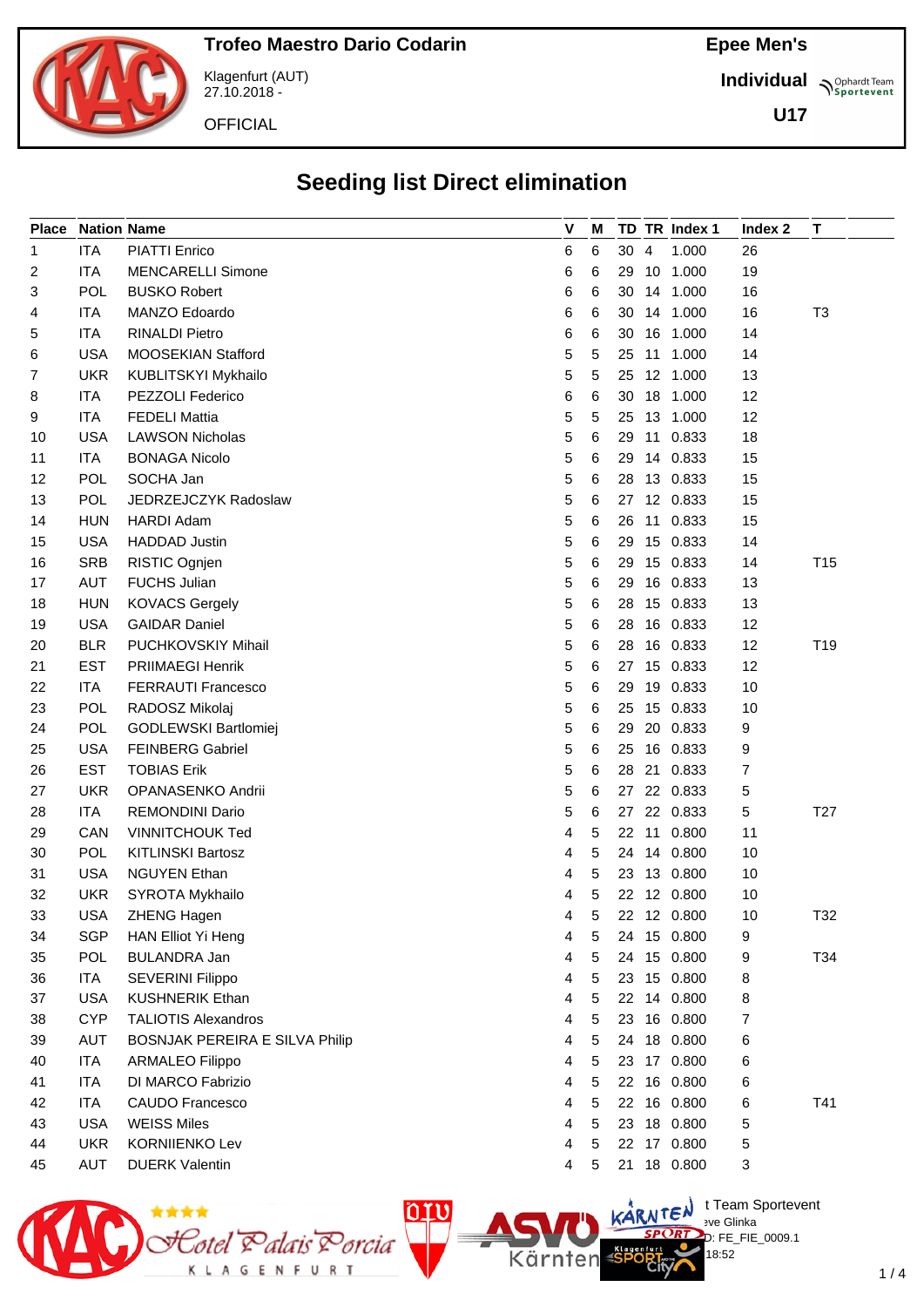

Klagenfurt (AUT) 27.10.2018 -

**OFFICIAL** 

Cotel Palais Porcia<br>коловитикт

**Epee Men's**

**Individual Supplemant** Team

**U17**

| <b>Place</b> | <b>Nation Name</b> |                                          | V | М |    |    | TD TR Index 1 | Index 2                                   | T               |  |
|--------------|--------------------|------------------------------------------|---|---|----|----|---------------|-------------------------------------------|-----------------|--|
| 46           | <b>USA</b>         | <b>HERBST Isaac</b>                      | 4 | 6 | 28 |    | 15 0.667      | 13                                        |                 |  |
| 47           | <b>AUT</b>         | ZOELSS Leo                               | 4 | 6 | 28 |    | 18 0.667      | 10                                        |                 |  |
| 48           | ITA                | <b>BASSI Filippo</b>                     | 4 | 6 | 26 |    | 16 0.667      | 10                                        |                 |  |
| 49           | <b>GRE</b>         | <b>AVRAMIDIS Theodoros</b>               | 4 | 6 | 24 |    | 15 0.667      | 9                                         |                 |  |
| 50           | <b>SVK</b>         | <b>SOPOLIGA Michal</b>                   | 4 | 6 | 23 |    | 14 0.667      | 9                                         |                 |  |
| 51           | <b>UKR</b>         | RYADNINSKYI Ivan                         | 4 | 6 | 26 |    | 18 0.667      | 8                                         |                 |  |
| 52           | <b>ITA</b>         | <b>CUOMO Fabrizio</b>                    | 4 | 6 | 25 |    | 17 0.667      | 8                                         |                 |  |
| 53           | <b>UKR</b>         | <b>KOSHMAN Nikita</b>                    | 4 | 6 | 27 |    | 20 0.667      | 7                                         |                 |  |
| 54           | POL                | RZYCZNIAK Wojciech                       | 4 | 6 | 26 |    | 19 0.667      | 7                                         |                 |  |
| 55           | <b>HUN</b>         | <b>BARTKO Levente</b>                    | 4 | 6 | 25 | 18 | 0.667         | 7                                         |                 |  |
| 56           | <b>HUN</b>         | <b>HORVATH Zsombor</b>                   | 4 | 6 | 26 |    | 20 0.667      | 6                                         |                 |  |
| 57           | <b>USA</b>         | <b>LEIGH David</b>                       | 4 | 6 | 25 |    | 20 0.667      | 5                                         |                 |  |
| 58           | GRE                | <b>KAMBESELES Peter George</b>           | 4 | 6 | 25 |    | 20 0.667      | 5                                         | T <sub>57</sub> |  |
| 59           | CZE                | <b>ZHANAL Petr</b>                       | 4 | 6 | 25 |    | 20 0.667      | 5                                         | <b>T57</b>      |  |
| 60           | <b>POL</b>         | <b>FRYDRYCH Kacper</b>                   | 4 | 6 | 27 |    | 23 0.667      | 4                                         |                 |  |
| 61           | <b>GER</b>         | <b>BITTERLING Julius Paul</b>            | 4 | 6 | 24 | 21 | 0.667         | 3                                         |                 |  |
| 62           | <b>CZE</b>         | <b>COUFAL Frantisek</b>                  | 4 | 6 | 28 |    | 26 0.667      | 2                                         |                 |  |
| 63           | <b>SRB</b>         | <b>DJUROVIC Milos</b>                    | 4 | 6 | 25 |    | 23 0.667      | 2                                         |                 |  |
| 64           | <b>EST</b>         | <b>ALTUNIN Valentin</b>                  | 4 | 6 | 25 |    | 24 0.667      | 1                                         |                 |  |
| 65           | <b>USA</b>         | <b>KUMASHI Mihir</b>                     | 4 | 6 | 23 |    | 22 0.667      | 1                                         |                 |  |
| 66           | <b>ITA</b>         | <b>MANGIAGLI Mirko</b>                   | 4 | 6 | 23 |    | 22 0.667      | 1                                         | T65             |  |
| 67           | <b>FIN</b>         | <b>PIRHONEN Petri</b>                    | 4 | 6 |    |    | 22 21 0.667   | 1                                         |                 |  |
| 68           | <b>BLR</b>         | SOBALEU Maksim                           | 4 | 6 | 21 |    | 20 0.667      | 1                                         |                 |  |
| 69           | <b>EST</b>         | <b>SALM Markus</b>                       | 4 | 6 | 24 |    | 25 0.667      | -1                                        |                 |  |
| 70           | <b>UKR</b>         | <b>KUZMA Andriy</b>                      | 3 | 5 | 22 |    | 16 0.600      | 6                                         |                 |  |
| 71           | <b>CZE</b>         | STEMPEL Jan                              | 3 | 5 | 20 |    | 15 0.600      | 5                                         |                 |  |
| 72           | <b>POL</b>         | <b>WALACH Wiktor</b>                     | 3 | 5 | 19 |    | 15 0.600      | 4                                         |                 |  |
| 73           | <b>BLR</b>         | <b>ULASEVICH Daniil</b>                  | 3 | 5 | 20 |    | 17 0.600      | 3                                         |                 |  |
| 74           | <b>ITA</b>         | SANTORO Paolo                            | 3 | 5 | 20 |    | 17 0.600      | 3                                         | T73             |  |
| 75           | <b>POL</b>         | <b>GRAMZA Maciej</b>                     | 3 | 5 | 21 |    | 19 0.600      | 2                                         |                 |  |
| 76           | <b>EST</b>         | <b>TAFENAU kasper</b>                    | 3 | 5 | 19 |    | 19 0.600      | 0                                         |                 |  |
| 77           | CZE                | LENZ Jiri                                | 3 | 5 |    |    | 17 18 0.600   | -1                                        |                 |  |
| 78           | <b>GER</b>         | KOLDITZ Hendrik-Kilian                   | 3 | 5 |    |    | 20 22 0.600   | $-2$                                      |                 |  |
| 79           | <b>ROU</b>         | PURCAREA Dinu                            | 3 | 5 | 16 |    | 18 0.600      | $-2$                                      |                 |  |
| 80           | <b>GER</b>         | <b>VOGEL Vince</b>                       | 3 | 5 | 18 |    | 21 0.600      | $-3$                                      |                 |  |
| 81           | <b>GER</b>         | <b>BUELAU Matthew</b>                    | 3 | 6 | 25 |    | 20 0.500      | 5                                         |                 |  |
| 82           | ITA                | SICA William David                       | 3 | 6 | 25 |    | 20 0.500      | 5                                         | T81             |  |
| 83           | <b>USA</b>         | <b>KOZLOWSKI Mateusz</b>                 | 3 | 6 |    |    | 27 24 0.500   | 3                                         |                 |  |
| 84           | <b>NED</b>         | <b>ROUBAILO Niels</b>                    | 3 | 6 |    |    | 24 21 0.500   | 3                                         |                 |  |
| 85           | POL                | KAZMIERSKI Maciej                        | 3 | 6 | 24 | 21 | 0.500         | 3                                         | T84             |  |
| 86           | ITA                | DI FATO Stefano                          | 3 | 6 | 24 |    | 23 0.500      | 1                                         |                 |  |
| 87           | POL                | CIESLIK Jakub                            | 3 | 6 | 24 |    | 23 0.500      | 1                                         | T86             |  |
| 88           | <b>SLO</b>         | RUSJAN Jan                               | 3 | 6 | 23 |    | 22 0.500      | 1                                         |                 |  |
| 89           | AUT                | PANKRATZ Josua                           | 3 | 6 | 23 |    | 22 0.500      | 1                                         | T88             |  |
| 90           | POL                | MANDRYSZ Sebastian                       | 3 | 6 | 24 |    | 24 0.500      | 0                                         |                 |  |
| 91           | <b>ROU</b>         | ZARNESCU Tudor                           | 3 | 6 | 19 |    | 19 0.500      | 0                                         |                 |  |
| 92           | <b>AUT</b>         | <b>JANJIC Gregor</b>                     | 3 | 6 | 23 |    | 24 0.500      | -1                                        |                 |  |
| 93           | <b>USA</b>         | <b>LEE Aaron</b>                         | 3 | 6 |    |    | 23 24 0.500   | $-1$                                      | T92             |  |
|              |                    |                                          |   |   |    |    |               |                                           |                 |  |
|              |                    | $010 -$<br><b>ANTICOLOGY AND RESERVE</b> |   |   |    |    |               | $L \rightarrow kR$ MTEN t Team Sportevent |                 |  |

**N'Y'Letter** sve Glinka

Kärnten

18:52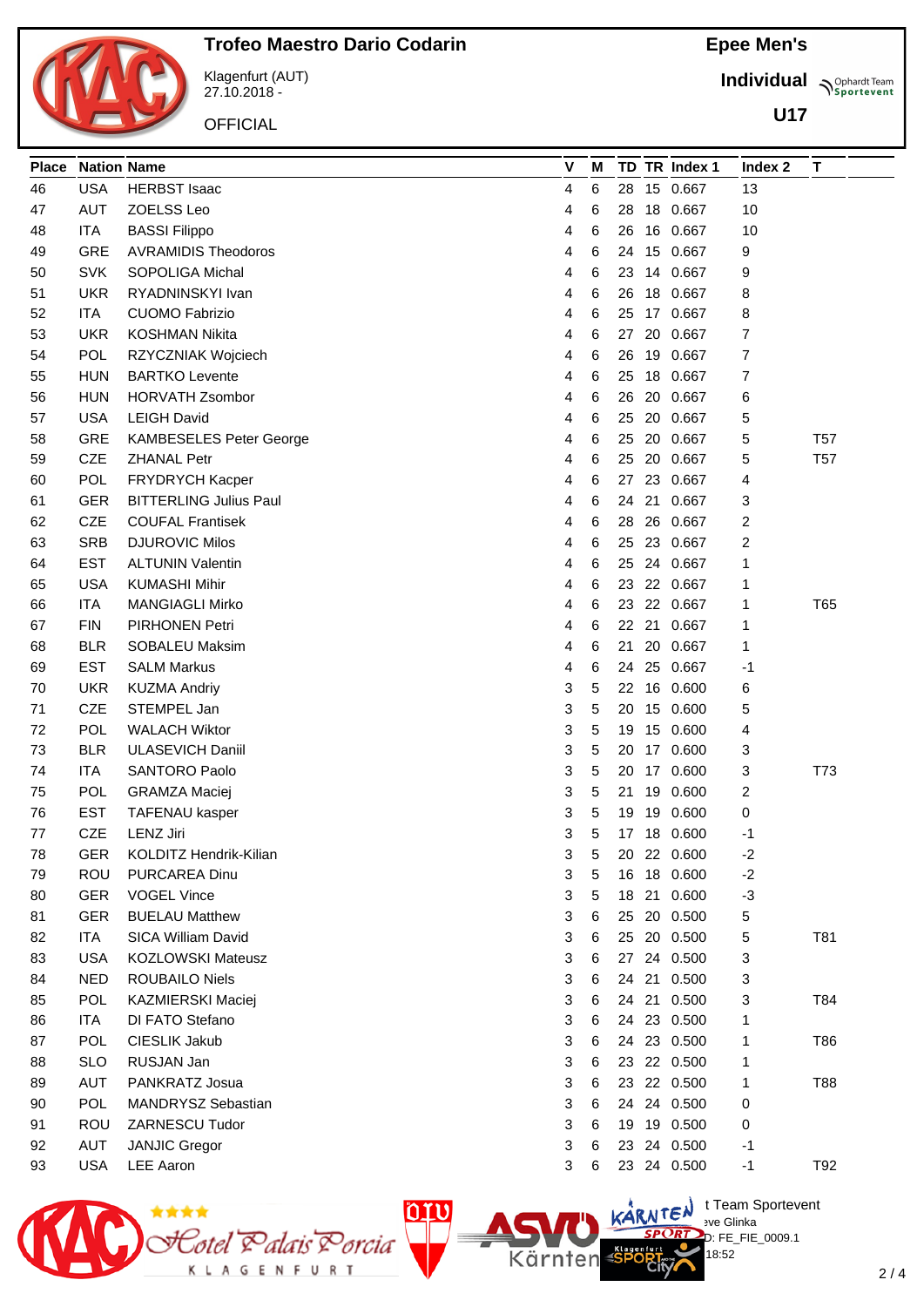

Klagenfurt (AUT) 27.10.2018 -

**OFFICIAL** 

**Epee Men's**

**Individual Supplemant** Team

**U17**

| <b>Place</b> | <b>Nation Name</b> |                             | V                       | м |                 | TD TR Index 1 | Index 2 | T.   |
|--------------|--------------------|-----------------------------|-------------------------|---|-----------------|---------------|---------|------|
| 94           | <b>GRE</b>         | KAMBESELES Jack Michael     | 3                       | 6 |                 | 23 24 0.500   | $-1$    | T92  |
| 95           | <b>SLO</b>         | <b>MLAKAR Luka</b>          | 3                       | 6 | 23              | 25 0.500      | $-2$    |      |
| 96           | GER                | <b>SCHULZ Tobias</b>        | 3                       | 6 | 21              | 23 0.500      | $-2$    |      |
| 97           | <b>GER</b>         | <b>KIRCHNER Tim</b>         | 3                       | 6 | 21              | 23 0.500      | $-2$    | T96  |
| 98           | <b>ROU</b>         | <b>STATIE David</b>         | 3                       | 6 | 20              | 22 0.500      | $-2$    |      |
| 99           | <b>EST</b>         | ZURBA Ilija                 | 3                       | 6 | 20              | 22 0.500      | $-2$    | T98  |
| 100          | <b>CZE</b>         | <b>JURAN Jiri</b>           | 3                       | 6 | 20              | 23 0.500      | $-3$    |      |
| 101          | <b>SRB</b>         | PLANOJEVIC Jakov            | 3                       | 6 | 19              | 22 0.500      | $-3$    |      |
| 102          | ROU                | <b>SURDUCAN Tudor</b>       | 3                       | 6 |                 | 23 27 0.500   | -4      |      |
| 103          | <b>BLR</b>         | <b>KHURSEVICH Anton</b>     | 3                       | 6 | 18              | 23 0.500      | $-5$    |      |
| 104          | <b>HUN</b>         | <b>TUSJAK Adrian</b>        | 2                       | 5 |                 | 22 20 0.400   | 2       |      |
| 105          | AUT                | <b>RANKL Florian</b>        | 2                       | 5 | 21              | 20 0.400      | 1       |      |
| 106          | <b>USA</b>         | <b>VERMEULE Spencer</b>     | 2                       | 5 | 20              | 19 0.400      | 1       |      |
| 107          | <b>CZE</b>         | <b>KLAUS Robert</b>         | 2                       | 5 | 17              | 16 0.400      | 1       |      |
| 108          | <b>ROU</b>         | POPA Daniel                 | 2                       | 5 | 21              | 21 0.400      | 0       |      |
| 109          | AUT                | <b>GROHS Andreas Peter</b>  | 2                       | 5 | 18              | 19 0.400      | $-1$    |      |
| 110          | <b>CZE</b>         | <b>JINDRA Jakub</b>         | 2                       | 5 | 16              | 17 0.400      | -1      |      |
| 111          | <b>SRB</b>         | JOVANOVIC Jovan             | 2                       | 5 | 19              | 21 0.400      | $-2$    |      |
| 112          | <b>BLR</b>         | <b>SEMANENKA MARK</b>       | 2                       | 5 | 17 <sup>2</sup> | 20 0.400      | $-3$    |      |
| 113          | <b>GER</b>         | <b>EBERHARDT Max</b>        | 2                       | 5 | 16              | 19 0.400      | $-3$    |      |
| 114          | <b>SRB</b>         | <b>SEHIC Boris</b>          | $\overline{\mathbf{c}}$ | 5 |                 | 17 21 0.400   | -4      |      |
| 115          | <b>USA</b>         | <b>MUN Michael</b>          | 2                       | 5 |                 | 17 22 0.400   | -5      |      |
| 116          | <b>USA</b>         | <b>SHIN Joshua</b>          | 2                       | 5 | 17              | 22 0.400      | $-5$    | T115 |
| 117          | <b>HUN</b>         | SOMODY Soma                 | 2                       | 6 | 25              | 24 0.333      | 1       |      |
| 118          | ROU                | <b>MIRICA Florin</b>        | 2                       | 6 | 20              | 20 0.333      | 0       |      |
| 119          | ROU                | <b>BUNEA Matei</b>          | 2                       | 6 |                 | 24 25 0.333   | -1      |      |
| 120          | USA                | <b>LIVERANT Skyler</b>      | 2                       | 6 | 20              | 21 0.333      | $-1$    |      |
| 121          | <b>USA</b>         | <b>SHIFRON Daniel</b>       | 2                       | 6 | 23              | 25 0.333      | $-2$    |      |
| 122          | <b>USA</b>         | JAYENDRA Chandrashekar      | 2                       | 6 |                 | 22 26 0.333   | $-4$    |      |
| 123          | AUT                | LACH Leo                    | 2                       | 6 |                 | 22 26 0.333   | $-4$    | T122 |
| 124          | <b>UKR</b>         | <b>KHRUSHCH Dmytro</b>      | 2                       | 6 |                 | 22 27 0.333   | -5      |      |
| 125          | AUT                | <b>HARTMANN Sven</b>        | 2                       | 6 |                 | 22 27 0.333   | $-5$    | T124 |
| 126          | CRO                | SIMUNKOVIC Luka             | 2                       | 6 |                 | 21 26 0.333   | $-5$    |      |
| 127          | <b>UKR</b>         | MASLOV Heorgii              | 2                       | 6 | 21              | 26 0.333      | $-5$    | T126 |
| 128          | <b>AUT</b>         | <b>RIEDE</b> Stefan         | 2                       | 6 | 21              | 26 0.333      | $-5$    | T126 |
| 129          | <b>AUT</b>         | <b>KNECHTL David</b>        | $\overline{\mathbf{c}}$ | 6 | 20              | 25 0.333      | $-5$    |      |
| 130          | <b>GER</b>         | <b>RUST Sven</b>            | 2                       | 6 |                 | 19 24 0.333   | $-5$    |      |
| 131          | <b>FIN</b>         | <b>KYKKANEN Robert</b>      | 2                       | 6 | 19              | 24 0.333      | $-5$    | T130 |
| 132          | <b>GER</b>         | <b>MARX Valentino</b>       | 2                       | 6 | 21              | 27 0.333      | $-6$    |      |
| 133          | <b>ROU</b>         | <b>SCARLAT Cris</b>         | 2                       | 6 | 16              | 22 0.333      | $-6$    |      |
| 134          | <b>POL</b>         | <b>CNOTALSKI Przemyslaw</b> | 2                       | 6 | 18              | 25 0.333      | $-7$    |      |
| 135          | CZE                | PROCHAZKA Ondrej            | 2                       | 6 |                 | 17 25 0.333   | -8      |      |
| 136          | <b>CZE</b>         | <b>MACHEK Krystof</b>       | 2                       | 6 |                 | 16 24 0.333   | -8      |      |
| 137          | <b>GER</b>         | <b>KUMMER Gernot</b>        | 2                       | 6 | 18              | 28 0.333      | $-10$   |      |
| 138          | AUT                | SONNLEITNER Thomas          | 2                       | 6 | 18              | 28 0.333      | $-10$   | T137 |
| 139          | <b>UKR</b>         | MYKYTENKO Dmytro            | 1                       | 5 | 19              | 20 0.200      | $-1$    |      |
| 140          | <b>SLO</b>         | <b>STUMBELJ Viktor</b>      | 1                       | 5 |                 | 17 24 0.200   | $-7$    |      |
| 141          | <b>UKR</b>         | <b>BELYAYEV Dmytro</b>      | 1                       | 5 |                 | 16 23 0.200   | $-7$    |      |
|              |                    |                             |                         |   |                 |               |         |      |



18:52

3 / 4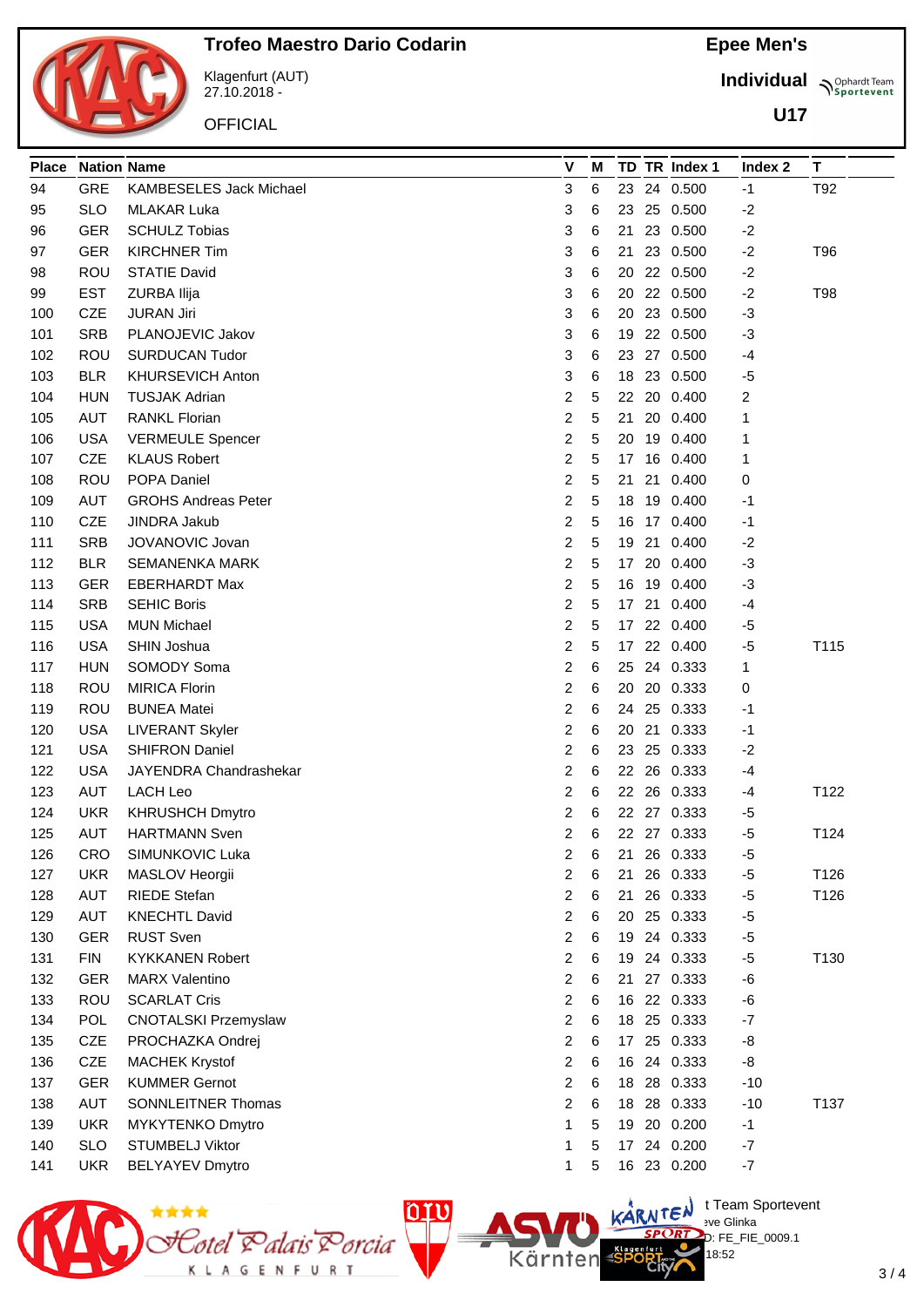

## **Trofeo Maestro Dario Codarin**

Klagenfurt (AUT) 27.10.2018 -

**OFFICIAL** 

**Individual Supplemant** Team

**U17**

| <b>Place Nation Name</b> |                           |  |  | M TD TR Index 1 | Index 2 |  |
|--------------------------|---------------------------|--|--|-----------------|---------|--|
|                          | 142 DEN LOMHOLT Sebastian |  |  | 1 5 13 21 0.200 | -8      |  |
| 143 POL                  | GLOWACKI Dominik          |  |  | 5 14 23 0.200   | -9      |  |

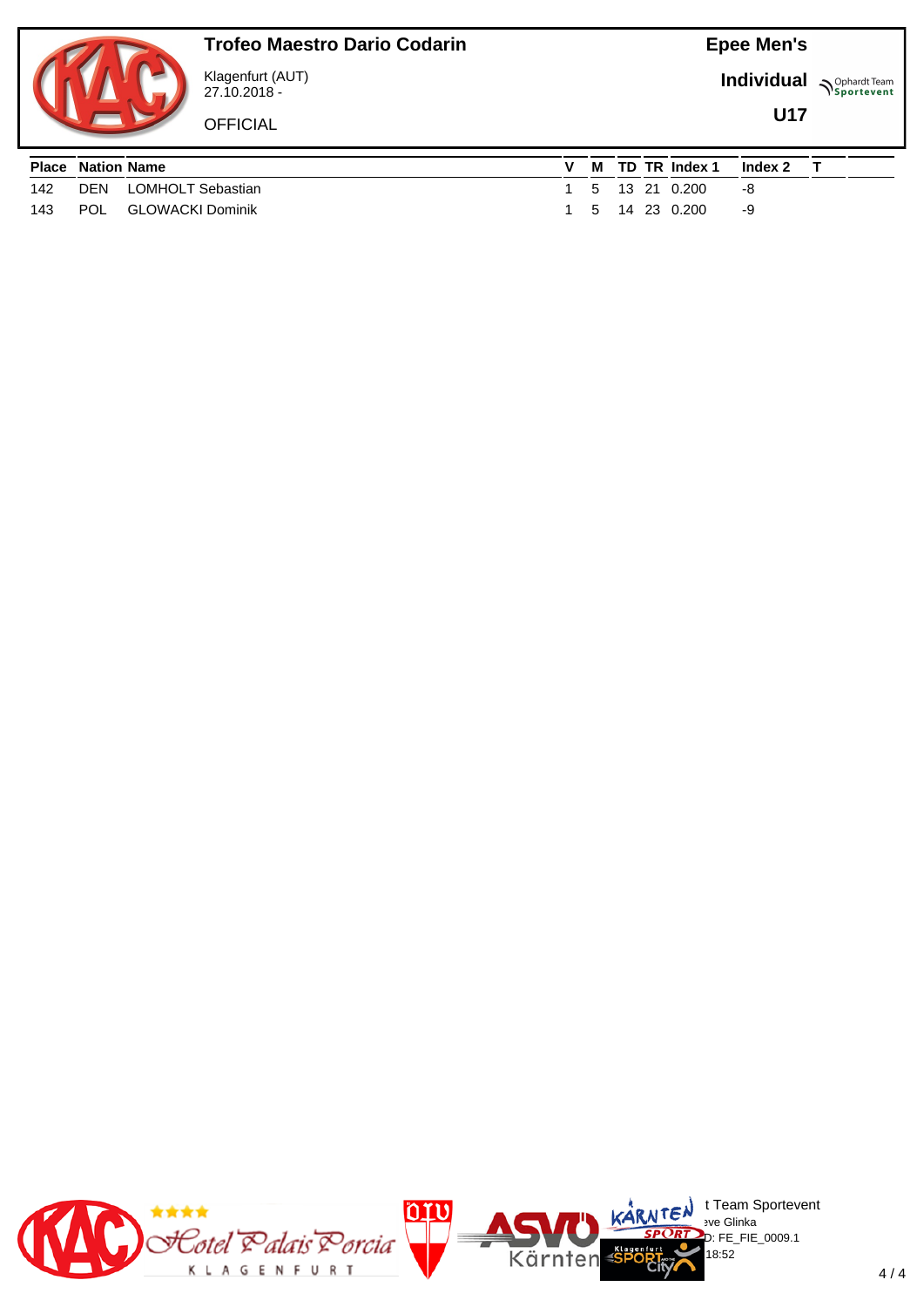

Cotel Ralais'

K L A G E N F U R T

Porcia

Kärnten

27.10.2018 18:52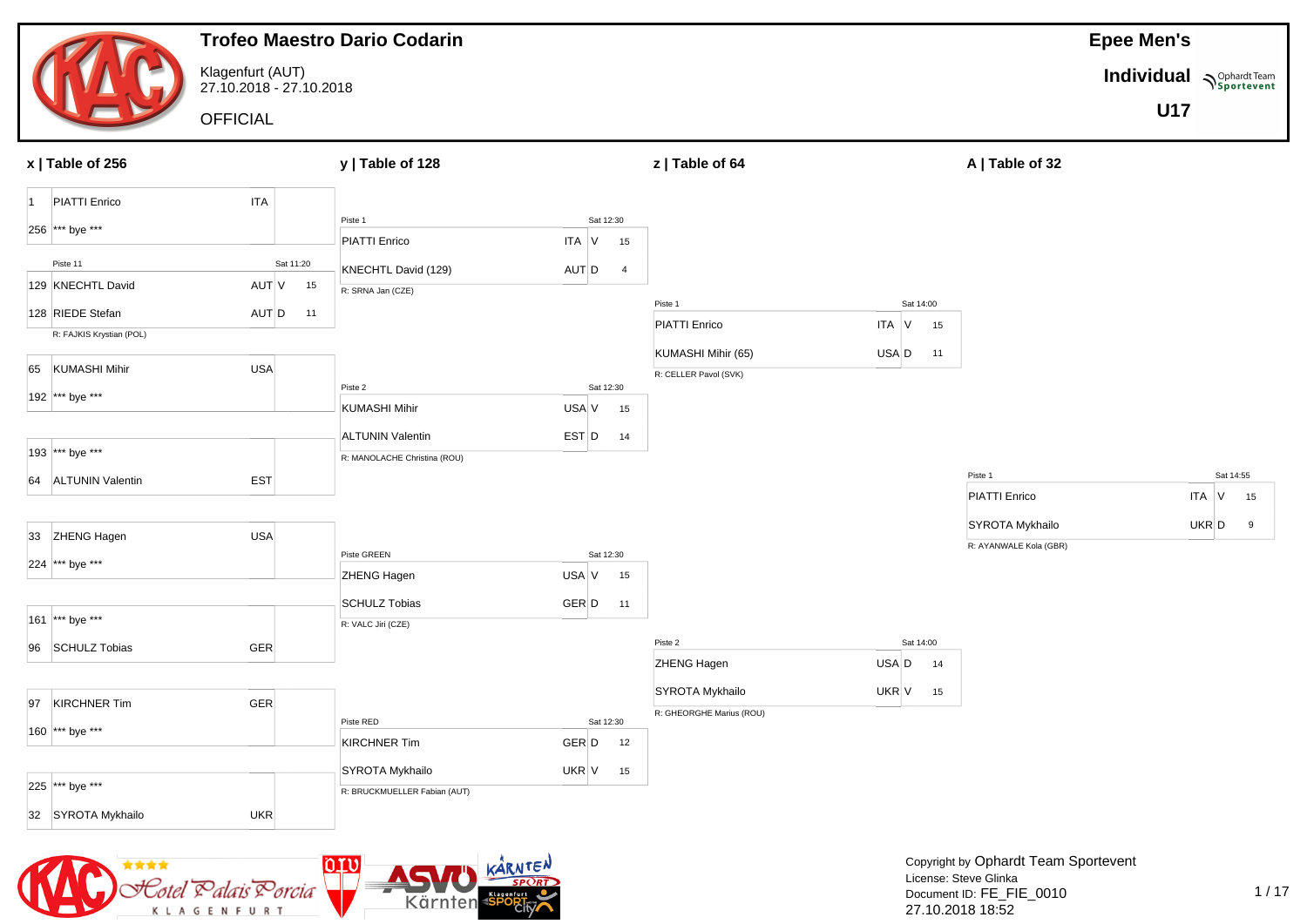| Klagenfurt (AUT)<br>Individual Nophardt Team<br>27.10.2018 - 27.10.2018                            | <b>U17</b> |           |
|----------------------------------------------------------------------------------------------------|------------|-----------|
|                                                                                                    |            |           |
| <b>OFFICIAL</b>                                                                                    |            |           |
| y   Table of 128<br>z   Table of 64<br>A   Table of 32<br>x   Table of 256                         |            |           |
| AUT<br>17 FUCHS Julian                                                                             |            |           |
| Piste 1<br>Sat 12:50<br>240 *** bye ***                                                            |            |           |
| <b>FUCHS Julian</b><br>AUT V<br>15                                                                 |            |           |
| $BLR$ $D$<br><b>SEMANENKA MARK</b><br>9                                                            |            |           |
| 145 *** bye ***<br>R: PUIU Stefan (ROU)                                                            |            |           |
| Piste GREEN<br>Sat 14:00<br>112 SEMANENKA MARK<br><b>BLR</b><br>AUT V<br><b>FUCHS Julian</b><br>15 |            |           |
|                                                                                                    |            |           |
| <b>BASSI Filippo</b><br>ITA D<br>14<br>GER<br>81 BUELAU Matthew<br>R: PUIU Stefan (ROU)            |            |           |
| Sat 12:50<br>Piste 2<br>176 *** bye ***                                                            |            |           |
| GER D<br><b>BUELAU Matthew</b><br>10                                                               |            |           |
| <b>BASSI Filippo</b><br>$ITA$ V<br>15                                                              |            |           |
| 209 *** bye ***<br>R: GHEORGHE Marius (ROU)                                                        |            |           |
| Piste 2<br>48 BASSI Filippo<br><b>ITA</b>                                                          |            | Sat 14:55 |
| <b>FUCHS Julian</b>                                                                                | AUT V      | 12        |
| AVRAMIDIS Theodoros (49)<br>GRE<br><b>AVRAMIDIS Theodoros</b><br>49                                | GRE D      | 11        |
| R: JEZA Eva (SLO)<br>Piste GREEN<br>Sat 12:50                                                      |            |           |
| 208 *** bye ***<br><b>AVRAMIDIS Theodoros</b><br>GRE V<br>15                                       |            |           |
| <b>VOGEL Vince</b><br>GER D<br>10                                                                  |            |           |
| 177 *** bye ***<br>R: MARCUZ Elisa (ITA)                                                           |            |           |
| Piste RED<br>Sat 14:00<br>GER<br>80 VOGEL Vince                                                    |            |           |
| <b>AVRAMIDIS Theodoros</b><br>GRE V<br>15                                                          |            |           |
| RISTIC Ognjen<br>SRB D<br>12<br>GER<br>113 EBERHARDT Max                                           |            |           |
| R: SPEH Klemen (SLO)<br>Piste RED<br>Sat 12:50                                                     |            |           |
| 144 *** bye ***<br><b>EBERHARDT Max</b><br>GER D<br>14                                             |            |           |
| RISTIC Ognjen<br>SRB V<br>15                                                                       |            |           |
| 241 *** bye ***<br>R: BRUCKMUELLER Fabian (AUT)                                                    |            |           |
| <b>SRB</b><br>16 RISTIC Ognjen                                                                     |            |           |

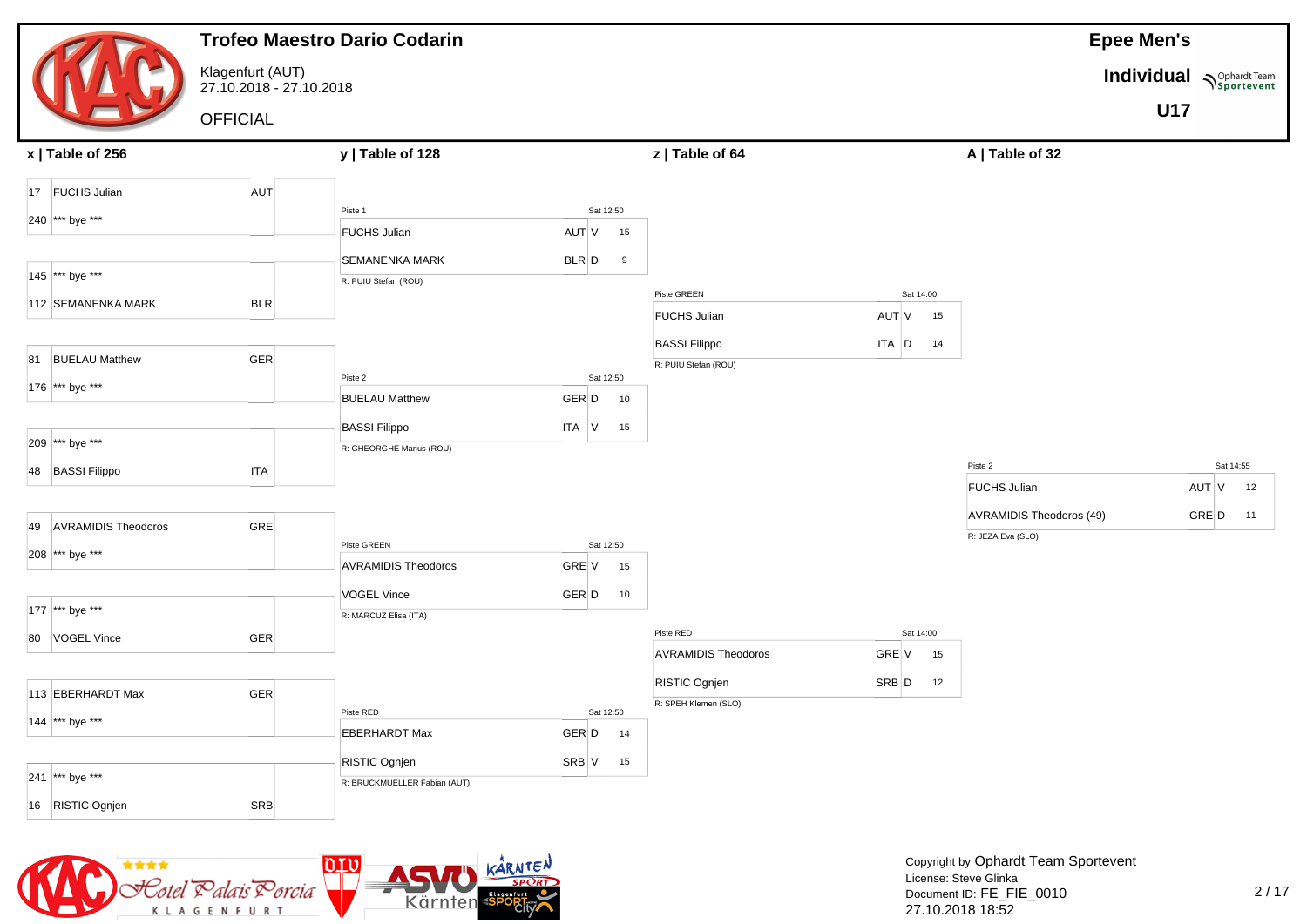|                               |                                             | <b>Trofeo Maestro Dario Codarin</b>        |                          |                              |             |                                      | <b>Epee Men's</b>               |  |
|-------------------------------|---------------------------------------------|--------------------------------------------|--------------------------|------------------------------|-------------|--------------------------------------|---------------------------------|--|
|                               | Klagenfurt (AUT)<br>27.10.2018 - 27.10.2018 |                                            |                          |                              |             |                                      | <b>Individual</b><br>Sportevent |  |
|                               | <b>OFFICIAL</b>                             |                                            |                          |                              |             |                                      | <b>U17</b>                      |  |
| x   Table of 256              |                                             | y   Table of 128                           |                          | z   Table of 64              |             | A   Table of 32                      |                                 |  |
| <b>FEDELI Mattia</b><br>9     | <b>ITA</b>                                  |                                            |                          |                              |             |                                      |                                 |  |
| 248 *** bye ***               |                                             | Piste 1<br><b>FEDELI Mattia</b>            | Sat 13:10<br>ITA D<br>14 |                              |             |                                      |                                 |  |
| Piste 12                      | Sat 11:20                                   |                                            |                          |                              |             |                                      |                                 |  |
| 137 KUMMER Gernot             | GER D<br>11                                 | LIVERANT Skyler<br>R: SRNA Jan (CZE)       | USA V<br>15              |                              |             |                                      |                                 |  |
| 120 LIVERANT Skyler           | USA V<br>15                                 |                                            |                          | Piste 1                      | Sat 14:20   |                                      |                                 |  |
| R: JEZA Eva (SLO)             |                                             |                                            |                          | LIVERANT Skyler (120)        | USA V<br>15 |                                      |                                 |  |
| <b>ULASEVICH Daniil</b><br>73 | <b>BLR</b>                                  |                                            |                          | <b>HORVATH Zsombor</b>       | HUN D<br>13 |                                      |                                 |  |
| 184 *** bye ***               |                                             | Piste 2                                    | Sat 13:10                | R: MANOLACHE Christina (ROU) |             |                                      |                                 |  |
|                               |                                             | <b>ULASEVICH Daniil</b>                    | BLR D<br>$\overline{7}$  |                              |             |                                      |                                 |  |
|                               |                                             | <b>HORVATH Zsombor</b>                     | HUN V<br>15              |                              |             |                                      |                                 |  |
| 201 *** bye ***               |                                             | R: VALC Jiri (CZE)                         |                          |                              |             |                                      |                                 |  |
| 56 HORVATH Zsombor            | <b>HUN</b>                                  |                                            |                          |                              |             | Piste GREEN<br>LIVERANT Skyler (120) | Sat 14:55<br>USA D<br>13        |  |
|                               |                                             |                                            |                          |                              |             | DI MARCO Fabrizio (41)               | ITA V<br>15                     |  |
| 41 DI MARCO Fabrizio          | <b>ITA</b>                                  |                                            |                          |                              |             | R: MAUNZ Florian (GER)               |                                 |  |
| 216 *** bye ***               |                                             | Piste GREEN<br><b>DI MARCO Fabrizio</b>    | Sat 13:10<br>ITA V<br>15 |                              |             |                                      |                                 |  |
|                               |                                             |                                            |                          |                              |             |                                      |                                 |  |
| 169 *** bye ***               |                                             | RUSJAN Jan<br>R: MANOLACHE Christina (ROU) | SLO D<br>10              |                              |             |                                      |                                 |  |
| 88 RUSJAN Jan                 | <b>SLO</b>                                  |                                            |                          | Piste 2                      | Sat 14:20   |                                      |                                 |  |
|                               |                                             |                                            |                          | DI MARCO Fabrizio            | ITA V<br>15 |                                      |                                 |  |
| 105 RANKL Florian             | <b>AUT</b>                                  |                                            |                          | GODLEWSKI Bartlomiej         | POL D<br>10 |                                      |                                 |  |
|                               |                                             | Piste RED                                  | Sat 13:10                | R: GHEORGHE Marius (ROU)     |             |                                      |                                 |  |
| 152 *** bye ***               |                                             | <b>RANKL Florian</b>                       | AUT D<br>6               |                              |             |                                      |                                 |  |
|                               |                                             | GODLEWSKI Bartlomiej                       | POL V<br>15              |                              |             |                                      |                                 |  |
| 233 *** bye ***               |                                             | R: GHEORGHE Marius (ROU)                   |                          |                              |             |                                      |                                 |  |
| 24 GODLEWSKI Bartlomiej       | POL                                         |                                            |                          |                              |             |                                      |                                 |  |

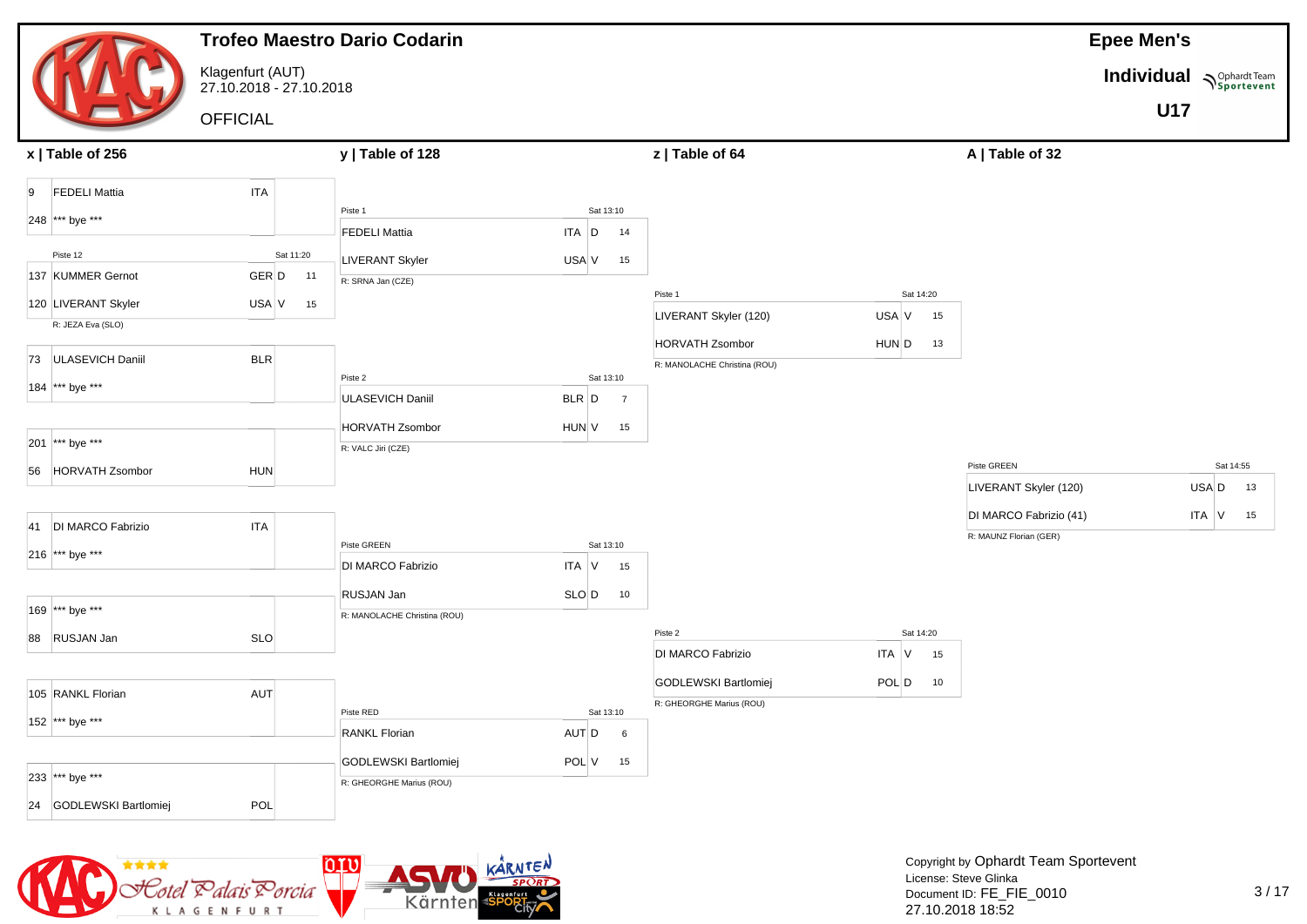|    |                                                |                                             | <b>Trofeo Maestro Dario Codarin</b> |           |                |                        |                          |                             | <b>Epee Men's</b>        |           |                 |
|----|------------------------------------------------|---------------------------------------------|-------------------------------------|-----------|----------------|------------------------|--------------------------|-----------------------------|--------------------------|-----------|-----------------|
|    |                                                | Klagenfurt (AUT)<br>27.10.2018 - 27.10.2018 |                                     |           |                |                        |                          |                             | Individual Nophardt Team |           |                 |
|    |                                                | <b>OFFICIAL</b>                             |                                     |           |                |                        |                          |                             | <b>U17</b>               |           |                 |
|    | x   Table of 256                               |                                             | y   Table of 128                    |           |                | z   Table of 64        |                          | A   Table of 32             |                          |           |                 |
|    | 25 FEINBERG Gabriel                            | <b>USA</b>                                  |                                     |           |                |                        |                          |                             |                          |           |                 |
|    | 232 *** bye ***                                |                                             | Piste 1                             | Sat 13:30 |                |                        |                          |                             |                          |           |                 |
|    |                                                |                                             | <b>FEINBERG Gabriel</b>             | USA D     | 14             |                        |                          |                             |                          |           |                 |
|    |                                                |                                             | <b>TUSJAK Adrian</b>                | HUN V     | 15             |                        |                          |                             |                          |           |                 |
|    | 153 *** bye ***                                |                                             | R: GHEORGHE Marius (ROU)            |           |                |                        |                          |                             |                          |           |                 |
|    | 104 TUSJAK Adrian                              | <b>HUN</b>                                  |                                     |           |                | Piste GREEN            | Sat 14:20                |                             |                          |           |                 |
|    |                                                |                                             |                                     |           |                | TUSJAK Adrian (104)    | HUN D<br>8               |                             |                          |           |                 |
| 89 | PANKRATZ Josua                                 | AUT                                         |                                     |           |                | <b>ARMALEO Filippo</b> | ITA V<br>15              |                             |                          |           |                 |
|    |                                                |                                             | Piste 2                             | Sat 13:30 |                | R: PUIU Stefan (ROU)   |                          |                             |                          |           |                 |
|    | 168 *** bye ***                                |                                             | PANKRATZ Josua                      | AUT D     | $\overline{4}$ |                        |                          |                             |                          |           |                 |
|    |                                                |                                             | <b>ARMALEO Filippo</b>              | ITA V     | 15             |                        |                          |                             |                          |           |                 |
|    | 217 *** bye ***                                |                                             | R: VALC Jiri (CZE)                  |           |                |                        |                          |                             |                          |           |                 |
|    | 40 ARMALEO Filippo                             | <b>ITA</b>                                  |                                     |           |                |                        |                          | Piste RED                   |                          | Sat 14:55 |                 |
|    |                                                |                                             |                                     |           |                |                        |                          | ARMALEO Filippo (40)        |                          | $ITA$ V   | 15              |
|    |                                                |                                             |                                     |           |                |                        |                          | WALACH Wiktor (72)          |                          | POL D     | $5\overline{5}$ |
|    | 57 LEIGH David                                 | <b>USA</b>                                  |                                     |           |                |                        |                          | R: KOSTADINOVIC Petar (SRB) |                          |           |                 |
|    | 200 *** bye ***                                |                                             | Piste GREEN                         | Sat 13:30 |                |                        |                          |                             |                          |           |                 |
|    |                                                |                                             | <b>LEIGH David</b>                  | USA D     | 12             |                        |                          |                             |                          |           |                 |
|    |                                                |                                             | <b>WALACH Wiktor</b>                | POL V     | 13             |                        |                          |                             |                          |           |                 |
|    | 185 *** bye ***                                |                                             | R: MANOLACHE Christina (ROU)        |           |                |                        |                          |                             |                          |           |                 |
|    | 72 WALACH Wiktor                               | POL                                         |                                     |           |                | Piste RED              | Sat 14:20<br>POL V<br>15 |                             |                          |           |                 |
|    | Piste 11                                       | Sat 11:40                                   |                                     |           |                | WALACH Wiktor (72)     |                          |                             |                          |           |                 |
|    | 121 SHIFRON Daniel                             | USA V<br>15                                 |                                     |           |                | SHIFRON Daniel (121)   | USA D<br>9               |                             |                          |           |                 |
|    |                                                |                                             | Piste RED                           | Sat 13:30 |                | R: SPEH Klemen (SLO)   |                          |                             |                          |           |                 |
|    | 136 MACHEK Krystof<br>R: FAJKIS Krystian (POL) | $CZE$ $D$<br>$5\overline{5}$                | SHIFRON Daniel                      | USA V     | 13             |                        |                          |                             |                          |           |                 |
|    |                                                |                                             | PEZZOLI Federico                    | $ITA$ $D$ | 11             |                        |                          |                             |                          |           |                 |
|    | 249 *** bye ***                                |                                             | R: BRUCKMUELLER Fabian (AUT)        |           |                |                        |                          |                             |                          |           |                 |
| 8  | PEZZOLI Federico                               | <b>ITA</b>                                  |                                     |           |                |                        |                          |                             |                          |           |                 |
|    |                                                |                                             |                                     |           |                |                        |                          |                             |                          |           |                 |

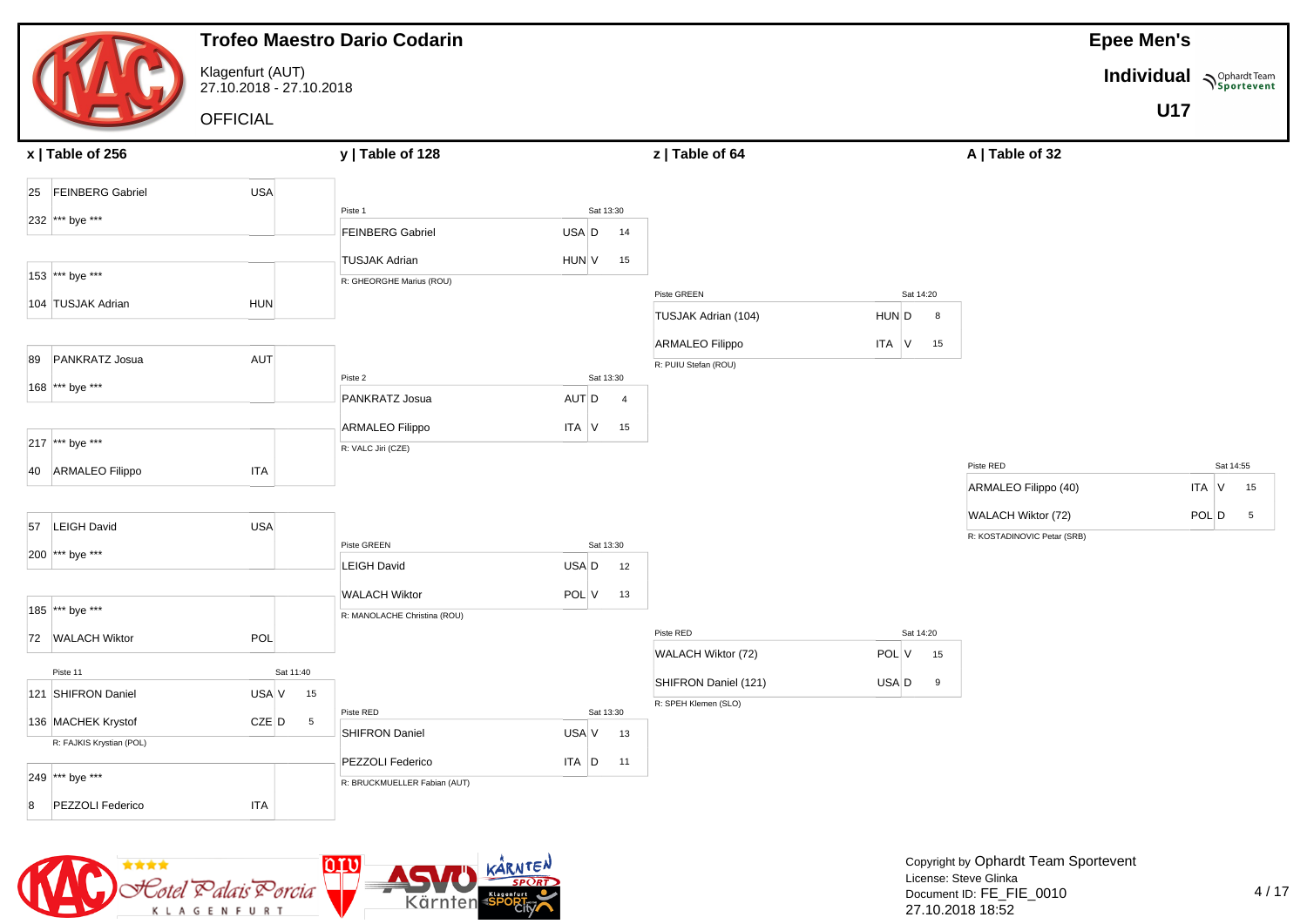|                                          |                                             | <b>Trofeo Maestro Dario Codarin</b>              |                          |                                                 |                                                 | <b>Epee Men's</b>        |
|------------------------------------------|---------------------------------------------|--------------------------------------------------|--------------------------|-------------------------------------------------|-------------------------------------------------|--------------------------|
|                                          | Klagenfurt (AUT)<br>27.10.2018 - 27.10.2018 |                                                  |                          |                                                 |                                                 | Individual Nophardt Team |
|                                          | <b>OFFICIAL</b>                             |                                                  |                          |                                                 |                                                 | <b>U17</b>               |
| x   Table of 256                         |                                             | y   Table of 128                                 |                          | z   Table of 64                                 | A   Table of 32                                 |                          |
| <b>RINALDI Pietro</b><br>$5\overline{5}$ | <b>ITA</b>                                  |                                                  |                          |                                                 |                                                 |                          |
| 252 *** bye ***                          |                                             | Piste 3<br><b>RINALDI Pietro</b>                 | Sat 12:30<br>ITA V<br>15 |                                                 |                                                 |                          |
| Piste 13                                 | Sat 11:20                                   | <b>KHRUSHCH Dmytro</b>                           | UKR D<br>$5\phantom{.0}$ |                                                 |                                                 |                          |
| 133 SCARLAT Cris                         | ROU D<br>$\overline{7}$                     | R: CELLER Pavol (SVK)                            |                          |                                                 |                                                 |                          |
| 124 KHRUSHCH Dmytro                      | UKR V<br>15                                 |                                                  |                          | Piste 3<br><b>RINALDI Pietro</b>                | Sat 14:00<br>ITA V<br>10                        |                          |
| R: BOKULIC Ivan (CRO)                    |                                             |                                                  |                          | SALM Markus (69)                                | EST D<br>$\overline{4}$                         |                          |
| 69 SALM Markus                           | <b>EST</b>                                  |                                                  |                          | R: OREMUSH Heyza (UKR)                          |                                                 |                          |
| 188  *** bye ***                         |                                             | Piste 4<br><b>SALM Markus</b>                    | Sat 12:30<br>EST V<br>15 |                                                 |                                                 |                          |
|                                          |                                             | FRYDRYCH Kacper                                  | POL D<br>8               |                                                 |                                                 |                          |
| 197 *** bye ***                          |                                             | R: GOOSSENS Bruno (USA)                          |                          |                                                 |                                                 |                          |
| 60 FRYDRYCH Kacper                       | POL                                         |                                                  |                          |                                                 | Piste 3                                         | Sat 14:55                |
|                                          |                                             |                                                  |                          |                                                 | <b>RINALDI Pietro</b>                           | ITA V<br>15              |
| <b>KUSHNERIK Ethan</b><br>37             | USA                                         |                                                  |                          |                                                 | <b>REMONDINI Dario</b><br>R: SHUMATE Sean (USA) | $ITA$ $D$<br>12          |
| 220 *** bye ***                          |                                             | Piste 5<br><b>KUSHNERIK Ethan</b>                | Sat 12:30<br>USA V<br>15 |                                                 |                                                 |                          |
|                                          |                                             |                                                  | $\overline{\mathbf{2}}$  |                                                 |                                                 |                          |
| 165 *** bye ***                          |                                             | <b>JANJIC Gregor</b><br>R: FAJKIS Krystian (POL) | $AUT$ $D$                |                                                 |                                                 |                          |
| 92 JANJIC Gregor                         | AUT                                         |                                                  |                          | Piste 4                                         | Sat 14:00                                       |                          |
|                                          |                                             |                                                  |                          | <b>KUSHNERIK Ethan</b>                          | USA D<br>11                                     |                          |
| 101 PLANOJEVIC Jakov                     | SR <sub>B</sub>                             |                                                  |                          | <b>REMONDINI Dario</b><br>R: BOKULIC Ivan (CRO) | $ITA$ $V$<br>15                                 |                          |
| 156 *** bye ***                          |                                             | Piste 6                                          | Sat 12:30                |                                                 |                                                 |                          |
|                                          |                                             | PLANOJEVIC Jakov                                 | SRB D<br>$\overline{7}$  |                                                 |                                                 |                          |
| 229 *** bye ***                          |                                             | REMONDINI Dario<br>R: HORETSKYI Sergii (UKR)     | $ITA$ V<br>15            |                                                 |                                                 |                          |
| 28 REMONDINI Dario                       | <b>ITA</b>                                  |                                                  |                          |                                                 |                                                 |                          |

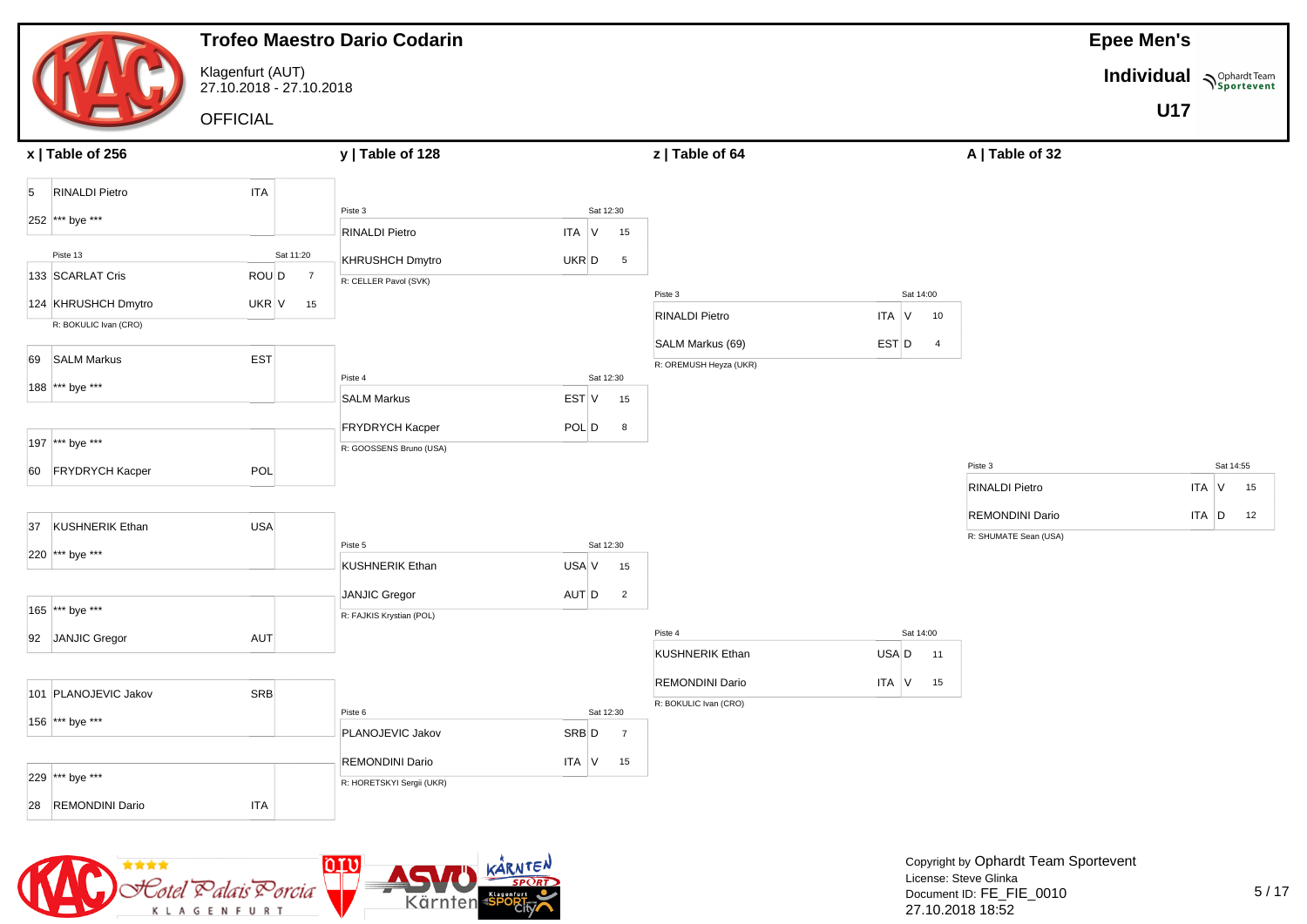|                              |                                             |           | <b>Trofeo Maestro Dario Codarin</b>            |                    |    |                         |             |                         | <b>Epee Men's</b>        |             |
|------------------------------|---------------------------------------------|-----------|------------------------------------------------|--------------------|----|-------------------------|-------------|-------------------------|--------------------------|-------------|
|                              | Klagenfurt (AUT)<br>27.10.2018 - 27.10.2018 |           |                                                |                    |    |                         |             |                         | Individual Nophardt Team |             |
|                              | <b>OFFICIAL</b>                             |           |                                                |                    |    |                         |             |                         | <b>U17</b>               |             |
| $x$   Table of 256           |                                             |           | y   Table of 128                               |                    |    | z   Table of 64         |             | A   Table of 32         |                          |             |
| 21 PRIIMAEGI Henrik          | EST                                         |           |                                                |                    |    |                         |             |                         |                          |             |
| 236 *** bye ***              |                                             |           | Piste 3                                        | Sat 12:50          |    |                         |             |                         |                          |             |
|                              |                                             |           | PRIIMAEGI Henrik                               | EST V              | 15 |                         |             |                         |                          |             |
| 149 *** bye ***              |                                             |           | POPA Daniel                                    | ROU D              | 14 |                         |             |                         |                          |             |
|                              |                                             |           | R: SHUMATE Sean (USA)                          |                    |    | Piste 5                 | Sat 14:00   |                         |                          |             |
| 108 POPA Daniel              | ROU                                         |           |                                                |                    |    | PRIIMAEGI Henrik        | EST V<br>15 |                         |                          |             |
|                              |                                             |           |                                                |                    |    | KAZMIERSKI Maciej (85)  | POL D<br>10 |                         |                          |             |
| 85 KAZMIERSKI Maciej         | POL                                         |           |                                                |                    |    | R: SRNA Jan (CZE)       |             |                         |                          |             |
| 172 *** bye ***              |                                             |           | Piste 4<br>KAZMIERSKI Maciej                   | Sat 12:50<br>POL V | 15 |                         |             |                         |                          |             |
|                              |                                             |           |                                                |                    |    |                         |             |                         |                          |             |
| 213 *** bye ***              |                                             |           | KORNIIENKO Lev<br>R: SCHMEDLER Katharina (AUT) | UKR D              | 10 |                         |             |                         |                          |             |
| 44 KORNIIENKO Lev            | UKR                                         |           |                                                |                    |    |                         |             | Piste 4                 |                          | Sat 14:55   |
|                              |                                             |           |                                                |                    |    |                         |             | PRIIMAEGI Henrik        |                          | EST D<br>11 |
| <b>KOSHMAN Nikita</b><br>53  | <b>UKR</b>                                  |           |                                                |                    |    |                         |             | KOSHMAN Nikita (53)     |                          | UKR V<br>15 |
|                              |                                             |           | Piste 5                                        | Sat 12:50          |    |                         |             | R: GOOSSENS Bruno (USA) |                          |             |
| 204 *** bye ***              |                                             |           | <b>KOSHMAN Nikita</b>                          | UKR V              | 15 |                         |             |                         |                          |             |
|                              |                                             |           | <b>TAFENAU kasper</b>                          | EST D              | 14 |                         |             |                         |                          |             |
| 181 *** bye ***              |                                             |           | R: BETTINO Alessio (ITA)                       |                    |    |                         |             |                         |                          |             |
| 76 TAFENAU kasper            | EST                                         |           |                                                |                    |    | Piste 6                 | Sat 14:00   |                         |                          |             |
| Piste 14                     |                                             | Sat 11:20 |                                                |                    |    | <b>KOSHMAN Nikita</b>   | UKR V<br>15 |                         |                          |             |
| 117 SOMODY Soma              | HUN V                                       | 15        |                                                |                    |    | SOCHA Jan               | POL D<br>9  |                         |                          |             |
| 140 STUMBELJ Viktor          | $SLO$ $D$                                   | 13        | Piste 6                                        | Sat 12:50          |    | R: GOOSSENS Bruno (USA) |             |                         |                          |             |
| R: BRUCKMUELLER Fabian (AUT) |                                             |           | SOMODY Soma                                    | HUN D              | 14 |                         |             |                         |                          |             |
|                              |                                             |           | SOCHA Jan                                      | POLV               | 15 |                         |             |                         |                          |             |
| 245 *** bye ***              |                                             |           | R: CELLER Pavol (SVK)                          |                    |    |                         |             |                         |                          |             |
| 12 SOCHA Jan                 | POL                                         |           |                                                |                    |    |                         |             |                         |                          |             |

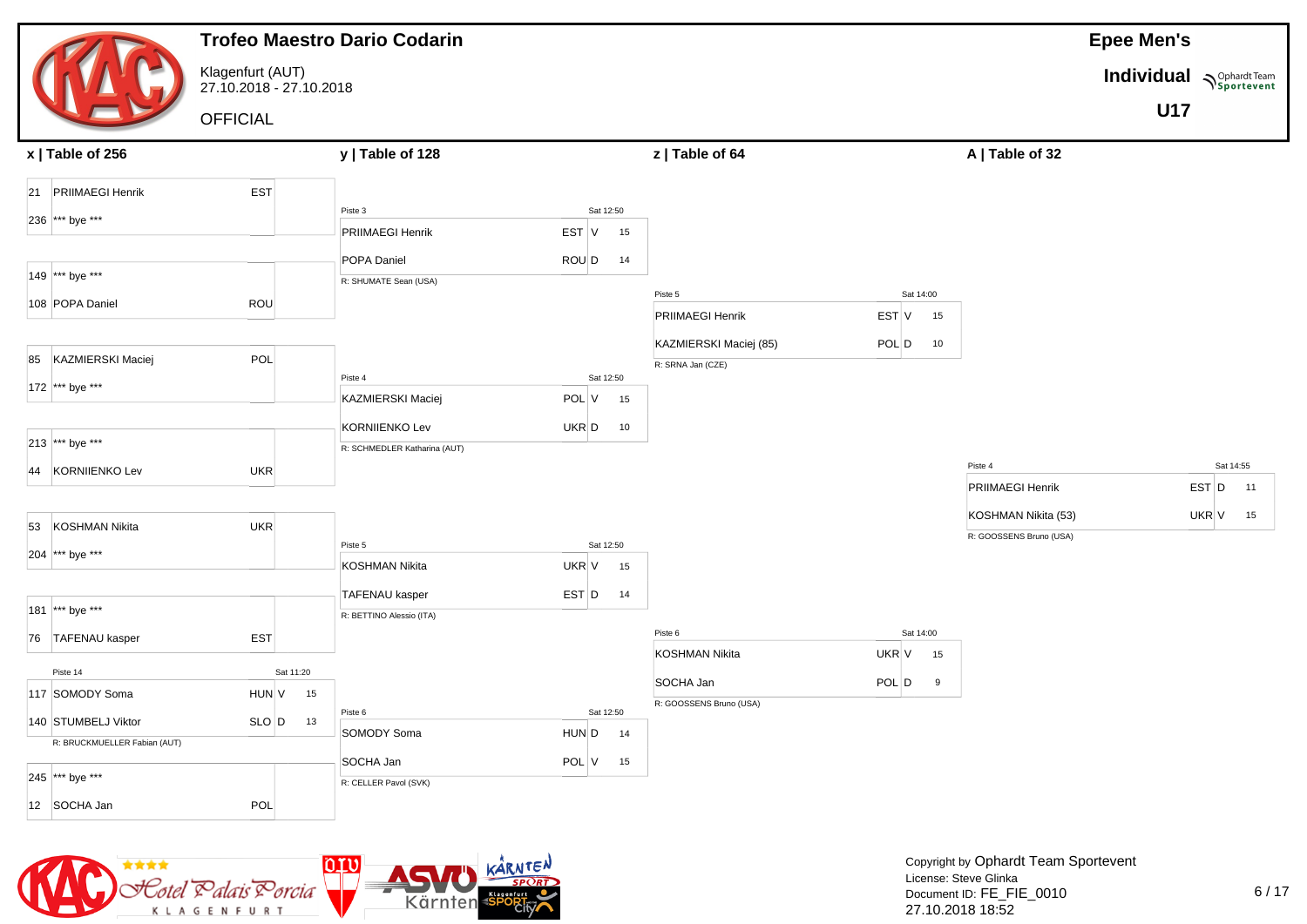|                         |                                             | <b>Trofeo Maestro Dario Codarin</b> |                |                                                |              |                                             | <b>Epee Men's</b>        |                          |
|-------------------------|---------------------------------------------|-------------------------------------|----------------|------------------------------------------------|--------------|---------------------------------------------|--------------------------|--------------------------|
|                         | Klagenfurt (AUT)<br>27.10.2018 - 27.10.2018 |                                     |                |                                                |              |                                             | Individual Nophardt Team |                          |
|                         | <b>OFFICIAL</b>                             |                                     |                |                                                |              |                                             | <b>U17</b>               |                          |
| x   Table of 256        |                                             | y   Table of 128                    |                | z   Table of 64                                |              | A   Table of 32                             |                          |                          |
| 13 JEDRZEJCZYK Radoslaw | POL                                         |                                     |                |                                                |              |                                             |                          |                          |
| 244 *** bye ***         |                                             | Piste 3                             | Sat 13:10      |                                                |              |                                             |                          |                          |
|                         |                                             | JEDRZEJCZYK Radoslaw                | POL V<br>15    |                                                |              |                                             |                          |                          |
| Piste 13                | Sat 11:40                                   | BELYAYEV Dmytro (141)               | UKR D<br>11    |                                                |              |                                             |                          |                          |
| 141 BELYAYEV Dmytro     | UKR V<br>15                                 | R: GOOSSENS Bruno (USA)             |                | Piste 3                                        | Sat 14:20    |                                             |                          |                          |
| 116 SHIN Joshua         | USA D<br>14                                 |                                     |                | JEDRZEJCZYK Radoslaw                           | POL D<br>12  |                                             |                          |                          |
| R: VALC Jiri (CZE)      |                                             |                                     |                | <b>CUOMO Fabrizio</b>                          | ITA V<br>15  |                                             |                          |                          |
| 77 LENZ Jiri            | CZE                                         |                                     |                | R: JEZA Eva (SLO)                              |              |                                             |                          |                          |
| 180 *** bye ***         |                                             | Piste 4                             | Sat 13:10      |                                                |              |                                             |                          |                          |
|                         |                                             | LENZ Jiri                           | $CZE$ $D$<br>9 |                                                |              |                                             |                          |                          |
|                         |                                             | <b>CUOMO Fabrizio</b>               | ITA V<br>15    |                                                |              |                                             |                          |                          |
| 205 *** bye ***         |                                             | R: CELLER Pavol (SVK)               |                |                                                |              |                                             |                          |                          |
| 52 CUOMO Fabrizio       | <b>ITA</b>                                  |                                     |                |                                                |              | Piste 5<br>CUOMO Fabrizio (52)              |                          | Sat 14:55<br>ITA V<br>15 |
|                         |                                             |                                     |                |                                                |              |                                             |                          |                          |
| 45 DUERK Valentin       | AUT                                         |                                     |                |                                                |              | PUCHKOVSKIY Mihail<br>R: BOKULIC Ivan (CRO) |                          | BLR D<br>$\overline{7}$  |
| 212 *** bye ***         |                                             | Piste 5                             | Sat 13:10      |                                                |              |                                             |                          |                          |
|                         |                                             | <b>DUERK Valentin</b>               | AUT D<br>9     |                                                |              |                                             |                          |                          |
|                         |                                             | ROUBAILO Niels                      | NED V<br>15    |                                                |              |                                             |                          |                          |
| 173 *** bye ***         |                                             | R: FAJKIS Krystian (POL)            |                | Piste 4                                        | Sat 14:20    |                                             |                          |                          |
| 84 ROUBAILO Niels       | <b>NED</b>                                  |                                     |                | ROUBAILO Niels (84)                            | NED D<br>10  |                                             |                          |                          |
|                         |                                             |                                     |                |                                                |              |                                             |                          |                          |
| 109 GROHS Andreas Peter | AUT                                         |                                     |                | PUCHKOVSKIY Mihail<br>R: VALENTE Vincent (AUT) | $BLR$ $V$ 15 |                                             |                          |                          |
| 148 *** bye ***         |                                             | Piste 6                             | Sat 13:10      |                                                |              |                                             |                          |                          |
|                         |                                             | <b>GROHS Andreas Peter</b>          | AUT D<br>11    |                                                |              |                                             |                          |                          |
| 237 *** bye ***         |                                             | PUCHKOVSKIY Mihail                  | BLR V<br>15    |                                                |              |                                             |                          |                          |
|                         |                                             | R: HORETSKYI Sergii (UKR)           |                |                                                |              |                                             |                          |                          |
| 20 PUCHKOVSKIY Mihail   | <b>BLR</b>                                  |                                     |                |                                                |              |                                             |                          |                          |

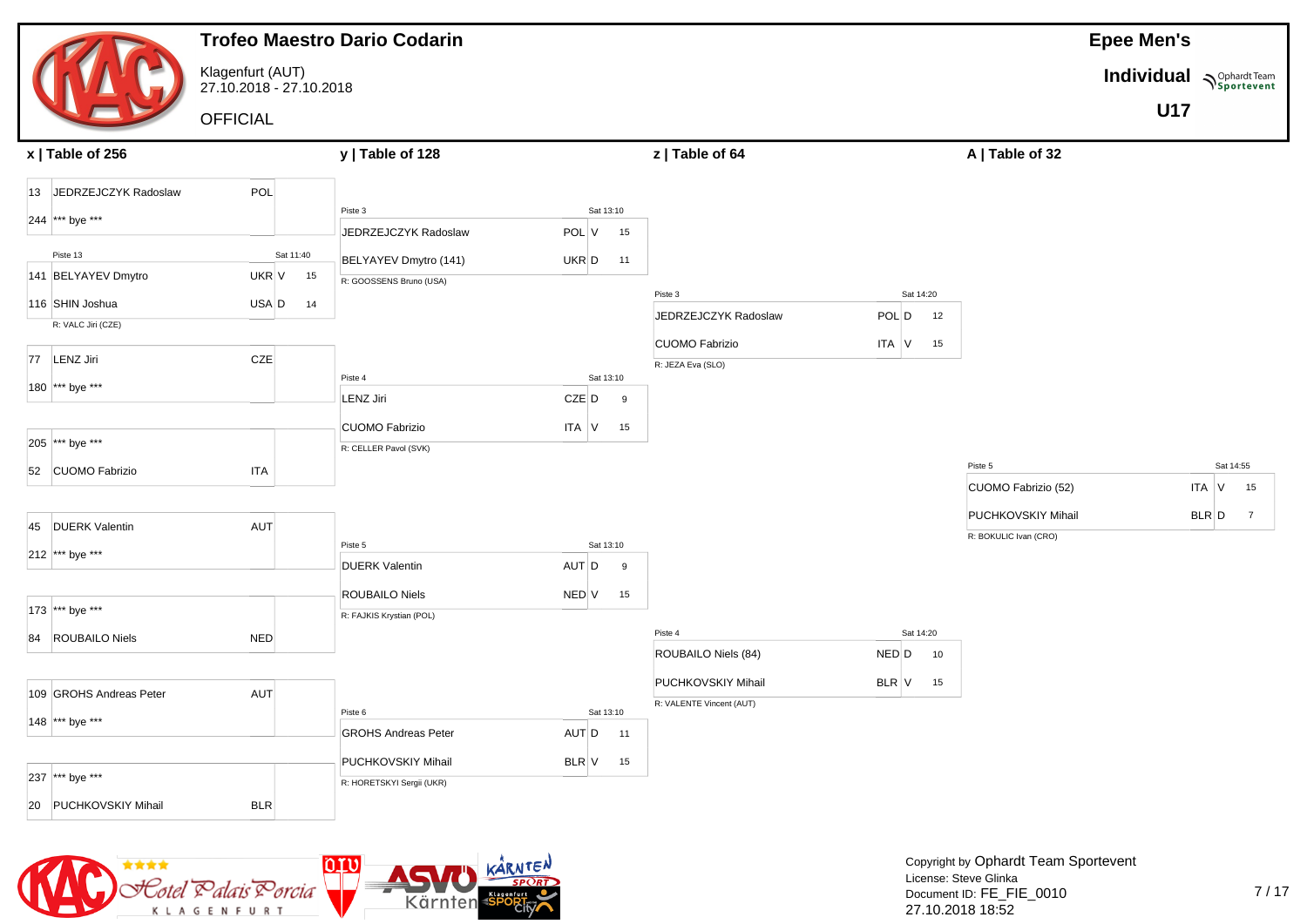|                           |                                             |           | <b>Trofeo Maestro Dario Codarin</b> |                             |                                              |                 |                              | <b>Epee Men's</b>        |           |    |
|---------------------------|---------------------------------------------|-----------|-------------------------------------|-----------------------------|----------------------------------------------|-----------------|------------------------------|--------------------------|-----------|----|
|                           | Klagenfurt (AUT)<br>27.10.2018 - 27.10.2018 |           |                                     |                             |                                              |                 |                              | Individual Nophardt Team |           |    |
|                           | <b>OFFICIAL</b>                             |           |                                     |                             |                                              |                 |                              | <b>U17</b>               |           |    |
| x   Table of 256          |                                             |           | y   Table of 128                    |                             | z   Table of 64                              |                 | A   Table of 32              |                          |           |    |
| 29 VINNITCHOUK Ted        | CAN                                         |           |                                     |                             |                                              |                 |                              |                          |           |    |
| 228 *** bye ***           |                                             |           | Piste 3                             | Sat 13:30                   |                                              |                 |                              |                          |           |    |
|                           |                                             |           | <b>VINNITCHOUK Ted</b>              | CAN V<br>15                 |                                              |                 |                              |                          |           |    |
|                           |                                             |           | <b>JURAN Jiri</b>                   | $CZE$ $D$<br>$\overline{4}$ |                                              |                 |                              |                          |           |    |
| 157 *** bye ***           |                                             |           | R: SCHMEDLER Katharina (AUT)        |                             | Piste 5                                      | Sat 14:20       |                              |                          |           |    |
| 100 JURAN Jiri            | CZE                                         |           |                                     |                             | <b>VINNITCHOUK Ted</b>                       | CAN V<br>15     |                              |                          |           |    |
|                           |                                             |           |                                     |                             |                                              |                 |                              |                          |           |    |
| 93 LEE Aaron              | <b>USA</b>                                  |           |                                     |                             | <b>SEVERINI Filippo</b><br>R: SRNA Jan (CZE) | ITA D<br>9      |                              |                          |           |    |
| 164 *** bye ***           |                                             |           | Piste 4                             | Sat 13:30                   |                                              |                 |                              |                          |           |    |
|                           |                                             |           | <b>LEE Aaron</b>                    | USA D<br>11                 |                                              |                 |                              |                          |           |    |
|                           |                                             |           | <b>SEVERINI Filippo</b>             | ITA V<br>14                 |                                              |                 |                              |                          |           |    |
| 221 *** bye ***           |                                             |           | R: CELLER Pavol (SVK)               |                             |                                              |                 |                              |                          |           |    |
| 36 SEVERINI Filippo       | <b>ITA</b>                                  |           |                                     |                             |                                              |                 | Piste 6                      |                          | Sat 14:55 |    |
|                           |                                             |           |                                     |                             |                                              |                 | <b>VINNITCHOUK Ted</b>       |                          | CAN V     | 15 |
| 61 BITTERLING Julius Paul | GER                                         |           |                                     |                             |                                              |                 | MANZO Edoardo                |                          | ITA D     | 12 |
|                           |                                             |           | Piste 5                             | Sat 13:30                   |                                              |                 | R: MANOLACHE Christina (ROU) |                          |           |    |
| 196 *** bye ***           |                                             |           | <b>BITTERLING Julius Paul</b>       | GER D<br>$\overline{7}$     |                                              |                 |                              |                          |           |    |
|                           |                                             |           | <b>SOBALEU Maksim</b>               | $BLR$ $V$ 15                |                                              |                 |                              |                          |           |    |
| 189 *** bye ***           |                                             |           | R: SHUMATE Sean (USA)               |                             |                                              |                 |                              |                          |           |    |
| 68 SOBALEU Maksim         | BLR                                         |           |                                     |                             | Piste 6                                      | Sat 14:20       |                              |                          |           |    |
|                           |                                             |           |                                     |                             | SOBALEU Maksim (68)                          | BLR D<br>11     |                              |                          |           |    |
| Piste 14                  |                                             | Sat 11:40 |                                     |                             | MANZO Edoardo                                | $ITA$ $V$<br>15 |                              |                          |           |    |
| 125 HARTMANN Sven         | $AUT$ $D$                                   | 12        | Piste 6                             | Sat 13:30                   | R: KOSTADINOVIC Petar (SRB)                  |                 |                              |                          |           |    |
| 132 MARX Valentino        | GER V                                       | 15        | MARX Valentino (132)                | GER D<br>10                 |                                              |                 |                              |                          |           |    |
| R: AYANWALE Kola (GBR)    |                                             |           | MANZO Edoardo                       | ITA V<br>15                 |                                              |                 |                              |                          |           |    |
| 253 *** bye ***           |                                             |           | R: HORETSKYI Sergii (UKR)           |                             |                                              |                 |                              |                          |           |    |
| MANZO Edoardo<br> 4       | <b>ITA</b>                                  |           |                                     |                             |                                              |                 |                              |                          |           |    |
|                           |                                             |           |                                     |                             |                                              |                 |                              |                          |           |    |

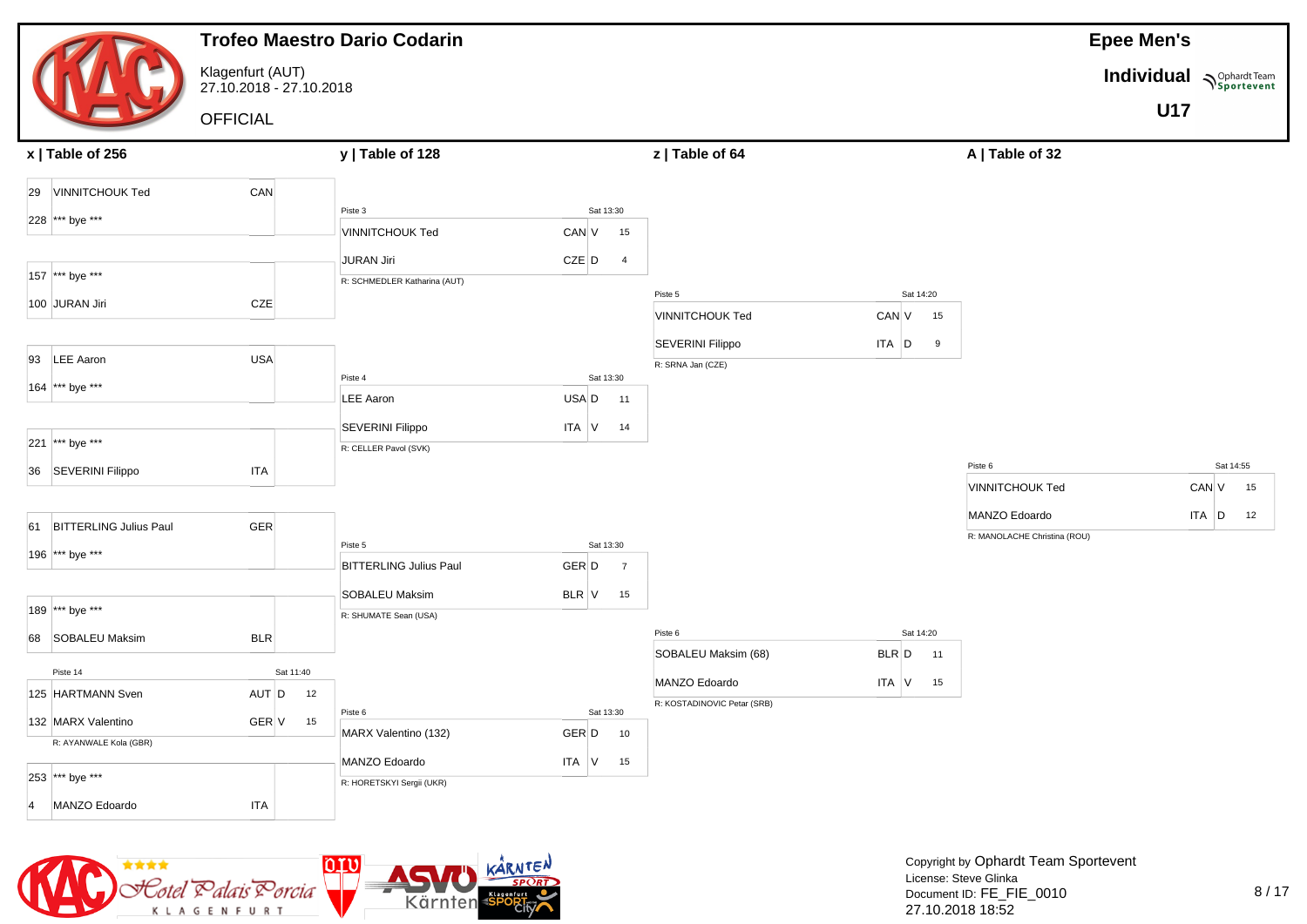

![](_page_34_Picture_1.jpeg)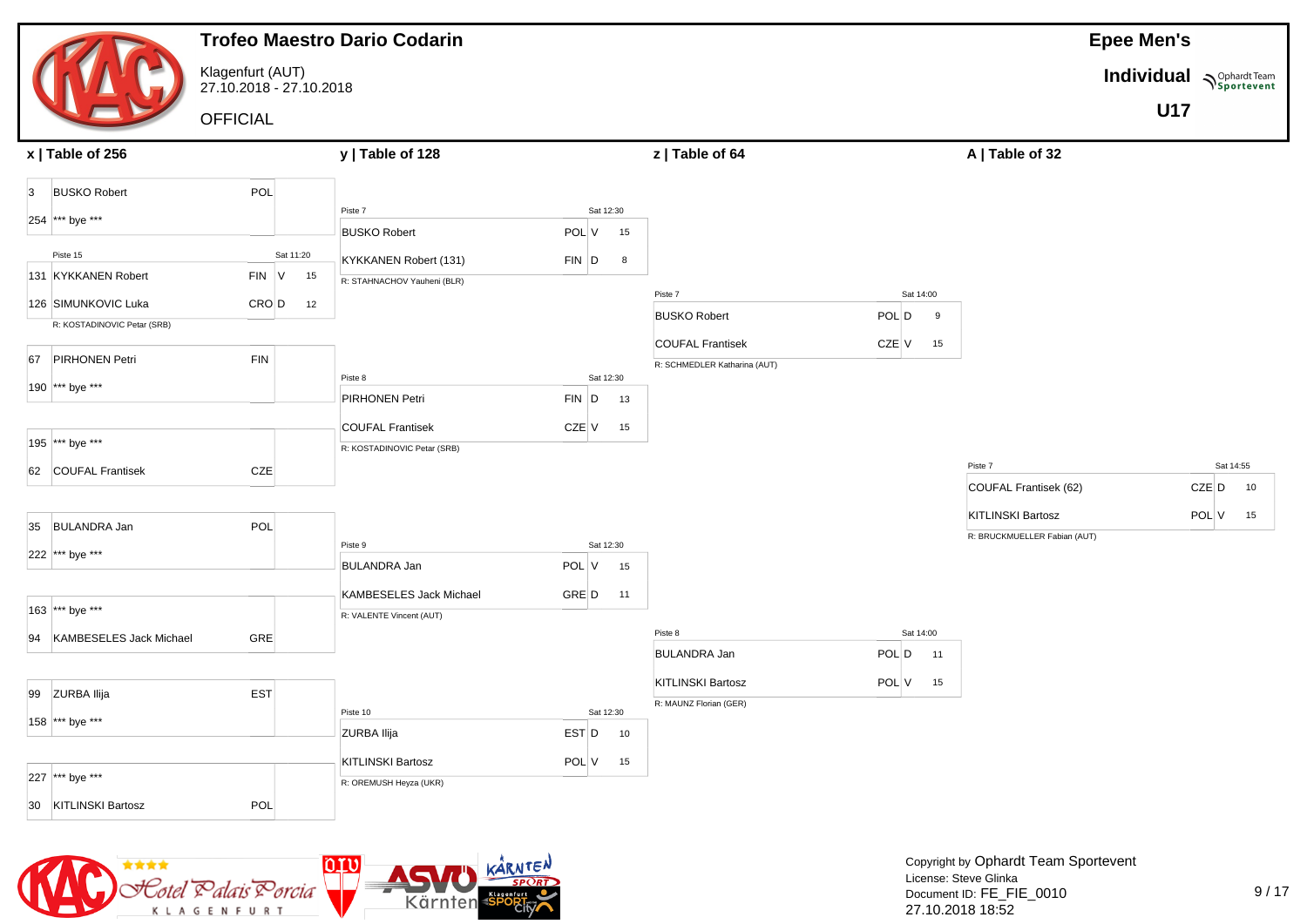|                                                       |                                             |           | <b>Trofeo Maestro Dario Codarin</b> |                         |                          |             |                           | <b>Epee Men's</b>        |             |
|-------------------------------------------------------|---------------------------------------------|-----------|-------------------------------------|-------------------------|--------------------------|-------------|---------------------------|--------------------------|-------------|
|                                                       | Klagenfurt (AUT)<br>27.10.2018 - 27.10.2018 |           |                                     |                         |                          |             |                           | Individual Nophardt Team |             |
|                                                       | <b>OFFICIAL</b>                             |           |                                     |                         |                          |             |                           | <b>U17</b>               |             |
| x   Table of 256                                      |                                             |           | y   Table of 128                    |                         | z   Table of 64          |             | A   Table of 32           |                          |             |
| 19 GAIDAR Daniel                                      | <b>USA</b>                                  |           |                                     |                         |                          |             |                           |                          |             |
| 238 *** bye ***                                       |                                             |           | Piste 7                             | Sat 12:50               |                          |             |                           |                          |             |
|                                                       |                                             |           | <b>GAIDAR Daniel</b>                | USA D<br>11             |                          |             |                           |                          |             |
|                                                       |                                             |           | <b>JINDRA Jakub</b>                 | CZE V<br>15             |                          |             |                           |                          |             |
| 147 *** bye ***                                       |                                             |           | R: SPEH Klemen (SLO)                |                         |                          |             |                           |                          |             |
| 110 JINDRA Jakub                                      | CZE                                         |           |                                     |                         | Piste 9                  | Sat 14:00   |                           |                          |             |
|                                                       |                                             |           |                                     |                         | JINDRA Jakub (110)       | CZE D<br>9  |                           |                          |             |
| KOZLOWSKI Mateusz<br>83                               |                                             |           |                                     |                         | <b>HERBST Isaac</b>      | USA V<br>15 |                           |                          |             |
|                                                       | <b>USA</b>                                  |           | Piste 8                             | Sat 12:50               | R: FAJKIS Krystian (POL) |             |                           |                          |             |
| 174 *** bye ***                                       |                                             |           | KOZLOWSKI Mateusz                   | USA D<br>$\overline{7}$ |                          |             |                           |                          |             |
|                                                       |                                             |           | <b>HERBST Isaac</b>                 | USA V<br>15             |                          |             |                           |                          |             |
| 211 *** bye ***                                       |                                             |           | R: AYANWALE Kola (GBR)              |                         |                          |             |                           |                          |             |
| 46 HERBST Isaac                                       | USA                                         |           |                                     |                         |                          |             | Piste 8                   |                          | Sat 14:55   |
|                                                       |                                             |           |                                     |                         |                          |             | HERBST Isaac (46)         |                          | USA V<br>15 |
|                                                       |                                             |           |                                     |                         |                          |             | MUN Michael (115)         |                          | USA D<br>10 |
| 51 RYADNINSKYI Ivan                                   | <b>UKR</b>                                  |           |                                     |                         |                          |             | R: HORETSKYI Sergii (UKR) |                          |             |
| 206 *** bye ***                                       |                                             |           | Piste 9                             | Sat 12:50               |                          |             |                           |                          |             |
|                                                       |                                             |           | RYADNINSKYI Ivan                    | UKR V<br>15             |                          |             |                           |                          |             |
|                                                       |                                             |           | KOLDITZ Hendrik-Kilian              | GER D<br>11             |                          |             |                           |                          |             |
| 179 *** bye ***                                       |                                             |           | R: JEZA Eva (SLO)                   |                         |                          |             |                           |                          |             |
| 78 KOLDITZ Hendrik-Kilian                             | GER                                         |           |                                     |                         | Piste 10                 | Sat 14:00   |                           |                          |             |
| Piste 16                                              |                                             | Sat 11:20 |                                     |                         | RYADNINSKYI Ivan         | UKR D<br>12 |                           |                          |             |
| 115 MUN Michael                                       | USA V                                       | 15        |                                     |                         | MUN Michael (115)        | USA V<br>15 |                           |                          |             |
|                                                       |                                             |           | Piste 10                            | Sat 12:50               | R: BETTINO Alessio (ITA) |             |                           |                          |             |
| 142 LOMHOLT Sebastian<br>R: MANOLACHE Christina (ROU) | DEN D                                       | 8         | <b>MUN Michael</b>                  | USA V<br>15             |                          |             |                           |                          |             |
|                                                       |                                             |           | <b>HARDI Adam</b>                   | HUN D<br>13             |                          |             |                           |                          |             |
| 243 *** bye ***                                       |                                             |           | R: VALENTE Vincent (AUT)            |                         |                          |             |                           |                          |             |
| 14 HARDI Adam                                         | <b>HUN</b>                                  |           |                                     |                         |                          |             |                           |                          |             |

![](_page_35_Picture_1.jpeg)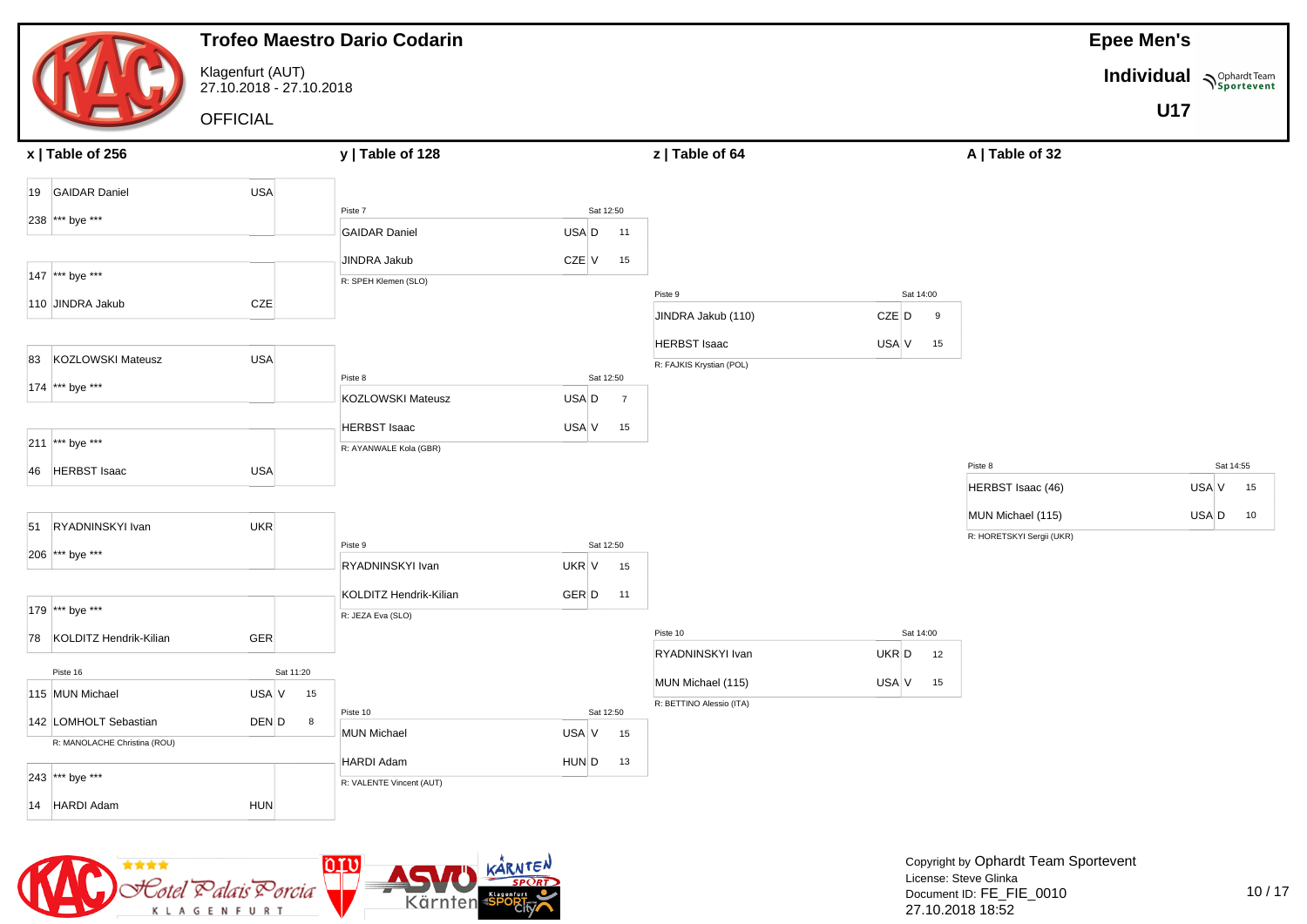|                                             |                                             | <b>Trofeo Maestro Dario Codarin</b> |                              |                               |                         |                                                       | <b>Epee Men's</b>                        |
|---------------------------------------------|---------------------------------------------|-------------------------------------|------------------------------|-------------------------------|-------------------------|-------------------------------------------------------|------------------------------------------|
|                                             | Klagenfurt (AUT)<br>27.10.2018 - 27.10.2018 |                                     |                              |                               |                         |                                                       | <b>Individual</b><br><b>N</b> Sportevent |
|                                             | <b>OFFICIAL</b>                             |                                     |                              |                               |                         |                                                       | <b>U17</b>                               |
| x   Table of 256                            |                                             | y   Table of 128                    |                              | z   Table of 64               |                         | A   Table of 32                                       |                                          |
| 11 BONAGA Nicolo                            | <b>ITA</b>                                  |                                     |                              |                               |                         |                                                       |                                          |
| 246 *** bye ***                             |                                             | Piste 7<br><b>BONAGA Nicolo</b>     | Sat 13:10<br>$ITA$ $V$<br>13 |                               |                         |                                                       |                                          |
| Piste 15                                    | Sat 11:40                                   | <b>MIRICA Florin</b>                | ROU D<br>12                  |                               |                         |                                                       |                                          |
| 139 MYKYTENKO Dmytro                        | $UKR$ $D$<br>$\overline{7}$                 | R: KOSTADINOVIC Petar (SRB)         |                              | Piste 7                       | Sat 14:20               |                                                       |                                          |
| 118 MIRICA Florin<br>R: MAUNZ Florian (GER) | ROU V<br>15                                 |                                     |                              | <b>BONAGA Nicolo</b>          | ITA V<br>15             |                                                       |                                          |
|                                             |                                             |                                     |                              | GRAMZA Maciej (75)            | POL D<br>$5^{\circ}$    |                                                       |                                          |
| 75 GRAMZA Maciej                            | POL                                         | Piste 8                             | Sat 13:10                    | R: VARGA Katalin (HUN)        |                         |                                                       |                                          |
| 182 *** bye ***                             |                                             | <b>GRAMZA Maciej</b>                | POL V<br>15                  |                               |                         |                                                       |                                          |
| 203 *** bye ***                             |                                             | RZYCZNIAK Wojciech                  | POL D<br>9                   |                               |                         |                                                       |                                          |
| 54 RZYCZNIAK Wojciech                       | POL                                         | R: OREMUSH Heyza (UKR)              |                              |                               |                         | Piste 9                                               | Sat 14:55                                |
|                                             |                                             |                                     |                              |                               |                         | <b>BONAGA Nicolo</b>                                  | $ITA$ $D$<br>11                          |
| 43 WEISS Miles                              | <b>USA</b>                                  |                                     |                              |                               |                         | <b>FERRAUTI Francesco</b><br>R: VALENTE Vincent (AUT) | $ITA$ V<br>15                            |
| 214 *** bye ***                             |                                             | Piste 9<br><b>WEISS Miles</b>       | Sat 13:10<br>USA V<br>15     |                               |                         |                                                       |                                          |
|                                             |                                             | DI FATO Stefano                     | $ITA$ $D$<br>12              |                               |                         |                                                       |                                          |
| 171 *** bye ***                             |                                             | R: JEZA Eva (SLO)                   |                              |                               |                         |                                                       |                                          |
| 86   DI FATO Stefano                        | <b>ITA</b>                                  |                                     |                              | Piste 8<br><b>WEISS Miles</b> | Sat 14:20<br>USA D<br>6 |                                                       |                                          |
|                                             |                                             |                                     |                              | <b>FERRAUTI Francesco</b>     | ITA V<br>15             |                                                       |                                          |
| 107 KLAUS Robert                            | CZE                                         | Piste 10                            | Sat 13:10                    | R: FAJKIS Krystian (POL)      |                         |                                                       |                                          |
| 150 *** bye ***                             |                                             | <b>KLAUS Robert</b>                 | CZE D<br>10                  |                               |                         |                                                       |                                          |
|                                             |                                             | <b>FERRAUTI Francesco</b>           | ITA V<br>15                  |                               |                         |                                                       |                                          |
| 235 *** bye ***                             |                                             | R: STAHNACHOV Yauheni (BLR)         |                              |                               |                         |                                                       |                                          |
| 22 FERRAUTI Francesco                       | <b>ITA</b>                                  |                                     |                              |                               |                         |                                                       |                                          |

![](_page_36_Picture_1.jpeg)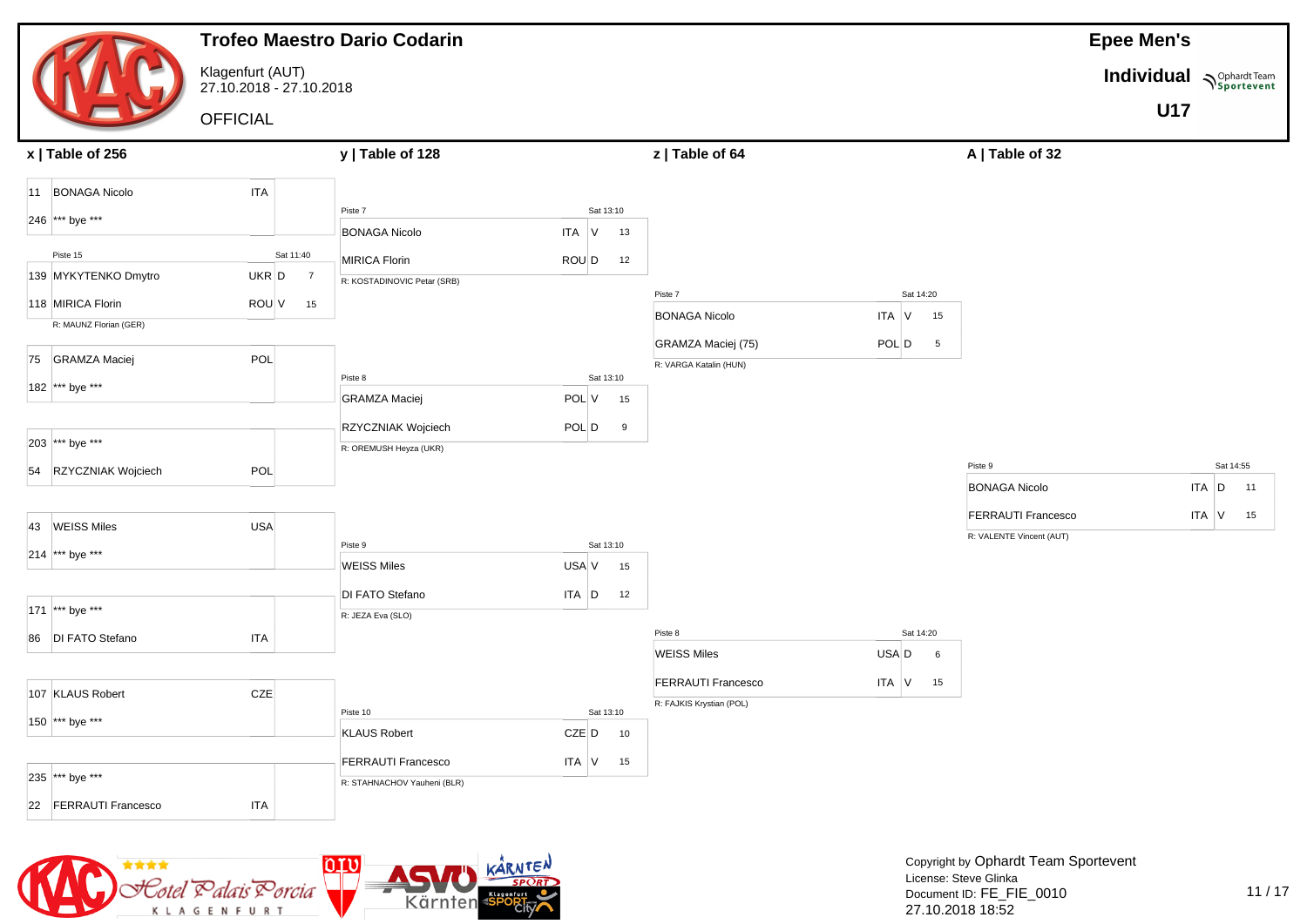|                             |                                             |                             | <b>Trofeo Maestro Dario Codarin</b>        |            |           |    |                              |                         | <b>Epee Men's</b>            |                          |       |           |  |  |
|-----------------------------|---------------------------------------------|-----------------------------|--------------------------------------------|------------|-----------|----|------------------------------|-------------------------|------------------------------|--------------------------|-------|-----------|--|--|
|                             | Klagenfurt (AUT)<br>27.10.2018 - 27.10.2018 |                             |                                            |            |           |    |                              |                         |                              | Individual Nophardt Team |       |           |  |  |
|                             | <b>OFFICIAL</b>                             |                             |                                            |            |           |    |                              |                         |                              | <b>U17</b>               |       |           |  |  |
| x   Table of 256            |                                             |                             | y   Table of 128                           |            |           |    | z   Table of 64              |                         | A   Table of 32              |                          |       |           |  |  |
| OPANASENKO Andrii<br>27     | UKR                                         |                             |                                            |            |           |    |                              |                         |                              |                          |       |           |  |  |
| 230 *** bye ***             |                                             |                             | Piste 7                                    |            | Sat 13:30 |    |                              |                         |                              |                          |       |           |  |  |
|                             |                                             |                             | OPANASENKO Andrii                          | UKR D      |           | 14 |                              |                         |                              |                          |       |           |  |  |
|                             |                                             |                             | <b>SURDUCAN Tudor</b>                      | ROU V      |           | 15 |                              |                         |                              |                          |       |           |  |  |
| 155 *** bye ***             |                                             |                             | R: KOSTADINOVIC Petar (SRB)                |            |           |    | Piste 9                      | Sat 14:20               |                              |                          |       |           |  |  |
| 102 SURDUCAN Tudor          | ROU                                         |                             |                                            |            |           |    | SURDUCAN Tudor (102)         | ROU D<br>14             |                              |                          |       |           |  |  |
|                             |                                             |                             |                                            |            |           |    |                              |                         |                              |                          |       |           |  |  |
| <b>ZARNESCU Tudor</b><br>91 | ROU                                         |                             |                                            |            |           |    | <b>TALIOTIS Alexandros</b>   | CYP V<br>15             |                              |                          |       |           |  |  |
|                             |                                             |                             | Piste 8                                    |            | Sat 13:30 |    | R: MARCUZ Elisa (ITA)        |                         |                              |                          |       |           |  |  |
| 166 *** bye ***             |                                             |                             | ZARNESCU Tudor                             | ROU D      |           | 6  |                              |                         |                              |                          |       |           |  |  |
|                             |                                             |                             | <b>TALIOTIS Alexandros</b>                 | CYP V      |           | 15 |                              |                         |                              |                          |       |           |  |  |
| 219 *** bye ***             |                                             |                             | R: AYANWALE Kola (GBR)                     |            |           |    |                              |                         |                              |                          |       |           |  |  |
| 38 TALIOTIS Alexandros      | <b>CYP</b>                                  |                             |                                            |            |           |    |                              |                         | Piste 10                     |                          |       | Sat 14:55 |  |  |
|                             |                                             |                             |                                            |            |           |    |                              |                         | TALIOTIS Alexandros (38)     |                          | CYP V | 15        |  |  |
|                             |                                             |                             |                                            |            |           |    |                              |                         | MOOSEKIAN Stafford           |                          | USA D | 14        |  |  |
| 59 ZHANAL Petr              | CZE                                         |                             |                                            |            |           |    |                              |                         | R: SCHMEDLER Katharina (AUT) |                          |       |           |  |  |
| 198 *** bye ***             |                                             |                             | Piste 9                                    |            | Sat 13:30 |    |                              |                         |                              |                          |       |           |  |  |
|                             |                                             |                             | <b>ZHANAL Petr</b>                         | CZE D      |           | 10 |                              |                         |                              |                          |       |           |  |  |
|                             |                                             |                             | <b>KUZMA Andriy</b>                        | UKR $V$ 14 |           |    |                              |                         |                              |                          |       |           |  |  |
| 187 *** bye ***             |                                             |                             | R: VALENTE Vincent (AUT)                   |            |           |    |                              |                         |                              |                          |       |           |  |  |
| 70 KUZMA Andriy             | UKR                                         |                             |                                            |            |           |    | Piste 10                     | Sat 14:20               |                              |                          |       |           |  |  |
|                             |                                             |                             |                                            |            |           |    | KUZMA Andriy (70)            | UKR D<br>$\overline{7}$ |                              |                          |       |           |  |  |
| Piste 16<br>123 LACH Leo    | AUT D                                       | Sat 11:40<br>$\overline{7}$ |                                            |            |           |    | MOOSEKIAN Stafford           | USA V<br>15             |                              |                          |       |           |  |  |
|                             |                                             |                             | Piste 10                                   |            | Sat 13:30 |    | R: BRUCKMUELLER Fabian (AUT) |                         |                              |                          |       |           |  |  |
| 134 CNOTALSKI Przemyslaw    | POL V                                       | 15                          | CNOTALSKI Przemyslaw (134)                 | POL D      |           | 10 |                              |                         |                              |                          |       |           |  |  |
| R: BETTINO Alessio (ITA)    |                                             |                             |                                            |            |           |    |                              |                         |                              |                          |       |           |  |  |
| 251 *** bye ***             |                                             |                             | MOOSEKIAN Stafford<br>R: SPEH Klemen (SLO) | USA V      |           | 15 |                              |                         |                              |                          |       |           |  |  |
|                             |                                             |                             |                                            |            |           |    |                              |                         |                              |                          |       |           |  |  |
| MOOSEKIAN Stafford<br>6     | <b>USA</b>                                  |                             |                                            |            |           |    |                              |                         |                              |                          |       |           |  |  |

![](_page_37_Picture_1.jpeg)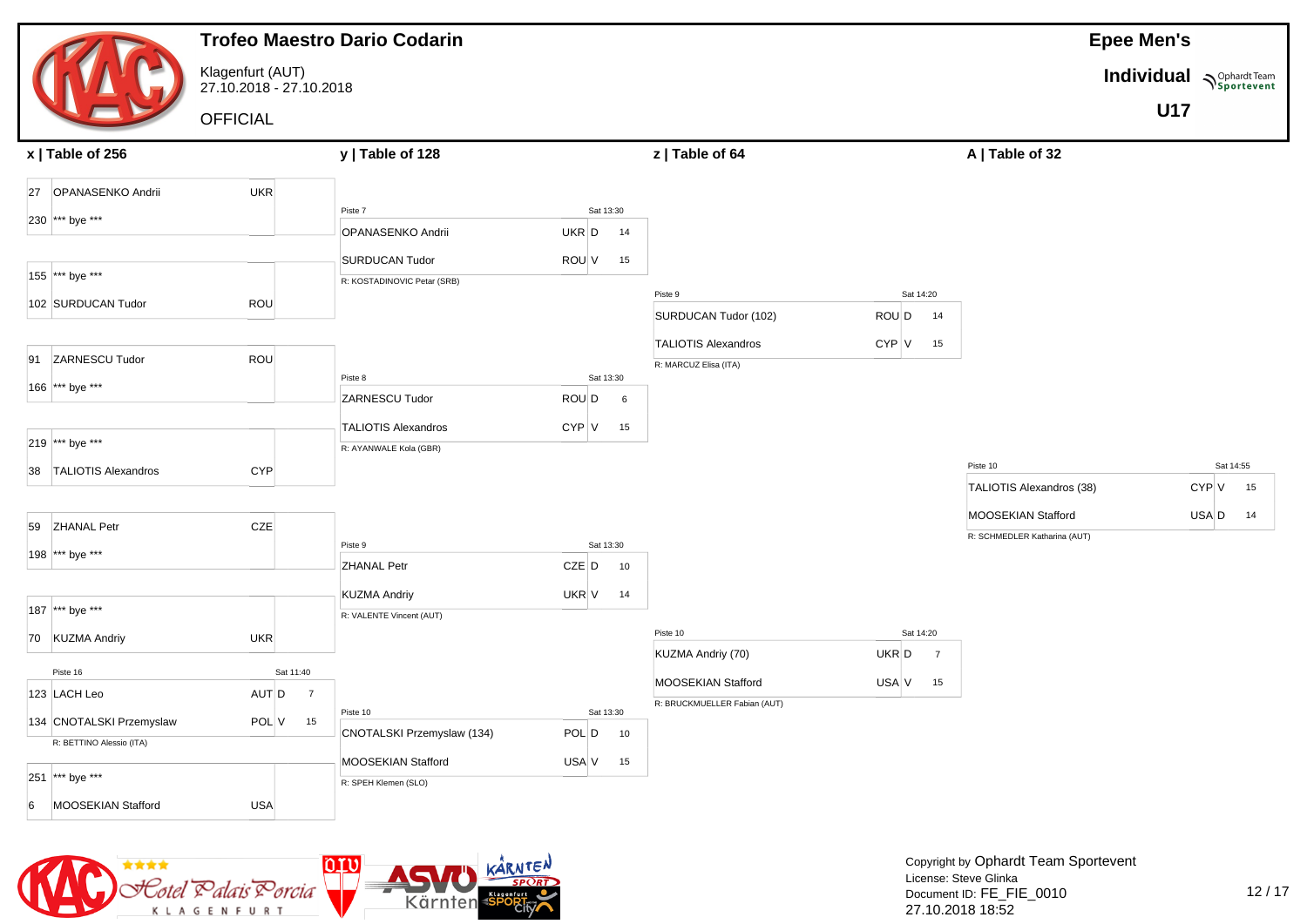|                      |                                   | <b>Trofeo Maestro Dario Codarin</b>         |             |                                |       |           |    |                                                  |             |                      | <b>Epee Men's</b>        |             |
|----------------------|-----------------------------------|---------------------------------------------|-------------|--------------------------------|-------|-----------|----|--------------------------------------------------|-------------|----------------------|--------------------------|-------------|
|                      |                                   | Klagenfurt (AUT)<br>27.10.2018 - 27.10.2018 |             |                                |       |           |    |                                                  |             |                      | Individual Nophardt Team |             |
|                      |                                   | <b>OFFICIAL</b>                             |             |                                |       |           |    |                                                  |             |                      | <b>U17</b>               |             |
|                      |                                   |                                             |             |                                |       |           |    |                                                  |             |                      |                          |             |
| x   Table of 256     |                                   |                                             |             | y   Table of 128               |       |           |    | z   Table of 64                                  |             | A   Table of 32      |                          |             |
| $\vert$ 7            | KUBLITSKYI Mykhailo               | <b>UKR</b>                                  |             |                                |       |           |    |                                                  |             |                      |                          |             |
| 250 *** bye ***      |                                   |                                             |             | Piste 11                       |       | Sat 12:30 |    |                                                  |             |                      |                          |             |
|                      |                                   |                                             |             | KUBLITSKYI Mykhailo            | UKR V |           | 15 |                                                  |             |                      |                          |             |
| Piste 17             |                                   |                                             | Sat 11:20   | JAYENDRA Chandrashekar         | USA D |           | 10 |                                                  |             |                      |                          |             |
| 135 PROCHAZKA Ondrej |                                   |                                             | CZE D<br>9  | R: LANGEN Andreas (GER)        |       |           |    | Piste 11                                         | Sat 14:00   |                      |                          |             |
|                      | 122 JAYENDRA Chandrashekar        |                                             | USA V<br>15 |                                |       |           |    | KUBLITSKYI Mykhailo                              | UKR V<br>15 |                      |                          |             |
|                      | R: CELLER Pavol (SVK)             |                                             |             |                                |       |           |    |                                                  | GRE D       |                      |                          |             |
| 71 STEMPEL Jan       |                                   | CZE                                         |             |                                |       |           |    | KAMBESELES Peter George<br>R: SHUMATE Sean (USA) | 11          |                      |                          |             |
| 186 *** bye ***      |                                   |                                             |             | Piste 12                       |       | Sat 12:30 |    |                                                  |             |                      |                          |             |
|                      |                                   |                                             |             | STEMPEL Jan                    | CZE D |           | 11 |                                                  |             |                      |                          |             |
|                      |                                   |                                             |             | KAMBESELES Peter George        | GRE V |           | 15 |                                                  |             |                      |                          |             |
| 199 *** bye ***      |                                   |                                             |             | R: MAUNZ Florian (GER)         |       |           |    |                                                  |             |                      |                          |             |
|                      | 58 KAMBESELES Peter George        | GRE                                         |             |                                |       |           |    |                                                  |             | Piste 11             |                          | Sat 14:55   |
|                      |                                   |                                             |             |                                |       |           |    |                                                  |             | KUBLITSKYI Mykhailo  |                          | UKR V<br>15 |
|                      | 39 BOSNJAK PEREIRA E SILVA Philip | AUT                                         |             |                                |       |           |    |                                                  |             | <b>TOBIAS Erik</b>   |                          | EST D<br>14 |
| 218 *** bye ***      |                                   |                                             |             | Piste 13                       |       | Sat 12:30 |    |                                                  |             | R: SPEH Klemen (SLO) |                          |             |
|                      |                                   |                                             |             | BOSNJAK PEREIRA E SILVA Philip | AUT V |           | 15 |                                                  |             |                      |                          |             |
|                      |                                   |                                             |             | MANDRYSZ Sebastian             | POL D |           | 12 |                                                  |             |                      |                          |             |
| 167 *** bye ***      |                                   |                                             |             | R: BOKULIC Ivan (CRO)          |       |           |    |                                                  |             |                      |                          |             |
|                      | 90 MANDRYSZ Sebastian             | POL                                         |             |                                |       |           |    | Piste 12                                         | Sat 14:00   |                      |                          |             |
|                      |                                   |                                             |             |                                |       |           |    | BOSNJAK PEREIRA E SILVA Philip                   | AUT D<br>10 |                      |                          |             |
| 103 KHURSEVICH Anton |                                   | <b>BLR</b>                                  |             |                                |       |           |    | <b>TOBIAS Erik</b>                               | EST V<br>15 |                      |                          |             |
|                      |                                   |                                             |             | Piste 14                       |       | Sat 12:30 |    | R: AYANWALE Kola (GBR)                           |             |                      |                          |             |
| 154 *** bye ***      |                                   |                                             |             | KHURSEVICH Anton               | BLR D |           | 8  |                                                  |             |                      |                          |             |
|                      |                                   |                                             |             | <b>TOBIAS Erik</b>             | EST V |           | 15 |                                                  |             |                      |                          |             |
| 231 *** bye ***      |                                   |                                             |             | R: KOSTADINOVIC Petar (SRB)    |       |           |    |                                                  |             |                      |                          |             |
| 26 TOBIAS Erik       |                                   | <b>EST</b>                                  |             |                                |       |           |    |                                                  |             |                      |                          |             |

![](_page_38_Picture_1.jpeg)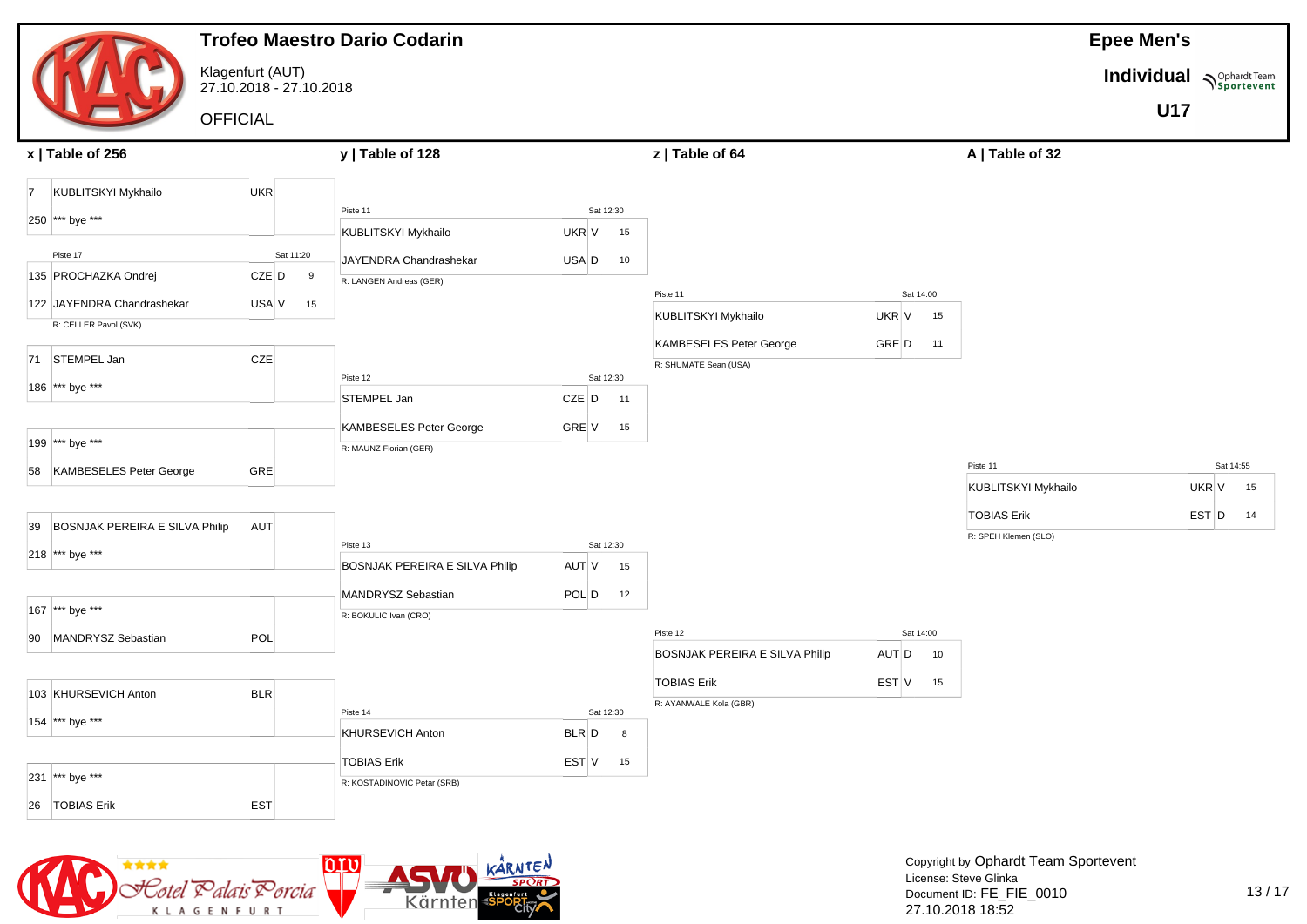|                             |                                             |           |    | <b>Trofeo Maestro Dario Codarin</b>             |           |           |                          |                                              |                         |                          | <b>Epee Men's</b>        |           |    |
|-----------------------------|---------------------------------------------|-----------|----|-------------------------------------------------|-----------|-----------|--------------------------|----------------------------------------------|-------------------------|--------------------------|--------------------------|-----------|----|
|                             | Klagenfurt (AUT)<br>27.10.2018 - 27.10.2018 |           |    |                                                 |           |           |                          |                                              |                         |                          | Individual Nophardt Team |           |    |
|                             | <b>OFFICIAL</b>                             |           |    |                                                 |           |           |                          |                                              |                         |                          | <b>U17</b>               |           |    |
| x   Table of 256            |                                             |           |    | y   Table of 128                                |           |           |                          | z   Table of 64                              |                         | A   Table of 32          |                          |           |    |
| 23 RADOSZ Mikolaj           | POL                                         |           |    |                                                 |           |           |                          |                                              |                         |                          |                          |           |    |
| 234 *** bye ***             |                                             |           |    | Piste 11                                        |           | Sat 12:50 |                          |                                              |                         |                          |                          |           |    |
|                             |                                             |           |    | RADOSZ Mikolaj                                  | POL D     |           | 9                        |                                              |                         |                          |                          |           |    |
|                             |                                             |           |    | <b>VERMEULE Spencer</b>                         | USA V     |           | 15                       |                                              |                         |                          |                          |           |    |
| 151 *** bye ***             |                                             |           |    | R: VARGA Katalin (HUN)                          |           |           |                          | Piste 13                                     | Sat 14:00               |                          |                          |           |    |
| 106 VERMEULE Spencer        | <b>USA</b>                                  |           |    |                                                 |           |           |                          | VERMEULE Spencer (106)                       | USA V<br>15             |                          |                          |           |    |
|                             |                                             |           |    |                                                 |           |           |                          |                                              |                         |                          |                          |           |    |
| 87 CIESLIK Jakub            | POL                                         |           |    |                                                 |           |           |                          | CAUDO Francesco<br>R: HORETSKYI Sergii (UKR) | ITA D<br>14             |                          |                          |           |    |
| 170 *** bye ***             |                                             |           |    | Piste 12                                        |           | Sat 12:50 |                          |                                              |                         |                          |                          |           |    |
|                             |                                             |           |    | <b>CIESLIK Jakub</b>                            | POL D     |           | $\overline{\phantom{a}}$ |                                              |                         |                          |                          |           |    |
|                             |                                             |           |    | CAUDO Francesco                                 | ITA V     |           | 15                       |                                              |                         |                          |                          |           |    |
| 215 *** bye ***             |                                             |           |    | R: MAUNZ Florian (GER)                          |           |           |                          |                                              |                         |                          |                          |           |    |
| 42 CAUDO Francesco          | <b>ITA</b>                                  |           |    |                                                 |           |           |                          |                                              |                         | Piste 12                 |                          | Sat 14:55 |    |
|                             |                                             |           |    |                                                 |           |           |                          |                                              |                         | VERMEULE Spencer (106)   |                          | USA V     | 15 |
| 55 BARTKO Levente           | <b>HUN</b>                                  |           |    |                                                 |           |           |                          |                                              |                         | BARTKO Levente (55)      |                          | HUN D     | 13 |
|                             |                                             |           |    | Piste 13                                        |           | Sat 12:50 |                          |                                              |                         | R: GHEORGHE Marius (ROU) |                          |           |    |
| 202 *** bye ***             |                                             |           |    | <b>BARTKO Levente</b>                           | HUN V     |           | 15                       |                                              |                         |                          |                          |           |    |
|                             |                                             |           |    | SANTORO Paolo                                   | $ITA$ $D$ |           | 10                       |                                              |                         |                          |                          |           |    |
| 183 *** bye ***             |                                             |           |    | R: MILONE Dominika (POL)                        |           |           |                          |                                              |                         |                          |                          |           |    |
| 74 SANTORO Paolo            | <b>ITA</b>                                  |           |    |                                                 |           |           |                          | Piste 14                                     | Sat 14:00               |                          |                          |           |    |
|                             |                                             |           |    |                                                 |           |           |                          | <b>BARTKO Levente</b>                        | HUN V<br>12             |                          |                          |           |    |
| Piste 18                    |                                             | Sat 11:20 |    |                                                 |           |           |                          | <b>LAWSON Nicholas</b>                       | USA D<br>$\overline{7}$ |                          |                          |           |    |
| 119 BUNEA Matei             | ROU V                                       |           | 15 | Piste 14                                        |           | Sat 12:50 |                          | R: STAHNACHOV Yauheni (BLR)                  |                         |                          |                          |           |    |
| 138 SONNLEITNER Thomas      | AUT D                                       |           | 9  | <b>BUNEA Matei</b>                              | ROU D     |           | $\overline{7}$           |                                              |                         |                          |                          |           |    |
| R: KOSTADINOVIC Petar (SRB) |                                             |           |    |                                                 |           |           |                          |                                              |                         |                          |                          |           |    |
| 247 *** bye ***             |                                             |           |    | <b>LAWSON Nicholas</b><br>R: BOKULIC Ivan (CRO) | USA V     |           | 15                       |                                              |                         |                          |                          |           |    |
| 10 LAWSON Nicholas          | <b>USA</b>                                  |           |    |                                                 |           |           |                          |                                              |                         |                          |                          |           |    |
|                             |                                             |           |    |                                                 |           |           |                          |                                              |                         |                          |                          |           |    |

![](_page_39_Picture_1.jpeg)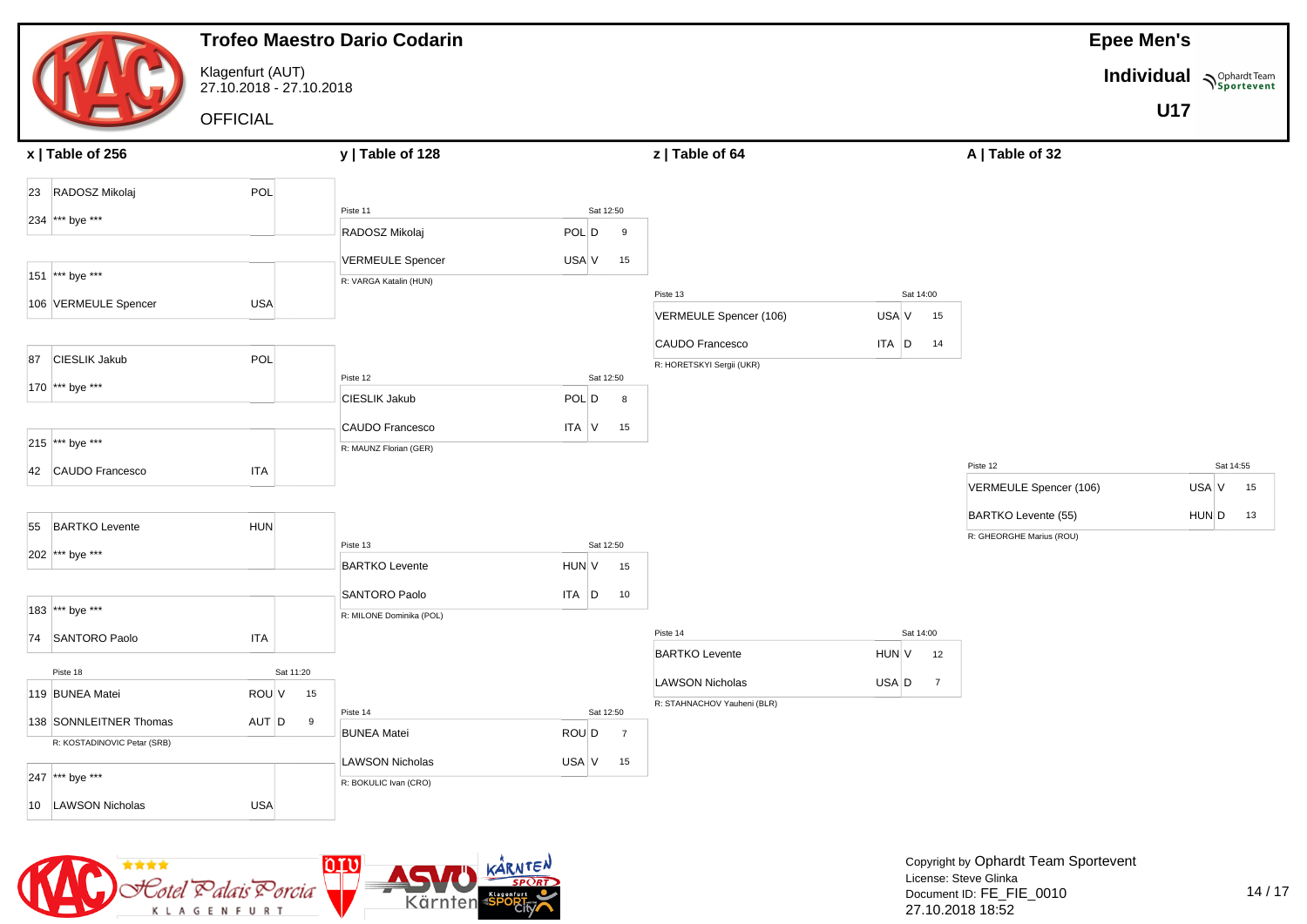|                       |                                             | <b>Trofeo Maestro Dario Codarin</b>               |                                  |                                                |                         |                                               | <b>Epee Men's</b>        |
|-----------------------|---------------------------------------------|---------------------------------------------------|----------------------------------|------------------------------------------------|-------------------------|-----------------------------------------------|--------------------------|
|                       | Klagenfurt (AUT)<br>27.10.2018 - 27.10.2018 |                                                   |                                  |                                                |                         |                                               | Individual Nophardt Team |
|                       | <b>OFFICIAL</b>                             |                                                   |                                  |                                                |                         |                                               | <b>U17</b>               |
| $x$   Table of 256    |                                             | y   Table of 128                                  |                                  | z   Table of 64                                |                         | A   Table of 32                               |                          |
| 15 HADDAD Justin      | <b>USA</b>                                  |                                                   |                                  |                                                |                         |                                               |                          |
| 242 *** bye ***       |                                             | Piste 11<br><b>HADDAD Justin</b>                  | Sat 13:10<br>USA V<br>15         |                                                |                         |                                               |                          |
| Piste 17              | Sat 11:40                                   | <b>SEHIC Boris</b>                                |                                  |                                                |                         |                                               |                          |
| 143 GLOWACKI Dominik  | POL D<br>12                                 | R: LANGEN Andreas (GER)                           | SRB D<br>$\overline{\mathbf{3}}$ |                                                |                         |                                               |                          |
| 114 SEHIC Boris       | SRB V<br>15                                 |                                                   |                                  | Piste 11                                       | Sat 14:20               |                                               |                          |
| R: CELLER Pavol (SVK) |                                             |                                                   |                                  | <b>HADDAD Justin</b>                           | USA V<br>15             |                                               |                          |
| 79 PURCAREA Dinu      | ROU                                         |                                                   |                                  | PURCAREA Dinu (79)<br>R: MILONE Dominika (POL) | ROU D<br>$\overline{1}$ |                                               |                          |
| 178 *** bye ***       |                                             | Piste 12                                          | Sat 13:10                        |                                                |                         |                                               |                          |
|                       |                                             | PURCAREA Dinu                                     | ROU V<br>15                      |                                                |                         |                                               |                          |
| 207 *** bye ***       |                                             | SOPOLIGA Michal<br>R: BOKULIC Ivan (CRO)          | SVK D<br>13                      |                                                |                         |                                               |                          |
| 50 SOPOLIGA Michal    | <b>SVK</b>                                  |                                                   |                                  |                                                |                         | Piste 13                                      | Sat 14:55                |
|                       |                                             |                                                   |                                  |                                                |                         | <b>HADDAD Justin</b>                          | USA V<br>15              |
| 47 ZOELSS Leo         | <b>AUT</b>                                  |                                                   |                                  |                                                |                         | SICA William David (82)<br>R: VALC Jiri (CZE) | $ITA$ $D$<br>6           |
| 210 *** bye ***       |                                             | Piste 13                                          | Sat 13:10                        |                                                |                         |                                               |                          |
|                       |                                             | ZOELSS Leo                                        | AUT D<br>11                      |                                                |                         |                                               |                          |
| 175 *** bye ***       |                                             | SICA William David<br>R: KOSTADINOVIC Petar (SRB) | ITA V<br>15                      |                                                |                         |                                               |                          |
| 82 SICA William David | <b>ITA</b>                                  |                                                   |                                  | Piste 12                                       | Sat 14:20               |                                               |                          |
|                       |                                             |                                                   |                                  | SICA William David (82)                        | ITA V<br>15             |                                               |                          |
| 111 JOVANOVIC Jovan   | SRB                                         |                                                   |                                  | <b>KOVACS Gergely</b><br>R: VALC Jiri (CZE)    | HUN D<br>14             |                                               |                          |
| 146 *** bye ***       |                                             | Piste 14                                          | Sat 13:10                        |                                                |                         |                                               |                          |
|                       |                                             | JOVANOVIC Jovan                                   | SRB D<br>10                      |                                                |                         |                                               |                          |
| 239 *** bye ***       |                                             | <b>KOVACS Gergely</b><br>R: MAUNZ Florian (GER)   | HUN V<br>15                      |                                                |                         |                                               |                          |
| 18 KOVACS Gergely     | <b>HUN</b>                                  |                                                   |                                  |                                                |                         |                                               |                          |

![](_page_40_Picture_1.jpeg)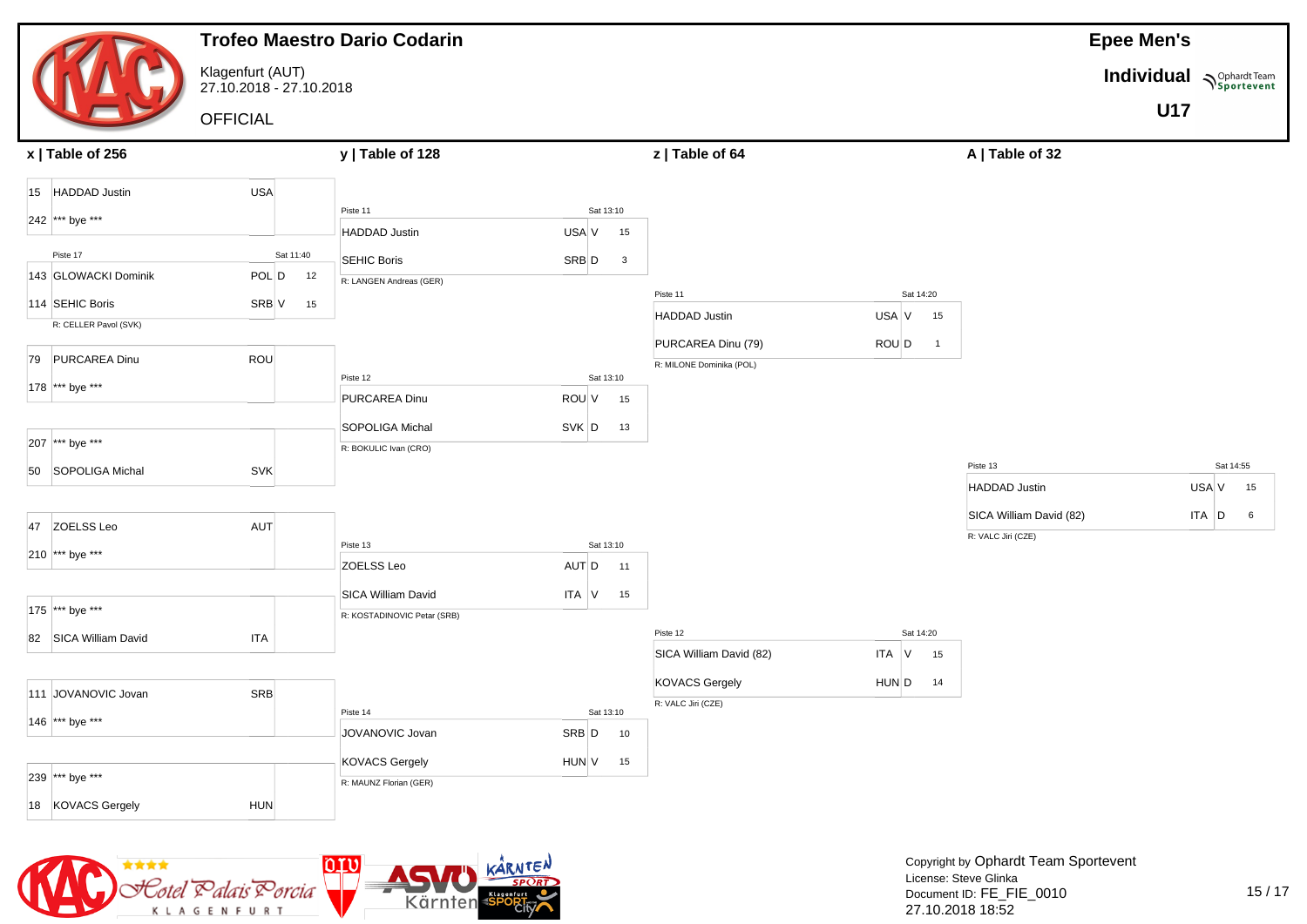|                                     |                                             | <b>Trofeo Maestro Dario Codarin</b>             |                                                 |                             |                         | <b>Epee Men's</b>               |                          |
|-------------------------------------|---------------------------------------------|-------------------------------------------------|-------------------------------------------------|-----------------------------|-------------------------|---------------------------------|--------------------------|
|                                     | Klagenfurt (AUT)<br>27.10.2018 - 27.10.2018 |                                                 |                                                 |                             |                         |                                 | Individual Nophardt Team |
|                                     | <b>OFFICIAL</b>                             |                                                 |                                                 |                             |                         |                                 | <b>U17</b>               |
| x   Table of 256                    |                                             | y   Table of 128                                |                                                 | z   Table of 64             |                         | A   Table of 32                 |                          |
| 31 NGUYEN Ethan                     | <b>USA</b>                                  |                                                 |                                                 |                             |                         |                                 |                          |
| 226  *** bye ***                    |                                             | Piste 11                                        | Sat 13:30                                       |                             |                         |                                 |                          |
|                                     |                                             | <b>NGUYEN Ethan</b>                             | USA V<br>10                                     |                             |                         |                                 |                          |
| 159 *** bye ***                     |                                             | <b>STATIE David</b><br>R: MILONE Dominika (POL) | ROU D<br>9                                      |                             |                         |                                 |                          |
| 98 STATIE David                     | ROU                                         |                                                 |                                                 | Piste 13                    | Sat 14:20               |                                 |                          |
|                                     |                                             |                                                 |                                                 | <b>NGUYEN Ethan</b>         | USA V<br>14             |                                 |                          |
| 95 MLAKAR Luka                      | <b>SLO</b>                                  |                                                 |                                                 | HAN Elliot Yi Heng          | SGP D<br>14             |                                 |                          |
|                                     |                                             | Piste 12                                        | Sat 13:30                                       | R: LANGEN Andreas (GER)     |                         |                                 |                          |
| 162 *** bye ***                     |                                             | <b>MLAKAR Luka</b>                              | SLO D<br>9                                      |                             |                         |                                 |                          |
|                                     |                                             | HAN Elliot Yi Heng                              | SGP V<br>15                                     |                             |                         |                                 |                          |
| 223 *** bye ***                     |                                             | R: BOKULIC Ivan (CRO)                           |                                                 |                             |                         |                                 |                          |
| 34 HAN Elliot Yi Heng               | SGP                                         |                                                 |                                                 |                             |                         | Piste 14<br><b>NGUYEN Ethan</b> | Sat 14:55<br>USA D<br>8  |
|                                     |                                             |                                                 |                                                 |                             |                         | <b>MENCARELLI Simone</b>        | ITA V<br>15              |
| 63 DJUROVIC Milos                   | SR <sub>B</sub>                             |                                                 |                                                 |                             |                         | R: MILONE Dominika (POL)        |                          |
| 194 *** bye ***                     |                                             | Piste 13<br><b>DJUROVIC Milos</b>               | Sat 13:30<br>SRB <sub>D</sub><br>$\overline{7}$ |                             |                         |                                 |                          |
|                                     |                                             | <b>MANGIAGLI Mirko</b>                          | ITA V<br>15                                     |                             |                         |                                 |                          |
| 191 *** bye ***                     |                                             | R: VARGA Katalin (HUN)                          |                                                 |                             |                         |                                 |                          |
| 66 MANGIAGLI Mirko                  | <b>ITA</b>                                  |                                                 |                                                 | Piste 14                    | Sat 14:20               |                                 |                          |
| Piste 18                            | Sat 11:40                                   |                                                 |                                                 | MANGIAGLI Mirko (66)        | ITA D<br>$\overline{7}$ |                                 |                          |
| 127 MASLOV Heorgii                  | UKR V                                       | 15                                              |                                                 | <b>MENCARELLI Simone</b>    | $ITA$ V<br>15           |                                 |                          |
| 130 RUST Sven                       | GER D                                       | Piste 14<br>$\overline{7}$                      | Sat 13:30                                       | R: STAHNACHOV Yauheni (BLR) |                         |                                 |                          |
| R: KOSTADINOVIC Petar (SRB)         |                                             | MASLOV Heorgii                                  | UKR D<br>6                                      |                             |                         |                                 |                          |
| 255 *** bye ***                     |                                             | <b>MENCARELLI Simone</b>                        | ITA V<br>15                                     |                             |                         |                                 |                          |
|                                     |                                             | R: MAUNZ Florian (GER)                          |                                                 |                             |                         |                                 |                          |
| MENCARELLI Simone<br>$\overline{2}$ | <b>ITA</b>                                  |                                                 |                                                 |                             |                         |                                 |                          |

![](_page_41_Picture_1.jpeg)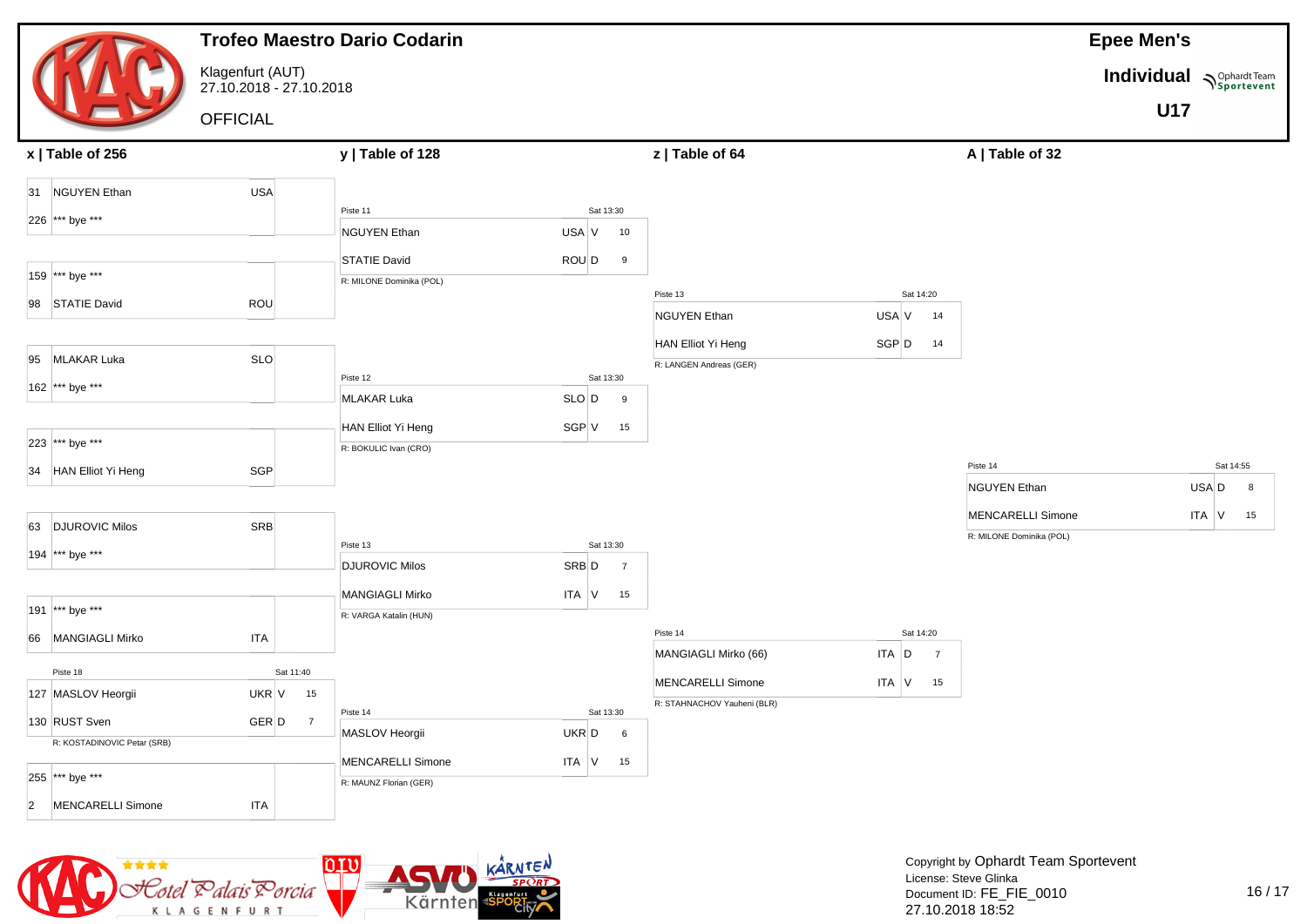|--|

Klagenfurt (AUT) 27.10.2018 - 27.10.2018 **Epee Men's**

**Individual Supplardt Team** 

**U17**

**OFFICIAL** 

|                | B   Table of 16<br>Piste BLUE                |                         | H   Table of 8                             |                                           | I   Semi-Final                                     |                            | $K$   Final                                   |                 |
|----------------|----------------------------------------------|-------------------------|--------------------------------------------|-------------------------------------------|----------------------------------------------------|----------------------------|-----------------------------------------------|-----------------|
|                |                                              | Sat 15:30               |                                            |                                           |                                                    |                            |                                               |                 |
| 11             | <b>PIATTI Enrico</b>                         | <b>ITA</b> V<br>15      |                                            |                                           |                                                    |                            |                                               |                 |
| 16             | FUCHS Julian (17)                            | AUT D<br>10             | Piste GREEN                                | Sat 16:30                                 |                                                    |                            |                                               |                 |
|                | R: OREMUSH Heyza (UKR)<br>Piste BLUE         | Sat 15:50               | PIATTI Enrico<br>ARMALEO Filippo (40)      | <b>ITA</b><br>$\mathsf{V}$<br>15<br>ITA D |                                                    |                            |                                               |                 |
| 9              | DI MARCO Fabrizio (41)                       | ITA D<br>$\overline{4}$ | R: GHEORGHE Marius (ROU)                   | 11                                        |                                                    |                            |                                               |                 |
| 8              | ARMALEO Filippo (40)                         | $ITA$ $V$<br>15         |                                            |                                           | Piste GREEN                                        | Sat 17:20                  |                                               |                 |
|                | R: FAJKIS Krystian (POL)<br>Piste YELLOW     | Sat 15:30               |                                            |                                           | <b>PIATTI Enrico</b><br>KOSHMAN Nikita (53)        | ITA V<br>15<br>UKR D<br>11 |                                               |                 |
| 5              | <b>RINALDI Pietro</b>                        | $ITA$ $D$<br>14         |                                            |                                           | R: STAHNACHOV Yauheni (BLR)                        |                            |                                               |                 |
| 12             | KOSHMAN Nikita (53)                          | UKR V<br>15             | Piste GREEN                                | Sat 16:50                                 |                                                    |                            |                                               |                 |
|                | R: SCHMEDLER Katharina (AUT)<br>Piste YELLOW | Sat 15:50               | KOSHMAN Nikita (53)<br>CUOMO Fabrizio (52) | UKR V<br>15<br>$ITA$ $D$<br>13            |                                                    |                            |                                               |                 |
| 13             | CUOMO Fabrizio (52)                          | $ITA$ $V$<br>15         | R: SCHMEDLER Katharina (AUT)               |                                           |                                                    |                            |                                               |                 |
| $\overline{4}$ | VINNITCHOUK Ted (29)                         | CAN D<br>13             |                                            |                                           |                                                    |                            | Piste FI                                      | Sat 18:05       |
|                | R: MANOLACHE Christina (ROU)<br>Piste GREEN  | Sat 15:30               |                                            |                                           |                                                    |                            | <b>PIATTI Enrico</b>                          | $ITA$ $D$<br>10 |
| 3              | KITLINSKI Bartosz (30)                       | $POL$ $D$<br>13         |                                            |                                           |                                                    |                            | HERBST Isaac (46)<br>R: GHEORGHE Marius (ROU) | $USA V$ 15      |
| 14             | HERBST Isaac (46)                            | USA V<br>15             | Piste RED<br>HERBST Isaac (46)             | Sat 16:30<br>USA V<br>15                  |                                                    |                            |                                               |                 |
|                | R: AYANWALE Kola (GBR)<br>Piste GREEN        | Sat 15:50               | FERRAUTI Francesco (22)                    | $ITA$ $D$<br>11                           |                                                    |                            |                                               |                 |
| 11             | FERRAUTI Francesco (22)                      | $ITA$ $V$<br>15         | R: MANOLACHE Christina (ROU)               |                                           |                                                    |                            |                                               |                 |
| 6              | TALIOTIS Alexandros (38)                     | CYP <sub>D</sub><br>14  |                                            |                                           | Piste RED                                          | Sat 17:20                  |                                               |                 |
|                | R: MAUNZ Florian (GER)<br>Piste RED          | Sat 15:30               |                                            |                                           | HERBST Isaac (46)                                  | USA V<br>15                |                                               |                 |
| 17             | KUBLITSKYI Mykhailo                          | UKR V<br>15             |                                            |                                           | <b>MENCARELLI Simone</b><br>R: VARGA Katalin (HUN) | ITA D<br>9                 |                                               |                 |
| 10             | VERMEULE Spencer (106)                       | USA D<br>13             | Piste RED                                  | Sat 16:50                                 |                                                    |                            |                                               |                 |
|                | R: CELLER Pavol (SVK)<br>Piste RED           | Sat 15:50               | KUBLITSKYI Mykhailo<br>MENCARELLI Simone   | UKR D<br>9<br>$ITA$ V<br>15               |                                                    |                            |                                               |                 |
| 15             | <b>HADDAD Justin</b>                         | $USA$ $D$<br>9          | R: VARGA Katalin (HUN)                     |                                           |                                                    |                            |                                               |                 |
| $\overline{2}$ | MENCARELLI Simone                            | $ITA$ $V$<br>15         |                                            |                                           |                                                    |                            |                                               |                 |
|                | R: PUIU Stefan (ROU)                         |                         |                                            |                                           |                                                    |                            |                                               |                 |

![](_page_42_Picture_8.jpeg)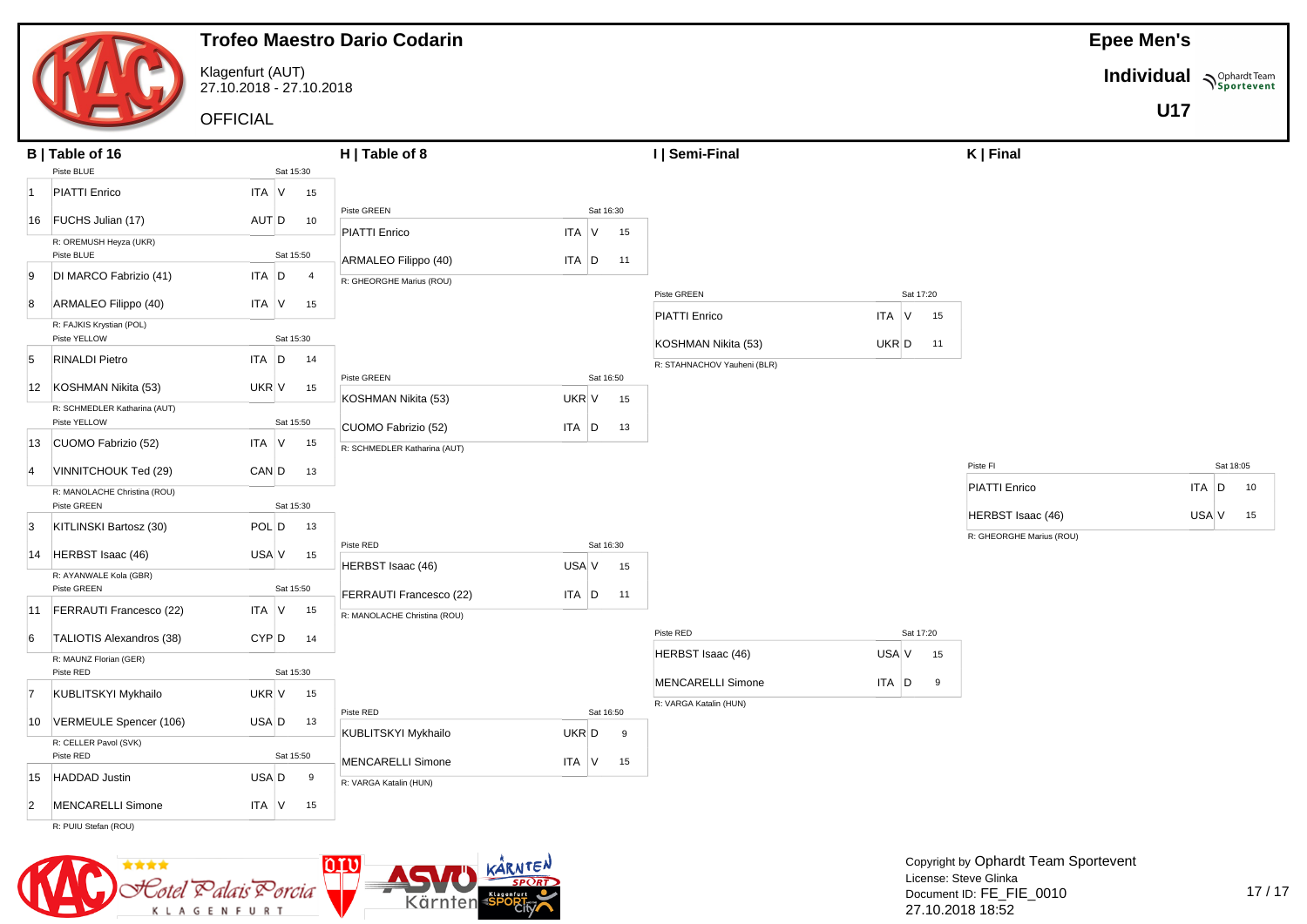**Individual**

**U17**

**Sportevent** 

![](_page_43_Picture_4.jpeg)

Klagenfurt (AUT) 27.10.2018 -

**OFFICIAL** 

# **Final placement**

| <b>Place</b> | <b>Nation</b> | Name                                                                      | yob  |
|--------------|---------------|---------------------------------------------------------------------------|------|
| 1            | <b>USA</b>    | <b>HERBST Isaac</b>                                                       | 2002 |
| 2            | <b>ITA</b>    | <b>PIATTI Enrico</b>                                                      | 2002 |
| 3            | <b>ITA</b>    | <b>MENCARELLI Simone</b>                                                  | 2003 |
| 3            | <b>UKR</b>    | <b>KOSHMAN Nikita</b>                                                     | 2002 |
| Table of 8   |               |                                                                           |      |
| 5            | <b>UKR</b>    | KUBLITSKYI Mykhailo                                                       | 2003 |
| 6            | <b>ITA</b>    | <b>FERRAUTI Francesco</b>                                                 | 2003 |
| 7            | <b>ITA</b>    | <b>ARMALEO Filippo</b>                                                    | 2002 |
| 8            | <b>ITA</b>    | <b>CUOMO Fabrizio</b>                                                     | 2003 |
| Table of 16  |               |                                                                           |      |
| $9\,$        | <b>ITA</b>    | <b>RINALDI Pietro</b>                                                     | 2002 |
| 10           | <b>USA</b>    | <b>HADDAD Justin</b>                                                      | 2002 |
| 11           | <b>AUT</b>    | <b>FUCHS Julian</b>                                                       | 2002 |
| 12           | CAN           | <b>VINNITCHOUK Ted</b>                                                    | 2002 |
| 13           | <b>POL</b>    | <b>KITLINSKI Bartosz</b>                                                  | 2003 |
| 14           | <b>CYP</b>    | <b>TALIOTIS Alexandros</b>                                                | 2002 |
| 15           | <b>ITA</b>    | DI MARCO Fabrizio                                                         | 2002 |
| 16           | <b>USA</b>    | <b>VERMEULE Spencer</b>                                                   | 2004 |
| Table of 32  |               |                                                                           |      |
| 17           | <b>ITA</b>    | MANZO Edoardo                                                             | 2004 |
| 18           | <b>USA</b>    | MOOSEKIAN Stafford                                                        | 2003 |
| 19           | <b>ITA</b>    | <b>BONAGA Nicolo</b>                                                      | 2002 |
| 20           | <b>BLR</b>    | PUCHKOVSKIY Mihail                                                        | 2004 |
| 21           | <b>EST</b>    | <b>PRIIMAEGI Henrik</b>                                                   | 2003 |
| 22           | <b>EST</b>    | <b>TOBIAS Erik</b>                                                        | 2004 |
| 23           | <b>ITA</b>    | <b>REMONDINI Dario</b>                                                    | 2002 |
| 24           | <b>USA</b>    | <b>NGUYEN Ethan</b>                                                       | 2002 |
| 25           | <b>UKR</b>    | SYROTA Mykhailo                                                           | 2002 |
| 26           | <b>GRE</b>    | <b>AVRAMIDIS Theodoros</b>                                                | 2002 |
| 27           | <b>HUN</b>    | <b>BARTKO Levente</b>                                                     | 2002 |
| 28           | <b>CZE</b>    | <b>COUFAL Frantisek</b>                                                   | 2003 |
| 29           | <b>POL</b>    | <b>WALACH Wiktor</b>                                                      | 2003 |
| 30           | <b>ITA</b>    | SICA William David                                                        | 2003 |
| 31           | <b>USA</b>    | <b>MUN Michael</b>                                                        | 2003 |
| 32           | <b>USA</b>    | <b>LIVERANT Skyler</b>                                                    | 2004 |
| Table of 64  |               |                                                                           |      |
| 33           | <b>POL</b>    | <b>BUSKO Robert</b>                                                       | 2002 |
| 34           | <b>USA</b>    | <b>LAWSON Nicholas</b>                                                    | 2002 |
| 35           | <b>POL</b>    | SOCHA Jan                                                                 | 2002 |
| 36           | <b>POL</b>    | JEDRZEJCZYK Radoslaw                                                      | 2002 |
| 37           | <b>SRB</b>    | RISTIC Ognjen                                                             | 2002 |
| 38           | <b>HUN</b>    | <b>KOVACS Gergely</b>                                                     | 2003 |
| 39           | <b>POL</b>    | GODLEWSKI Bartlomiej                                                      | 2002 |
| 40           | <b>USA</b>    | ZHENG Hagen                                                               | 2003 |
| 41           | <b>POL</b>    | <b>BULANDRA Jan</b>                                                       | 2002 |
| 41           | <b>SGP</b>    | HAN Elliot Yi Heng                                                        | 2002 |
|              |               | t Team Sportevent<br>nru<br>KARNTEN<br>eve Glinka                         |      |
|              |               | $D: FE_FIE_0012$<br>'orcia<br>Klagenful<br>18:52<br>Kärnten<br><b>SPO</b> |      |
|              |               | R T                                                                       | 1/   |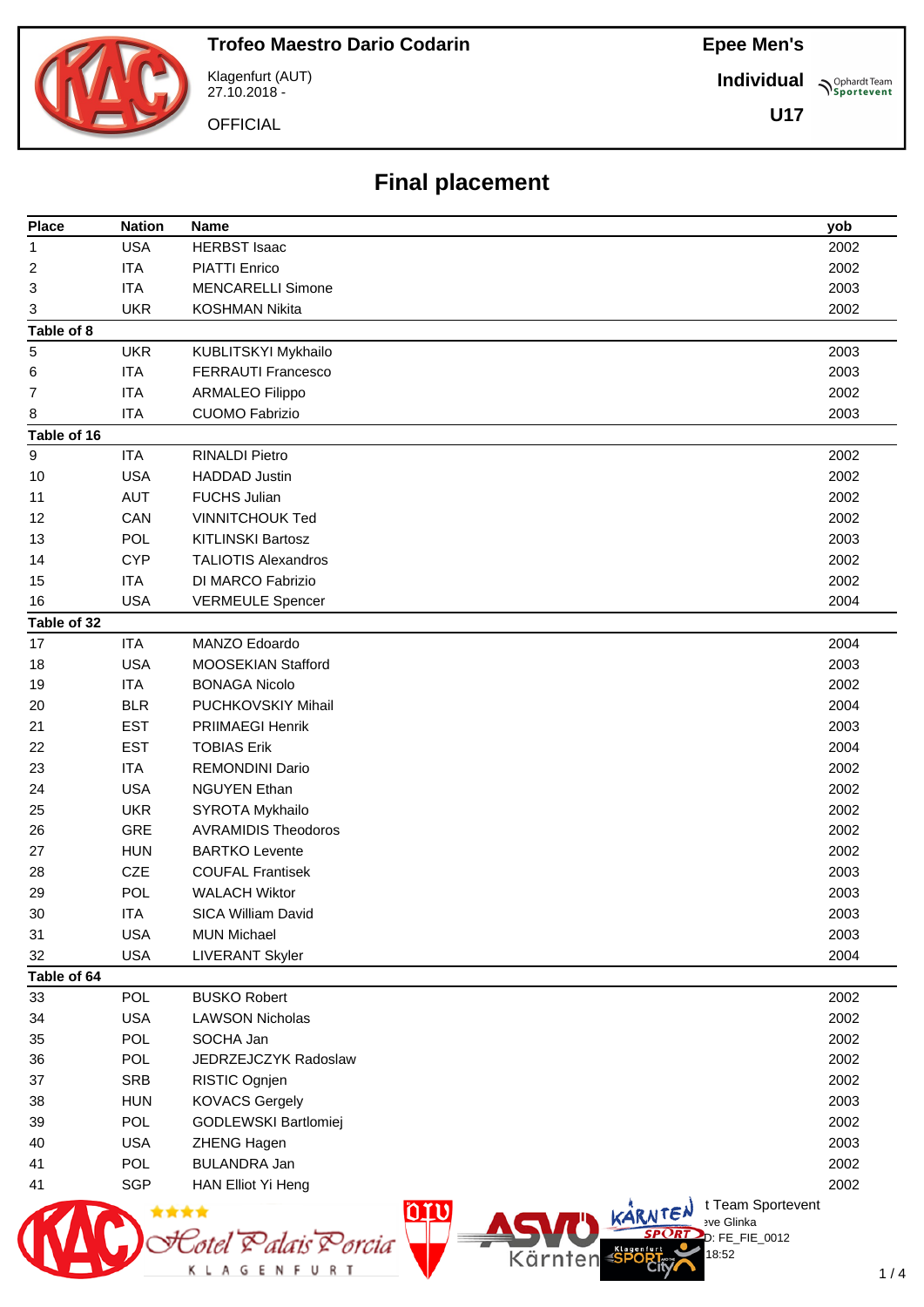**Individual N**Sportevent

|              |               | <b>Trofeo Maestro Dario Codarin</b>   | <b>Epee Men's</b> |                                           |  |
|--------------|---------------|---------------------------------------|-------------------|-------------------------------------------|--|
|              |               | Klagenfurt (AUT)<br>27.10.2018 -      | <b>Individual</b> | $\mathcal{P}_{\text{spor}}^{\text{Opha}}$ |  |
|              |               | <b>OFFICIAL</b>                       | U17               |                                           |  |
| <b>Place</b> | <b>Nation</b> | <b>Name</b>                           |                   | yob                                       |  |
| 43           | <b>ITA</b>    | SEVERINI Filippo                      |                   | 2002                                      |  |
| 44           | <b>USA</b>    | <b>KUSHNERIK Ethan</b>                |                   | 2003                                      |  |
| 45           | <b>AUT</b>    | <b>BOSNJAK PEREIRA E SILVA Philip</b> |                   | 2002                                      |  |
| 46           | <b>ITA</b>    | <b>CAUDO Francesco</b>                |                   | 2002                                      |  |
| 47           | <b>USA</b>    | <b>WEISS Miles</b>                    |                   | 2003                                      |  |
| 48           | <b>ITA</b>    | <b>BASSI Filippo</b>                  |                   | 2003                                      |  |
| 49           | <b>UKR</b>    | RYADNINSKYI Ivan                      |                   | 2005                                      |  |
| 50           | <b>HUN</b>    | <b>HORVATH Zsombor</b>                |                   | 2002                                      |  |
| 51           | GRE           | KAMBESELES Peter George               |                   | 2002                                      |  |
| 52           | <b>USA</b>    | <b>KUMASHI Mihir</b>                  |                   | 2002                                      |  |
| 52           | <b>ITA</b>    | <b>MANGIAGLI Mirko</b>                |                   | 2002                                      |  |
| 54           | <b>BLR</b>    | SOBALEU Maksim                        |                   | 2002                                      |  |
| 55           | <b>EST</b>    | <b>SALM Markus</b>                    |                   | 2004                                      |  |
| 56           | <b>UKR</b>    | <b>KUZMA Andriy</b>                   |                   | 2003                                      |  |
| 57           | <b>POL</b>    | <b>GRAMZA Maciej</b>                  |                   | 2002                                      |  |
| 58           | ROU           | PURCAREA Dinu                         |                   | 2004                                      |  |
| 59           | POL           | KAZMIERSKI Maciej                     |                   | 2003                                      |  |
| 59           | <b>NED</b>    | <b>ROUBAILO Niels</b>                 |                   | 2003                                      |  |
| 61           | ROU           | <b>SURDUCAN Tudor</b>                 |                   | 2002                                      |  |
| 62           | <b>HUN</b>    | <b>TUSJAK Adrian</b>                  |                   | 2003                                      |  |
| 63           | <b>CZE</b>    | JINDRA Jakub                          |                   | 2002                                      |  |
| 64           | <b>USA</b>    | <b>SHIFRON Daniel</b>                 |                   | 2002                                      |  |
| Table of 128 |               |                                       |                   |                                           |  |
| 65           | <b>ITA</b>    | PEZZOLI Federico                      |                   | 2003                                      |  |
| 66           | <b>ITA</b>    | <b>FEDELI Mattia</b>                  |                   | 2002                                      |  |
| 67           | <b>HUN</b>    | <b>HARDI Adam</b>                     |                   | 2002                                      |  |
| 68           | <b>USA</b>    | <b>GAIDAR Daniel</b>                  |                   | 2002                                      |  |
| 69           | POL           | RADOSZ Mikolaj                        |                   | 2002                                      |  |
| 70           | <b>USA</b>    | <b>FEINBERG Gabriel</b>               |                   | 2003                                      |  |
| 71           | <b>UKR</b>    | OPANASENKO Andrii                     |                   | 2003                                      |  |
| 72           | <b>UKR</b>    | <b>KORNIIENKO Lev</b>                 |                   | 2002                                      |  |
| 73           | <b>AUT</b>    | <b>DUERK Valentin</b>                 |                   | 2003                                      |  |
| 74           | <b>AUT</b>    | ZOELSS Leo                            |                   | 2003                                      |  |
| 75           | <b>SVK</b>    | SOPOLIGA Michal                       |                   | 2002                                      |  |
| 76           | POL           | RZYCZNIAK Wojciech                    |                   | 2004                                      |  |
| 77           | <b>USA</b>    | <b>LEIGH David</b>                    |                   | 2002                                      |  |
|              | ∼−−           |                                       |                   | $\sim$                                    |  |

Totel Z

K L A G E N F U R T

tlais Porcia

 ROU SURDUCAN Tudor 2002 HUN TUSJAK Adrian 2003 CZE JINDRA Jakub 2002 USA SHIFRON Daniel 2002 ITA PEZZOLI Federico 2003 ITA FEDELI Mattia 2002 HUN HARDI Adam 2002 USA GAIDAR Daniel 2002 POL RADOSZ Mikolaj 2002 USA FEINBERG Gabriel 2003 UKR OPANASENKO Andrii 2003 UKR KORNIIENKO Lev 2002 AUT DUERK Valentin 2003 AUT ZOELSS Leo 2003 SVK SOPOLIGA Michal 2002 POL RZYCZNIAK Wojciech 2004 USA LEIGH David 2002 CZE ZHANAL Petr 2002 POL FRYDRYCH Kacper 2002 GER BITTERLING Julius Paul 2002 81 SRB DJUROVIC Milos 2004 2004 2004 82 EST ALTUNIN Valentin 2004 2004 2004 83 FIN PIRHONEN Petri 2002 CZE STEMPEL Jan 2003 ITA SANTORO Paolo 2004 85 BLR ULASEVICH Daniil 2003 87 EST TAFENAU kasper 2003 CZE LENZ Jiri 2002 GER KOLDITZ Hendrik-Kilian 2002 er Band GER vog EL Vince 2004 and the United States of the Contract of the 2004 and 2004 and 2004 and 2004 and 2004 and 2004 and 2004 and 2004 and 2004 and 2004 and 2004 and 2004 and 2004 and 2004 and 2004 and 2004 and 200  $\bigcup_{v \in \mathcal{F}} \mathsf{Id}$  t Team Sportevent nru **N'Y'Letter** sve Glinka

Kärnten

 $2/4$ 

D: FE\_FIE\_0012

18:52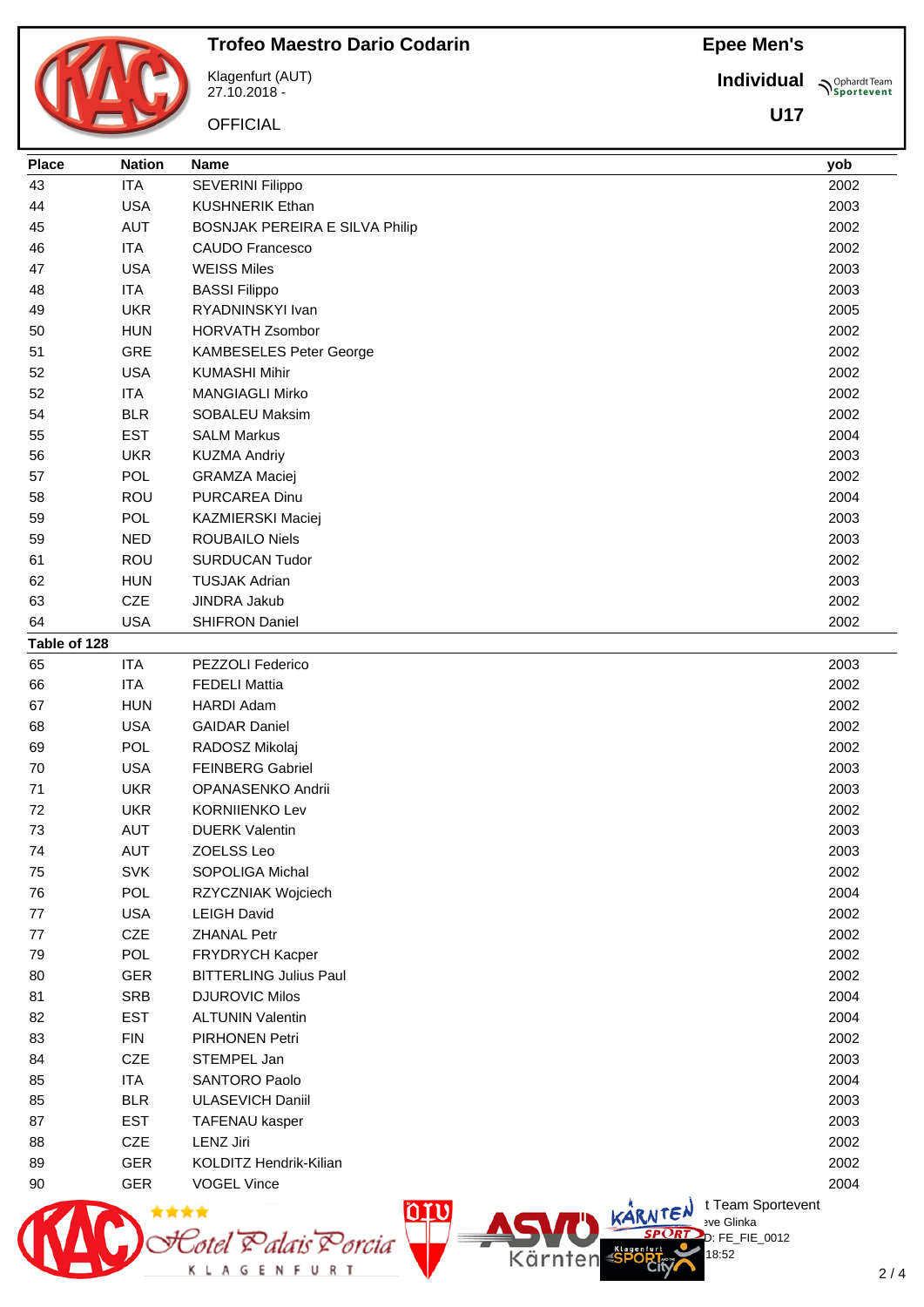**Trofeo Maestro Dario Codarin**

![](_page_45_Picture_2.jpeg)

![](_page_45_Picture_3.jpeg)

Klagenfurt (AUT) 27.10.2018 -

**OFFICIAL** 

Statel Palais Porcia

**Individual Supplemant** Team

**U17**

| <b>Place</b>        | <b>Nation</b> | Name                                                  | yob  |
|---------------------|---------------|-------------------------------------------------------|------|
| 91                  | <b>GER</b>    | <b>BUELAU Matthew</b>                                 | 2005 |
| 92                  | <b>USA</b>    | <b>KOZLOWSKI Mateusz</b>                              | 2002 |
| 93                  | <b>ITA</b>    | DI FATO Stefano                                       | 2002 |
| 93                  | <b>POL</b>    | CIESLIK Jakub                                         | 2002 |
| 95                  | <b>SLO</b>    | RUSJAN Jan                                            | 2002 |
| 95                  | <b>AUT</b>    | PANKRATZ Josua                                        | 2003 |
| 97                  | <b>POL</b>    | MANDRYSZ Sebastian                                    | 2002 |
| 98                  | <b>ROU</b>    | <b>ZARNESCU Tudor</b>                                 | 2003 |
| 99                  | GRE           | <b>KAMBESELES Jack Michael</b>                        | 2002 |
| 99                  | <b>USA</b>    | <b>LEE Aaron</b>                                      | 2002 |
| 99                  | <b>AUT</b>    | <b>JANJIC Gregor</b>                                  | 2003 |
| 102                 | <b>SLO</b>    | <b>MLAKAR Luka</b>                                    | 2002 |
| 103                 | <b>GER</b>    | <b>KIRCHNER Tim</b>                                   | 2003 |
| 103                 | <b>GER</b>    | <b>SCHULZ Tobias</b>                                  | 2004 |
| 105                 | <b>EST</b>    | ZURBA Ilija                                           | 2002 |
| 105                 | <b>ROU</b>    | <b>STATIE David</b>                                   | 2002 |
| 107                 | CZE           | <b>JURAN Jiri</b>                                     | 2003 |
| 108                 | <b>SRB</b>    | PLANOJEVIC Jakov                                      | 2004 |
| 109                 | <b>BLR</b>    | <b>KHURSEVICH Anton</b>                               | 2004 |
| 110                 | <b>AUT</b>    | <b>RANKL Florian</b>                                  | 2003 |
| 111                 | CZE           | <b>KLAUS Robert</b>                                   | 2003 |
| 112                 | ROU           | POPA Daniel                                           | 2002 |
| 113                 | <b>AUT</b>    | <b>GROHS Andreas Peter</b>                            | 2002 |
| 114                 | <b>SRB</b>    | JOVANOVIC Jovan                                       | 2004 |
| 115                 | <b>BLR</b>    | <b>SEMANENKA MARK</b>                                 | 2003 |
| 116                 | <b>GER</b>    | <b>EBERHARDT Max</b>                                  | 2003 |
| 117                 | <b>SRB</b>    | <b>SEHIC Boris</b>                                    | 2002 |
| 118                 | <b>HUN</b>    | SOMODY Soma                                           | 2004 |
| 119                 | <b>ROU</b>    | <b>MIRICA Florin</b>                                  | 2004 |
| 120                 | ROU           | <b>BUNEA Matei</b>                                    | 2003 |
| 121                 | <b>USA</b>    | JAYENDRA Chandrashekar                                | 2004 |
| 122                 | <b>UKR</b>    | <b>KHRUSHCH Dmytro</b>                                | 2002 |
| 123                 | <b>UKR</b>    | MASLOV Heorgii                                        | 2002 |
| 124                 | <b>AUT</b>    | <b>KNECHTL David</b>                                  | 2002 |
| 125                 | <b>FIN</b>    | <b>KYKKANEN Robert</b>                                | 2003 |
| 126                 | <b>GER</b>    | <b>MARX Valentino</b>                                 | 2003 |
| 127                 | POL           | <b>CNOTALSKI Przemyslaw</b>                           | 2002 |
| 128                 | <b>UKR</b>    | <b>BELYAYEV Dmytro</b>                                | 2002 |
| Table of 256<br>129 | <b>USA</b>    | SHIN Joshua                                           | 2003 |
| 130                 | <b>AUT</b>    | <b>LACH Leo</b>                                       | 2002 |
| 131                 | <b>AUT</b>    | <b>HARTMANN Sven</b>                                  | 2004 |
| 132                 | CRO           | SIMUNKOVIC Luka                                       | 2004 |
| 132                 | AUT           | <b>RIEDE Stefan</b>                                   | 2004 |
| 134                 | <b>GER</b>    | <b>RUST Sven</b>                                      | 2003 |
| 135                 | <b>ROU</b>    | <b>SCARLAT Cris</b>                                   | 2004 |
| 136                 | CZE           | PROCHAZKA Ondrej                                      | 2005 |
| 137                 | <b>CZE</b>    | <b>MACHEK Krystof</b>                                 | 2003 |
| 138                 | <b>AUT</b>    | <b>SONNLEITNER Thomas</b>                             | 2002 |
|                     | <b>A</b> **** | <b>ACTIVE KARNTEN I</b> Team Sportevent<br><u>oru</u> |      |
| M                   |               |                                                       |      |

 $D: FE_FIE_0012$ 

18:52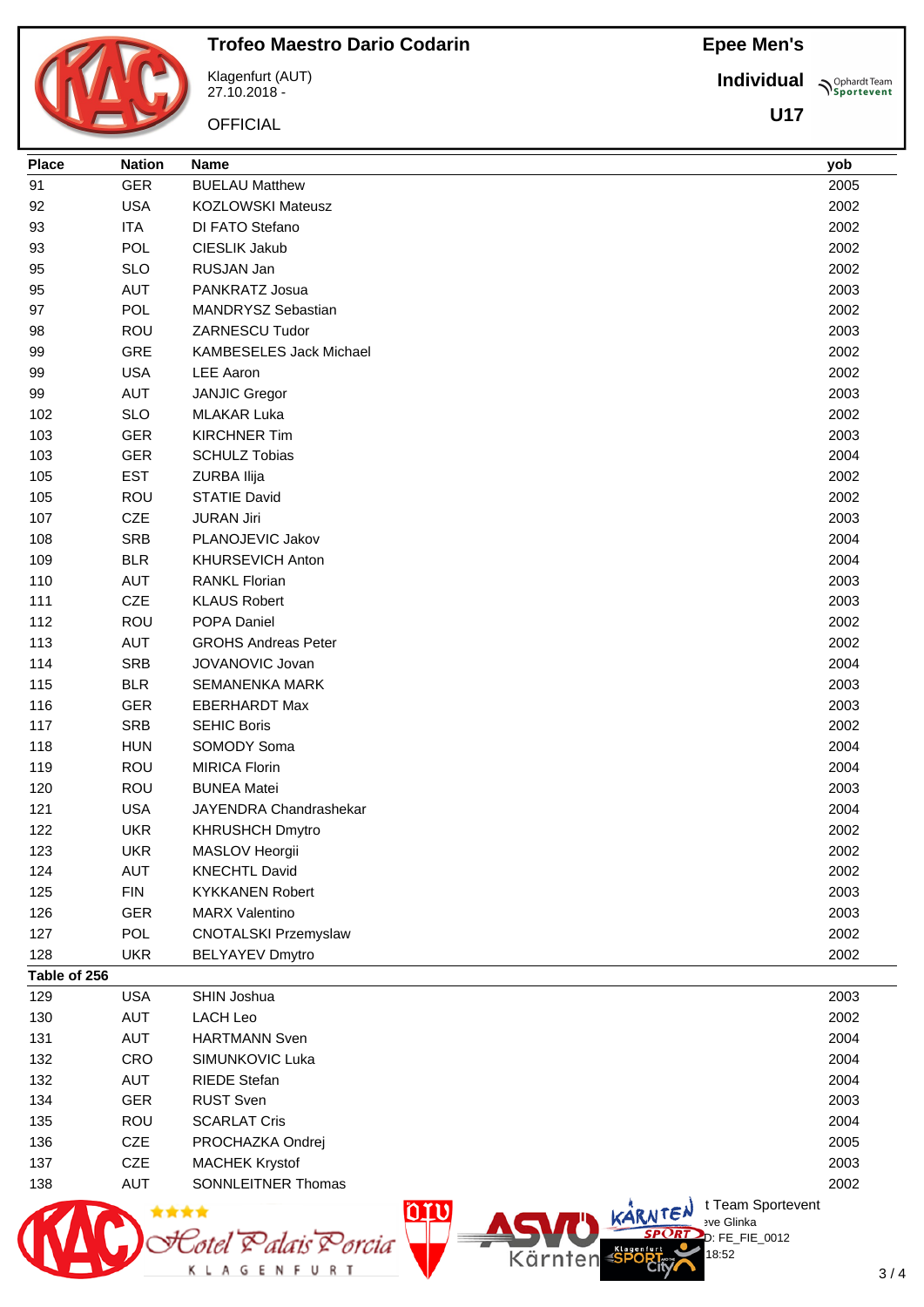![](_page_46_Picture_1.jpeg)

## **Trofeo Maestro Dario Codarin**

Klagenfurt (AUT) 27.10.2018 -

**OFFICIAL** 

**Individual Supplemant** Team

**U17**

| <b>Place</b>       | <b>Nation</b> | <b>Name</b>                            | yob  |
|--------------------|---------------|----------------------------------------|------|
| 138                | <b>GER</b>    | <b>KUMMER Gernot</b>                   | 2003 |
| 140                | <b>UKR</b>    | MYKYTENKO Dmytro                       | 2002 |
| 141                | <b>SLO</b>    | <b>STUMBELJ Viktor</b>                 | 2003 |
| 142                | <b>DEN</b>    | <b>LOMHOLT Sebastian</b>               | 2002 |
| 143                | POL           | <b>GLOWACKI Dominik</b>                | 2002 |
| <b>First round</b> |               |                                        |      |
| 144                | <b>POL</b>    | <b>SOJKA Dominik</b>                   | 2002 |
| 145                | <b>GER</b>    | <b>PRZIKOPP Martin</b>                 | 2003 |
| 146                | <b>SVK</b>    | <b>SPISAK Martin</b>                   | 2002 |
| 147                | <b>AUT</b>    | <b>HUBER Philipp</b>                   | 2002 |
| 148                | <b>DEN</b>    | QVISTGAARD Simon                       | 2004 |
| 149                | CZE           | <b>NOVAK Martin</b>                    | 2004 |
| 150                | <b>POL</b>    | <b>URBAN Pawel</b>                     | 2003 |
| 151                | <b>POL</b>    | OGONOWSKI Szymon                       | 2002 |
| 152                | ROU           | <b>NISTOR Horia</b>                    | 2004 |
| 153                | <b>AUT</b>    | <b>GRAMMER Moritz</b>                  | 2002 |
| 154                | <b>BLR</b>    | <b>MALKO Artur</b>                     | 2004 |
| 155                | <b>GER</b>    | <b>GEHL Sebastian</b>                  | 2002 |
| 155                | CZE           | MASATA Vojtech                         | 2002 |
| 157                | <b>GER</b>    | <b>GERHARTZ Benedict</b>               | 2003 |
| 158                | <b>GER</b>    | <b>BOEHMER Philipp</b>                 | 2004 |
| 159                | CZE           | POHNAN Krystof                         | 2004 |
| 159                | <b>HUN</b>    | <b>FRANK Csaba</b>                     | 2003 |
| 161                | <b>EST</b>    | <b>SHAPOVALOV Kiril</b>                | 2003 |
| 162                | <b>SLO</b>    | <b>BALER Bernard</b>                   | 2003 |
| 163                | CRO           | <b>GNJIDIC Luka</b>                    | 2004 |
| 164                | <b>ITA</b>    | ROMBOLA' Edorardo                      | 2002 |
| 165                | <b>POL</b>    | <b>URBAN Piotr</b>                     | 2003 |
| 166                | <b>BLR</b>    | SIAMASHKA Kiryl                        | 2002 |
| 166                | CZE           | <b>PHAM Daniel</b>                     | 2002 |
| 168                | <b>SLO</b>    | GOLOB Lan                              | 2002 |
| 169                | <b>SLO</b>    | <b>KRAJLAH Luka</b>                    | 2003 |
| 170                | <b>ROU</b>    | PAPP Andrei                            | 2004 |
| 171                | CRO           | SIMUNKOVIC Marko                       | 2005 |
| 172                | CZE           | LANDOVSKY Matyas                       | 2003 |
| 173                | <b>NED</b>    | <b>WARREMAN Daan</b>                   | 2004 |
| 174                | CRO           | PLESE Jakov                            | 2003 |
| 175                | <b>HUN</b>    | <b>VOROS Gyozo</b>                     | 2002 |
| 176                | <b>GER</b>    | <b>BRYCHCY Jacob</b>                   | 2004 |
| 176                | <b>SLO</b>    | PERKO Filip                            | 2003 |
| 178                | <b>SVK</b>    | <b>GAZDA Tomas</b>                     | 2002 |
| 179                | <b>AUT</b>    | <b>BUDER Noah</b>                      | 2004 |
| <b>DNS</b>         | <b>AUT</b>    | <b>GUGLIELMI Michele (First round)</b> | 2003 |
| <b>DNS</b>         | <b>SLO</b>    | PENCA Matija (First round)             | 2002 |
| <b>DNS</b>         | <b>AUT</b>    | WADEL Marcel (First round)             | 2005 |
| <b>DNS</b>         | <b>AUT</b>    | HOLZER Paul (First round)              | 2002 |
| <b>DNS</b>         | AUT           | VIGL Oliver (First round)              | 2003 |

![](_page_46_Picture_8.jpeg)

 $\bigcup_{v \in \mathcal{F}} \mathsf{Id}$  t Team Sportevent

18:52

.<br>D: FE\_FIE\_0012

**N'Y'Letter** sve Glinka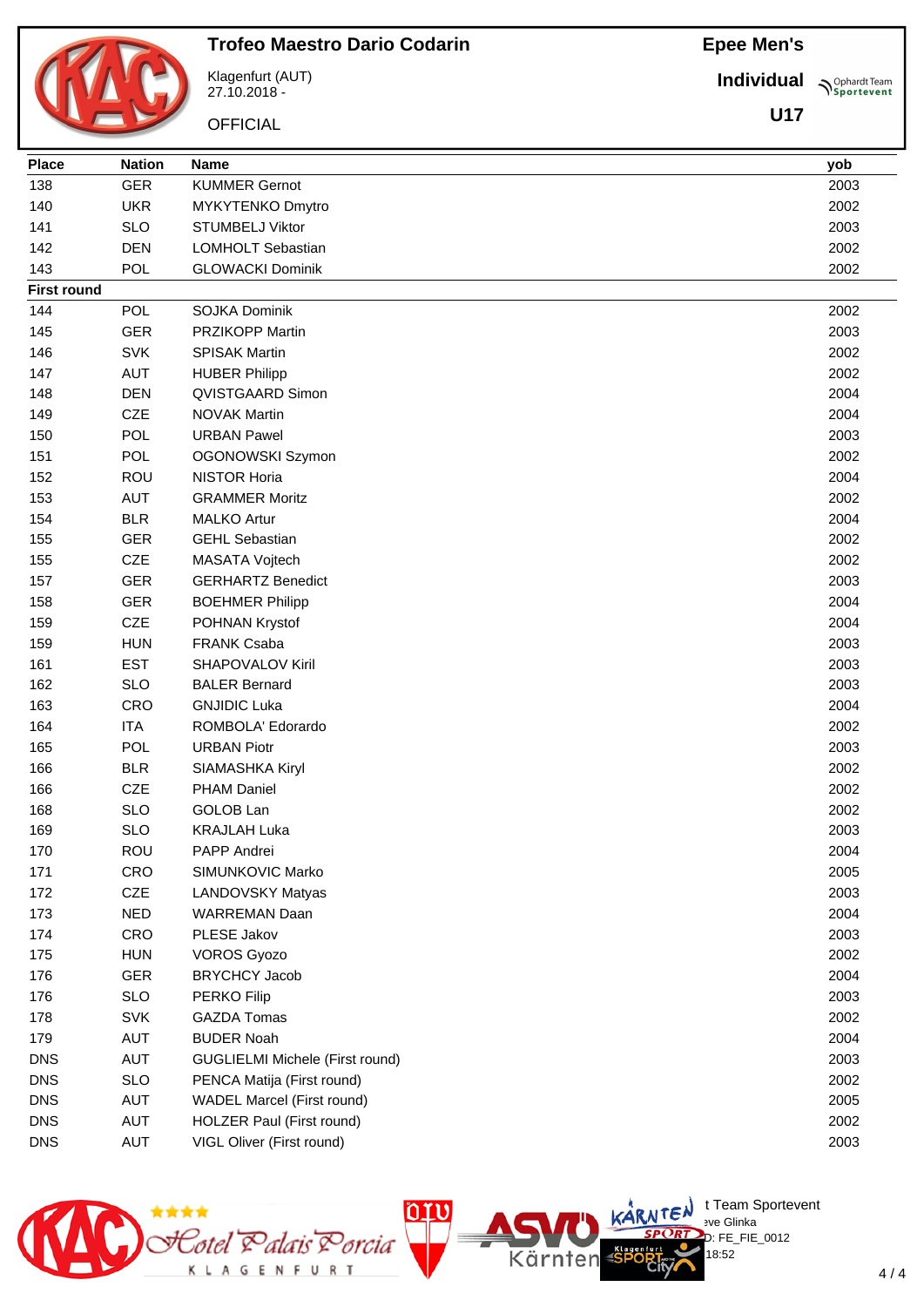![](_page_47_Picture_2.jpeg)

Klagenfurt (AUT) 27.10.2018 -

**OFFICIAL** 

**Individual Supplemant** Team

**U17**

| <b>Referees activity</b> |  |
|--------------------------|--|
|--------------------------|--|

|            |              |              | <b>Nation Foil Epee Sabre Name</b> |              | K<br>Pools x<br>$\, {\bf B}$<br>н<br>A<br>L<br>y<br>$\mathbf{z}$ |                |                  |              |              |              |   | Ref          | Vid            | Ass         |              |
|------------|--------------|--------------|------------------------------------|--------------|------------------------------------------------------------------|----------------|------------------|--------------|--------------|--------------|---|--------------|----------------|-------------|--------------|
| <b>AUT</b> |              |              | <b>BRUCKMUELLER Fabian</b>         | $\mathbf{1}$ | $\mathbf{1}$                                                     | 3              | $\mathbf{1}$     | 1            |              |              |   |              | $\overline{7}$ | $\mathbf 0$ | $\mathbf 0$  |
|            |              |              | <b>LACH Werner</b>                 | $\mathbf{1}$ |                                                                  |                |                  |              |              |              |   |              | 1              | 0           | 0            |
|            |              |              | <b>MAIRITSCH Carina</b>            | $\mathbf{1}$ |                                                                  |                |                  |              |              |              |   |              | 1              | 0           | 0            |
|            |              | D            | <b>SCHMEDLER Katharina</b>         | $\mathbf{1}$ |                                                                  | $\overline{2}$ | $\mathbf{1}$     | $\mathbf{1}$ | $\mathbf{1}$ | $\mathbf{1}$ |   |              | $\overline{7}$ | 0           | 1            |
|            |              | <b>CN</b>    | <b>SCHMEDLER Michael</b>           | $\mathbf{1}$ |                                                                  |                |                  |              |              |              |   |              | $\mathbf{1}$   | $\Omega$    | 0            |
|            |              |              | <b>VALENTE Vincent</b>             | 1            |                                                                  | $\mathbf{3}$   | $\mathbf{1}$     | 1            |              |              |   |              | 6              | 0           | 0            |
| <b>BLR</b> |              |              | <b>BATURA</b> Ivan                 | 1            |                                                                  |                |                  |              |              |              |   |              | $\mathbf{1}$   | 0           | 0            |
|            |              |              | STAHNACHOV Yauheni                 | 1            |                                                                  | $\overline{2}$ | $\sqrt{2}$       |              |              |              | 1 |              | 6              | 0           | 0            |
| <b>CRO</b> |              |              | <b>BOKULIC Ivan</b>                | $\mathbf{1}$ | 1                                                                | 4              | $\mathbf{1}$     | 1            |              |              |   |              | 8              | 0           | 0            |
| <b>CZE</b> |              |              | FILIP Jan                          | $\mathbf{1}$ |                                                                  |                |                  |              |              |              |   |              | 1              | 0           | 0            |
|            | B            |              | SRNA Jan                           | 1            |                                                                  | $\overline{2}$ | $\overline{2}$   |              |              |              |   |              | 5              | 0           | 0            |
|            |              |              | <b>VALC Jiri</b>                   | $\mathbf{1}$ | $\mathbf{1}$                                                     | 3              | $\mathbf{1}$     | $\mathbf{1}$ |              |              |   |              | $\overline{7}$ | 0           | 0            |
| <b>FIN</b> |              |              | PAAKKONEN Juhani                   | 1            |                                                                  |                |                  |              |              |              |   |              | $\mathbf{1}$   | 0           | 0            |
| <b>GBR</b> |              | $\mathsf{C}$ | <b>AYANWALE Kola</b>               | $\mathbf{1}$ | $\mathbf{1}$                                                     | $\overline{2}$ | $\mathbf{1}$     | 1            | 1            |              |   |              | $\overline{7}$ | 0           | 2            |
| <b>GER</b> |              | CN CN        | <b>BROSCHEID Frederik</b>          | $\mathbf{1}$ |                                                                  |                |                  |              |              |              |   |              | 1              | 0           | 0            |
|            | D            | $\mathsf{C}$ | <b>LANGEN Andreas</b>              | $\mathbf{1}$ |                                                                  | $\overline{2}$ | 1                |              |              |              |   |              | 4              | 0           | 0            |
|            |              | <b>CN</b>    | <b>MAUNZ Florian</b>               | $\mathbf{1}$ | $\mathbf{1}$                                                     | 4              | $\mathbf{1}$     | 1            | $\mathbf{1}$ |              |   |              | 9              | 0           | 0            |
|            |              |              | <b>TALAN Romeo</b>                 |              |                                                                  |                |                  |              |              |              |   |              | 0              | 0           | 0            |
| <b>HUN</b> |              |              | <b>SEMEREDY Alexandra</b>          | 1            |                                                                  |                |                  |              |              |              |   |              | $\mathbf{1}$   | 0           | 0            |
|            | B            |              | <b>VARGA Katalin</b>               | 1            |                                                                  | $\overline{2}$ | 1                |              |              | 1            | 1 |              | 6              | 0           | 1            |
| <b>ITA</b> |              |              | <b>BETTINO Alessio</b>             | $\mathbf{1}$ | $\mathbf{1}$                                                     | $\mathbf{1}$   | 1                |              |              |              |   |              | $\overline{4}$ | 0           | 0            |
|            |              |              | DAL POZZOLO Marco                  | $\mathbf{1}$ |                                                                  |                |                  |              |              |              |   |              | 1              | 0           | 0            |
|            |              |              | <b>GON Anais Carla</b>             | 1            |                                                                  |                |                  |              |              |              |   |              | 1              | 0           | 0            |
|            | B            |              | <b>MARCUZ Elisa</b>                | 1            |                                                                  | $\mathbf{1}$   | $\mathbf{1}$     |              |              |              |   |              | 3              | 0           | 0            |
| <b>POL</b> |              |              | <b>FAJKIS Krystian</b>             | $\mathbf{1}$ | $\overline{2}$                                                   | $\overline{c}$ | $\overline{c}$   |              | 1            |              |   |              | 8              | 0           | 0            |
|            |              |              | <b>GRYT Maciej</b>                 | $\mathbf{1}$ |                                                                  |                |                  |              |              |              |   |              | $\mathbf{1}$   | 0           | 0            |
|            |              |              | MIELNICZEK Ignacy                  | $\mathbf{1}$ |                                                                  |                |                  |              |              |              |   |              | $\mathbf{1}$   | 0           | 0            |
|            |              |              | <b>MILONE Dominika</b>             | $\mathbf{1}$ |                                                                  | $\overline{2}$ | $\mathbf{1}$     | 1            |              |              |   |              | 5              | 0           | 0            |
|            |              |              | <b>MILONE Roberto</b>              | $\mathbf 1$  |                                                                  |                |                  |              |              |              |   |              | 1              | 0           | 0            |
|            |              | B            | SZCZESNIAK Piotr                   | 1            |                                                                  |                |                  |              |              |              |   |              | 1              | 0           | 0            |
| <b>ROU</b> |              |              | CIUCULESCU Alina                   | 1            |                                                                  |                |                  |              |              |              |   |              | 1              | 0           | 0            |
|            | С            |              | <b>GHEORGHE Marius</b>             | $\mathbf{1}$ |                                                                  | $\mathbf{3}$   | $\boldsymbol{2}$ | 1            |              | 1            |   | $\mathbf{1}$ | 9              | $\pmb{0}$   | 1            |
|            |              |              | <b>MANOLACHE Christina</b>         | 1            | 1                                                                | 3              | $\mathbf{1}$     | $\mathbf{1}$ | 1            | $\mathbf{1}$ |   |              | 9              | 0           | 1            |
|            |              |              | MINCU Madalina                     | 1            |                                                                  |                |                  |              |              |              |   |              | $\mathbf{1}$   | $\mathbf 0$ | 0            |
|            |              |              | PIRVULEASA Ovidiu                  | 1            |                                                                  |                |                  |              |              |              |   |              | $\mathbf{1}$   | 0           | 0            |
|            |              |              | PUIU Stefan                        | 1            |                                                                  | $\mathbf{1}$   | $\overline{2}$   |              | 1            |              |   |              | 5              | $\mathbf 0$ | $\pmb{0}$    |
| <b>SLO</b> |              | B            | JEZA Eva                           | 1            | $\mathbf{1}$                                                     | $\overline{2}$ | $\mathbf{1}$     | 1            |              |              |   |              | 6              | 0           | 0            |
|            |              | $\sf B$      | <b>KORES Gaja</b>                  | 1            |                                                                  |                |                  |              |              |              |   |              | $\mathbf{1}$   | $\mathbf 0$ | 0            |
|            | $\, {\bf B}$ |              | SPEH Klemen                        | $\mathbf{1}$ |                                                                  | $\overline{2}$ | $\overline{2}$   | $\mathbf{1}$ |              |              |   |              | 6              | $\mathbf 0$ | $\pmb{0}$    |
| <b>SRB</b> |              |              | <b>KOSTADINOVIC Petar</b>          | $\mathbf{1}$ | $\overline{2}$                                                   | 3              |                  |              |              |              |   |              | 6              | 0           | 0            |
|            |              |              | PEROVIC Danilo                     | 1            |                                                                  |                |                  |              |              |              |   |              | $\mathbf{1}$   | 0           | 0            |
| <b>SVK</b> | В            | B            | <b>CELLER Pavol</b>                | $\mathbf{1}$ | $\overline{2}$                                                   | $\overline{4}$ | $\mathbf{1}$     |              | 1            |              |   |              | 9              | $\Omega$    | 0            |
|            | $\mathsf C$  |              | CELLEROVA Michala                  | $\mathbf{1}$ |                                                                  |                |                  |              |              |              |   |              | $\mathbf{1}$   | $\mathbf 0$ | $\pmb{0}$    |
| <b>UKR</b> | B            |              | <b>BAKUM Andrii</b>                |              |                                                                  |                |                  |              |              |              |   |              | $\mathbf 0$    | 0           | $\mathsf{O}$ |

![](_page_47_Picture_10.jpeg)

 $\bigcup_{v \in \mathcal{F}} \mathsf{Id}$  t Team Sportevent

18:52

 $D: FE_FIE_0017$ 

**N'Y'Letter** sve Glinka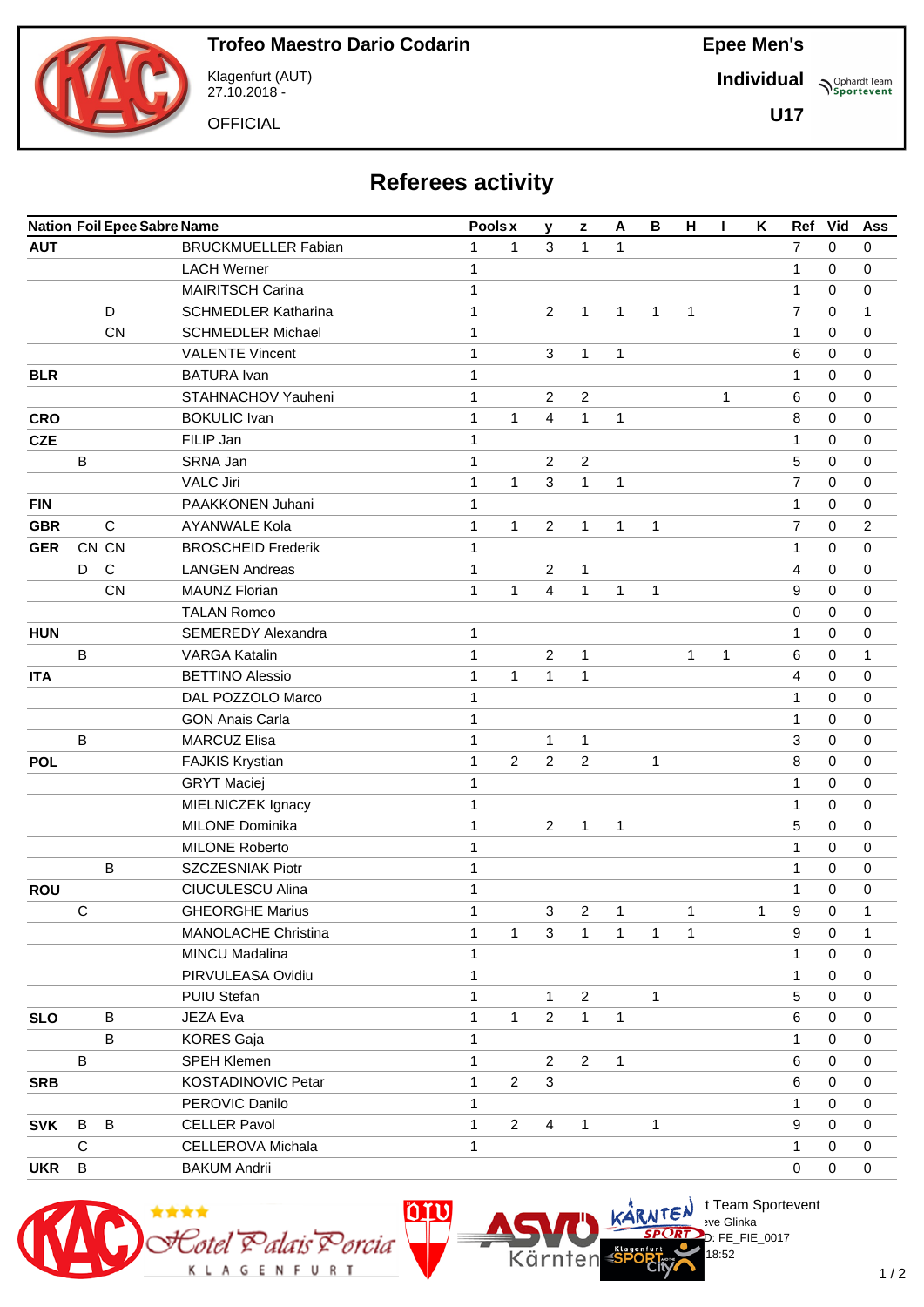![](_page_48_Picture_1.jpeg)

Klagenfurt (AUT) 27.10.2018 -

**OFFICIAL** 

**Epee Men's**

**Individual Supplemant** Team

**U17**

|            | <b>Nation Foil Epee Sabre Name</b> |   |                         |  |   | z | A | в | н | ĸ | Ref          | Vid | Ass      |
|------------|------------------------------------|---|-------------------------|--|---|---|---|---|---|---|--------------|-----|----------|
|            |                                    |   | <b>HORETSKYI Sergii</b> |  | 3 |   |   |   |   |   | 6            |     | 0        |
|            |                                    |   | OREMUSH Heyza           |  | າ |   |   |   |   |   | 5            |     | 0        |
|            |                                    |   | PETRUS Dmytro           |  |   |   |   |   |   |   |              |     | 0        |
| <b>USA</b> | В                                  |   | GOOSSENS Bruno          |  |   |   |   |   |   |   | $\mathbf{b}$ |     | $\Omega$ |
|            |                                    |   | <b>MAHMOUD Taysir</b>   |  |   |   |   |   |   |   |              |     | $\Omega$ |
|            | В                                  | B | <b>SHUMATE Sean</b>     |  |   |   |   |   |   |   | 5            |     |          |
|            |                                    |   |                         |  |   |   |   |   |   |   |              |     |          |

50 Referees

![](_page_48_Picture_9.jpeg)